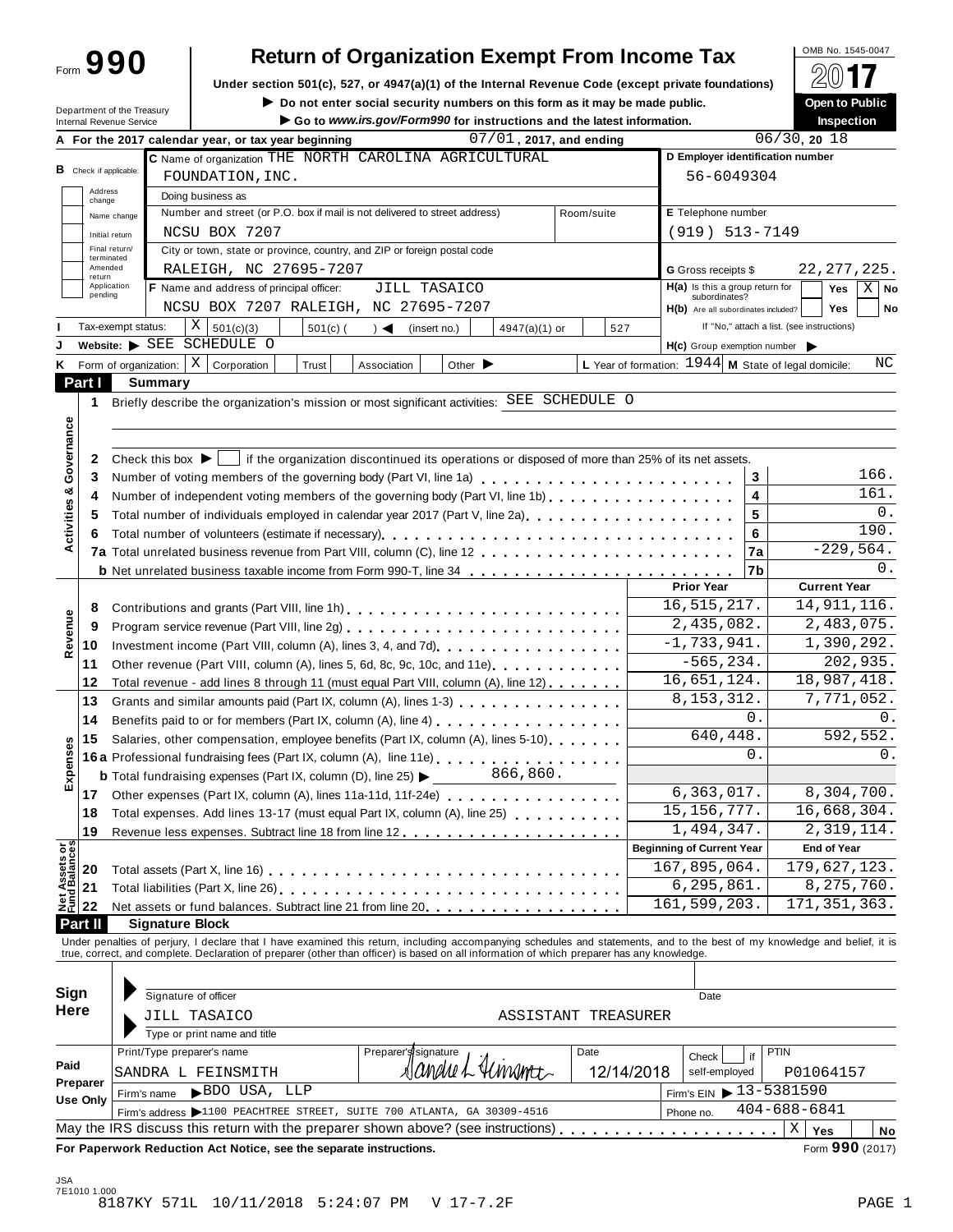### Form **8868**

## **Application for Automatic Extension of Time To File an Exempt Organization Return** (Rev. January 2017) OMB No. 1545-1709

Department of the Treasury<br>Department of the Treasury<br>Internal Revenue Service **CONFICE 1999 File a separate application for each return.**<br>Internal Revenue Service **CONFICE 1999 File a separate application for each return.** 

**Electronic filing** *(e-file)***.** You can electronically file Form 8868 to request a 6-month automatic extension of time to file any of the forms listed below with the exception of Form 8870, Information Return for Transfers Associated With Certain Personal Benefit Contracts, for which an extension request must be sent to the IRS in paper format (see instructions). For more details on the electronic filing of this form, visit *www.irs.gov/efile*, click on Charities & Non-Profits, and click on *e-file* for *Charities and Non-Profits.*

### **Automatic 6-Month Extension of Time.** Only submit original (no copies needed).

All corporations required to file an income tax return other than Form 990-T (including 1120-C filers), partnerships, REMICs, and trusts must use Form 7004 to request an extension of time to file income tax returns.

|                                            |                                                                                                                    | Enter filer's identifying number, see instructions |
|--------------------------------------------|--------------------------------------------------------------------------------------------------------------------|----------------------------------------------------|
| Type or                                    | Name of exempt organization or other filer, see instructions.<br>THE NORTH CAROLINA AGRICULTURAL                   | Employer identification number (EIN) or            |
| print                                      | FOUNDATION, INC.                                                                                                   | 56-6049304                                         |
| File by the<br>due date for<br>filing your | Number, street, and room or suite no. If a P.O. box, see instructions.<br>NCSU BOX 7207                            | Social security number (SSN)                       |
| return. See<br>instructions.               | City, town or post office, state, and ZIP code. For a foreign address, see instructions.<br>RALEIGH, NC 27695-7207 | .                                                  |

Enter the Return Code for the return that this application is for (file a separate application for each return)  $\ldots$   $\ldots$   $\ldots$   $\ldots$ 0 1

| Application                              | Return | <b>Application</b>                | Return |
|------------------------------------------|--------|-----------------------------------|--------|
| <b>Is For</b>                            | Code   | <b>Is For</b>                     | Code   |
| Form 990 or Form 990-EZ                  | 01     | Form 990-T (corporation)          | 07     |
| Form 990-BL                              | 02     | l Form 1041-A                     | 08     |
| Form 4720 (individual)                   | 03     | Form 4720 (other than individual) | 09     |
| Form 990-PF                              | 04     | <b>Form 5227</b>                  | 10     |
| Form 990-T (sec. 401(a) or 408(a) trust) | 05     | Form 6069                         | 11     |
| Form 990-T (trust other than above)      | 06     | Form 8870                         | 12     |

 $\bullet$  The books are in the care of  $\triangleright$  JILL TASAICO \_\_\_\_\_\_\_\_\_\_\_\_\_\_\_\_\_\_\_\_\_\_\_\_\_\_\_\_

Telephone No.  $\triangleright$  919 513-7149<br>If the constitution of the state of the state of the limit of the Heiter State If the organization does not have an office or place of business in the United States, check this box  $\Box$ If this is for a Group Return, enter the organization's four digit Group Exemption Number (GEN)  $\overline{\phantom{a}}$  for the organization's four digit Group Exemption Number (GEN) . If this is for the whole group, check this box  $\Box$  If it is for part of the group, check this box  $\Box$  and attach a list with the names and EINs of all members the extension is for.

1 I request an automatic 6-month extension of time until  $05/15$ , 2019, to file the exempt organization return for the organization named above. The extension is for the organization's return for:

|    | calendar year 20 _____ or<br>tax year beginning<br>07/01, 2017, and ending<br>$06/30$ , 20 18.                                                     |                      |  |               |  |  |  |  |
|----|----------------------------------------------------------------------------------------------------------------------------------------------------|----------------------|--|---------------|--|--|--|--|
| 2  | Initial return<br>Final return<br>If the tax year entered in line 1 is for less than 12 months, check reason:<br>Change in accounting period       |                      |  |               |  |  |  |  |
|    | 3a If this application is for Forms 990-BL, 990-PF, 990-T, 4720, or 6069, enter the tentative tax, less any                                        |                      |  |               |  |  |  |  |
|    | nonrefundable credits. See instructions.                                                                                                           | 3a S                 |  | 0.            |  |  |  |  |
| b  | If this application is for Forms 990-PF, 990-T, 4720, or 6069, enter any refundable credits and                                                    |                      |  |               |  |  |  |  |
|    | estimated tax payments made. Include any prior year overpayment allowed as a credit.                                                               | $3b$ $\vert s \vert$ |  | 0.            |  |  |  |  |
| C. | <b>Balance due.</b> Subtract line 3b from line 3a. Include your payment with this form, if required, by using EFTPS                                |                      |  |               |  |  |  |  |
|    | (Electronic Federal Tax Payment System). See instructions.                                                                                         | 3c S                 |  | $\mathbf 0$ . |  |  |  |  |
|    | Caution. If you are going to make an electronic funds withdrawal (direct debit) with this Form 8868, see Form 8453-EO and Form 8879-EO for payment |                      |  |               |  |  |  |  |

instructions.

**For Privacy Act and Paperwork Reduction Act Notice, see instructions.** Form **8868** (Rev. 1-2017)

COPPAGE 1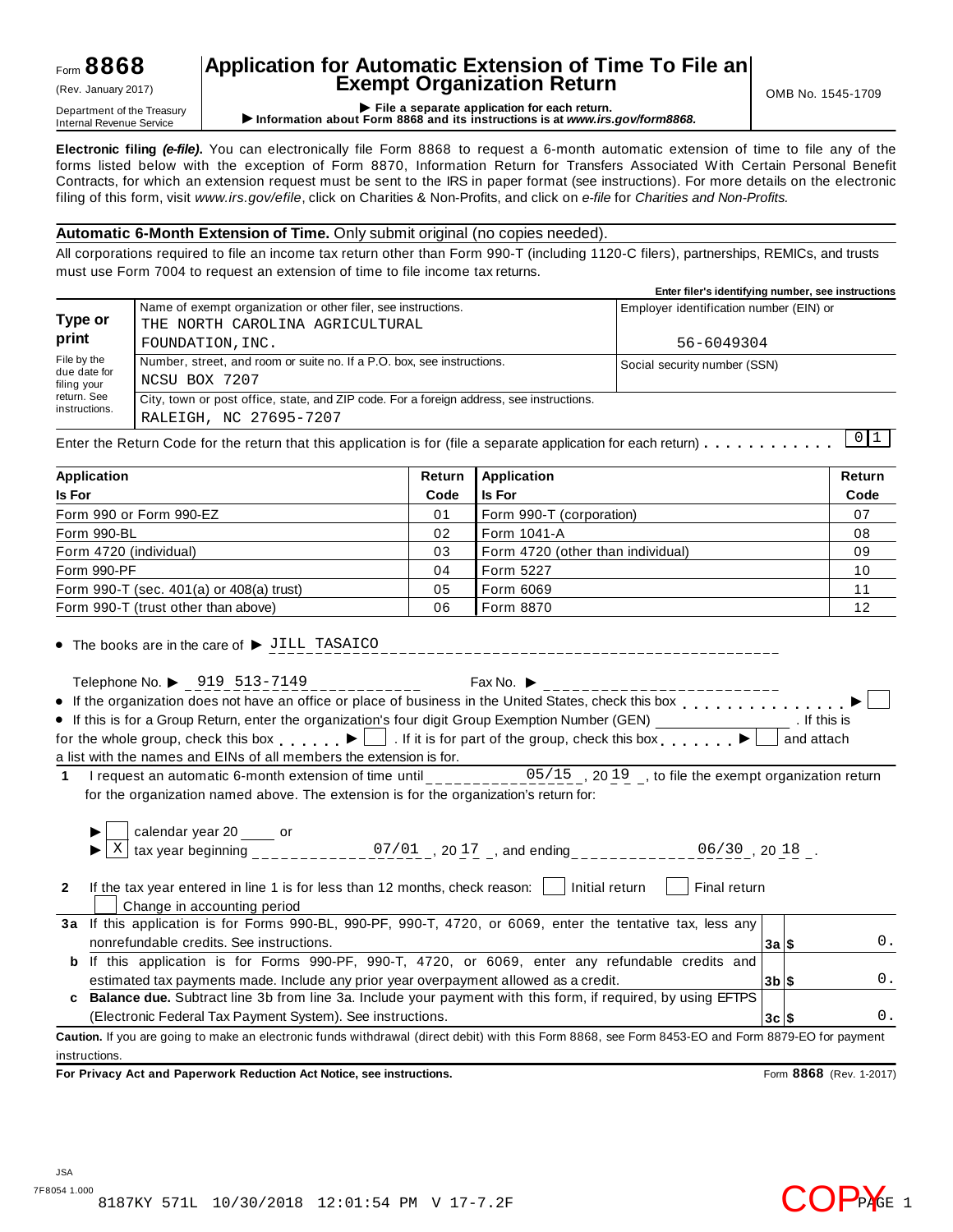|            | Form 990 (2017)                                                                                                                                                                                                                                                                                                | Page 2                    |
|------------|----------------------------------------------------------------------------------------------------------------------------------------------------------------------------------------------------------------------------------------------------------------------------------------------------------------|---------------------------|
|            | Part III<br><b>Statement of Program Service Accomplishments</b>                                                                                                                                                                                                                                                |                           |
|            |                                                                                                                                                                                                                                                                                                                |                           |
|            | 1 Briefly describe the organization's mission:<br>TO AID AND PROMOTE BY FINANCIAL ASSISTANCE AND OTHERWISE ALL TYPES OF                                                                                                                                                                                        |                           |
|            | EDUCATION, RESEARCH, AND OTHER EXTENSION WITHIN THE COLLEGE OF                                                                                                                                                                                                                                                 |                           |
|            | AGRICULTURE AND LIFE SCIENCES AT NC STATE UNIVERSITY.                                                                                                                                                                                                                                                          |                           |
|            |                                                                                                                                                                                                                                                                                                                |                           |
| 3          | 2 Did the organization undertake any significant program services during the year which were not listed on the<br>prior Form 990 or 990-EZ?<br>.<br>If "Yes," describe these new services on Schedule O.<br>Did the organization cease conducting, or make significant changes in how it conducts, any program | $ X $ No<br>Yes           |
| 4          | If "Yes," describe these changes on Schedule O.<br>Describe the organization's program service accomplishments for each of its three largest program services, as measured by                                                                                                                                  | $ X $ No<br><b>Yes</b>    |
|            | expenses. Section 501(c)(3) and 501(c)(4) organizations are required to report the amount of grants and allocations to others,<br>the total expenses, and revenue, if any, for each program service reported.                                                                                                  |                           |
|            | (Expenses \$ 15,321,648. including grants of \$ 7,771,052. ) (Revenue \$ 2,483,075. )<br>4a (Code:<br>AIDS AND PROMOTES BY FINANCIAL ASSISTANCE AND OTHERWISE ALL TYPES<br>OF EDUCATION, RESEARCH, AND OTHER EXTENSION WITHIN THE COLLEGE OF                                                                   |                           |
|            | AGRICULTURE AND LIFE SCIENCES AT NC STATE UNIVERSITY.                                                                                                                                                                                                                                                          |                           |
|            |                                                                                                                                                                                                                                                                                                                |                           |
|            |                                                                                                                                                                                                                                                                                                                |                           |
|            |                                                                                                                                                                                                                                                                                                                |                           |
|            |                                                                                                                                                                                                                                                                                                                |                           |
|            |                                                                                                                                                                                                                                                                                                                |                           |
|            |                                                                                                                                                                                                                                                                                                                |                           |
|            | including grants of \$ ) (Revenue \$<br>$($ Expenses $$$<br>4b (Code:                                                                                                                                                                                                                                          |                           |
|            |                                                                                                                                                                                                                                                                                                                |                           |
|            |                                                                                                                                                                                                                                                                                                                |                           |
|            |                                                                                                                                                                                                                                                                                                                |                           |
|            |                                                                                                                                                                                                                                                                                                                |                           |
|            |                                                                                                                                                                                                                                                                                                                |                           |
|            |                                                                                                                                                                                                                                                                                                                |                           |
|            |                                                                                                                                                                                                                                                                                                                |                           |
|            |                                                                                                                                                                                                                                                                                                                |                           |
|            | 4c (Code: ) (Expenses \$ including grants of \$ ) (Revenue \$                                                                                                                                                                                                                                                  |                           |
|            |                                                                                                                                                                                                                                                                                                                |                           |
|            |                                                                                                                                                                                                                                                                                                                |                           |
|            |                                                                                                                                                                                                                                                                                                                |                           |
|            |                                                                                                                                                                                                                                                                                                                |                           |
|            |                                                                                                                                                                                                                                                                                                                |                           |
|            |                                                                                                                                                                                                                                                                                                                |                           |
|            |                                                                                                                                                                                                                                                                                                                |                           |
|            |                                                                                                                                                                                                                                                                                                                |                           |
|            | 4d Other program services (Describe in Schedule O.)<br>(Expenses \$<br>including grants of \$<br>) (Revenue \$                                                                                                                                                                                                 |                           |
|            | 4e Total program service expenses > 15, 321, 648.                                                                                                                                                                                                                                                              |                           |
| <b>JSA</b> | 7E1020 1.000<br>8187KY 571L 10/11/2018 5:24:07 PM V 17-7.2F                                                                                                                                                                                                                                                    | Form 990 (2017)<br>PAGE 2 |
|            |                                                                                                                                                                                                                                                                                                                |                           |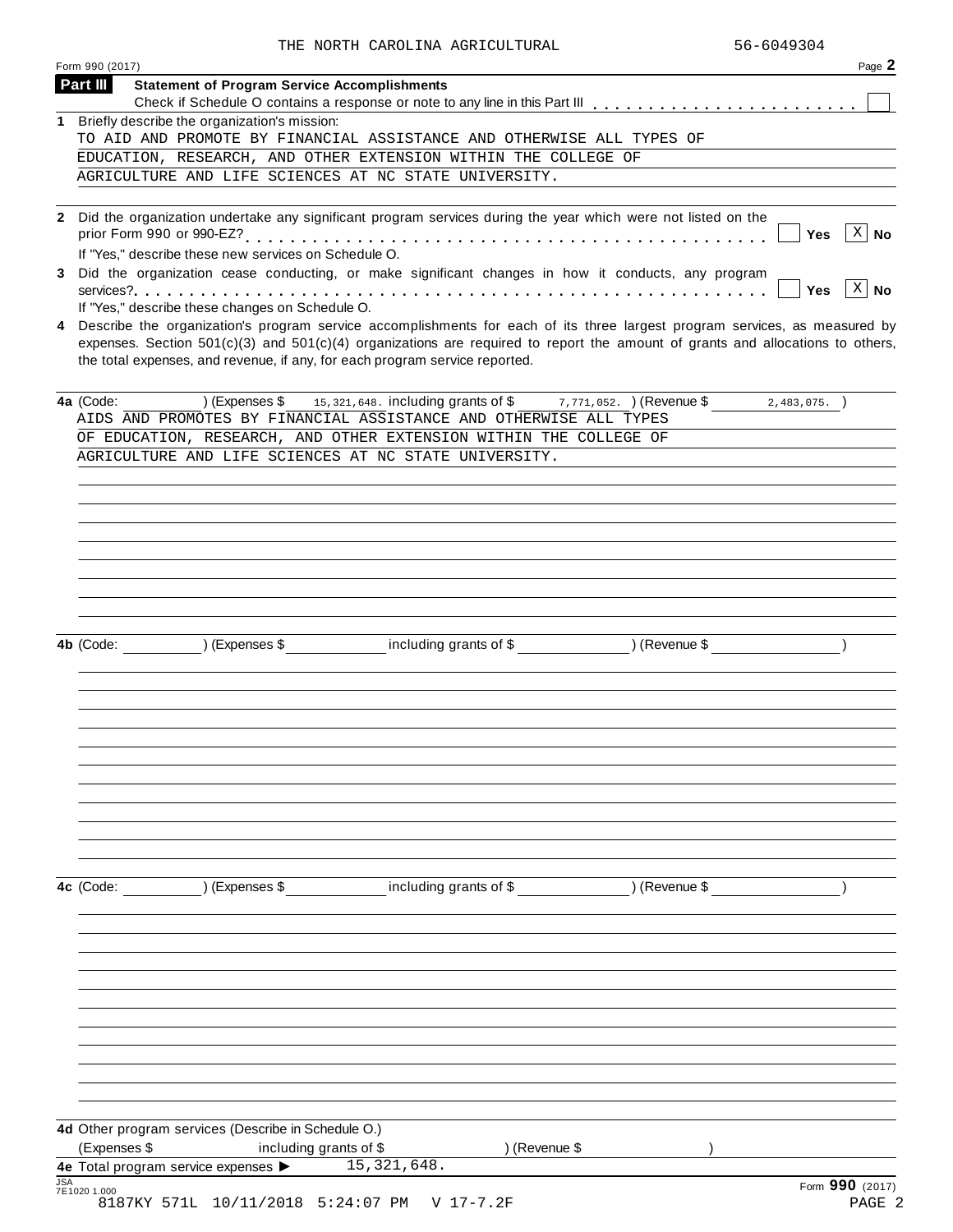|         | Form 990 (2017)                                                                                                                                                                                                                                                                                                                                                                               |                     |             | Page 3      |
|---------|-----------------------------------------------------------------------------------------------------------------------------------------------------------------------------------------------------------------------------------------------------------------------------------------------------------------------------------------------------------------------------------------------|---------------------|-------------|-------------|
| Part IV | <b>Checklist of Required Schedules</b>                                                                                                                                                                                                                                                                                                                                                        |                     |             |             |
|         |                                                                                                                                                                                                                                                                                                                                                                                               |                     | Yes         | No          |
| 1.      | Is the organization described in section $501(c)(3)$ or $4947(a)(1)$ (other than a private foundation)? If "Yes,"                                                                                                                                                                                                                                                                             |                     | Χ           |             |
|         | Is the organization required to complete Schedule B, Schedule of Contributors (see instructions)?.                                                                                                                                                                                                                                                                                            | 1<br>$\overline{2}$ | $\mathbf X$ |             |
| 2<br>3  | Did the organization engage in direct or indirect political campaign activities on behalf of or in opposition to                                                                                                                                                                                                                                                                              |                     |             |             |
|         | candidates for public office? If "Yes," complete Schedule C, Part I.                                                                                                                                                                                                                                                                                                                          | 3                   |             | Χ           |
| 4       | Section 501(c)(3) organizations. Did the organization engage in lobbying activities, or have a section 501(h)                                                                                                                                                                                                                                                                                 |                     |             |             |
|         |                                                                                                                                                                                                                                                                                                                                                                                               | $\overline{4}$      |             | Χ           |
| 5       | Is the organization a section $501(c)(4)$ , $501(c)(5)$ , or $501(c)(6)$ organization that receives membership dues,                                                                                                                                                                                                                                                                          |                     |             |             |
|         | assessments, or similar amounts as defined in Revenue Procedure 98-19? If "Yes," complete Schedule C,                                                                                                                                                                                                                                                                                         |                     |             |             |
|         |                                                                                                                                                                                                                                                                                                                                                                                               | 5                   |             | Χ           |
| 6       | Did the organization maintain any donor advised funds or any similar funds or accounts for which donors                                                                                                                                                                                                                                                                                       |                     |             |             |
|         | have the right to provide advice on the distribution or investment of amounts in such funds or accounts? If                                                                                                                                                                                                                                                                                   |                     |             |             |
|         | "Yes," complete Schedule D, Part $l_1, \ldots, l_k, \ldots, l_k, \ldots, l_k, \ldots, l_k, \ldots, l_k, \ldots, l_k, \ldots, l_k, \ldots, l_k, \ldots, l_k, \ldots, l_k, \ldots, l_k, \ldots, l_k, \ldots, l_k, \ldots, l_k, \ldots, l_k, \ldots, l_k, \ldots, l_k, \ldots, l_k, \ldots, l_k, \ldots, l_k, \ldots, l_k, \ldots, l_k, \ldots, l_k, \ldots, l_k, \ldots, l_k, \ldots, l_k, \ld$ | 6                   |             | Χ           |
| 7       | Did the organization receive or hold a conservation easement, including easements to preserve open space,                                                                                                                                                                                                                                                                                     |                     |             |             |
|         | the environment, historic land areas, or historic structures? If "Yes," complete Schedule D, Part II.                                                                                                                                                                                                                                                                                         | $\overline{7}$      | Χ           |             |
| 8       | Did the organization maintain collections of works of art, historical treasures, or other similar assets? If "Yes,"                                                                                                                                                                                                                                                                           |                     |             |             |
|         |                                                                                                                                                                                                                                                                                                                                                                                               | 8                   |             | Χ           |
| 9       | Did the organization report an amount in Part X, line 21, for escrow or custodial account liability, serve as a                                                                                                                                                                                                                                                                               |                     |             |             |
|         | custodian for amounts not listed in Part X; or provide credit counseling, debt management, credit repair, or                                                                                                                                                                                                                                                                                  |                     |             |             |
|         |                                                                                                                                                                                                                                                                                                                                                                                               | 9                   |             | Χ           |
| 10      | Did the organization, directly or through a related organization, hold assets in temporarily restricted                                                                                                                                                                                                                                                                                       |                     |             |             |
|         | endowments, permanent endowments, or quasi-endowments? If "Yes," complete Schedule D, Part V.                                                                                                                                                                                                                                                                                                 | 10                  | Χ           |             |
| 11      | If the organization's answer to any of the following questions is "Yes," then complete Schedule D, Parts VI,                                                                                                                                                                                                                                                                                  |                     |             |             |
|         | VII, VIII, IX, or X as applicable.                                                                                                                                                                                                                                                                                                                                                            |                     |             |             |
|         | a Did the organization report an amount for land, buildings, and equipment in Part X, line 10? If "Yes,"                                                                                                                                                                                                                                                                                      |                     |             |             |
|         |                                                                                                                                                                                                                                                                                                                                                                                               | 11a                 | Χ           |             |
|         | <b>b</b> Did the organization report an amount for investments-other securities in Part X, line 12 that is 5% or more                                                                                                                                                                                                                                                                         |                     |             |             |
|         |                                                                                                                                                                                                                                                                                                                                                                                               | 11 <sub>b</sub>     | Χ           |             |
|         | c Did the organization report an amount for investments-program related in Part X, line 13 that is 5% or more                                                                                                                                                                                                                                                                                 |                     |             |             |
|         |                                                                                                                                                                                                                                                                                                                                                                                               | 11c                 |             | Χ           |
|         | d Did the organization report an amount for other assets in Part X, line 15 that is 5% or more of its total assets                                                                                                                                                                                                                                                                            |                     |             |             |
|         | reported in Part X, line 16? If "Yes," complete Schedule D, Part IX.                                                                                                                                                                                                                                                                                                                          | 11d                 |             | Χ           |
|         | e Did the organization report an amount for other liabilities in Part X, line 25? If "Yes," complete Schedule D, Part X                                                                                                                                                                                                                                                                       | 11e                 | Χ           |             |
|         | f Did the organization's separate or consolidated financial statements for the tax year include a footnote that addresses                                                                                                                                                                                                                                                                     |                     |             |             |
|         | the organization's liability for uncertain tax positions under FIN 48 (ASC 740)? If "Yes," complete Schedule D, Part X                                                                                                                                                                                                                                                                        | 11f                 | Χ           |             |
|         | 12a Did the organization obtain separate, independent audited financial statements for the tax year? If "Yes," complete                                                                                                                                                                                                                                                                       |                     |             |             |
|         |                                                                                                                                                                                                                                                                                                                                                                                               | 12a                 | Χ           |             |
|         | <b>b</b> Was the organization included in consolidated, independent audited financial statements for the tax year? If                                                                                                                                                                                                                                                                         |                     |             | Χ           |
|         | "Yes," and if the organization answered "No" to line 12a, then completing Schedule D, Parts XI and XII is optional .                                                                                                                                                                                                                                                                          | 12b                 |             | $\mathbf X$ |
| 13      | Is the organization a school described in section 170(b)(1)(A)(ii)? If "Yes," complete Schedule E.<br>14a Did the organization maintain an office, employees, or agents outside of the United States?.                                                                                                                                                                                        | 13<br>14a           |             | X           |
|         | <b>b</b> Did the organization have aggregate revenues or expenses of more than \$10,000 from grantmaking,                                                                                                                                                                                                                                                                                     |                     |             |             |
|         | fundraising, business, investment, and program service activities outside the United States, or aggregate                                                                                                                                                                                                                                                                                     |                     |             |             |
|         | foreign investments valued at \$100,000 or more? If "Yes," complete Schedule F, Parts I and IV                                                                                                                                                                                                                                                                                                | 14 <sub>b</sub>     |             | Χ           |
| 15      | Did the organization report on Part IX, column (A), line 3, more than \$5,000 of grants or other assistance to or                                                                                                                                                                                                                                                                             |                     |             |             |
|         |                                                                                                                                                                                                                                                                                                                                                                                               | 15                  |             | Χ           |
| 16      | Did the organization report on Part IX, column (A), line 3, more than \$5,000 of aggregate grants or other                                                                                                                                                                                                                                                                                    |                     |             |             |
|         | assistance to or for foreign individuals? If "Yes," complete Schedule F, Parts III and IV                                                                                                                                                                                                                                                                                                     | 16                  |             | Χ           |
| 17      | Did the organization report a total of more than \$15,000 of expenses for professional fundraising services on                                                                                                                                                                                                                                                                                |                     |             |             |
|         | Part IX, column (A), lines 6 and 11e? If "Yes," complete Schedule G, Part I (see instructions)                                                                                                                                                                                                                                                                                                | 17                  |             | Χ           |
| 18      | Did the organization report more than \$15,000 total of fundraising event gross income and contributions on                                                                                                                                                                                                                                                                                   |                     |             |             |
|         |                                                                                                                                                                                                                                                                                                                                                                                               | 18                  | Χ           |             |
| 19      | Did the organization report more than \$15,000 of gross income from gaming activities on Part VIII, line 9a?                                                                                                                                                                                                                                                                                  |                     |             |             |
|         |                                                                                                                                                                                                                                                                                                                                                                                               | 19                  |             | Χ           |

Form **990** (2017)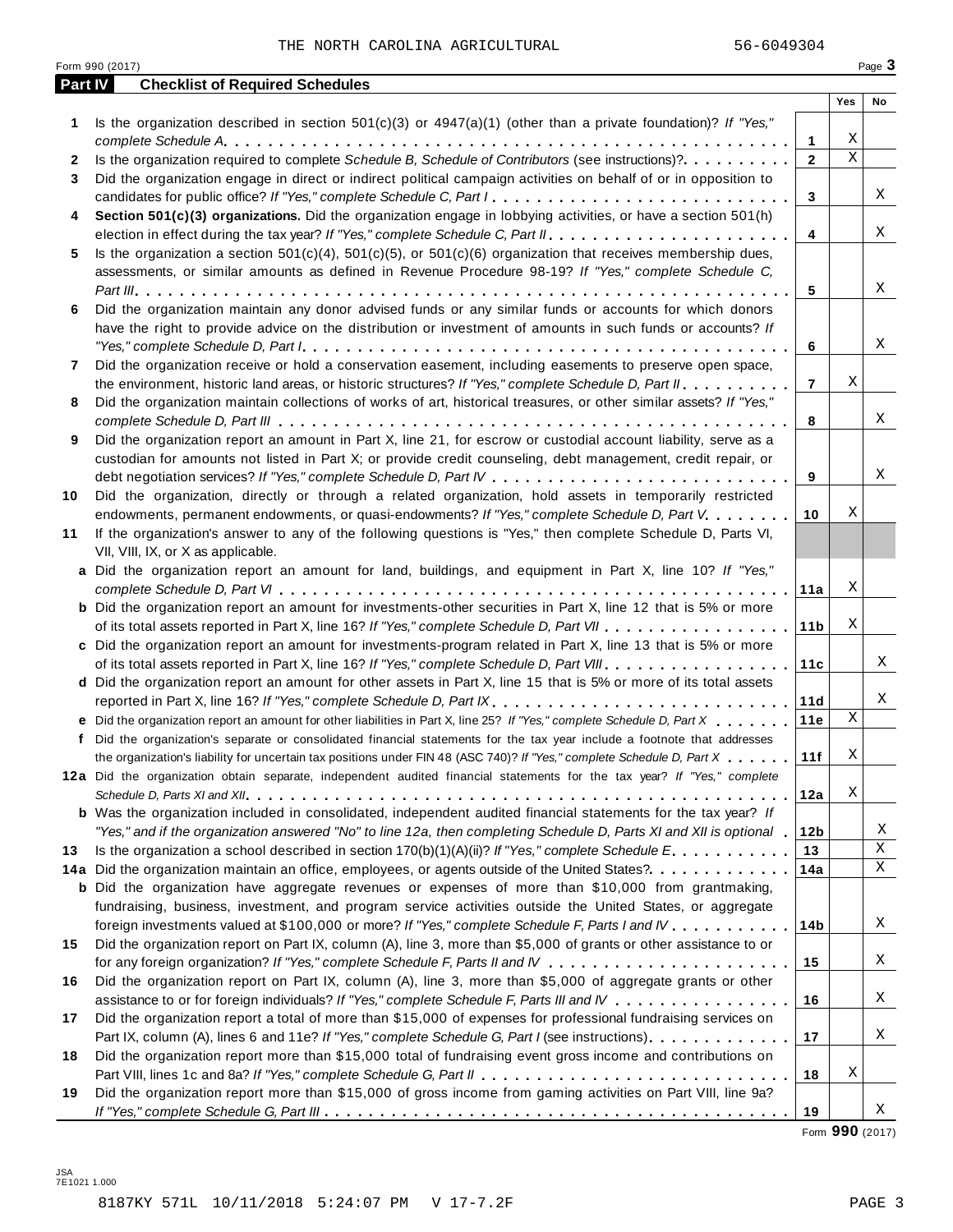|         | Form 990 (2017)                                                                                                             |                 |     | Page 4 |
|---------|-----------------------------------------------------------------------------------------------------------------------------|-----------------|-----|--------|
| Part IV | <b>Checklist of Required Schedules (continued)</b>                                                                          |                 |     |        |
|         |                                                                                                                             |                 | Yes | No     |
| 20 a    | Did the organization operate one or more hospital facilities? If "Yes," complete Schedule H.                                | 20a             |     | X      |
| b       | If "Yes" to line 20a, did the organization attach a copy of its audited financial statements to this return?                | 20 <sub>b</sub> |     |        |
| 21      | Did the organization report more than \$5,000 of grants or other assistance to any domestic organization or                 |                 |     |        |
|         | domestic government on Part IX, column (A), line 1? If "Yes," complete Schedule I, Parts I and II.                          | 21              | Χ   |        |
| 22      | Did the organization report more than \$5,000 of grants or other assistance to or for domestic individuals on               |                 |     |        |
|         |                                                                                                                             | 22              |     | Χ      |
| 23      | Did the organization answer "Yes" to Part VII, Section A, line 3, 4, or 5 about compensation of the                         |                 |     |        |
|         | organization's current and former officers, directors, trustees, key employees, and highest compensated                     |                 |     |        |
|         |                                                                                                                             | 23              | Χ   |        |
| 24 a    | Did the organization have a tax-exempt bond issue with an outstanding principal amount of more than                         |                 |     |        |
|         | \$100,000 as of the last day of the year, that was issued after December 31, 2002? If "Yes," answer lines 24b               |                 |     |        |
|         | through 24d and complete Schedule K. If "No," go to line 25a                                                                | 24a             |     | Χ      |
| b       | Did the organization invest any proceeds of tax-exempt bonds beyond a temporary period exception?                           | 24b             |     |        |
| c       | Did the organization maintain an escrow account other than a refunding escrow at any time during the year                   |                 |     |        |
|         |                                                                                                                             | 24c             |     |        |
| d       | Did the organization act as an "on behalf of" issuer for bonds outstanding at any time during the year?                     | 24d             |     |        |
| 25 a    | Section 501(c)(3), 501(c)(4), and 501(c)(29) organizations. Did the organization engage in an excess benefit                |                 |     |        |
|         | transaction with a disqualified person during the year? If "Yes," complete Schedule L, Part I                               | 25a             |     | Χ      |
| b       | Is the organization aware that it engaged in an excess benefit transaction with a disqualified person in a prior            |                 |     |        |
|         | year, and that the transaction has not been reported on any of the organization's prior Forms 990 or 990-EZ?                |                 |     |        |
|         |                                                                                                                             | 25 <sub>b</sub> |     | X      |
|         |                                                                                                                             |                 |     |        |
| 26      | Did the organization report any amount on Part X, line 5, 6, or 22 for receivables from or payables to any                  |                 |     |        |
|         | current or former officers, directors, trustees, key employees, highest compensated employees, or                           |                 |     | Χ      |
|         |                                                                                                                             | 26              |     |        |
| 27      | Did the organization provide a grant or other assistance to an officer, director, trustee, key employee,                    |                 |     |        |
|         | substantial contributor or employee thereof, a grant selection committee member, or to a 35% controlled                     |                 |     |        |
|         | entity or family member of any of these persons? If "Yes," complete Schedule L, Part III.                                   | 27              |     | Χ      |
| 28      | Was the organization a party to a business transaction with one of the following parties (see Schedule L,                   |                 |     |        |
|         | Part IV instructions for applicable filing thresholds, conditions, and exceptions):                                         |                 |     |        |
| а       | A current or former officer, director, trustee, or key employee? If "Yes," complete Schedule L, Part IV                     | 28a             |     | Χ      |
| b       | A family member of a current or former officer, director, trustee, or key employee? If "Yes," complete                      |                 |     |        |
|         |                                                                                                                             | 28b             |     | Χ      |
| c       | An entity of which a current or former officer, director, trustee, or key employee (or a family member thereof)             |                 |     |        |
|         | was an officer, director, trustee, or direct or indirect owner? If "Yes," complete Schedule L, Part IV.                     | 28c             |     | Χ      |
| 29      | Did the organization receive more than \$25,000 in non-cash contributions? If "Yes," complete Schedule M                    | 29              | Χ   |        |
| 30      | Did the organization receive contributions of art, historical treasures, or other similar assets, or qualified              |                 |     |        |
|         |                                                                                                                             | 30              |     | Χ      |
| 31      | Did the organization liquidate, terminate, or dissolve and cease operations? If "Yes," complete Schedule N,                 |                 |     |        |
|         |                                                                                                                             | 31              |     | Χ      |
| 32      | Did the organization sell, exchange, dispose of, or transfer more than 25% of its net assets? If "Yes,"                     |                 |     |        |
|         |                                                                                                                             | 32              |     | Χ      |
| 33      | Did the organization own 100% of an entity disregarded as separate from the organization under Regulations                  |                 |     |        |
|         | sections 301.7701-2 and 301.7701-3? If "Yes," complete Schedule R, Part $1, \ldots, \ldots, \ldots, \ldots, \ldots, \ldots$ | 33              |     | Χ      |
| 34      | Was the organization related to any tax-exempt or taxable entity? If "Yes," complete Schedule R, Part II, III,              |                 |     |        |
|         |                                                                                                                             | 34              | Χ   |        |
| 35a     | Did the organization have a controlled entity within the meaning of section $512(b)(13)? \ldots \ldots \ldots \ldots$       | 35a             | Χ   |        |
| b       | If "Yes" to line 35a, did the organization receive any payment from or engage in any transaction with a                     |                 |     |        |
|         | controlled entity within the meaning of section 512(b)(13)? If "Yes," complete Schedule R, Part V, line 2                   | 35 <sub>b</sub> | Χ   |        |
|         |                                                                                                                             |                 |     |        |
| 36      | Section 501(c)(3) organizations. Did the organization make any transfers to an exempt non-charitable                        | 36              |     | Χ      |
|         |                                                                                                                             |                 |     |        |
| 37      | Did the organization conduct more than 5% of its activities through an entity that is not a related organization            |                 |     |        |
|         | and that is treated as a partnership for federal income tax purposes? If "Yes," complete Schedule R,                        |                 |     | Χ      |
|         |                                                                                                                             |                 |     |        |
| 38      | Did the organization complete Schedule O and provide explanations in Schedule O for Part VI, lines 11b and                  | 37              |     |        |

Form **990** (2017)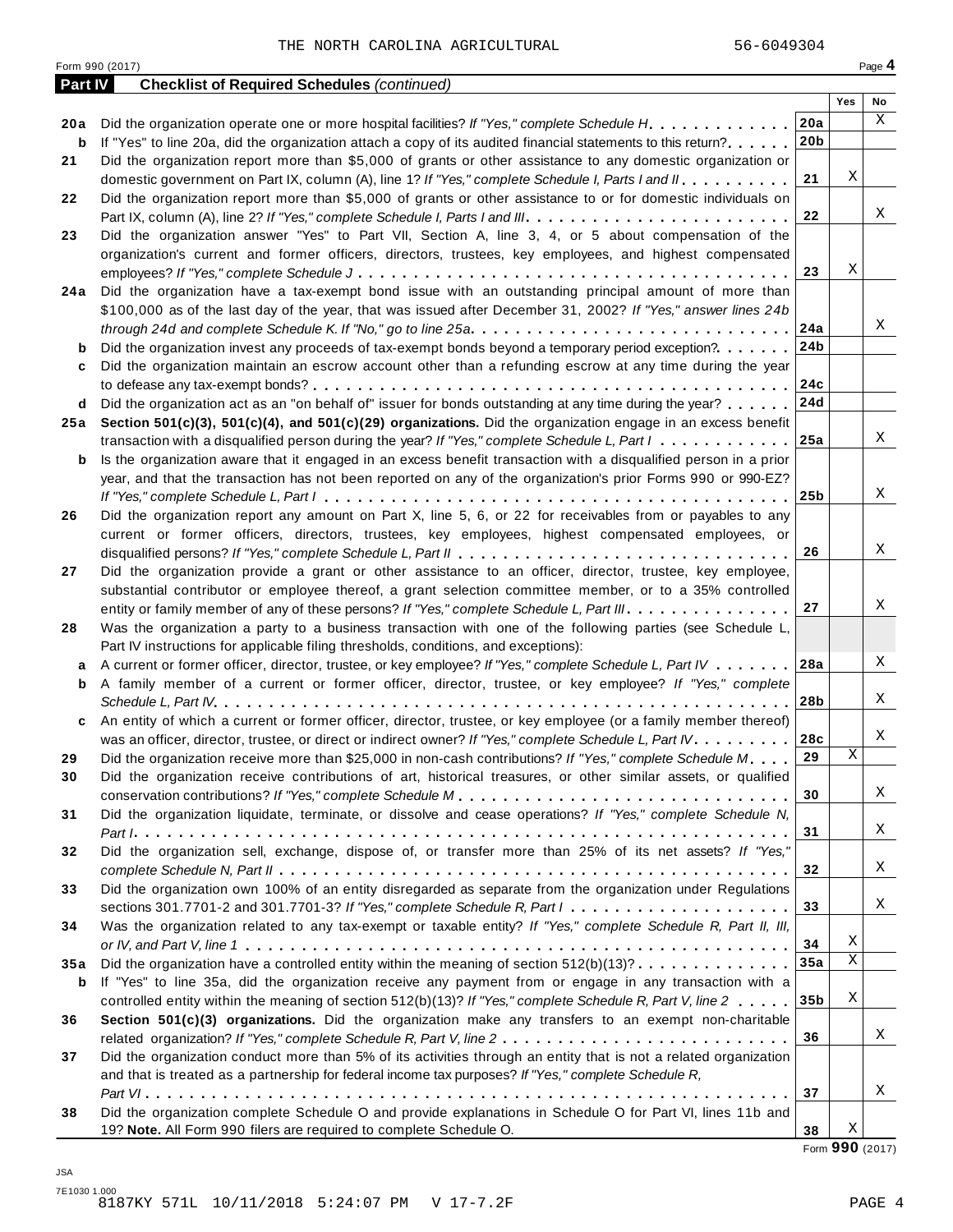Form <sup>990</sup> (2017) Page **5**

| <b>Part V</b> | <b>Statements Regarding Other IRS Filings and Tax Compliance</b>                                                                                                                                       |                |     |    |
|---------------|--------------------------------------------------------------------------------------------------------------------------------------------------------------------------------------------------------|----------------|-----|----|
|               | Check if Schedule O contains a response or note to any line in this Part V                                                                                                                             |                | Yes | No |
|               | 11<br>1a Enter the number reported in Box 3 of Form 1096. Enter -0- if not applicable $\ldots \ldots \ldots$                                                                                           |                |     |    |
|               | $\mathbf{1}$<br>1b<br><b>b</b> Enter the number of Forms W-2G included in line 1a. Enter -0- if not applicable. $\dots \dots \dots$                                                                    |                |     |    |
|               | c Did the organization comply with backup withholding rules for reportable payments to vendors and                                                                                                     |                |     |    |
|               |                                                                                                                                                                                                        | 1c             | Χ   |    |
|               | 2a Enter the number of employees reported on Form W-3, Transmittal of Wage and Tax                                                                                                                     |                |     |    |
|               | 0.<br>2a<br>Statements, filed for the calendar year ending with or within the year covered by this return.                                                                                             |                |     |    |
|               | <b>b</b> If at least one is reported on line 2a, did the organization file all required federal employment tax returns?                                                                                | 2 <sub>b</sub> |     |    |
|               | Note. If the sum of lines 1a and 2a is greater than 250, you may be required to e-file (see instructions)                                                                                              |                |     |    |
|               | 3a Did the organization have unrelated business gross income of \$1,000 or more during the year?                                                                                                       | 3a             | Χ   |    |
|               | <b>b</b> If "Yes," has it filed a Form 990-T for this year? If "No" to line 3b, provide an explanation in Schedule O.                                                                                  | 3 <sub>b</sub> | X   |    |
|               | 4a At any time during the calendar year, did the organization have an interest in, or a signature or other authority                                                                                   |                |     |    |
|               | over, a financial account in a foreign country (such as a bank account, securities account, or other financial                                                                                         |                |     |    |
|               |                                                                                                                                                                                                        | 4a             |     | Χ  |
|               |                                                                                                                                                                                                        |                |     |    |
|               | See instructions for filing requirements for FinCEN Form 114, Report of Foreign Bank and Financial Accounts                                                                                            |                |     |    |
|               | (FBAR).                                                                                                                                                                                                | 5a             |     | Х  |
|               | 5a Was the organization a party to a prohibited tax shelter transaction at any time during the tax year?                                                                                               | 5b             |     | X  |
|               | <b>b</b> Did any taxable party notify the organization that it was or is a party to a prohibited tax shelter transaction?                                                                              | 5 <sub>c</sub> |     |    |
|               | 6a Does the organization have annual gross receipts that are normally greater than \$100,000, and did the                                                                                              |                |     |    |
|               | organization solicit any contributions that were not tax deductible as charitable contributions?                                                                                                       | 6a             |     | X  |
|               | <b>b</b> If "Yes," did the organization include with every solicitation an express statement that such contributions or                                                                                |                |     |    |
|               |                                                                                                                                                                                                        | 6b             |     |    |
| 7             | Organizations that may receive deductible contributions under section 170(c).                                                                                                                          |                |     |    |
|               | a Did the organization receive a payment in excess of \$75 made partly as a contribution and partly for goods                                                                                          |                |     |    |
|               |                                                                                                                                                                                                        | 7а             |     | Χ  |
|               | <b>b</b> If "Yes," did the organization notify the donor of the value of the goods or services provided?                                                                                               | 7b             |     |    |
|               | c Did the organization sell, exchange, or otherwise dispose of tangible personal property for which it was                                                                                             |                |     |    |
|               |                                                                                                                                                                                                        | 7c             | Χ   |    |
|               | 3                                                                                                                                                                                                      |                |     |    |
|               | e Did the organization receive any funds, directly or indirectly, to pay premiums on a personal benefit contract?                                                                                      | 7e             |     | Χ  |
|               | f Did the organization, during the year, pay premiums, directly or indirectly, on a personal benefit contract?                                                                                         | 7f             |     | Χ  |
|               | g If the organization received a contribution of qualified intellectual property, did the organization file Form 8899 as required?                                                                     | 7g             |     |    |
|               | h If the organization received a contribution of cars, boats, airplanes, or other vehicles, did the organization file a Form 1098-C?. .                                                                | 7h             |     |    |
| 8             | Sponsoring organizations maintaining donor advised funds. Did a donor advised fund maintained by the                                                                                                   |                |     |    |
|               | sponsoring organization have excess business holdings at any time during the year?                                                                                                                     | 8              |     |    |
| 9             | Sponsoring organizations maintaining donor advised funds.                                                                                                                                              |                |     |    |
|               | a Did the sponsoring organization make any taxable distributions under section 4966?                                                                                                                   | 9a             |     |    |
|               | <b>b</b> Did the sponsoring organization make a distribution to a donor, donor advisor, or related person?                                                                                             | 9b             |     |    |
| 10            | Section 501(c)(7) organizations. Enter:<br>10a                                                                                                                                                         |                |     |    |
|               | a Initiation fees and capital contributions included on Part VIII, line 12<br>10 <sub>b</sub><br><b>b</b> Gross receipts, included on Form 990, Part VIII, line 12, for public use of club facilities. |                |     |    |
| 11            | Section 501(c)(12) organizations. Enter:                                                                                                                                                               |                |     |    |
|               | 11a                                                                                                                                                                                                    |                |     |    |
|               | <b>b</b> Gross income from other sources (Do not net amounts due or paid to other sources                                                                                                              |                |     |    |
|               | 11b                                                                                                                                                                                                    |                |     |    |
|               | 12a Section 4947(a)(1) non-exempt charitable trusts. Is the organization filing Form 990 in lieu of Form 1041?                                                                                         | 12a            |     |    |
|               | 12b<br><b>b</b> If "Yes," enter the amount of tax-exempt interest received or accrued during the year                                                                                                  |                |     |    |
| 13            | Section 501(c)(29) qualified nonprofit health insurance issuers.                                                                                                                                       |                |     |    |
|               | a Is the organization licensed to issue qualified health plans in more than one state?                                                                                                                 | 13a            |     |    |
|               | Note. See the instructions for additional information the organization must report on Schedule O.                                                                                                      |                |     |    |
|               | <b>b</b> Enter the amount of reserves the organization is required to maintain by the states in which                                                                                                  |                |     |    |
|               | 13 <sub>b</sub>                                                                                                                                                                                        |                |     |    |
|               | 13c                                                                                                                                                                                                    |                |     |    |
|               | 14a Did the organization receive any payments for indoor tanning services during the tax year?                                                                                                         | 14a            |     | Χ  |
|               | <b>b</b> If "Yes," has it filed a Form 720 to report these payments? If "No," provide an explanation in Schedule $0$                                                                                   | 14b            |     |    |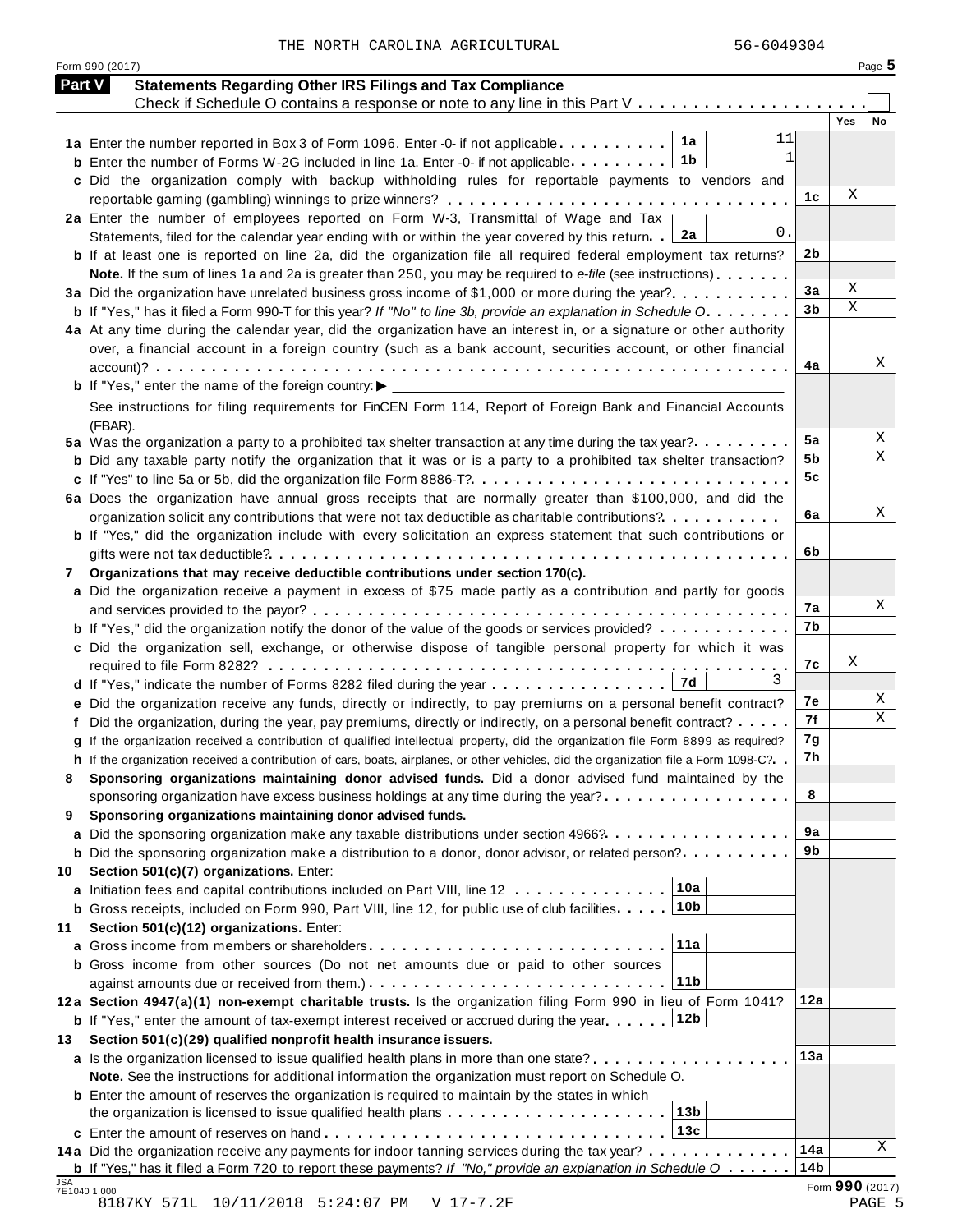|  | Form 990 (2017) |
|--|-----------------|
|  |                 |

### Form 990 (2017) Page **6** THE NORTH CAROLINA AGRICULTURAL 56-6049304

**Part VI Governance, Management, and Disclosure** *For each "Yes" response to lines 2 through 7b below, and for a "No" response to line 8a, 8b, or 10b below, describe the circumstances, processes, or changes in Schedule O. See instructions.* Form 990 (2017) THE NORTH CAROLINA AGRICULTURAL 56-6049304 INTERT CAROLINA AGRICULTURAL 56-6049304 INTERT CAROLINA AGRICULTURAL 56-6049304 Theory of the Sa, 8b, or 10b below, describe the circumstances, processes, or chang  $|X|$ 

| Part VI | Governance, Management, and Disclosure For each "Yes" response to lines 2 through 7b below, and for a "No"                                                                           |                 |     |             |
|---------|--------------------------------------------------------------------------------------------------------------------------------------------------------------------------------------|-----------------|-----|-------------|
|         | response to line 8a, 8b, or 10b below, describe the circumstances, processes, or changes in Schedule O. See instructions.                                                            |                 |     |             |
|         |                                                                                                                                                                                      |                 |     | $X \vert$   |
|         | <b>Section A. Governing Body and Management</b>                                                                                                                                      |                 |     |             |
|         |                                                                                                                                                                                      |                 | Yes | No          |
|         | 166<br>1a                                                                                                                                                                            |                 |     |             |
|         | 1a Enter the number of voting members of the governing body at the end of the tax year<br>If there are material differences in voting rights among members of the governing body, or |                 |     |             |
|         | if the governing body delegated broad authority to an executive committee or similar                                                                                                 |                 |     |             |
|         | committee, explain in Schedule O.                                                                                                                                                    |                 |     |             |
| b       | 161<br>1b<br>Enter the number of voting members included in line 1a, above, who are independent                                                                                      |                 |     |             |
| 2       | Did any officer, director, trustee, or key employee have a family relationship or a business relationship with                                                                       |                 |     |             |
|         |                                                                                                                                                                                      | $\mathbf{2}$    |     | Χ           |
| 3       | Did the organization delegate control over management duties customarily performed by or under the direct                                                                            |                 |     |             |
|         | supervision of officers, directors, or trustees, or key employees to a management company or other person?                                                                           | 3               |     | Χ           |
| 4       | Did the organization make any significant changes to its governing documents since the prior Form 990 was filed?                                                                     | 4               |     | $\mathbf X$ |
| 5       | Did the organization become aware during the year of a significant diversion of the organization's assets?                                                                           | 5               |     | X           |
| 6       |                                                                                                                                                                                      | 6               |     | X           |
|         |                                                                                                                                                                                      |                 |     |             |
| 7a      | Did the organization have members, stockholders, or other persons who had the power to elect or appoint                                                                              | 7a              |     | Χ           |
|         |                                                                                                                                                                                      |                 |     |             |
| b       | Are any governance decisions of the organization reserved to (or subject to approval by) members,                                                                                    |                 |     |             |
|         |                                                                                                                                                                                      | 7b              |     | Χ           |
| 8       | Did the organization contemporaneously document the meetings held or written actions undertaken during                                                                               |                 |     |             |
|         | the year by the following:                                                                                                                                                           |                 |     |             |
| а       |                                                                                                                                                                                      | 8a              | Χ   |             |
| b       | Each committee with authority to act on behalf of the governing body?                                                                                                                | 8b              | Χ   |             |
| 9       | Is there any officer, director, trustee, or key employee listed in Part VII, Section A, who cannot be reached at                                                                     |                 |     |             |
|         | the organization's mailing address? If "Yes," provide the names and addresses in Schedule O.                                                                                         | 9               |     | Χ           |
|         | Section B. Policies (This Section B requests information about policies not required by the Internal Revenue Code.)                                                                  |                 |     |             |
|         |                                                                                                                                                                                      |                 | Yes | No          |
|         |                                                                                                                                                                                      | 10a             |     | Χ           |
|         | 10a Did the organization have local chapters, branches, or affiliates?                                                                                                               |                 |     |             |
| b       | If "Yes," did the organization have written policies and procedures governing the activities of such chapters,                                                                       | 10 <sub>b</sub> |     |             |
|         | affiliates, and branches to ensure their operations are consistent with the organization's exempt purposes?                                                                          |                 | Χ   |             |
| 11 a    | Has the organization provided a complete copy of this Form 990 to all members of its governing body before filing the form?                                                          | 11a             |     |             |
| b       | Describe in Schedule O the process, if any, used by the organization to review this Form 990.                                                                                        |                 |     |             |
| 12a     | Did the organization have a written conflict of interest policy? If "No," go to line 13                                                                                              | 12a             | Χ   |             |
| b       | Were officers, directors, or trustees, and key employees required to disclose annually interests that could give                                                                     |                 |     |             |
|         |                                                                                                                                                                                      | 12 <sub>b</sub> | X   |             |
| c       | Did the organization regularly and consistently monitor and enforce compliance with the policy? If "Yes,"                                                                            |                 |     |             |
|         |                                                                                                                                                                                      | 12c             | х   |             |
| 13      |                                                                                                                                                                                      | 13              | Χ   |             |
| 14      | Did the organization have a written document retention and destruction policy?                                                                                                       | 14              | Χ   |             |
| 15      |                                                                                                                                                                                      |                 |     |             |
|         | Did the process for determining compensation of the following persons include a review and approval by                                                                               |                 |     |             |
|         | independent persons, comparability data, and contemporaneous substantiation of the deliberation and decision?                                                                        | 15a             | X   |             |
| а       | The organization's CEO, Executive Director, or top management official                                                                                                               | 15 <sub>b</sub> | Χ   |             |
| b       |                                                                                                                                                                                      |                 |     |             |
|         | If "Yes" to line 15a or 15b, describe the process in Schedule O (see instructions).                                                                                                  |                 |     |             |
| 16а     | Did the organization invest in, contribute assets to, or participate in a joint venture or similar arrangement                                                                       |                 |     |             |
|         |                                                                                                                                                                                      | 16a             | X   |             |
| b       | If "Yes," did the organization follow a written policy or procedure requiring the organization to evaluate its                                                                       |                 |     |             |
|         | participation in joint venture arrangements under applicable federal tax law, and take steps to safeguard the                                                                        |                 |     |             |
|         |                                                                                                                                                                                      | 16b             | X   |             |
|         | <b>Section C. Disclosure</b>                                                                                                                                                         |                 |     |             |
| 17      | List the states with which a copy of this Form 990 is required to be filed $\blacktriangleright$                                                                                     |                 |     |             |
| 18      | Section 6104 requires an organization to make its Forms 1023 (or 1024 if applicable), 990, and 990-T (Section 501(c)(3)s only)                                                       |                 |     |             |
|         | available for public inspection. Indicate how you made these available. Check all that apply.                                                                                        |                 |     |             |
|         | Own website<br>$\vert X \vert$<br>$X \mid$<br>Another's website<br>Upon request<br>Other (explain in Schedule O)                                                                     |                 |     |             |
|         |                                                                                                                                                                                      |                 |     |             |

**<sup>19</sup>** Describe in Schedule O whether (and if so, how) the organization made its governing documents, conflict of interest policy, and financial statements available to the public during the tax year.

**<sup>20</sup>** Imancial statements available to the public during the tax year.<br>State the name, address, and telephone number of the person who possesses the organization's books and records:<br> $\frac{J\text{ILL} \text{TSAICO NCSU BOX} \text{ROX} \text{7207 RALEIGH}, \text{NC} \$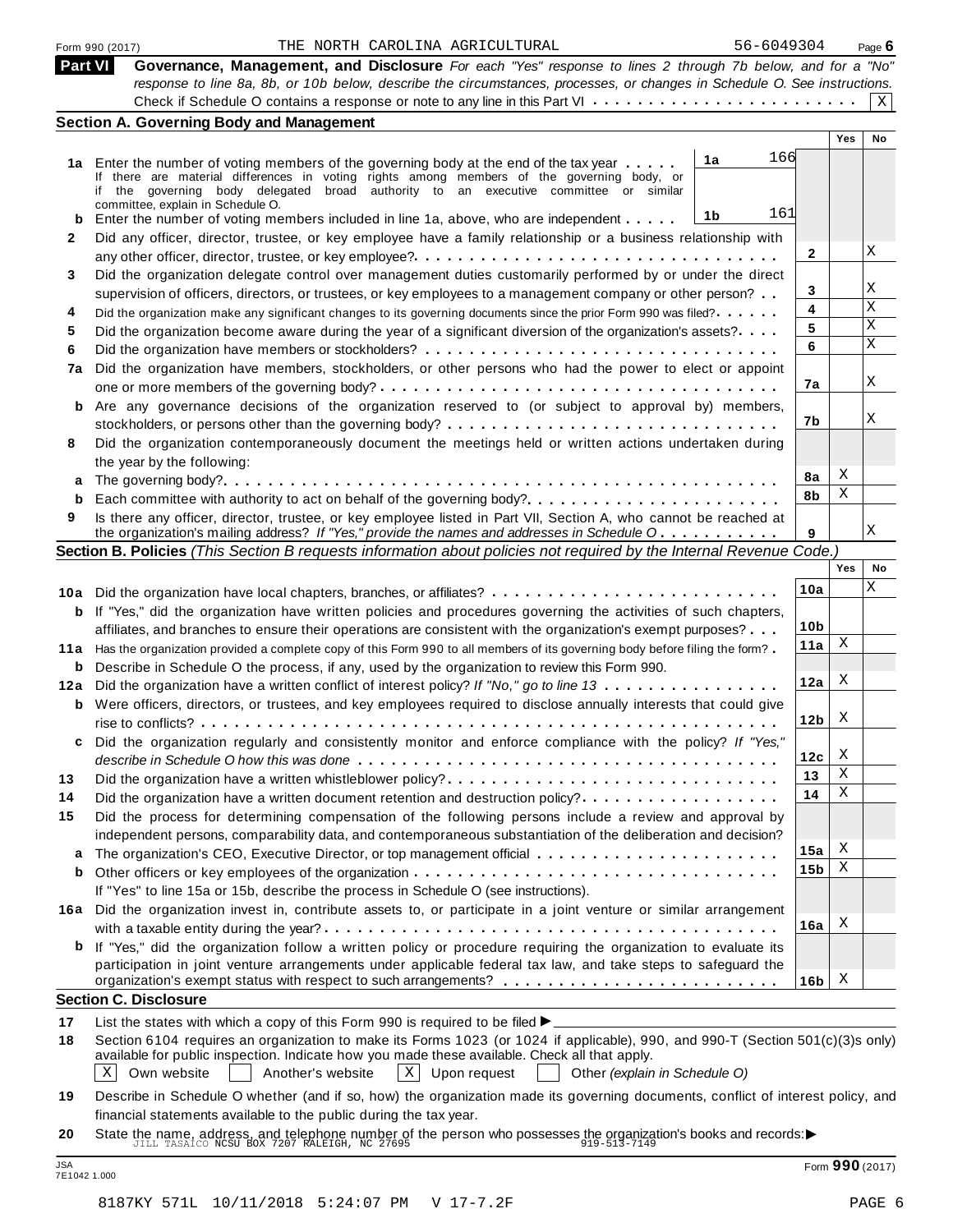|                                                                                            | <b>Independent Contractors</b> |  |  |  |  |  | <b>Part VII</b> Compensation of Officers, Directors, Trustees, Key Employees, Highest Compensated Employees, and                  |  |  |  |  |
|--------------------------------------------------------------------------------------------|--------------------------------|--|--|--|--|--|-----------------------------------------------------------------------------------------------------------------------------------|--|--|--|--|
|                                                                                            |                                |  |  |  |  |  |                                                                                                                                   |  |  |  |  |
| Section A. Officers, Directors, Trustees, Key Employees, and Highest Compensated Employees |                                |  |  |  |  |  |                                                                                                                                   |  |  |  |  |
|                                                                                            | organization's tax year.       |  |  |  |  |  | 1a Complete this table for all persons required to be listed. Report compensation for the calendar year ending with or within the |  |  |  |  |

anization's lax year.<br>● List all of the organization's **current** officers, directors, trustees (whether individuals or organizations), regardless of amount of<br>nnensation Enter -0- in columns (D) (E) and (E) if no compensa compensation. Enter -0- in columns (D), (E), and (F) if no compensation was paid.

• List all of the organization's **current** key employees, if any. See instructions for definition of "key employee."<br>● List the experientials five expect highest expressed explores (other than an efficer director of

**Example in the organization's current** key employees, if any. See instructions for definition of key employee.<br>• List the organization's five **current** highest compensated employees (other than an officer, director, trust who received reportable compensation (Box 5 of Form W-2 and/or Box 7 of Form 1099-MISC) of more than \$100,000 from the

organization and any related organizations.<br>• List all of the organization's **former** officers, key employees, and highest compensated employees who received more than<br>\$1.00.000 of reportable componention from the erganiza \$100,000 of reportable compensation from the organization and any related organizations.

% List all of the organization's **former directors or trustees** that received, in the capacity as a former director or trustee of the organization, more than \$10,000 of reportable compensation from the organization and any related organizations.

List persons in the following order: individual trustees or directors; institutional trustees; officers; key employees; highest compensated employees; and former such persons.

Check this box if neither the organization nor any related organization compensated any current officer, director, or trustee.

| (A)<br>Name and Title               | (B)<br>Average<br>hours per<br>week (list an <sub>'</sub><br>hours for<br>related<br>organizations<br>below dotted<br>line) | or director<br>Individual trustee | Institutional trustee | (C)<br>Officer | Position<br>Key employee | (do not check more than one<br>box, unless person is both an<br>officer and a director/trustee)<br>Highest compensated<br>employee | Former | (D)<br>Reportable<br>compensation<br>from<br>the<br>organization<br>(W-2/1099-MISC) | (E)<br>Reportable<br>compensation from<br>related<br>organizations<br>(W-2/1099-MISC) | (F)<br>Estimated<br>amount of<br>other<br>compensation<br>from the<br>organization<br>and related<br>organizations |
|-------------------------------------|-----------------------------------------------------------------------------------------------------------------------------|-----------------------------------|-----------------------|----------------|--------------------------|------------------------------------------------------------------------------------------------------------------------------------|--------|-------------------------------------------------------------------------------------|---------------------------------------------------------------------------------------|--------------------------------------------------------------------------------------------------------------------|
|                                     |                                                                                                                             |                                   |                       |                |                          |                                                                                                                                    |        |                                                                                     |                                                                                       |                                                                                                                    |
| (1) REAGAN AMMONS                   | 1.00                                                                                                                        |                                   |                       |                |                          |                                                                                                                                    |        |                                                                                     |                                                                                       |                                                                                                                    |
| <b>DIRECTOR</b>                     | $0$ .                                                                                                                       | Χ                                 |                       |                |                          |                                                                                                                                    |        | 0.                                                                                  | 0.                                                                                    | 0.                                                                                                                 |
| (2) KELLY EDENS ARCHAMBAULT         | 1.00                                                                                                                        |                                   |                       |                |                          |                                                                                                                                    |        |                                                                                     |                                                                                       |                                                                                                                    |
| <b>DIRECTOR</b>                     | $0$ .                                                                                                                       | Χ                                 |                       |                |                          |                                                                                                                                    |        | $0\,$ .                                                                             | $0$ .                                                                                 | $\mathsf 0$ .                                                                                                      |
| $(3)$ JOHN E. ASHE, JR.             | 1.00                                                                                                                        |                                   |                       |                |                          |                                                                                                                                    |        |                                                                                     |                                                                                       |                                                                                                                    |
| <b>DIRECTOR</b>                     | 0.                                                                                                                          | Χ                                 |                       |                |                          |                                                                                                                                    |        | $\overline{0}$ .                                                                    | 0.                                                                                    | $\mathsf 0$ .                                                                                                      |
| (4) ALAN AYERS                      | 1.00                                                                                                                        |                                   |                       |                |                          |                                                                                                                                    |        |                                                                                     |                                                                                       |                                                                                                                    |
| <b>DIRECTOR</b>                     | 0.                                                                                                                          | X                                 |                       |                |                          |                                                                                                                                    |        | 0.                                                                                  | $0$ .                                                                                 | $\mathsf 0$ .                                                                                                      |
| (5) MARK BAKER                      | 1.00                                                                                                                        |                                   |                       |                |                          |                                                                                                                                    |        |                                                                                     |                                                                                       |                                                                                                                    |
| <b>DIRECTOR</b>                     | $0$ .                                                                                                                       | Χ                                 |                       |                |                          |                                                                                                                                    |        | 0.                                                                                  | $0$ .                                                                                 | $\mathsf 0$ .                                                                                                      |
| (6) STACEY BARKER                   | 1.00                                                                                                                        |                                   |                       |                |                          |                                                                                                                                    |        |                                                                                     |                                                                                       |                                                                                                                    |
| <b>DIRECTOR</b>                     | $0$ .                                                                                                                       | Χ                                 |                       |                |                          |                                                                                                                                    |        | 0.                                                                                  | 0.                                                                                    | 0.                                                                                                                 |
| (7) JOHNNY BARNES                   | 1.00                                                                                                                        |                                   |                       |                |                          |                                                                                                                                    |        |                                                                                     |                                                                                       |                                                                                                                    |
| <b>DIRECTOR</b>                     | 0.                                                                                                                          | Χ                                 |                       |                |                          |                                                                                                                                    |        | 0.                                                                                  | 0.                                                                                    | 0.                                                                                                                 |
| (8) LUKE BEAM                       | 1.00                                                                                                                        |                                   |                       |                |                          |                                                                                                                                    |        |                                                                                     |                                                                                       |                                                                                                                    |
| <b>DIRECTOR</b>                     | 0.                                                                                                                          | X                                 |                       |                |                          |                                                                                                                                    |        | 0.                                                                                  | 0.                                                                                    | 0.                                                                                                                 |
| (9) BRANDON BELCH                   | 1.00                                                                                                                        |                                   |                       |                |                          |                                                                                                                                    |        |                                                                                     |                                                                                       |                                                                                                                    |
| <b>DIRECTOR</b>                     | $0$ .                                                                                                                       | $\mathbf X$                       |                       |                |                          |                                                                                                                                    |        | $\mathsf{O}$ .                                                                      | $\mathbf 0$ .                                                                         | $0$ .                                                                                                              |
| (10) EUGENE CALDWELL BERRYHILL, JR. | 1.00                                                                                                                        |                                   |                       |                |                          |                                                                                                                                    |        |                                                                                     |                                                                                       |                                                                                                                    |
| <b>DIRECTOR</b>                     | $0$ .                                                                                                                       | Χ                                 |                       |                |                          |                                                                                                                                    |        | 0.                                                                                  | 0.                                                                                    | $0$ .                                                                                                              |
| $(11)$ RAY BEST                     | 1.00                                                                                                                        |                                   |                       |                |                          |                                                                                                                                    |        |                                                                                     |                                                                                       |                                                                                                                    |
| <b>DIRECTOR</b>                     | $0$ .                                                                                                                       | Χ                                 |                       |                |                          |                                                                                                                                    |        | $0$ .                                                                               | $0$ .                                                                                 | 0.                                                                                                                 |
| (12) STUART BETTS                   | 1.00                                                                                                                        |                                   |                       |                |                          |                                                                                                                                    |        |                                                                                     |                                                                                       |                                                                                                                    |
| <b>DIRECTOR</b>                     | 0.                                                                                                                          | Χ                                 |                       |                |                          |                                                                                                                                    |        | 0.                                                                                  | 0.                                                                                    | 0.                                                                                                                 |
| (13) STAN BICONISH                  | 1.00                                                                                                                        |                                   |                       |                |                          |                                                                                                                                    |        |                                                                                     |                                                                                       |                                                                                                                    |
| <b>DIRECTOR</b>                     | 0.                                                                                                                          | Χ                                 |                       |                |                          |                                                                                                                                    |        | 0.                                                                                  | $0$ .                                                                                 | 0.                                                                                                                 |
| $(14)$ JOY BOOTHE                   | 1.00                                                                                                                        |                                   |                       |                |                          |                                                                                                                                    |        |                                                                                     |                                                                                       |                                                                                                                    |
| <b>DIRECTOR</b>                     | 0.                                                                                                                          | Χ                                 |                       |                |                          |                                                                                                                                    |        | 0.                                                                                  | $0$ .                                                                                 | $0$ .                                                                                                              |

Form **990** (2017) JSA 7E1041 1.000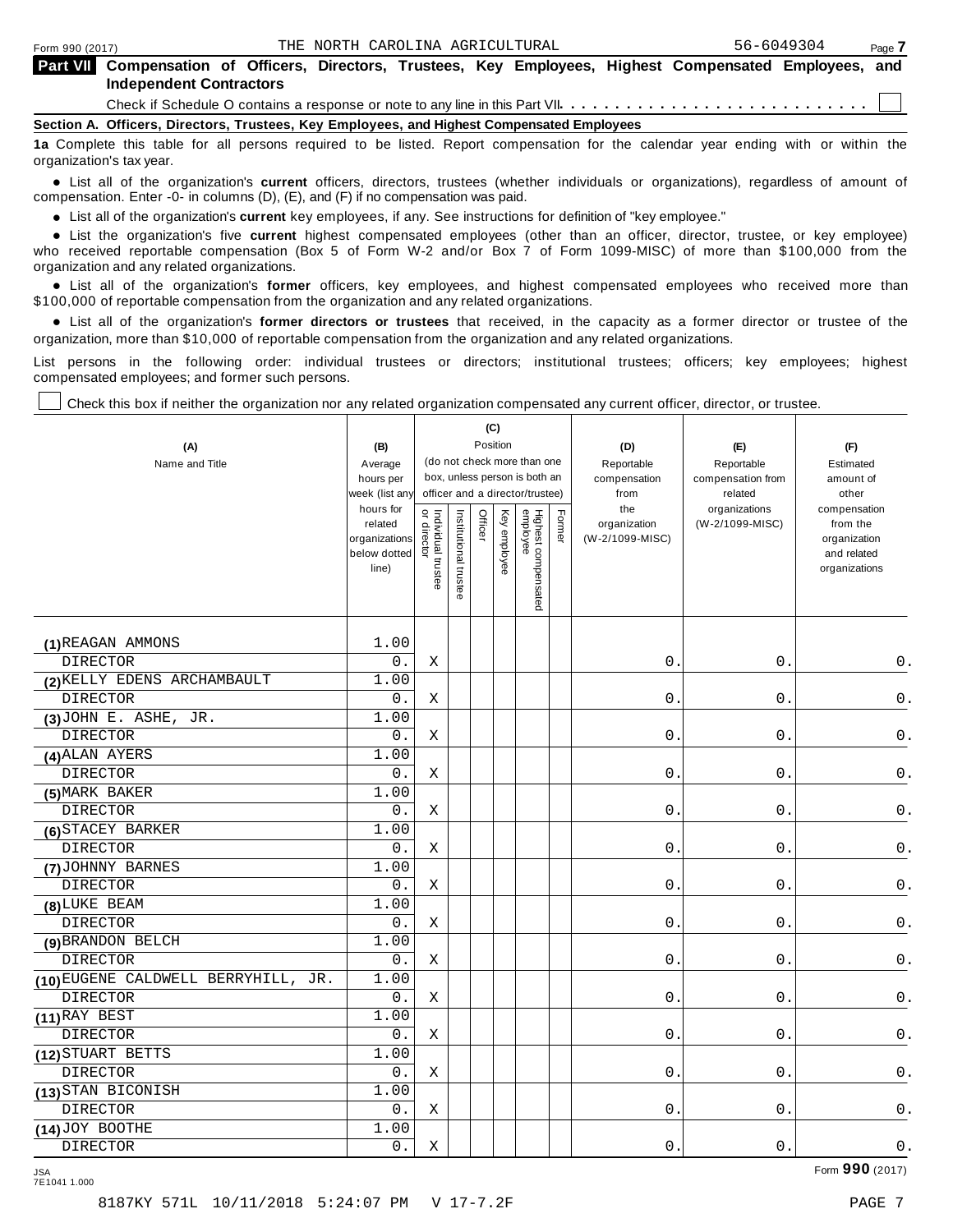|    | Section A. Officers, Directors, Trustees, Key Employees, and Highest Compensated Employees (continued)<br>(A)                                                                                             | (B)                  |                                     |                       |         | (C)          |                                                                  |        | (D)                 | (E)                              |   | (F)                   |     |
|----|-----------------------------------------------------------------------------------------------------------------------------------------------------------------------------------------------------------|----------------------|-------------------------------------|-----------------------|---------|--------------|------------------------------------------------------------------|--------|---------------------|----------------------------------|---|-----------------------|-----|
|    | Name and title                                                                                                                                                                                            | Average              |                                     |                       |         | Position     |                                                                  |        | Reportable          | Reportable                       |   | Estimated             |     |
|    |                                                                                                                                                                                                           | hours per            |                                     |                       |         |              | (do not check more than one                                      |        | compensation        | compensation from                |   | amount of             |     |
|    |                                                                                                                                                                                                           | week (list any       |                                     |                       |         |              | box, unless person is both an<br>officer and a director/trustee) |        | from                | related                          |   | other<br>compensation |     |
|    |                                                                                                                                                                                                           | hours for<br>related |                                     |                       |         |              |                                                                  |        | the<br>organization | organizations<br>(W-2/1099-MISC) |   | from the              |     |
|    |                                                                                                                                                                                                           | organizations        |                                     |                       | Officer |              |                                                                  | Former | (W-2/1099-MISC)     |                                  |   | organization          |     |
|    |                                                                                                                                                                                                           | below dotted         |                                     |                       |         |              |                                                                  |        |                     |                                  |   | and related           |     |
|    |                                                                                                                                                                                                           | line)                |                                     |                       |         | Key employee |                                                                  |        |                     |                                  |   | organizations         |     |
|    |                                                                                                                                                                                                           |                      | Individual trustee<br>  or director | Institutional trustee |         |              | Highest compensated<br>employee                                  |        |                     |                                  |   |                       |     |
|    |                                                                                                                                                                                                           |                      |                                     |                       |         |              |                                                                  |        |                     |                                  |   |                       |     |
|    | 15) MARY BOWLES<br><b>DIRECTOR</b>                                                                                                                                                                        | 1.00                 |                                     |                       |         |              |                                                                  |        | 0.                  | 0                                |   |                       | 0.  |
|    | 16) GRAHAM BOYD                                                                                                                                                                                           | 0.<br>1.00           | Χ                                   |                       |         |              |                                                                  |        |                     |                                  |   |                       |     |
|    | <b>DIRECTOR</b>                                                                                                                                                                                           | 0.                   | Χ                                   |                       |         |              |                                                                  |        | 0.                  | 0                                |   |                       | 0.  |
|    | 17) GLEN BRADLEY                                                                                                                                                                                          | 1.00                 |                                     |                       |         |              |                                                                  |        |                     |                                  |   |                       |     |
|    | <b>DIRECTOR</b>                                                                                                                                                                                           | 0.                   | Χ                                   |                       |         |              |                                                                  |        | 0.                  | 0                                |   |                       | 0.  |
|    | 18) SAM BRAKE, JR.                                                                                                                                                                                        | 1.00                 |                                     |                       |         |              |                                                                  |        |                     |                                  |   |                       |     |
|    | DIRECTOR                                                                                                                                                                                                  | 0.                   | Χ                                   |                       |         |              |                                                                  |        | 0.                  | 0                                |   |                       | 0.  |
|    | 19) TREY BRASWELL                                                                                                                                                                                         | 1.00                 |                                     |                       |         |              |                                                                  |        |                     |                                  |   |                       |     |
|    | DIRECTOR                                                                                                                                                                                                  | 0.                   | Χ                                   |                       |         |              |                                                                  |        | 0.                  | 0                                |   |                       | 0.  |
|    | 20) MITCHELL BRILEY                                                                                                                                                                                       | 1.00                 |                                     |                       |         |              |                                                                  |        |                     |                                  |   |                       |     |
|    | DIRECTOR                                                                                                                                                                                                  | 0.                   | Χ                                   |                       |         |              |                                                                  |        | 0.                  | 0                                |   |                       | 0.  |
|    | 21) ANDREW BURLESON                                                                                                                                                                                       | 1.00                 |                                     |                       |         |              |                                                                  |        |                     |                                  |   |                       |     |
|    | <b>DIRECTOR</b>                                                                                                                                                                                           | 0.                   | Χ                                   |                       |         |              |                                                                  |        | 0.                  | 0                                |   |                       | 0.  |
|    | 22) TOMMY BURLESON                                                                                                                                                                                        | 1.00                 |                                     |                       |         |              |                                                                  |        |                     |                                  |   |                       |     |
|    | <b>DIRECTOR</b>                                                                                                                                                                                           | 0.                   | Χ                                   |                       |         |              |                                                                  |        | 0.                  | 0                                |   |                       | 0.  |
|    | 23) FRED BURT                                                                                                                                                                                             | 1.00                 |                                     |                       |         |              |                                                                  |        |                     |                                  |   |                       |     |
|    | <b>DIRECTOR</b>                                                                                                                                                                                           | 0.                   | Χ                                   |                       |         |              |                                                                  |        | 0.                  | 0                                |   |                       | 0.  |
|    | 24) JEFF CHANDLER                                                                                                                                                                                         | 1.00                 |                                     |                       |         |              |                                                                  |        |                     |                                  |   |                       |     |
|    | <b>DIRECTOR</b>                                                                                                                                                                                           | 40.00                | X                                   |                       |         |              |                                                                  |        | 0.                  | 92,498.                          |   | 21,347.               |     |
|    | 25) COREY CLAYTON                                                                                                                                                                                         | 1.00                 |                                     |                       |         |              |                                                                  |        |                     |                                  |   |                       |     |
|    | <b>DIRECTOR</b>                                                                                                                                                                                           | 0.                   | Χ                                   |                       |         |              |                                                                  |        | 0.                  | 0                                |   |                       | 0.  |
|    | 1b Sub-total                                                                                                                                                                                              |                      |                                     |                       |         |              |                                                                  |        | 0.                  | 0                                |   |                       | 0.  |
|    | c Total from continuation sheets to Part VII, Section A                                                                                                                                                   |                      |                                     |                       |         |              |                                                                  |        | О.                  | 791,153.                         |   | 141,860.              |     |
|    |                                                                                                                                                                                                           |                      |                                     |                       |         |              |                                                                  |        | 0.                  | 791,153.                         |   | 141,860.              |     |
|    | 2 Total number of individuals (including but not limited to those listed above) who received more than \$100,000 of                                                                                       |                      |                                     |                       |         |              |                                                                  |        |                     |                                  |   |                       |     |
|    | reportable compensation from the organization $\blacktriangleright$                                                                                                                                       |                      | 0.                                  |                       |         |              |                                                                  |        |                     |                                  |   |                       |     |
|    |                                                                                                                                                                                                           |                      |                                     |                       |         |              |                                                                  |        |                     |                                  |   | Yes                   | No. |
| 3  | Did the organization list any former officer, director, or trustee, key employee, or highest compensated                                                                                                  |                      |                                     |                       |         |              |                                                                  |        |                     |                                  |   |                       |     |
|    | employee on line 1a? If "Yes," complete Schedule J for such individual                                                                                                                                    |                      |                                     |                       |         |              |                                                                  |        |                     |                                  | 3 |                       | X   |
| 4  | For any individual listed on line 1a, is the sum of reportable compensation and other compensation from the                                                                                               |                      |                                     |                       |         |              |                                                                  |        |                     |                                  |   |                       |     |
|    | organization and related organizations greater than \$150,000? If "Yes," complete Schedule J for such                                                                                                     |                      |                                     |                       |         |              |                                                                  |        |                     |                                  |   |                       |     |
|    |                                                                                                                                                                                                           |                      |                                     |                       |         |              |                                                                  |        |                     |                                  | 4 | Χ                     |     |
| 5. | Did any person listed on line 1a receive or accrue compensation from any unrelated organization or individual<br>for services rendered to the organization? If "Yes," complete Schedule J for such person |                      |                                     |                       |         |              |                                                                  |        |                     |                                  | 5 |                       | Χ   |
|    | <b>Section B. Independent Contractors</b>                                                                                                                                                                 |                      |                                     |                       |         |              |                                                                  |        |                     |                                  |   |                       |     |
| 1. | Complete this table for your five highest compensated independent contractors that received more than \$100,000 of                                                                                        |                      |                                     |                       |         |              |                                                                  |        |                     |                                  |   |                       |     |
|    | compensation from the organization. Report compensation for the calendar year ending with or within the organization's tax                                                                                |                      |                                     |                       |         |              |                                                                  |        |                     |                                  |   |                       |     |
|    |                                                                                                                                                                                                           |                      |                                     |                       |         |              |                                                                  |        |                     |                                  |   |                       |     |

|     | IName and business address                                                                                                                                              | Description of services | Compensation  |
|-----|-------------------------------------------------------------------------------------------------------------------------------------------------------------------------|-------------------------|---------------|
|     |                                                                                                                                                                         |                         |               |
|     |                                                                                                                                                                         |                         |               |
|     |                                                                                                                                                                         |                         |               |
|     |                                                                                                                                                                         |                         |               |
|     |                                                                                                                                                                         |                         |               |
|     | 2 Total number of independent contractors (including but not limited to those listed above) who received<br>more than \$100,000 in compensation from the organization ▶ |                         |               |
| 10A |                                                                                                                                                                         |                         | $\sim$ $\sim$ |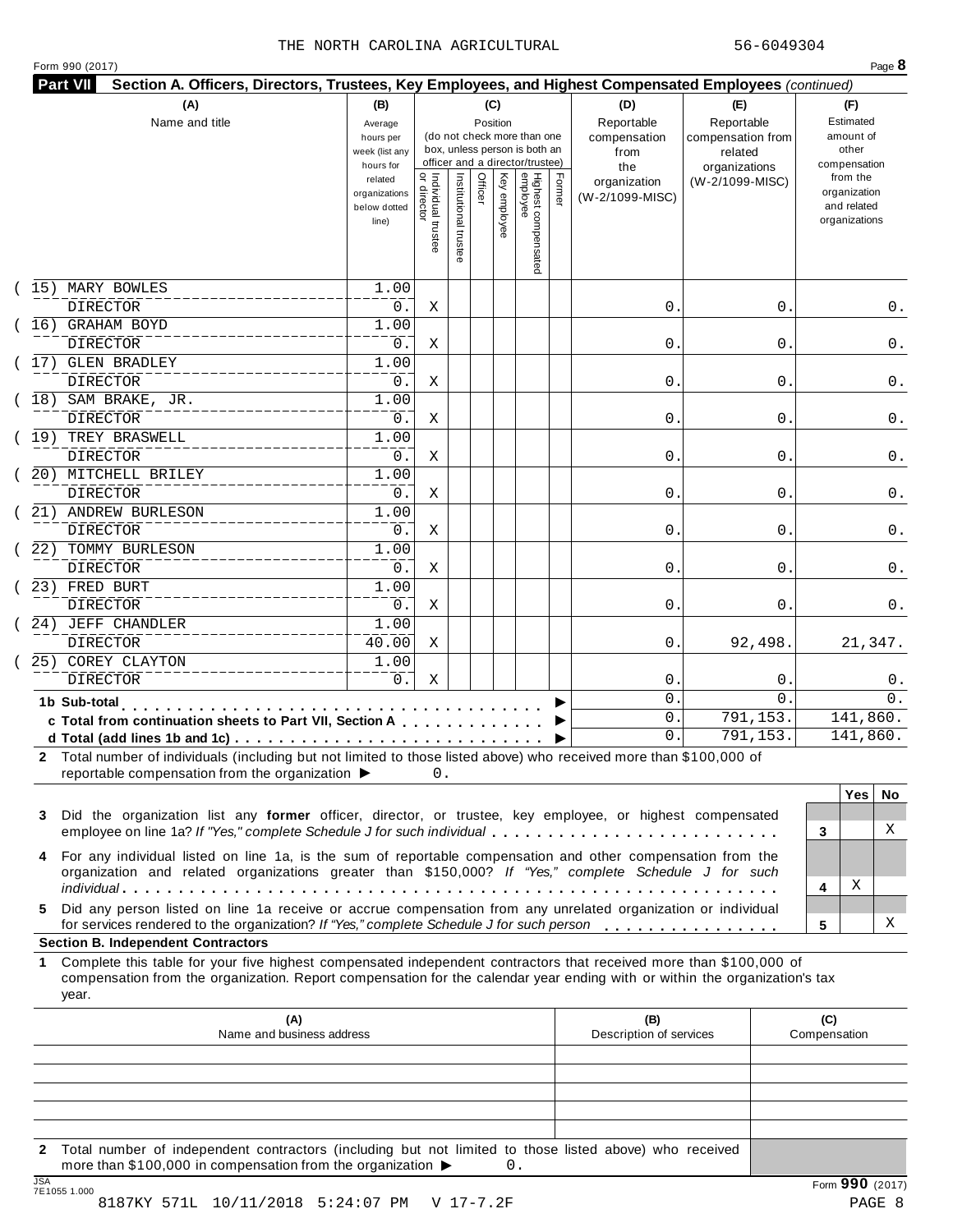|  | Form 990 (2017) |
|--|-----------------|
|  |                 |

|             | (A)<br>Name and title                                                                                                                                                                                                                                                                             |                                                   |                                     |                       | (C)<br>Position |              | (do not check more than one<br>box, unless person is both an<br>officer and a director/trustee) |        | (D)<br>Reportable<br>compensation<br>from<br>the | (E)<br>Reportable<br>compensation from<br>related<br>organizations |                     | (F)<br>Estimated<br>amount of<br>other<br>compensation   |     |
|-------------|---------------------------------------------------------------------------------------------------------------------------------------------------------------------------------------------------------------------------------------------------------------------------------------------------|---------------------------------------------------|-------------------------------------|-----------------------|-----------------|--------------|-------------------------------------------------------------------------------------------------|--------|--------------------------------------------------|--------------------------------------------------------------------|---------------------|----------------------------------------------------------|-----|
|             |                                                                                                                                                                                                                                                                                                   | related<br>organizations<br>below dotted<br>line) | Individual trustee<br>  or director | Institutional trustee | Officer         | Key employee | Highest compensated<br>employee                                                                 | Former | organization<br>(W-2/1099-MISC)                  | (W-2/1099-MISC)                                                    |                     | from the<br>organization<br>and related<br>organizations |     |
|             | 26) HENRY LEE COOK<br>DIRECTOR                                                                                                                                                                                                                                                                    | 1.00<br>0.                                        | Χ                                   |                       |                 |              |                                                                                                 |        | 0.                                               | 0                                                                  |                     |                                                          | 0.  |
|             | 27) LESLIE M. COOK<br><b>DIRECTOR</b>                                                                                                                                                                                                                                                             | 1.00<br>0.                                        | Χ                                   |                       |                 |              |                                                                                                 |        | 0.                                               | 0                                                                  |                     |                                                          | 0.  |
|             | 28) RICK COOR<br><b>DIRECTOR</b>                                                                                                                                                                                                                                                                  | 1.00<br>0.                                        | Χ                                   |                       |                 |              |                                                                                                 |        | 0.                                               | 0                                                                  |                     |                                                          | 0.  |
|             | 29) DAVID CORUM<br><b>DIRECTOR</b>                                                                                                                                                                                                                                                                | 1.00<br>0.                                        | Χ                                   |                       |                 |              |                                                                                                 |        | 0.                                               | 0                                                                  |                     |                                                          | 0.  |
|             | 30) CLINTON CROCKER<br>DIRECTOR                                                                                                                                                                                                                                                                   | 1.00<br>0.                                        | Χ                                   |                       |                 |              |                                                                                                 |        | 0.                                               | 0                                                                  |                     |                                                          | 0.  |
|             | 31) ANDY CURLISS<br><b>DIRECTOR</b>                                                                                                                                                                                                                                                               | 1.00<br>0.                                        | Χ                                   |                       |                 |              |                                                                                                 |        | 0.                                               | 0                                                                  |                     |                                                          | 0.  |
|             | 32) AMY DALRYMPLE<br><b>DIRECTOR</b>                                                                                                                                                                                                                                                              | 1.00<br>0.                                        | Χ                                   |                       |                 |              |                                                                                                 |        | 0.                                               | 0                                                                  |                     |                                                          | 0.  |
|             | 33) PETER DANIEL<br><b>DIRECTOR</b>                                                                                                                                                                                                                                                               | 1.00<br>0.                                        | Χ                                   |                       |                 |              |                                                                                                 |        | 0.                                               | 0                                                                  |                     |                                                          | 0.  |
|             | 34) JAY B. DARDEN, IV<br>DIRECTOR                                                                                                                                                                                                                                                                 | 1.00<br>0.                                        | Χ                                   |                       |                 |              |                                                                                                 |        | 0.                                               | 0                                                                  |                     |                                                          | 0.  |
|             | 35) THOMAS PHILIP DARK<br><b>DIRECTOR</b>                                                                                                                                                                                                                                                         | 1.00<br>0.                                        | Χ                                   |                       |                 |              |                                                                                                 |        | 0.                                               | 0                                                                  |                     |                                                          | 0.  |
|             | 36) JEFF DARNELL<br><b>DIRECTOR</b>                                                                                                                                                                                                                                                               | 1.00<br>0.                                        | Χ                                   |                       |                 |              |                                                                                                 |        | 0.                                               | 0                                                                  |                     |                                                          | 0.  |
|             | 1b Sub-total<br>.<br>c Total from continuation sheets to Part VII, Section A<br>2 Total number of individuals (including but not limited to those listed above) who received more than \$100,000 of                                                                                               |                                                   |                                     |                       |                 |              |                                                                                                 |        |                                                  |                                                                    |                     |                                                          |     |
|             | reportable compensation from the organization ▶                                                                                                                                                                                                                                                   |                                                   | 0.                                  |                       |                 |              |                                                                                                 |        |                                                  |                                                                    |                     | <b>Yes</b>                                               | No. |
| 3<br>4      | Did the organization list any former officer, director, or trustee, key employee, or highest compensated<br>employee on line 1a? If "Yes," complete Schedule J for such individual<br>For any individual listed on line 1a, is the sum of reportable compensation and other compensation from the |                                                   |                                     |                       |                 |              |                                                                                                 |        |                                                  |                                                                    | 3                   |                                                          | X   |
|             | organization and related organizations greater than \$150,000? If "Yes," complete Schedule J for such                                                                                                                                                                                             |                                                   |                                     |                       |                 |              |                                                                                                 |        |                                                  |                                                                    | 4                   | Χ                                                        |     |
| 5.          | Did any person listed on line 1a receive or accrue compensation from any unrelated organization or individual<br>for services rendered to the organization? If "Yes," complete Schedule J for such person                                                                                         |                                                   |                                     |                       |                 |              |                                                                                                 |        |                                                  |                                                                    | 5                   |                                                          | х   |
|             | <b>Section B. Independent Contractors</b>                                                                                                                                                                                                                                                         |                                                   |                                     |                       |                 |              |                                                                                                 |        |                                                  |                                                                    |                     |                                                          |     |
| 1.<br>year. | Complete this table for your five highest compensated independent contractors that received more than \$100,000 of<br>compensation from the organization. Report compensation for the calendar year ending with or within the organization's tax                                                  |                                                   |                                     |                       |                 |              |                                                                                                 |        |                                                  |                                                                    |                     |                                                          |     |
|             | (A)<br>Name and business address                                                                                                                                                                                                                                                                  |                                                   |                                     |                       |                 |              |                                                                                                 |        | (B)<br>Description of services                   |                                                                    | (C)<br>Compensation |                                                          |     |
|             |                                                                                                                                                                                                                                                                                                   |                                                   |                                     |                       |                 |              |                                                                                                 |        |                                                  |                                                                    |                     |                                                          |     |
|             |                                                                                                                                                                                                                                                                                                   |                                                   |                                     |                       |                 |              |                                                                                                 |        |                                                  |                                                                    |                     |                                                          |     |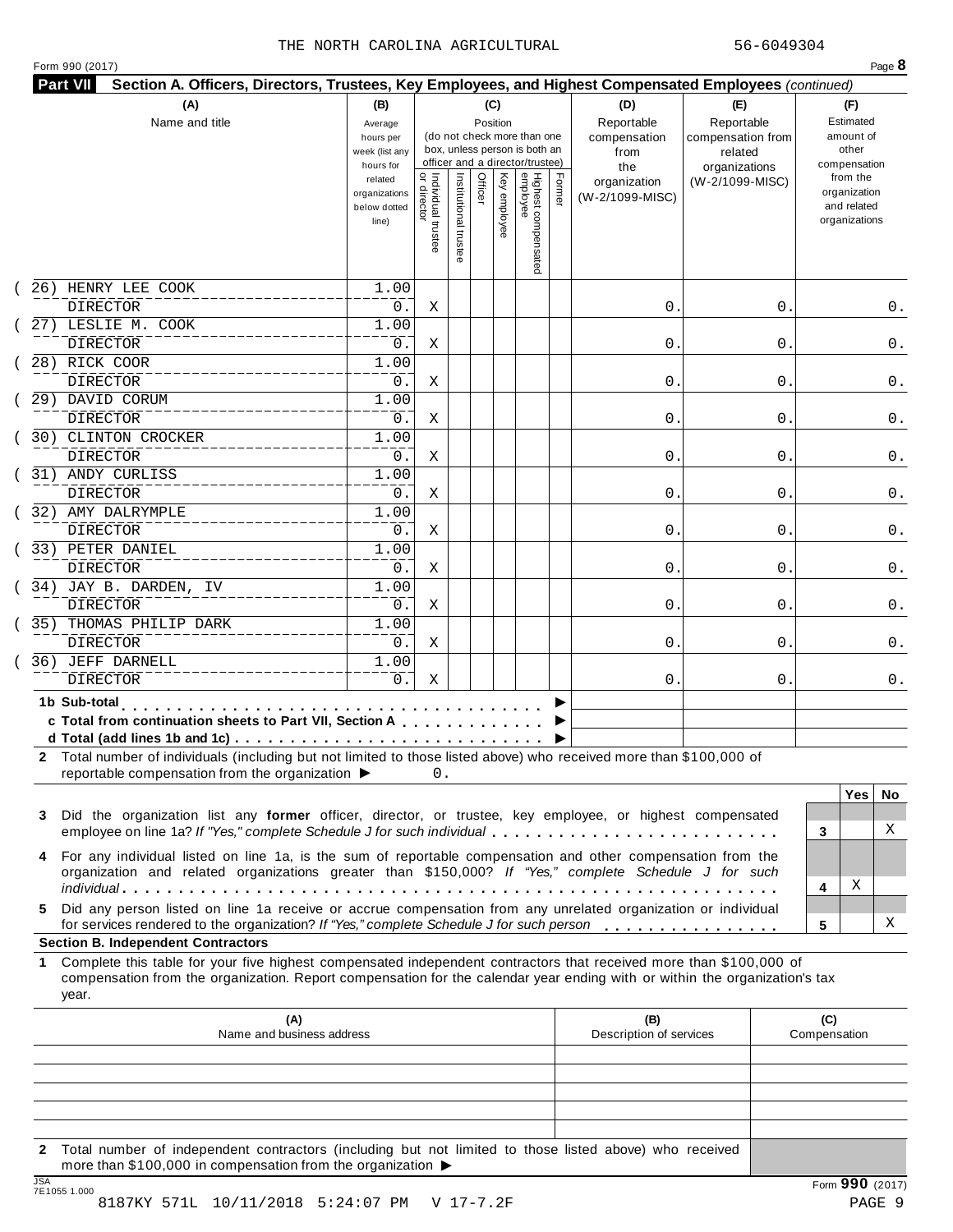|            | 37) DAVID DAVENPORT<br><b>DIRECTOR</b><br>38) SAMUEL D. DAVIS<br><b>DIRECTOR</b><br>39) G. BRANTLEY DELOATCHE<br><b>DIRECTOR</b><br>40) JOE L. DOLL<br><b>DIRECTOR</b><br>(41) JOSEPH LEE DUPREE, JR.<br>DIRECTOR<br>(42) CLAYTON EATON<br><b>DIRECTOR</b><br>(43) JACK EDMONDSON<br><b>DIRECTOR</b><br>(44) ANDREW Q. EURE, JR.<br><b>DIRECTOR</b>          | related<br>organizations<br>below dotted<br>line)<br>1.00<br>0.<br>1.00<br>0.<br>1.00<br>0.<br>1.00<br>0.<br>1.00<br>0.<br>1.00<br>0.<br>1.00<br>0. | Individual trustee<br>  or director<br>Χ<br>Χ<br>Χ<br>Χ<br>Χ<br>Χ | Institutional trustee | Officer | Key employee | Highest compensated<br>employee | Former | organization<br>(W-2/1099-MISC)<br>0.<br>0.<br>0.<br>0. | (W-2/1099-MISC)<br>0<br>0<br>0<br>0 | from the<br>organization<br>and related<br>organizations<br>0.<br>0.<br>0.<br>0. |
|------------|--------------------------------------------------------------------------------------------------------------------------------------------------------------------------------------------------------------------------------------------------------------------------------------------------------------------------------------------------------------|-----------------------------------------------------------------------------------------------------------------------------------------------------|-------------------------------------------------------------------|-----------------------|---------|--------------|---------------------------------|--------|---------------------------------------------------------|-------------------------------------|----------------------------------------------------------------------------------|
|            |                                                                                                                                                                                                                                                                                                                                                              |                                                                                                                                                     |                                                                   |                       |         |              |                                 |        |                                                         |                                     |                                                                                  |
|            |                                                                                                                                                                                                                                                                                                                                                              |                                                                                                                                                     |                                                                   |                       |         |              |                                 |        |                                                         |                                     |                                                                                  |
|            |                                                                                                                                                                                                                                                                                                                                                              |                                                                                                                                                     |                                                                   |                       |         |              |                                 |        |                                                         |                                     |                                                                                  |
|            |                                                                                                                                                                                                                                                                                                                                                              |                                                                                                                                                     |                                                                   |                       |         |              |                                 |        |                                                         |                                     |                                                                                  |
|            |                                                                                                                                                                                                                                                                                                                                                              |                                                                                                                                                     |                                                                   |                       |         |              |                                 |        |                                                         |                                     |                                                                                  |
|            |                                                                                                                                                                                                                                                                                                                                                              |                                                                                                                                                     |                                                                   |                       |         |              |                                 |        |                                                         |                                     |                                                                                  |
|            |                                                                                                                                                                                                                                                                                                                                                              |                                                                                                                                                     |                                                                   |                       |         |              |                                 |        |                                                         |                                     |                                                                                  |
|            |                                                                                                                                                                                                                                                                                                                                                              |                                                                                                                                                     |                                                                   |                       |         |              |                                 |        |                                                         |                                     |                                                                                  |
|            |                                                                                                                                                                                                                                                                                                                                                              |                                                                                                                                                     |                                                                   |                       |         |              |                                 |        |                                                         |                                     |                                                                                  |
|            |                                                                                                                                                                                                                                                                                                                                                              |                                                                                                                                                     |                                                                   |                       |         |              |                                 |        | 0.                                                      | 0                                   | 0.                                                                               |
|            |                                                                                                                                                                                                                                                                                                                                                              |                                                                                                                                                     |                                                                   |                       |         |              |                                 |        |                                                         |                                     |                                                                                  |
|            |                                                                                                                                                                                                                                                                                                                                                              |                                                                                                                                                     |                                                                   |                       |         |              |                                 |        | 0.                                                      | 0                                   | 0.                                                                               |
|            |                                                                                                                                                                                                                                                                                                                                                              |                                                                                                                                                     |                                                                   |                       |         |              |                                 |        | 0.                                                      | 0                                   | 0.                                                                               |
|            |                                                                                                                                                                                                                                                                                                                                                              | 1.00                                                                                                                                                | Χ                                                                 |                       |         |              |                                 |        |                                                         |                                     |                                                                                  |
|            |                                                                                                                                                                                                                                                                                                                                                              | 0.                                                                                                                                                  | Χ                                                                 |                       |         |              |                                 |        | 0.                                                      | 0                                   | 0.                                                                               |
|            | (45) ROBERT B. FLEMING, JR.                                                                                                                                                                                                                                                                                                                                  | 1.00                                                                                                                                                |                                                                   |                       |         |              |                                 |        |                                                         |                                     |                                                                                  |
|            | DIRECTOR                                                                                                                                                                                                                                                                                                                                                     | 0.                                                                                                                                                  | Χ                                                                 |                       |         |              |                                 |        | 0.                                                      | 0                                   | 0.                                                                               |
|            | 46) BOB FORD                                                                                                                                                                                                                                                                                                                                                 | 1.00                                                                                                                                                |                                                                   |                       |         |              |                                 |        |                                                         |                                     |                                                                                  |
|            | <b>DIRECTOR</b>                                                                                                                                                                                                                                                                                                                                              | $0$ .                                                                                                                                               | Χ                                                                 |                       |         |              |                                 |        | 0.                                                      | 0                                   | 0.                                                                               |
|            | 47) R. JOSEPH FREEMAN                                                                                                                                                                                                                                                                                                                                        | 1.00                                                                                                                                                |                                                                   |                       |         |              |                                 |        |                                                         |                                     |                                                                                  |
|            | <b>DIRECTOR</b>                                                                                                                                                                                                                                                                                                                                              | 0.                                                                                                                                                  | Χ                                                                 |                       |         |              |                                 |        | 0.                                                      | 0                                   | 0.                                                                               |
|            | 1b Sub-total<br>.<br>c Total from continuation sheets to Part VII, Section A                                                                                                                                                                                                                                                                                 |                                                                                                                                                     |                                                                   |                       |         |              |                                 |        |                                                         |                                     |                                                                                  |
| 3          | 2 Total number of individuals (including but not limited to those listed above) who received more than \$100,000 of<br>reportable compensation from the organization ▶<br>Did the organization list any former officer, director, or trustee, key employee, or highest compensated<br>employee on line 1a? If "Yes," complete Schedule J for such individual |                                                                                                                                                     | 0.                                                                |                       |         |              |                                 |        |                                                         |                                     | <b>Yes</b><br>No.<br>X<br>3                                                      |
| 4<br>5.    | For any individual listed on line 1a, is the sum of reportable compensation and other compensation from the<br>organization and related organizations greater than \$150,000? If "Yes," complete Schedule J for such<br>Did any person listed on line 1a receive or accrue compensation from any unrelated organization or individual                        |                                                                                                                                                     |                                                                   |                       |         |              |                                 |        |                                                         |                                     | х<br>4                                                                           |
|            | for services rendered to the organization? If "Yes," complete Schedule J for such person<br><b>Section B. Independent Contractors</b>                                                                                                                                                                                                                        |                                                                                                                                                     |                                                                   |                       |         |              |                                 |        |                                                         |                                     | х<br>5                                                                           |
| 1<br>year. | Complete this table for your five highest compensated independent contractors that received more than \$100,000 of<br>compensation from the organization. Report compensation for the calendar year ending with or within the organization's tax                                                                                                             |                                                                                                                                                     |                                                                   |                       |         |              |                                 |        |                                                         |                                     |                                                                                  |
|            | (A)<br>Name and business address                                                                                                                                                                                                                                                                                                                             |                                                                                                                                                     |                                                                   |                       |         |              |                                 |        | (B)<br>Description of services                          |                                     | (C)<br>Compensation                                                              |
|            |                                                                                                                                                                                                                                                                                                                                                              |                                                                                                                                                     |                                                                   |                       |         |              |                                 |        |                                                         |                                     |                                                                                  |
|            |                                                                                                                                                                                                                                                                                                                                                              |                                                                                                                                                     |                                                                   |                       |         |              |                                 |        |                                                         |                                     |                                                                                  |

JSA Form **990** (2017) 7E1055 1.000 8187KY 571L 10/11/2018 5:24:07 PM V 17-7.2F PAGE 10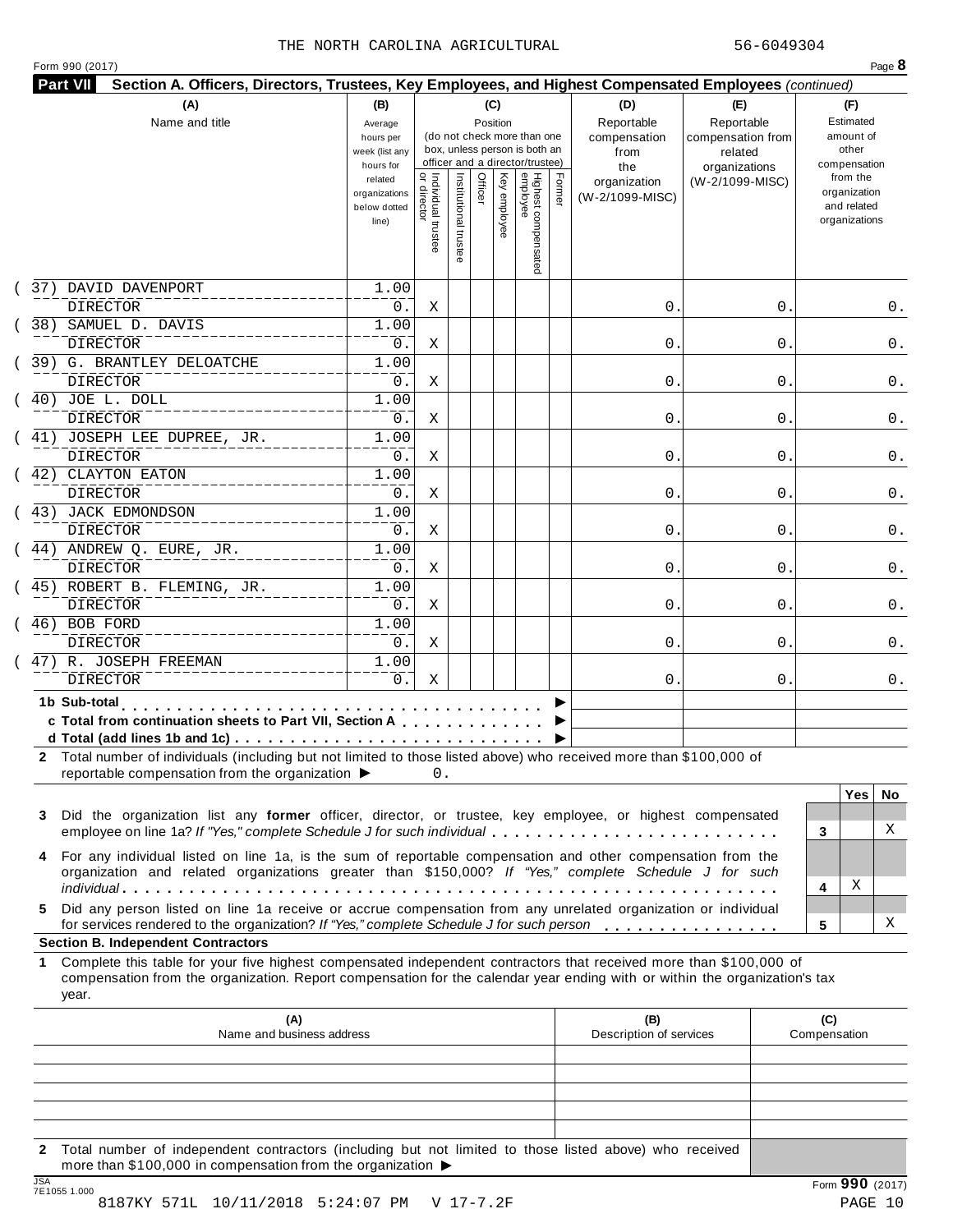| Form 990 (2017) |  |
|-----------------|--|
|-----------------|--|

|     | (A)<br>Name and title                                                                                                                                                                                                                                     | (B)<br>(C)<br>Position<br>Average<br>(do not check more than one<br>hours per<br>box, unless person is both an<br>week (list any<br>officer and a director/trustee)<br>hours for |                                     |                       |         |              |                                 |        | (D)<br>Reportable<br>compensation<br>from<br>the | (E)<br>Reportable<br>compensation from<br>related<br>organizations | (F)<br>Estimated<br>amount of<br>other<br>compensation   |     |
|-----|-----------------------------------------------------------------------------------------------------------------------------------------------------------------------------------------------------------------------------------------------------------|----------------------------------------------------------------------------------------------------------------------------------------------------------------------------------|-------------------------------------|-----------------------|---------|--------------|---------------------------------|--------|--------------------------------------------------|--------------------------------------------------------------------|----------------------------------------------------------|-----|
|     |                                                                                                                                                                                                                                                           | related<br>organizations<br>below dotted<br>line)                                                                                                                                | Individual trustee<br>  or director | Institutional trustee | Officer | Key employee | Highest compensated<br>employee | Former | organization<br>(W-2/1099-MISC)                  | (W-2/1099-MISC)                                                    | from the<br>organization<br>and related<br>organizations |     |
| 48) | JIMMY GENTRY                                                                                                                                                                                                                                              | 1.00                                                                                                                                                                             |                                     |                       |         |              |                                 |        |                                                  |                                                                    |                                                          |     |
|     | <b>DIRECTOR</b><br>49) BRENDA GILBERT                                                                                                                                                                                                                     | 0.<br>1.00                                                                                                                                                                       | Χ                                   |                       |         |              |                                 |        | 0.                                               | 0                                                                  |                                                          | 0.  |
|     | <b>DIRECTOR</b>                                                                                                                                                                                                                                           | 0.                                                                                                                                                                               | Χ                                   |                       |         |              |                                 |        | 0.                                               | 0                                                                  |                                                          | 0.  |
|     | 50) NED GILLISPIE                                                                                                                                                                                                                                         | 1.00                                                                                                                                                                             |                                     |                       |         |              |                                 |        |                                                  |                                                                    |                                                          |     |
|     | <b>DIRECTOR</b>                                                                                                                                                                                                                                           | 0.                                                                                                                                                                               | Χ                                   |                       |         |              |                                 |        | 0.                                               | 0                                                                  |                                                          | 0.  |
|     | 51) CHARLES GLASS<br>DIRECTOR                                                                                                                                                                                                                             | 1.00<br>0.                                                                                                                                                                       | Χ                                   |                       |         |              |                                 |        | 0.                                               | 0                                                                  |                                                          | 0.  |
|     | 52) MIKE GODLEY                                                                                                                                                                                                                                           | 1.00                                                                                                                                                                             |                                     |                       |         |              |                                 |        |                                                  |                                                                    |                                                          |     |
|     | <b>DIRECTOR</b>                                                                                                                                                                                                                                           | 0.                                                                                                                                                                               | Χ                                   |                       |         |              |                                 |        | 0.                                               | 0                                                                  |                                                          | 0.  |
|     | 53) ERIC GONDER<br><b>DIRECTOR</b>                                                                                                                                                                                                                        | 1.00<br>0.                                                                                                                                                                       | Χ                                   |                       |         |              |                                 |        | 0.                                               | 0                                                                  |                                                          | 0.  |
|     | 54) MARGARET G. HAMM                                                                                                                                                                                                                                      | 1.00                                                                                                                                                                             |                                     |                       |         |              |                                 |        |                                                  |                                                                    |                                                          |     |
|     | <b>DIRECTOR</b>                                                                                                                                                                                                                                           | 0.                                                                                                                                                                               | X                                   |                       |         |              |                                 |        | 0.                                               | 0                                                                  |                                                          | 0.  |
|     | 55) JOHN WAYNE HARDISON                                                                                                                                                                                                                                   | 1.00                                                                                                                                                                             |                                     |                       |         |              |                                 |        |                                                  |                                                                    |                                                          |     |
|     | <b>DIRECTOR</b>                                                                                                                                                                                                                                           | 0.                                                                                                                                                                               | Χ                                   |                       |         |              |                                 |        | 0.                                               | 0                                                                  |                                                          | 0.  |
|     | 56) BRAD HARGETT<br><b>DIRECTOR</b>                                                                                                                                                                                                                       | 1.00<br>0.                                                                                                                                                                       | Χ                                   |                       |         |              |                                 |        | 0.                                               | 0                                                                  |                                                          | 0.  |
|     | 57) E.B. HARRIS                                                                                                                                                                                                                                           | 1.00                                                                                                                                                                             |                                     |                       |         |              |                                 |        |                                                  |                                                                    |                                                          |     |
|     | <b>DIRECTOR</b>                                                                                                                                                                                                                                           | 0.                                                                                                                                                                               | Χ                                   |                       |         |              |                                 |        | 0.                                               | 0                                                                  |                                                          | 0.  |
|     | 58) LINDA HARRIS                                                                                                                                                                                                                                          | 1.00                                                                                                                                                                             |                                     |                       |         |              |                                 |        |                                                  |                                                                    |                                                          |     |
|     | <b>DIRECTOR</b>                                                                                                                                                                                                                                           | 0.                                                                                                                                                                               | Χ                                   |                       |         |              |                                 |        | 0.                                               | 0                                                                  |                                                          | 0.  |
|     | 1b Sub-total                                                                                                                                                                                                                                              |                                                                                                                                                                                  |                                     |                       |         |              |                                 |        |                                                  |                                                                    |                                                          |     |
|     | c Total from continuation sheets to Part VII, Section A                                                                                                                                                                                                   |                                                                                                                                                                                  |                                     |                       |         |              |                                 |        |                                                  |                                                                    |                                                          |     |
|     | 2 Total number of individuals (including but not limited to those listed above) who received more than \$100,000 of<br>reportable compensation from the organization ▶                                                                                    |                                                                                                                                                                                  | 0.                                  |                       |         |              |                                 |        |                                                  |                                                                    |                                                          |     |
| 3   | Did the organization list any former officer, director, or trustee, key employee, or highest compensated                                                                                                                                                  |                                                                                                                                                                                  |                                     |                       |         |              |                                 |        |                                                  |                                                                    | <b>Yes</b>                                               | No. |
|     | employee on line 1a? If "Yes," complete Schedule J for such individual                                                                                                                                                                                    |                                                                                                                                                                                  |                                     |                       |         |              |                                 |        |                                                  |                                                                    | 3                                                        | X   |
| 4   | For any individual listed on line 1a, is the sum of reportable compensation and other compensation from the                                                                                                                                               |                                                                                                                                                                                  |                                     |                       |         |              |                                 |        |                                                  |                                                                    |                                                          |     |
|     | organization and related organizations greater than \$150,000? If "Yes," complete Schedule J for such                                                                                                                                                     |                                                                                                                                                                                  |                                     |                       |         |              |                                 |        |                                                  |                                                                    | Χ                                                        |     |
| 5.  | Did any person listed on line 1a receive or accrue compensation from any unrelated organization or individual                                                                                                                                             |                                                                                                                                                                                  |                                     |                       |         |              |                                 |        |                                                  |                                                                    | 4                                                        |     |
|     | for services rendered to the organization? If "Yes," complete Schedule J for such person                                                                                                                                                                  |                                                                                                                                                                                  |                                     |                       |         |              |                                 |        |                                                  |                                                                    | 5                                                        | х   |
|     | <b>Section B. Independent Contractors</b>                                                                                                                                                                                                                 |                                                                                                                                                                                  |                                     |                       |         |              |                                 |        |                                                  |                                                                    |                                                          |     |
|     | Complete this table for your five highest compensated independent contractors that received more than \$100,000 of<br>compensation from the organization. Report compensation for the calendar year ending with or within the organization's tax<br>year. |                                                                                                                                                                                  |                                     |                       |         |              |                                 |        |                                                  |                                                                    |                                                          |     |
|     | (A)                                                                                                                                                                                                                                                       |                                                                                                                                                                                  |                                     |                       |         |              |                                 |        | (B)<br>Description of services                   |                                                                    | (C)<br>Compensation                                      |     |
|     | Name and business address                                                                                                                                                                                                                                 |                                                                                                                                                                                  |                                     |                       |         |              |                                 |        |                                                  |                                                                    |                                                          |     |
|     |                                                                                                                                                                                                                                                           |                                                                                                                                                                                  |                                     |                       |         |              |                                 |        |                                                  |                                                                    |                                                          |     |
| 1.  |                                                                                                                                                                                                                                                           |                                                                                                                                                                                  |                                     |                       |         |              |                                 |        |                                                  |                                                                    |                                                          |     |
|     |                                                                                                                                                                                                                                                           |                                                                                                                                                                                  |                                     |                       |         |              |                                 |        |                                                  |                                                                    |                                                          |     |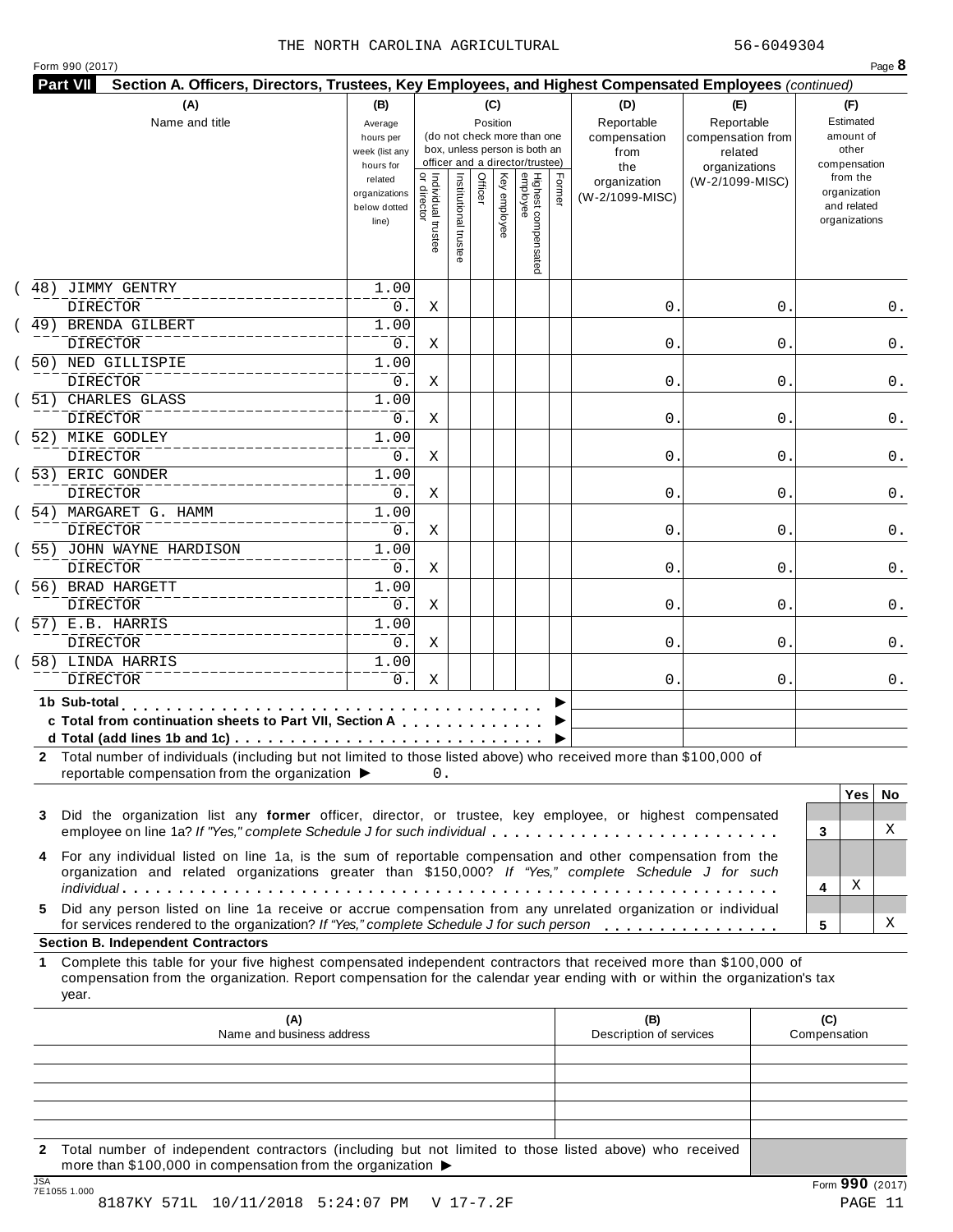| Form 990 (2017) |  |
|-----------------|--|
|-----------------|--|

|     | (A)<br>Name and title                                                                                                                                                                                                                                                                                                                                             | (B)<br>Average<br>hours per<br>week (list any<br>hours for |                                     |                       |         | (C)<br>Position | (do not check more than one<br>box, unless person is both an<br>officer and a director/trustee) |        | (D)<br>Reportable<br>compensation<br>from<br>the | (E)<br>Reportable<br>compensation from<br>related<br>organizations |                     | (F)<br>Estimated<br>amount of<br>other<br>compensation   |     |
|-----|-------------------------------------------------------------------------------------------------------------------------------------------------------------------------------------------------------------------------------------------------------------------------------------------------------------------------------------------------------------------|------------------------------------------------------------|-------------------------------------|-----------------------|---------|-----------------|-------------------------------------------------------------------------------------------------|--------|--------------------------------------------------|--------------------------------------------------------------------|---------------------|----------------------------------------------------------|-----|
|     |                                                                                                                                                                                                                                                                                                                                                                   | related<br>organizations<br>below dotted<br>line)          | Individual trustee<br>  or director | Institutional trustee | Officer | Key employee    | Highest compensated<br>employee                                                                 | Former | organization<br>(W-2/1099-MISC)                  | (W-2/1099-MISC)                                                    |                     | from the<br>organization<br>and related<br>organizations |     |
| 59) | DAVID HARTMAN<br><b>DIRECTOR</b>                                                                                                                                                                                                                                                                                                                                  | 1.00<br>0.                                                 | Χ                                   |                       |         |                 |                                                                                                 |        | 0.                                               | 0                                                                  |                     |                                                          | 0.  |
|     | 60) DAVID HEATH                                                                                                                                                                                                                                                                                                                                                   | 1.00                                                       |                                     |                       |         |                 |                                                                                                 |        |                                                  |                                                                    |                     |                                                          |     |
|     | <b>DIRECTOR</b><br>61) ZANE HEDGECOCK                                                                                                                                                                                                                                                                                                                             | 0.<br>1.00                                                 | Χ                                   |                       |         |                 |                                                                                                 |        | 0.                                               | 0                                                                  |                     |                                                          | 0.  |
|     | <b>DIRECTOR</b>                                                                                                                                                                                                                                                                                                                                                   | 0.                                                         | Χ                                   |                       |         |                 |                                                                                                 |        | 0.                                               | 0                                                                  |                     |                                                          | 0.  |
|     | 62) KENDALL HILL<br>DIRECTOR                                                                                                                                                                                                                                                                                                                                      | 1.00<br>0.                                                 | Χ                                   |                       |         |                 |                                                                                                 |        | 0.                                               | 0                                                                  |                     |                                                          | 0.  |
|     | 63) CLAY HINNANT                                                                                                                                                                                                                                                                                                                                                  | 1.00                                                       |                                     |                       |         |                 |                                                                                                 |        |                                                  |                                                                    |                     |                                                          |     |
|     | DIRECTOR<br>64) BONNIE HOLLOMAN                                                                                                                                                                                                                                                                                                                                   | 0.<br>1.00                                                 | Χ                                   |                       |         |                 |                                                                                                 |        | 0.                                               | 0                                                                  |                     |                                                          | 0.  |
|     | <b>DIRECTOR</b>                                                                                                                                                                                                                                                                                                                                                   | 0.                                                         | Χ                                   |                       |         |                 |                                                                                                 |        | 0.                                               | 0                                                                  |                     |                                                          | 0.  |
|     | 65) SARA DILLON HOUGH                                                                                                                                                                                                                                                                                                                                             | 1.00                                                       |                                     |                       |         |                 |                                                                                                 |        |                                                  |                                                                    |                     |                                                          |     |
|     | <b>DIRECTOR</b><br>66) OUINN HOWARD                                                                                                                                                                                                                                                                                                                               | 0.<br>1.00                                                 | Χ                                   |                       |         |                 |                                                                                                 |        | 0.                                               | 0                                                                  |                     |                                                          | 0.  |
|     | <b>DIRECTOR</b>                                                                                                                                                                                                                                                                                                                                                   | 0.                                                         | Χ                                   |                       |         |                 |                                                                                                 |        | 0.                                               | 0                                                                  |                     |                                                          | 0.  |
|     | 67) JIM HUNT                                                                                                                                                                                                                                                                                                                                                      | 1.00                                                       |                                     |                       |         |                 |                                                                                                 |        |                                                  |                                                                    |                     |                                                          |     |
|     | <b>DIRECTOR</b>                                                                                                                                                                                                                                                                                                                                                   | 0.                                                         | Χ                                   |                       |         |                 |                                                                                                 |        | 0.                                               | 0                                                                  |                     |                                                          | 0.  |
|     | 68) EDDIE JENNINGS<br><b>DIRECTOR</b>                                                                                                                                                                                                                                                                                                                             | 1.00<br>0.                                                 | Χ                                   |                       |         |                 |                                                                                                 |        | 0.                                               | 0                                                                  |                     |                                                          | 0.  |
|     | 69) JEFF JENNINGS                                                                                                                                                                                                                                                                                                                                                 | 1.00                                                       |                                     |                       |         |                 |                                                                                                 |        |                                                  |                                                                    |                     |                                                          |     |
|     | <b>DIRECTOR</b>                                                                                                                                                                                                                                                                                                                                                   | 0.                                                         | Χ                                   |                       |         |                 |                                                                                                 |        | 0.                                               | 0                                                                  |                     |                                                          | 0.  |
|     | 1b Sub-total<br>c Total from continuation sheets to Part VII, Section A<br>d Total (add lines 1b and 1c) $\ldots \ldots \ldots \ldots \ldots \ldots \ldots \ldots \ldots \ldots \ldots$<br>2 Total number of individuals (including but not limited to those listed above) who received more than \$100,000 of<br>reportable compensation from the organization ▶ |                                                            | 0.                                  |                       |         |                 |                                                                                                 |        |                                                  |                                                                    |                     |                                                          |     |
|     |                                                                                                                                                                                                                                                                                                                                                                   |                                                            |                                     |                       |         |                 |                                                                                                 |        |                                                  |                                                                    |                     | <b>Yes</b>                                               | No. |
| 3   | Did the organization list any former officer, director, or trustee, key employee, or highest compensated<br>employee on line 1a? If "Yes," complete Schedule J for such individual                                                                                                                                                                                |                                                            |                                     |                       |         |                 |                                                                                                 |        |                                                  |                                                                    | 3                   |                                                          | X   |
| 4   | For any individual listed on line 1a, is the sum of reportable compensation and other compensation from the<br>organization and related organizations greater than \$150,000? If "Yes," complete Schedule J for such                                                                                                                                              |                                                            |                                     |                       |         |                 |                                                                                                 |        |                                                  |                                                                    |                     |                                                          |     |
|     |                                                                                                                                                                                                                                                                                                                                                                   |                                                            |                                     |                       |         |                 |                                                                                                 |        |                                                  |                                                                    | 4                   | Χ                                                        |     |
| 5.  | Did any person listed on line 1a receive or accrue compensation from any unrelated organization or individual<br>for services rendered to the organization? If "Yes," complete Schedule J for such person<br><b>Section B. Independent Contractors</b>                                                                                                            |                                                            |                                     |                       |         |                 |                                                                                                 |        |                                                  |                                                                    | 5                   |                                                          | х   |
| 1.  | Complete this table for your five highest compensated independent contractors that received more than \$100,000 of<br>compensation from the organization. Report compensation for the calendar year ending with or within the organization's tax<br>year.                                                                                                         |                                                            |                                     |                       |         |                 |                                                                                                 |        |                                                  |                                                                    |                     |                                                          |     |
|     | (A)<br>Name and business address                                                                                                                                                                                                                                                                                                                                  |                                                            |                                     |                       |         |                 |                                                                                                 |        | (B)<br>Description of services                   |                                                                    | (C)<br>Compensation |                                                          |     |
|     |                                                                                                                                                                                                                                                                                                                                                                   |                                                            |                                     |                       |         |                 |                                                                                                 |        |                                                  |                                                                    |                     |                                                          |     |
|     |                                                                                                                                                                                                                                                                                                                                                                   |                                                            |                                     |                       |         |                 |                                                                                                 |        |                                                  |                                                                    |                     |                                                          |     |

JSA Form **990** (2017) 7E1055 1.000 8187KY 571L 10/11/2018 5:24:07 PM V 17-7.2F PAGE 12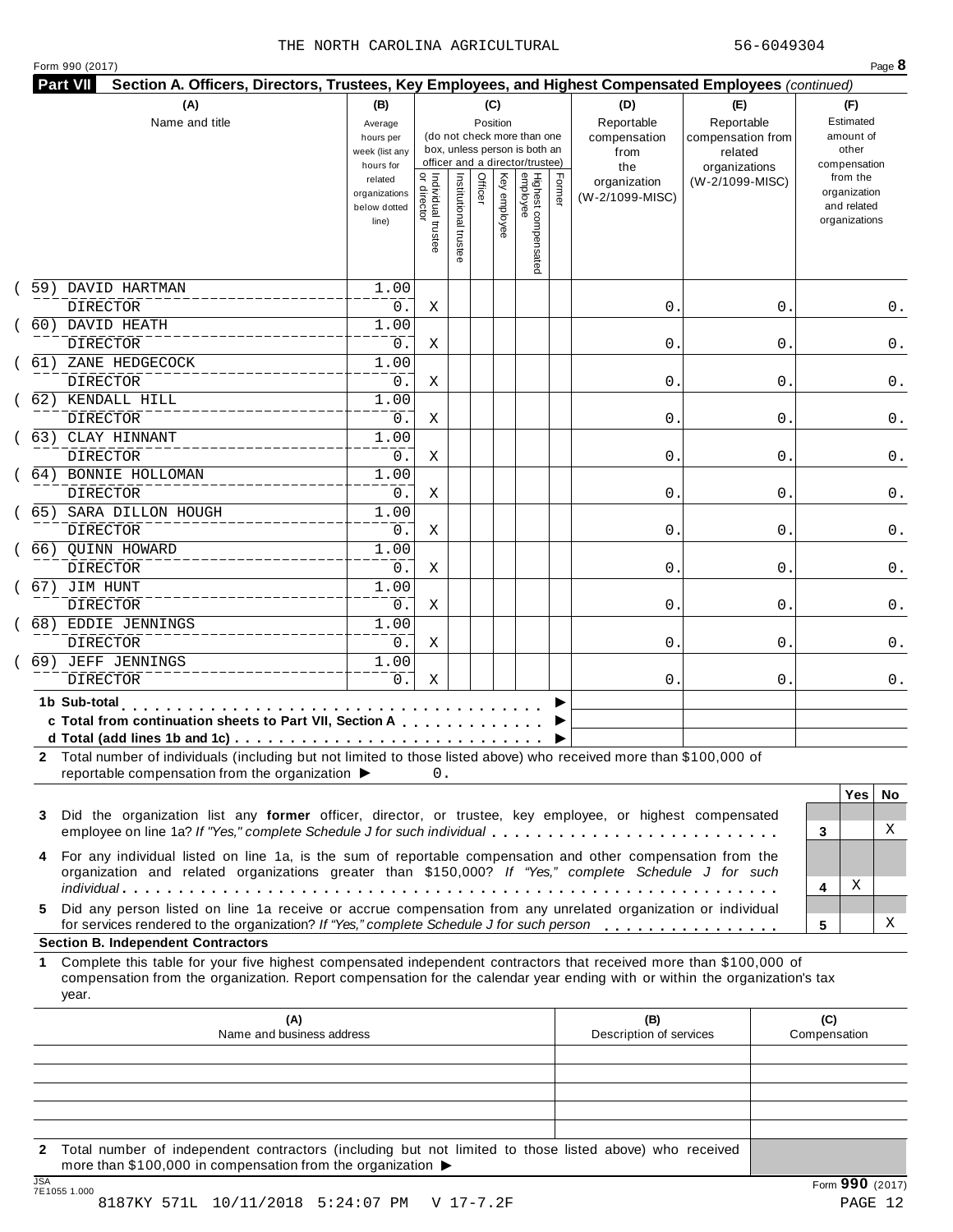| (A)<br>Name and title                                                                                                                                                                                                                                                                                    | (B)<br>Average<br>hours per<br>week (list any<br>hours for | (C)<br>Position<br>(do not check more than one<br>box, unless person is both an<br>officer and a director/trustee) |                       |                         |                                 |        |                                 | (E)<br>Reportable<br>compensation from<br>related<br>organizations | (F)<br>Estimated<br>amount of<br>other<br>compensation |                                                          |     |
|----------------------------------------------------------------------------------------------------------------------------------------------------------------------------------------------------------------------------------------------------------------------------------------------------------|------------------------------------------------------------|--------------------------------------------------------------------------------------------------------------------|-----------------------|-------------------------|---------------------------------|--------|---------------------------------|--------------------------------------------------------------------|--------------------------------------------------------|----------------------------------------------------------|-----|
|                                                                                                                                                                                                                                                                                                          | related<br>organizations<br>below dotted<br>line)          | Individual trustee<br>  or director                                                                                | Institutional trustee | Officer<br>Key employee | Highest compensated<br>employee | Former | organization<br>(W-2/1099-MISC) | (W-2/1099-MISC)                                                    |                                                        | from the<br>organization<br>and related<br>organizations |     |
| 70) DEBORAH JOHNSON<br><b>DIRECTOR</b>                                                                                                                                                                                                                                                                   | 1.00<br>0.                                                 | Χ                                                                                                                  |                       |                         |                                 |        | 0.                              | 0                                                                  |                                                        |                                                          | 0.  |
| 71) MEGAN JORNIGAN<br><b>DIRECTOR</b>                                                                                                                                                                                                                                                                    | 1.00<br>0.                                                 | Χ                                                                                                                  |                       |                         |                                 |        | 0.                              | 0                                                                  |                                                        |                                                          | 0.  |
| 72) THOMAS JOYNER<br><b>DIRECTOR</b>                                                                                                                                                                                                                                                                     | 1.00<br>0.                                                 | Χ                                                                                                                  |                       |                         |                                 |        | 0.                              | 0                                                                  |                                                        |                                                          | 0.  |
| 73) JAN G. KELLY<br><b>DIRECTOR</b>                                                                                                                                                                                                                                                                      | 1.00<br>0.                                                 | Χ                                                                                                                  |                       |                         |                                 |        | 0.                              | 0                                                                  |                                                        |                                                          | 0.  |
| 74) JOHN W. KIMBER<br><b>DIRECTOR</b>                                                                                                                                                                                                                                                                    | 1.00<br>0.                                                 | Χ                                                                                                                  |                       |                         |                                 |        | 0.                              | 0                                                                  |                                                        |                                                          | 0.  |
| 75) WHITNEY E. KING<br><b>DIRECTOR</b>                                                                                                                                                                                                                                                                   | 1.00<br>0.                                                 | Χ                                                                                                                  |                       |                         |                                 |        | 0.                              | 0                                                                  |                                                        |                                                          | 0.  |
| 76) JOHN KINNEER<br><b>DIRECTOR</b>                                                                                                                                                                                                                                                                      | 1.00<br>0.                                                 | Χ                                                                                                                  |                       |                         |                                 |        | 0.                              | 0                                                                  |                                                        |                                                          | 0.  |
| 77) WILLIAM BLOUNT KNOWLES<br><b>DIRECTOR</b>                                                                                                                                                                                                                                                            | 1.00<br>0.                                                 | Χ                                                                                                                  |                       |                         |                                 |        | 0.                              | 0                                                                  |                                                        |                                                          | 0.  |
| 78) TIM KREGER<br><b>DIRECTOR</b>                                                                                                                                                                                                                                                                        | 1.00<br>0.                                                 | Χ                                                                                                                  |                       |                         |                                 |        | 0.                              | 0                                                                  |                                                        |                                                          | 0.  |
| 79) TED LANKFORD<br><b>DIRECTOR</b><br>80) JOSHUA GLENN LATHAM                                                                                                                                                                                                                                           | 1.00<br>0.<br>1.00                                         | Χ                                                                                                                  |                       |                         |                                 |        | 0.                              | 0                                                                  |                                                        |                                                          | 0.  |
| <b>DIRECTOR</b>                                                                                                                                                                                                                                                                                          | 0.                                                         | Χ                                                                                                                  |                       |                         |                                 |        | 0.                              | 0                                                                  |                                                        |                                                          | 0.  |
| 1b Sub-total<br>c Total from continuation sheets to Part VII, Section A<br>2 Total number of individuals (including but not limited to those listed above) who received more than \$100,000 of                                                                                                           |                                                            |                                                                                                                    |                       |                         |                                 |        |                                 |                                                                    |                                                        |                                                          |     |
| reportable compensation from the organization ▶<br>Did the organization list any former officer, director, or trustee, key employee, or highest compensated                                                                                                                                              |                                                            | 0.                                                                                                                 |                       |                         |                                 |        |                                 |                                                                    |                                                        | <b>Yes</b>                                               | No. |
| 3<br>employee on line 1a? If "Yes," complete Schedule J for such individual<br>For any individual listed on line 1a, is the sum of reportable compensation and other compensation from the<br>4<br>organization and related organizations greater than \$150,000? If "Yes," complete Schedule J for such |                                                            |                                                                                                                    |                       |                         |                                 |        |                                 |                                                                    | 3                                                      |                                                          | X   |
| Did any person listed on line 1a receive or accrue compensation from any unrelated organization or individual<br>5.                                                                                                                                                                                      |                                                            |                                                                                                                    |                       |                         |                                 |        |                                 |                                                                    | 4                                                      | Χ                                                        |     |
| for services rendered to the organization? If "Yes," complete Schedule J for such person<br><b>Section B. Independent Contractors</b>                                                                                                                                                                    |                                                            |                                                                                                                    |                       |                         |                                 |        |                                 |                                                                    | 5                                                      |                                                          | х   |
| Complete this table for your five highest compensated independent contractors that received more than \$100,000 of<br>1.<br>compensation from the organization. Report compensation for the calendar year ending with or within the organization's tax<br>year.                                          |                                                            |                                                                                                                    |                       |                         |                                 |        |                                 |                                                                    |                                                        |                                                          |     |
| (A)<br>Name and business address                                                                                                                                                                                                                                                                         |                                                            |                                                                                                                    |                       |                         |                                 |        | (B)<br>Description of services  |                                                                    | (C)<br>Compensation                                    |                                                          |     |
|                                                                                                                                                                                                                                                                                                          |                                                            |                                                                                                                    |                       |                         |                                 |        |                                 |                                                                    |                                                        |                                                          |     |
|                                                                                                                                                                                                                                                                                                          |                                                            |                                                                                                                    |                       |                         |                                 |        |                                 |                                                                    |                                                        |                                                          |     |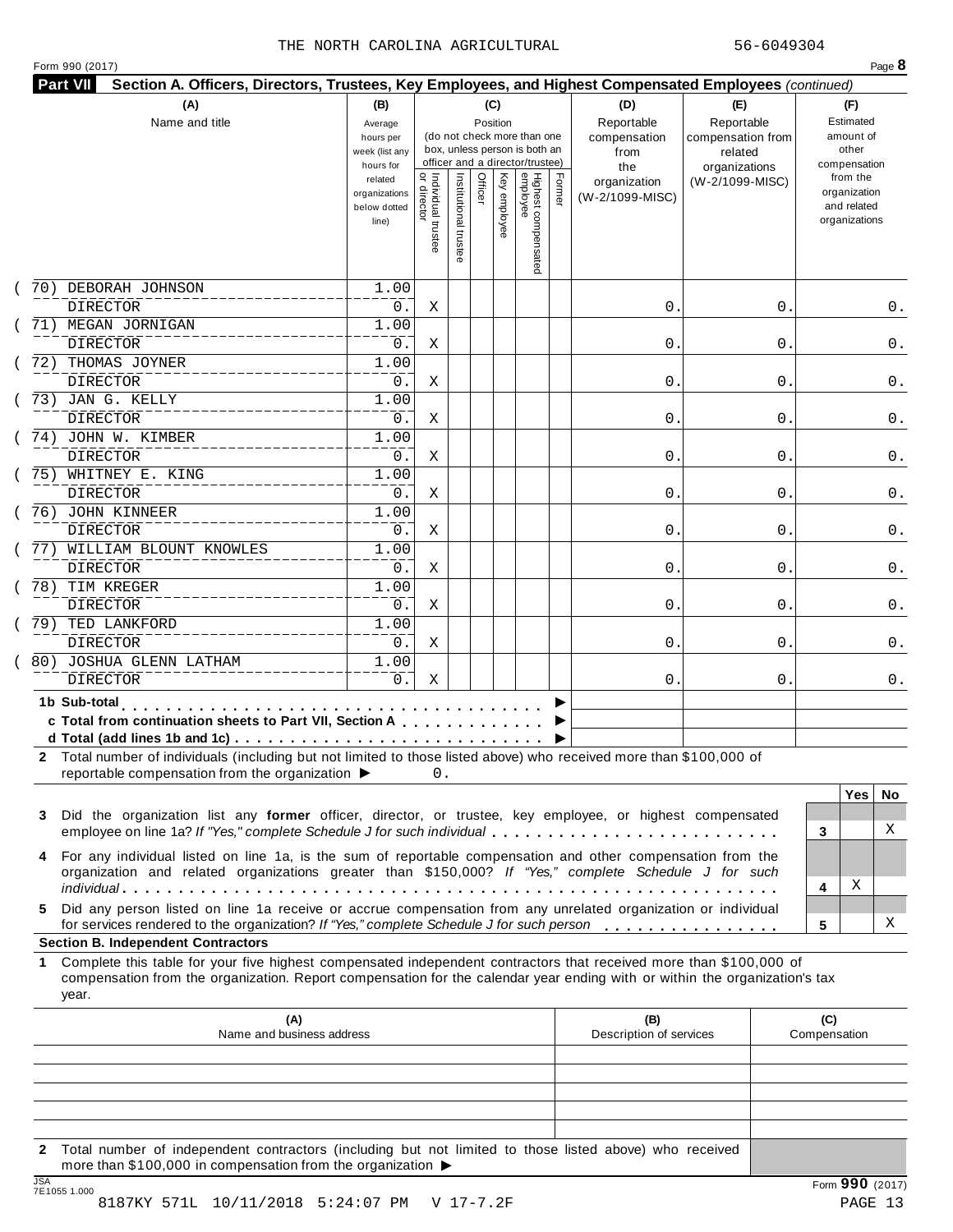| Form 990 (2017) |  |
|-----------------|--|
|-----------------|--|

|     | (A)<br>Name and title                                                                                                                                                                                                                                                                                                                                        | (B)<br>(C)<br>Position<br>Average<br>(do not check more than one<br>hours per<br>box, unless person is both an<br>week (list any<br>officer and a director/trustee)<br>hours for |                                     |                       |         |              |                                 |        | (D)<br>Reportable<br>compensation<br>from<br>the | (E)<br>Reportable<br>compensation from<br>related<br>organizations | (F)<br>Estimated<br>amount of<br>other<br>compensation   |
|-----|--------------------------------------------------------------------------------------------------------------------------------------------------------------------------------------------------------------------------------------------------------------------------------------------------------------------------------------------------------------|----------------------------------------------------------------------------------------------------------------------------------------------------------------------------------|-------------------------------------|-----------------------|---------|--------------|---------------------------------|--------|--------------------------------------------------|--------------------------------------------------------------------|----------------------------------------------------------|
|     |                                                                                                                                                                                                                                                                                                                                                              | related<br>organizations<br>below dotted<br>line)                                                                                                                                | Individual trustee<br>  or director | Institutional trustee | Officer | Key employee | Highest compensated<br>employee | Former | organization<br>(W-2/1099-MISC)                  | (W-2/1099-MISC)                                                    | from the<br>organization<br>and related<br>organizations |
| 81) | SCOTT LEE                                                                                                                                                                                                                                                                                                                                                    | 1.00                                                                                                                                                                             |                                     |                       |         |              |                                 |        |                                                  |                                                                    |                                                          |
|     | <b>DIRECTOR</b><br>82) AYDEN R. LEE, JR.                                                                                                                                                                                                                                                                                                                     | 0.<br>1.00                                                                                                                                                                       | Χ                                   |                       |         |              |                                 |        | 0.                                               | 0                                                                  | 0.                                                       |
|     | <b>DIRECTOR</b>                                                                                                                                                                                                                                                                                                                                              | 0.                                                                                                                                                                               | Χ                                   |                       |         |              |                                 |        | 0.                                               | 0                                                                  | 0.                                                       |
|     | 83) BERNARD LENNON                                                                                                                                                                                                                                                                                                                                           | 1.00                                                                                                                                                                             |                                     |                       |         |              |                                 |        |                                                  |                                                                    |                                                          |
|     | <b>DIRECTOR</b>                                                                                                                                                                                                                                                                                                                                              | 0.                                                                                                                                                                               | Χ                                   |                       |         |              |                                 |        | 0.                                               | 0                                                                  | 0.                                                       |
|     | 84) GEORGIA LOVE                                                                                                                                                                                                                                                                                                                                             | 1.00                                                                                                                                                                             |                                     |                       |         |              |                                 |        |                                                  |                                                                    |                                                          |
|     | <b>DIRECTOR</b>                                                                                                                                                                                                                                                                                                                                              | 0.                                                                                                                                                                               | Χ                                   |                       |         |              |                                 |        | 0.                                               | 0                                                                  | 0.                                                       |
|     | 85) CHARLES WAYNE LUTZ<br>DIRECTOR                                                                                                                                                                                                                                                                                                                           | 1.00<br>0.                                                                                                                                                                       | Χ                                   |                       |         |              |                                 |        | 0.                                               | 0                                                                  | 0.                                                       |
|     | 86) TERRY LYNCH                                                                                                                                                                                                                                                                                                                                              | 1.00                                                                                                                                                                             |                                     |                       |         |              |                                 |        |                                                  |                                                                    |                                                          |
|     | <b>DIRECTOR</b>                                                                                                                                                                                                                                                                                                                                              | 0.                                                                                                                                                                               | Χ                                   |                       |         |              |                                 |        | 0.                                               | 0                                                                  | 0.                                                       |
|     | 87) BRANDON MARSHALL                                                                                                                                                                                                                                                                                                                                         | 1.00                                                                                                                                                                             |                                     |                       |         |              |                                 |        |                                                  |                                                                    |                                                          |
|     | <b>DIRECTOR</b>                                                                                                                                                                                                                                                                                                                                              | 0.                                                                                                                                                                               | X                                   |                       |         |              |                                 |        | 0.                                               | 0                                                                  | 0.                                                       |
|     | 88) LUKE MATHIS                                                                                                                                                                                                                                                                                                                                              | 1.00                                                                                                                                                                             |                                     |                       |         |              |                                 |        |                                                  |                                                                    |                                                          |
|     | <b>DIRECTOR</b>                                                                                                                                                                                                                                                                                                                                              | 0.                                                                                                                                                                               | Χ                                   |                       |         |              |                                 |        | 0.                                               | 0                                                                  | 0.                                                       |
|     | 89) KENNETH MCCASKILL<br>DIRECTOR                                                                                                                                                                                                                                                                                                                            | 1.00<br>0.                                                                                                                                                                       | Χ                                   |                       |         |              |                                 |        | 0.                                               | 0                                                                  | 0.                                                       |
|     | 90) SHERRY MCCOMAS                                                                                                                                                                                                                                                                                                                                           | 1.00                                                                                                                                                                             |                                     |                       |         |              |                                 |        |                                                  |                                                                    |                                                          |
|     | <b>DIRECTOR</b>                                                                                                                                                                                                                                                                                                                                              | $0$ .                                                                                                                                                                            | X                                   |                       |         |              |                                 |        | 0.                                               | 0                                                                  | 0.                                                       |
|     | 91) GARLAND D. MCCULLEN                                                                                                                                                                                                                                                                                                                                      | 1.00                                                                                                                                                                             |                                     |                       |         |              |                                 |        |                                                  |                                                                    |                                                          |
|     | <b>DIRECTOR</b>                                                                                                                                                                                                                                                                                                                                              | 0.                                                                                                                                                                               | Χ                                   |                       |         |              |                                 |        | 0.                                               | 0                                                                  | 0.                                                       |
|     | 1b Sub-total<br>the company of the company of the company of the company of the company of the company of the company of the company of the company of the company of the company of the company of the company of the company of the company<br>c Total from continuation sheets to Part VII, Section A                                                     |                                                                                                                                                                                  |                                     |                       |         |              |                                 |        |                                                  |                                                                    |                                                          |
| 3   | 2 Total number of individuals (including but not limited to those listed above) who received more than \$100,000 of<br>reportable compensation from the organization ▶<br>Did the organization list any former officer, director, or trustee, key employee, or highest compensated<br>employee on line 1a? If "Yes," complete Schedule J for such individual |                                                                                                                                                                                  | 0.                                  |                       |         |              |                                 |        |                                                  |                                                                    | <b>Yes</b><br>No.<br>X<br>3                              |
| 4   | For any individual listed on line 1a, is the sum of reportable compensation and other compensation from the<br>organization and related organizations greater than \$150,000? If "Yes," complete Schedule J for such<br>Did any person listed on line 1a receive or accrue compensation from any unrelated organization or individual                        |                                                                                                                                                                                  |                                     |                       |         |              |                                 |        |                                                  |                                                                    | х<br>4                                                   |
| 5.  | for services rendered to the organization? If "Yes," complete Schedule J for such person                                                                                                                                                                                                                                                                     |                                                                                                                                                                                  |                                     |                       |         |              |                                 |        |                                                  |                                                                    | х<br>5                                                   |
|     |                                                                                                                                                                                                                                                                                                                                                              |                                                                                                                                                                                  |                                     |                       |         |              |                                 |        |                                                  |                                                                    |                                                          |
| 1   | <b>Section B. Independent Contractors</b><br>Complete this table for your five highest compensated independent contractors that received more than \$100,000 of<br>compensation from the organization. Report compensation for the calendar year ending with or within the organization's tax<br>year.                                                       |                                                                                                                                                                                  |                                     |                       |         |              |                                 |        |                                                  |                                                                    |                                                          |
|     | (A)<br>Name and business address                                                                                                                                                                                                                                                                                                                             |                                                                                                                                                                                  |                                     |                       |         |              |                                 |        | (B)<br>Description of services                   |                                                                    | (C)<br>Compensation                                      |
|     |                                                                                                                                                                                                                                                                                                                                                              |                                                                                                                                                                                  |                                     |                       |         |              |                                 |        |                                                  |                                                                    |                                                          |

JSA Form **990** (2017) 7E1055 1.000 8187KY 571L 10/11/2018 5:24:07 PM V 17-7.2F PAGE 14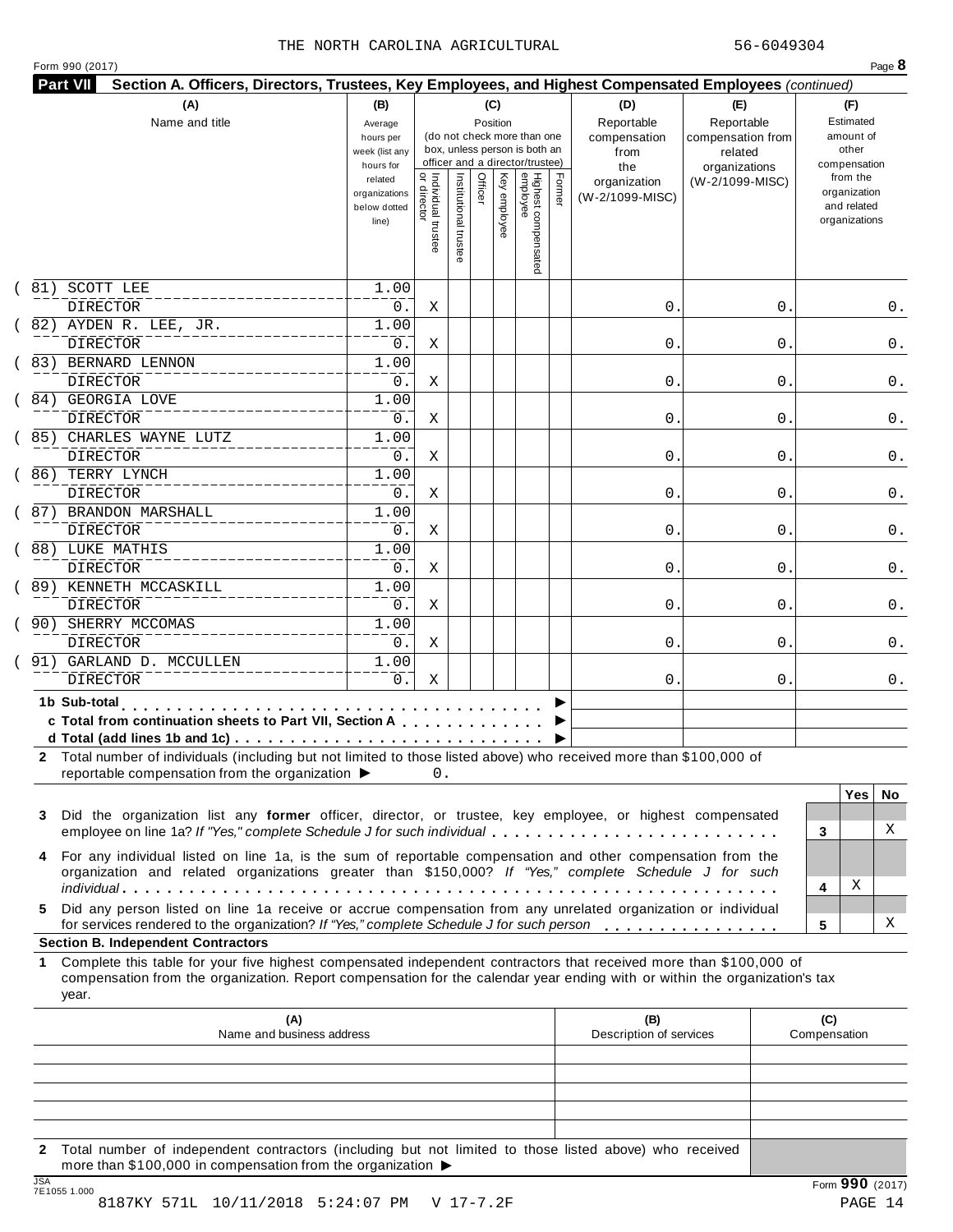| Form 990 (2017) |  |
|-----------------|--|
|-----------------|--|

| Highest compensated<br>employee<br> <br>  Individual trustee<br>  or director<br>related<br>(W-2/1099-MISC)<br>organization<br>organization<br>organizations<br>employee<br>(W-2/1099-MISC)<br>and related<br>below dotted<br>organizations<br>line)<br>92) KELLY MCIVER<br>1.00<br><b>DIRECTOR</b><br>0.<br>0.<br>Χ<br>0<br>93) RICHARD V. MELTON<br>1.00<br><b>DIRECTOR</b><br>0.<br>Χ<br>0.<br>0<br>94) BILL MILLER<br>1.00<br><b>DIRECTOR</b><br>0.<br>$\mathbf 0$ .<br>Χ<br>0<br>( 95) JOSH MILLER<br>1.00<br><b>DIRECTOR</b><br>0.<br>0.<br>Χ<br>0<br>(96) NORMAN FREDERICK MILLER, JR.<br>1.00<br><b>DIRECTOR</b><br>0.<br>0.<br>Χ<br>0<br>( 97) STEVE MITCHELL<br>1.00<br><b>DIRECTOR</b><br>0.<br>$\mathbf 0$ .<br>Χ<br>0<br>(98) ANTOINE JAVON MOORE<br>1.00<br><b>DIRECTOR</b><br>0.<br>0.<br>Χ<br>0<br>(99) CARROLL MOSELEY<br>1.00<br><b>DIRECTOR</b><br>0.<br>0.<br>Χ<br>0<br>(100) SONIA MURPHY<br>1.00<br>40.00<br>PRESIDENT<br>Χ<br>Χ<br>0.<br>155,581.<br>(101) ROBERT MYERS<br>1.00<br><b>DIRECTOR</b><br>$0$ .<br>0.<br>Χ<br>0<br>(102) EMILY NAIL<br>1.00<br><b>DIRECTOR</b><br>$0$ .<br>Χ<br>0.<br>0<br>0.<br>1b Sub-total<br>c Total from continuation sheets to Part VII, Section A<br>2 Total number of individuals (including but not limited to those listed above) who received more than \$100,000 of<br>reportable compensation from the organization ▶<br>0.<br><b>Yes</b><br>Did the organization list any former officer, director, or trustee, key employee, or highest compensated<br>employee on line 1a? If "Yes," complete Schedule J for such individual<br>3<br>4 For any individual listed on line 1a, is the sum of reportable compensation and other compensation from the<br>organization and related organizations greater than \$150,000? If "Yes," complete Schedule J for such<br>Χ<br>4<br>Did any person listed on line 1a receive or accrue compensation from any unrelated organization or individual<br>for services rendered to the organization? If "Yes," complete Schedule J for such person<br>5<br><b>Section B. Independent Contractors</b><br>Complete this table for your five highest compensated independent contractors that received more than \$100,000 of<br>1.<br>compensation from the organization. Report compensation for the calendar year ending with or within the organization's tax<br>year.<br>(A)<br>(B)<br>(C)<br>Description of services<br>Name and business address<br>Compensation |    | (A)<br>Name and title | (B)<br>(C)<br>Position<br>Average<br>(do not check more than one<br>hours per<br>box, unless person is both an<br>week (list any<br>officer and a director/trustee)<br>hours for |  |                      |         |     |  |        | (D)<br>Reportable<br>compensation<br>from<br>the | (E)<br>Reportable<br>compensation from<br>related<br>organizations | (F)<br>Estimated<br>amount of<br>other<br>compensation |
|-------------------------------------------------------------------------------------------------------------------------------------------------------------------------------------------------------------------------------------------------------------------------------------------------------------------------------------------------------------------------------------------------------------------------------------------------------------------------------------------------------------------------------------------------------------------------------------------------------------------------------------------------------------------------------------------------------------------------------------------------------------------------------------------------------------------------------------------------------------------------------------------------------------------------------------------------------------------------------------------------------------------------------------------------------------------------------------------------------------------------------------------------------------------------------------------------------------------------------------------------------------------------------------------------------------------------------------------------------------------------------------------------------------------------------------------------------------------------------------------------------------------------------------------------------------------------------------------------------------------------------------------------------------------------------------------------------------------------------------------------------------------------------------------------------------------------------------------------------------------------------------------------------------------------------------------------------------------------------------------------------------------------------------------------------------------------------------------------------------------------------------------------------------------------------------------------------------------------------------------------------------------------------------------------------------------------------------------------------------------------------------------------------------------------------------------------------------------------|----|-----------------------|----------------------------------------------------------------------------------------------------------------------------------------------------------------------------------|--|----------------------|---------|-----|--|--------|--------------------------------------------------|--------------------------------------------------------------------|--------------------------------------------------------|
|                                                                                                                                                                                                                                                                                                                                                                                                                                                                                                                                                                                                                                                                                                                                                                                                                                                                                                                                                                                                                                                                                                                                                                                                                                                                                                                                                                                                                                                                                                                                                                                                                                                                                                                                                                                                                                                                                                                                                                                                                                                                                                                                                                                                                                                                                                                                                                                                                                                                         |    |                       |                                                                                                                                                                                  |  | Institutional truste | Officer | Ķey |  | Former |                                                  |                                                                    | from the                                               |
|                                                                                                                                                                                                                                                                                                                                                                                                                                                                                                                                                                                                                                                                                                                                                                                                                                                                                                                                                                                                                                                                                                                                                                                                                                                                                                                                                                                                                                                                                                                                                                                                                                                                                                                                                                                                                                                                                                                                                                                                                                                                                                                                                                                                                                                                                                                                                                                                                                                                         |    |                       |                                                                                                                                                                                  |  |                      |         |     |  |        |                                                  |                                                                    |                                                        |
|                                                                                                                                                                                                                                                                                                                                                                                                                                                                                                                                                                                                                                                                                                                                                                                                                                                                                                                                                                                                                                                                                                                                                                                                                                                                                                                                                                                                                                                                                                                                                                                                                                                                                                                                                                                                                                                                                                                                                                                                                                                                                                                                                                                                                                                                                                                                                                                                                                                                         |    |                       |                                                                                                                                                                                  |  |                      |         |     |  |        |                                                  |                                                                    | 0.                                                     |
|                                                                                                                                                                                                                                                                                                                                                                                                                                                                                                                                                                                                                                                                                                                                                                                                                                                                                                                                                                                                                                                                                                                                                                                                                                                                                                                                                                                                                                                                                                                                                                                                                                                                                                                                                                                                                                                                                                                                                                                                                                                                                                                                                                                                                                                                                                                                                                                                                                                                         |    |                       |                                                                                                                                                                                  |  |                      |         |     |  |        |                                                  |                                                                    | 0.                                                     |
|                                                                                                                                                                                                                                                                                                                                                                                                                                                                                                                                                                                                                                                                                                                                                                                                                                                                                                                                                                                                                                                                                                                                                                                                                                                                                                                                                                                                                                                                                                                                                                                                                                                                                                                                                                                                                                                                                                                                                                                                                                                                                                                                                                                                                                                                                                                                                                                                                                                                         |    |                       |                                                                                                                                                                                  |  |                      |         |     |  |        |                                                  |                                                                    |                                                        |
|                                                                                                                                                                                                                                                                                                                                                                                                                                                                                                                                                                                                                                                                                                                                                                                                                                                                                                                                                                                                                                                                                                                                                                                                                                                                                                                                                                                                                                                                                                                                                                                                                                                                                                                                                                                                                                                                                                                                                                                                                                                                                                                                                                                                                                                                                                                                                                                                                                                                         |    |                       |                                                                                                                                                                                  |  |                      |         |     |  |        |                                                  |                                                                    | 0.                                                     |
|                                                                                                                                                                                                                                                                                                                                                                                                                                                                                                                                                                                                                                                                                                                                                                                                                                                                                                                                                                                                                                                                                                                                                                                                                                                                                                                                                                                                                                                                                                                                                                                                                                                                                                                                                                                                                                                                                                                                                                                                                                                                                                                                                                                                                                                                                                                                                                                                                                                                         |    |                       |                                                                                                                                                                                  |  |                      |         |     |  |        |                                                  |                                                                    |                                                        |
|                                                                                                                                                                                                                                                                                                                                                                                                                                                                                                                                                                                                                                                                                                                                                                                                                                                                                                                                                                                                                                                                                                                                                                                                                                                                                                                                                                                                                                                                                                                                                                                                                                                                                                                                                                                                                                                                                                                                                                                                                                                                                                                                                                                                                                                                                                                                                                                                                                                                         |    |                       |                                                                                                                                                                                  |  |                      |         |     |  |        |                                                  |                                                                    | 0.                                                     |
|                                                                                                                                                                                                                                                                                                                                                                                                                                                                                                                                                                                                                                                                                                                                                                                                                                                                                                                                                                                                                                                                                                                                                                                                                                                                                                                                                                                                                                                                                                                                                                                                                                                                                                                                                                                                                                                                                                                                                                                                                                                                                                                                                                                                                                                                                                                                                                                                                                                                         |    |                       |                                                                                                                                                                                  |  |                      |         |     |  |        |                                                  |                                                                    |                                                        |
|                                                                                                                                                                                                                                                                                                                                                                                                                                                                                                                                                                                                                                                                                                                                                                                                                                                                                                                                                                                                                                                                                                                                                                                                                                                                                                                                                                                                                                                                                                                                                                                                                                                                                                                                                                                                                                                                                                                                                                                                                                                                                                                                                                                                                                                                                                                                                                                                                                                                         |    |                       |                                                                                                                                                                                  |  |                      |         |     |  |        |                                                  |                                                                    | 0.                                                     |
|                                                                                                                                                                                                                                                                                                                                                                                                                                                                                                                                                                                                                                                                                                                                                                                                                                                                                                                                                                                                                                                                                                                                                                                                                                                                                                                                                                                                                                                                                                                                                                                                                                                                                                                                                                                                                                                                                                                                                                                                                                                                                                                                                                                                                                                                                                                                                                                                                                                                         |    |                       |                                                                                                                                                                                  |  |                      |         |     |  |        |                                                  |                                                                    |                                                        |
|                                                                                                                                                                                                                                                                                                                                                                                                                                                                                                                                                                                                                                                                                                                                                                                                                                                                                                                                                                                                                                                                                                                                                                                                                                                                                                                                                                                                                                                                                                                                                                                                                                                                                                                                                                                                                                                                                                                                                                                                                                                                                                                                                                                                                                                                                                                                                                                                                                                                         |    |                       |                                                                                                                                                                                  |  |                      |         |     |  |        |                                                  |                                                                    | 0.                                                     |
|                                                                                                                                                                                                                                                                                                                                                                                                                                                                                                                                                                                                                                                                                                                                                                                                                                                                                                                                                                                                                                                                                                                                                                                                                                                                                                                                                                                                                                                                                                                                                                                                                                                                                                                                                                                                                                                                                                                                                                                                                                                                                                                                                                                                                                                                                                                                                                                                                                                                         |    |                       |                                                                                                                                                                                  |  |                      |         |     |  |        |                                                  |                                                                    | 0.                                                     |
|                                                                                                                                                                                                                                                                                                                                                                                                                                                                                                                                                                                                                                                                                                                                                                                                                                                                                                                                                                                                                                                                                                                                                                                                                                                                                                                                                                                                                                                                                                                                                                                                                                                                                                                                                                                                                                                                                                                                                                                                                                                                                                                                                                                                                                                                                                                                                                                                                                                                         |    |                       |                                                                                                                                                                                  |  |                      |         |     |  |        |                                                  |                                                                    |                                                        |
|                                                                                                                                                                                                                                                                                                                                                                                                                                                                                                                                                                                                                                                                                                                                                                                                                                                                                                                                                                                                                                                                                                                                                                                                                                                                                                                                                                                                                                                                                                                                                                                                                                                                                                                                                                                                                                                                                                                                                                                                                                                                                                                                                                                                                                                                                                                                                                                                                                                                         |    |                       |                                                                                                                                                                                  |  |                      |         |     |  |        |                                                  |                                                                    | 0.                                                     |
|                                                                                                                                                                                                                                                                                                                                                                                                                                                                                                                                                                                                                                                                                                                                                                                                                                                                                                                                                                                                                                                                                                                                                                                                                                                                                                                                                                                                                                                                                                                                                                                                                                                                                                                                                                                                                                                                                                                                                                                                                                                                                                                                                                                                                                                                                                                                                                                                                                                                         |    |                       |                                                                                                                                                                                  |  |                      |         |     |  |        |                                                  |                                                                    |                                                        |
|                                                                                                                                                                                                                                                                                                                                                                                                                                                                                                                                                                                                                                                                                                                                                                                                                                                                                                                                                                                                                                                                                                                                                                                                                                                                                                                                                                                                                                                                                                                                                                                                                                                                                                                                                                                                                                                                                                                                                                                                                                                                                                                                                                                                                                                                                                                                                                                                                                                                         |    |                       |                                                                                                                                                                                  |  |                      |         |     |  |        |                                                  |                                                                    | 26,005.                                                |
|                                                                                                                                                                                                                                                                                                                                                                                                                                                                                                                                                                                                                                                                                                                                                                                                                                                                                                                                                                                                                                                                                                                                                                                                                                                                                                                                                                                                                                                                                                                                                                                                                                                                                                                                                                                                                                                                                                                                                                                                                                                                                                                                                                                                                                                                                                                                                                                                                                                                         |    |                       |                                                                                                                                                                                  |  |                      |         |     |  |        |                                                  |                                                                    |                                                        |
|                                                                                                                                                                                                                                                                                                                                                                                                                                                                                                                                                                                                                                                                                                                                                                                                                                                                                                                                                                                                                                                                                                                                                                                                                                                                                                                                                                                                                                                                                                                                                                                                                                                                                                                                                                                                                                                                                                                                                                                                                                                                                                                                                                                                                                                                                                                                                                                                                                                                         |    |                       |                                                                                                                                                                                  |  |                      |         |     |  |        |                                                  |                                                                    | 0.                                                     |
|                                                                                                                                                                                                                                                                                                                                                                                                                                                                                                                                                                                                                                                                                                                                                                                                                                                                                                                                                                                                                                                                                                                                                                                                                                                                                                                                                                                                                                                                                                                                                                                                                                                                                                                                                                                                                                                                                                                                                                                                                                                                                                                                                                                                                                                                                                                                                                                                                                                                         |    |                       |                                                                                                                                                                                  |  |                      |         |     |  |        |                                                  |                                                                    |                                                        |
|                                                                                                                                                                                                                                                                                                                                                                                                                                                                                                                                                                                                                                                                                                                                                                                                                                                                                                                                                                                                                                                                                                                                                                                                                                                                                                                                                                                                                                                                                                                                                                                                                                                                                                                                                                                                                                                                                                                                                                                                                                                                                                                                                                                                                                                                                                                                                                                                                                                                         |    |                       |                                                                                                                                                                                  |  |                      |         |     |  |        |                                                  |                                                                    |                                                        |
|                                                                                                                                                                                                                                                                                                                                                                                                                                                                                                                                                                                                                                                                                                                                                                                                                                                                                                                                                                                                                                                                                                                                                                                                                                                                                                                                                                                                                                                                                                                                                                                                                                                                                                                                                                                                                                                                                                                                                                                                                                                                                                                                                                                                                                                                                                                                                                                                                                                                         |    |                       |                                                                                                                                                                                  |  |                      |         |     |  |        |                                                  |                                                                    |                                                        |
|                                                                                                                                                                                                                                                                                                                                                                                                                                                                                                                                                                                                                                                                                                                                                                                                                                                                                                                                                                                                                                                                                                                                                                                                                                                                                                                                                                                                                                                                                                                                                                                                                                                                                                                                                                                                                                                                                                                                                                                                                                                                                                                                                                                                                                                                                                                                                                                                                                                                         |    |                       |                                                                                                                                                                                  |  |                      |         |     |  |        |                                                  |                                                                    | No.                                                    |
|                                                                                                                                                                                                                                                                                                                                                                                                                                                                                                                                                                                                                                                                                                                                                                                                                                                                                                                                                                                                                                                                                                                                                                                                                                                                                                                                                                                                                                                                                                                                                                                                                                                                                                                                                                                                                                                                                                                                                                                                                                                                                                                                                                                                                                                                                                                                                                                                                                                                         | 3  |                       |                                                                                                                                                                                  |  |                      |         |     |  |        |                                                  |                                                                    | X                                                      |
|                                                                                                                                                                                                                                                                                                                                                                                                                                                                                                                                                                                                                                                                                                                                                                                                                                                                                                                                                                                                                                                                                                                                                                                                                                                                                                                                                                                                                                                                                                                                                                                                                                                                                                                                                                                                                                                                                                                                                                                                                                                                                                                                                                                                                                                                                                                                                                                                                                                                         |    |                       |                                                                                                                                                                                  |  |                      |         |     |  |        |                                                  |                                                                    |                                                        |
|                                                                                                                                                                                                                                                                                                                                                                                                                                                                                                                                                                                                                                                                                                                                                                                                                                                                                                                                                                                                                                                                                                                                                                                                                                                                                                                                                                                                                                                                                                                                                                                                                                                                                                                                                                                                                                                                                                                                                                                                                                                                                                                                                                                                                                                                                                                                                                                                                                                                         | 5. |                       |                                                                                                                                                                                  |  |                      |         |     |  |        |                                                  |                                                                    | Χ                                                      |
|                                                                                                                                                                                                                                                                                                                                                                                                                                                                                                                                                                                                                                                                                                                                                                                                                                                                                                                                                                                                                                                                                                                                                                                                                                                                                                                                                                                                                                                                                                                                                                                                                                                                                                                                                                                                                                                                                                                                                                                                                                                                                                                                                                                                                                                                                                                                                                                                                                                                         |    |                       |                                                                                                                                                                                  |  |                      |         |     |  |        |                                                  |                                                                    |                                                        |
|                                                                                                                                                                                                                                                                                                                                                                                                                                                                                                                                                                                                                                                                                                                                                                                                                                                                                                                                                                                                                                                                                                                                                                                                                                                                                                                                                                                                                                                                                                                                                                                                                                                                                                                                                                                                                                                                                                                                                                                                                                                                                                                                                                                                                                                                                                                                                                                                                                                                         |    |                       |                                                                                                                                                                                  |  |                      |         |     |  |        |                                                  |                                                                    |                                                        |
|                                                                                                                                                                                                                                                                                                                                                                                                                                                                                                                                                                                                                                                                                                                                                                                                                                                                                                                                                                                                                                                                                                                                                                                                                                                                                                                                                                                                                                                                                                                                                                                                                                                                                                                                                                                                                                                                                                                                                                                                                                                                                                                                                                                                                                                                                                                                                                                                                                                                         |    |                       |                                                                                                                                                                                  |  |                      |         |     |  |        |                                                  |                                                                    |                                                        |
|                                                                                                                                                                                                                                                                                                                                                                                                                                                                                                                                                                                                                                                                                                                                                                                                                                                                                                                                                                                                                                                                                                                                                                                                                                                                                                                                                                                                                                                                                                                                                                                                                                                                                                                                                                                                                                                                                                                                                                                                                                                                                                                                                                                                                                                                                                                                                                                                                                                                         |    |                       |                                                                                                                                                                                  |  |                      |         |     |  |        |                                                  |                                                                    |                                                        |
|                                                                                                                                                                                                                                                                                                                                                                                                                                                                                                                                                                                                                                                                                                                                                                                                                                                                                                                                                                                                                                                                                                                                                                                                                                                                                                                                                                                                                                                                                                                                                                                                                                                                                                                                                                                                                                                                                                                                                                                                                                                                                                                                                                                                                                                                                                                                                                                                                                                                         |    |                       |                                                                                                                                                                                  |  |                      |         |     |  |        |                                                  |                                                                    |                                                        |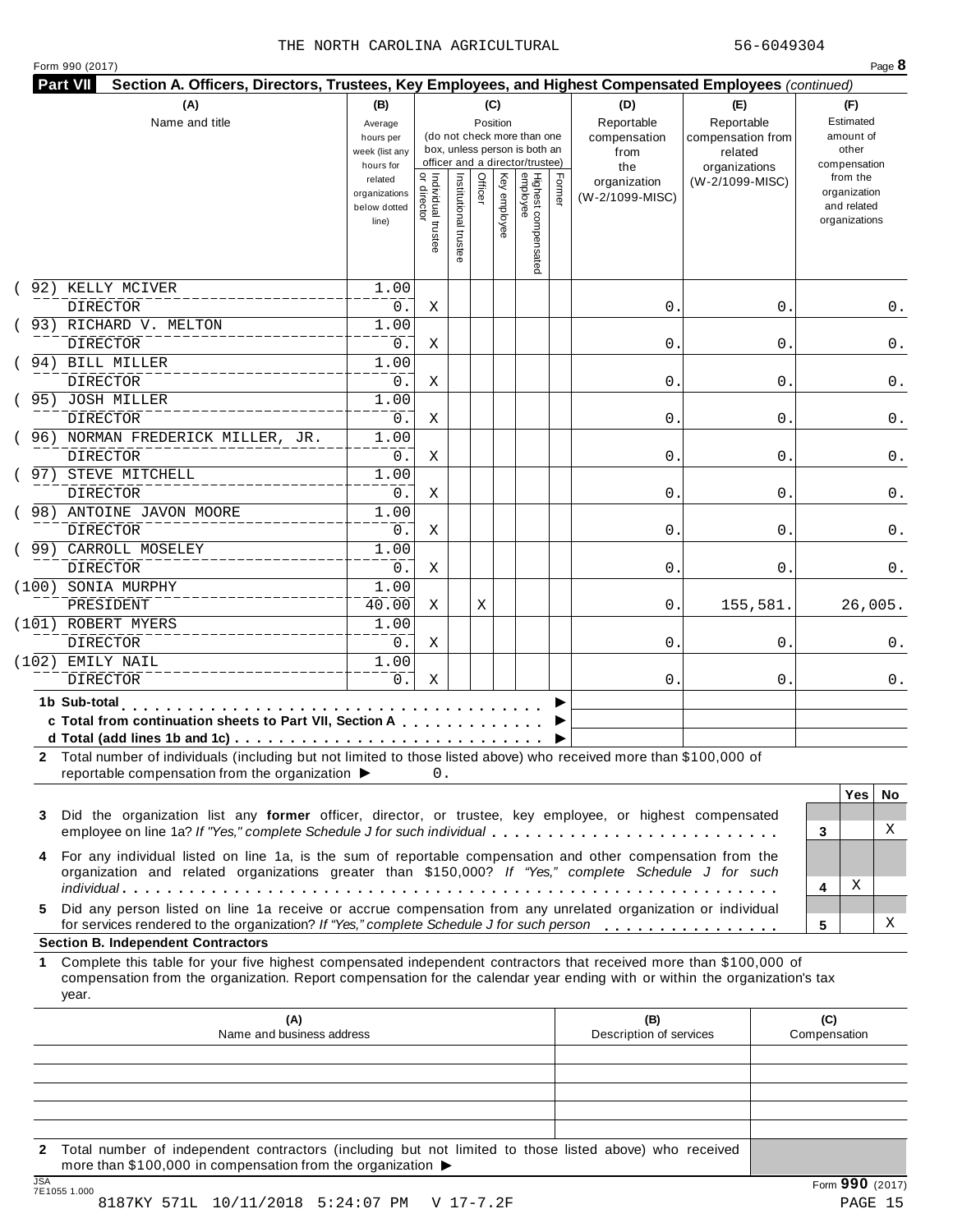| Form 990 (2017) |  |  |  |  |
|-----------------|--|--|--|--|
|-----------------|--|--|--|--|

| (A)<br>Name and title |                                                                                                                                                                                                                                                           |                                                   |                                   |                     | (C)<br>Position |                 | (do not check more than one<br>box, unless person is both an<br>officer and a director/trustee) |        | (D)<br>Reportable<br>compensation<br>from<br>the | (E)<br>Reportable<br>compensation from<br>related<br>organizations | (F)<br>Estimated<br>amount of<br>other<br>compensation   |
|-----------------------|-----------------------------------------------------------------------------------------------------------------------------------------------------------------------------------------------------------------------------------------------------------|---------------------------------------------------|-----------------------------------|---------------------|-----------------|-----------------|-------------------------------------------------------------------------------------------------|--------|--------------------------------------------------|--------------------------------------------------------------------|----------------------------------------------------------|
|                       |                                                                                                                                                                                                                                                           | related<br>organizations<br>below dotted<br>line) | Individual trustee<br>or director | Institutional trust | Officer         | Κey<br>employee | Highest compensated<br>employee                                                                 | Former | organization<br>(W-2/1099-MISC)                  | (W-2/1099-MISC)                                                    | from the<br>organization<br>and related<br>organizations |
|                       | (103) DOUG NETHAWAY                                                                                                                                                                                                                                       | 1.00                                              |                                   |                     |                 |                 |                                                                                                 |        |                                                  |                                                                    |                                                          |
|                       | <b>DIRECTOR</b>                                                                                                                                                                                                                                           | 0.                                                | Χ                                 |                     |                 |                 |                                                                                                 |        | $\mathsf{O}$ .                                   | 0                                                                  | 0.                                                       |
|                       | (104) GORDON NEVILLE                                                                                                                                                                                                                                      | 1.00                                              |                                   |                     |                 |                 |                                                                                                 |        |                                                  |                                                                    |                                                          |
|                       | <b>DIRECTOR</b>                                                                                                                                                                                                                                           | 0.                                                | Χ                                 |                     |                 |                 |                                                                                                 |        | $\mathsf{O}$ .                                   | 0                                                                  | 0.                                                       |
|                       | (105) RON NIMMO                                                                                                                                                                                                                                           | 1.00                                              |                                   |                     |                 |                 |                                                                                                 |        |                                                  |                                                                    |                                                          |
|                       | <b>DIRECTOR</b>                                                                                                                                                                                                                                           | $0$ .                                             | Χ                                 |                     |                 |                 |                                                                                                 |        | $\mathbf 0$                                      | 0                                                                  | 0.                                                       |
|                       | (106) STANLEY OLIVER                                                                                                                                                                                                                                      | 1.00                                              |                                   |                     |                 |                 |                                                                                                 |        |                                                  |                                                                    |                                                          |
|                       | <b>DIRECTOR</b>                                                                                                                                                                                                                                           | 0.                                                | Χ                                 |                     |                 |                 |                                                                                                 |        | $\mathsf{O}$ .                                   | 0                                                                  | 0.                                                       |
|                       | (107) CHRISTIAN OVERTON                                                                                                                                                                                                                                   | 1.00                                              |                                   |                     |                 |                 |                                                                                                 |        |                                                  |                                                                    |                                                          |
|                       | <b>DIRECTOR</b>                                                                                                                                                                                                                                           | 0.                                                | Χ                                 |                     |                 |                 |                                                                                                 |        | $\mathbf{0}$ .                                   | 0                                                                  | 0.                                                       |
|                       | (108) JACOB J. PARKER                                                                                                                                                                                                                                     | 1.00                                              |                                   |                     |                 |                 |                                                                                                 |        |                                                  |                                                                    |                                                          |
|                       | <b>DIRECTOR</b>                                                                                                                                                                                                                                           | $0$ .                                             | Χ                                 |                     |                 |                 |                                                                                                 |        | $\mathsf{O}$ .                                   | 0                                                                  | 0.                                                       |
|                       | (109) MYLES G. PAYNE                                                                                                                                                                                                                                      | 1.00                                              |                                   |                     |                 |                 |                                                                                                 |        |                                                  |                                                                    |                                                          |
|                       | <b>DIRECTOR</b>                                                                                                                                                                                                                                           | $0$ .                                             | Χ                                 |                     |                 |                 |                                                                                                 |        | $\mathsf{O}$ .                                   | 0                                                                  | 0.                                                       |
|                       | (110) PARKER PHILIPS                                                                                                                                                                                                                                      | 1.00                                              |                                   |                     |                 |                 |                                                                                                 |        |                                                  |                                                                    |                                                          |
|                       | <b>DIRECTOR</b>                                                                                                                                                                                                                                           | 0.                                                | Χ                                 |                     |                 |                 |                                                                                                 |        | $\mathbf{0}$ .                                   | 0                                                                  | 0.                                                       |
|                       | (111) KEVIN PHILLIPS                                                                                                                                                                                                                                      | 1.00                                              |                                   |                     |                 |                 |                                                                                                 |        |                                                  |                                                                    |                                                          |
|                       | <b>DIRECTOR</b>                                                                                                                                                                                                                                           | 0.                                                | Χ                                 |                     |                 |                 |                                                                                                 |        | $\mathsf{O}$ .                                   | 0                                                                  | 0.                                                       |
|                       | (112) FRED PITTILLO                                                                                                                                                                                                                                       | 1.00                                              |                                   |                     |                 |                 |                                                                                                 |        |                                                  |                                                                    |                                                          |
|                       | <b>DIRECTOR</b>                                                                                                                                                                                                                                           | $0$ .                                             | Χ                                 |                     |                 |                 |                                                                                                 |        | $\mathsf{O}$ .                                   | 0                                                                  | 0.                                                       |
|                       | (113) DEREK POTTER                                                                                                                                                                                                                                        | 1.00<br>$0$ .                                     |                                   |                     |                 |                 |                                                                                                 |        |                                                  |                                                                    |                                                          |
|                       | <b>DIRECTOR</b>                                                                                                                                                                                                                                           |                                                   | Χ                                 |                     |                 |                 |                                                                                                 |        | 0.                                               | 0                                                                  | 0.                                                       |
|                       | 1b Sub-total entertainment<br>c Total from continuation sheets to Part VII, Section A                                                                                                                                                                     |                                                   |                                   |                     |                 |                 |                                                                                                 |        |                                                  |                                                                    |                                                          |
|                       | 2 Total number of individuals (including but not limited to those listed above) who received more than \$100,000 of<br>reportable compensation from the organization ▶                                                                                    |                                                   | 0.                                |                     |                 |                 |                                                                                                 |        |                                                  |                                                                    | <b>Yes</b><br>No.                                        |
| 3                     | Did the organization list any former officer, director, or trustee, key employee, or highest compensated<br>employee on line 1a? If "Yes," complete Schedule J for such individual                                                                        |                                                   |                                   |                     |                 |                 |                                                                                                 |        |                                                  |                                                                    | X<br>3                                                   |
| 4                     | For any individual listed on line 1a, is the sum of reportable compensation and other compensation from the<br>organization and related organizations greater than \$150,000? If "Yes," complete Schedule J for such                                      |                                                   |                                   |                     |                 |                 |                                                                                                 |        |                                                  |                                                                    | Χ<br>4                                                   |
| 5                     | Did any person listed on line 1a receive or accrue compensation from any unrelated organization or individual<br>for services rendered to the organization? If "Yes," complete Schedule J for such person<br><b>Section B. Independent Contractors</b>    |                                                   |                                   |                     |                 |                 |                                                                                                 |        |                                                  |                                                                    | Χ<br>5                                                   |
| 1.                    | Complete this table for your five highest compensated independent contractors that received more than \$100,000 of<br>compensation from the organization. Report compensation for the calendar year ending with or within the organization's tax<br>year. |                                                   |                                   |                     |                 |                 |                                                                                                 |        |                                                  |                                                                    |                                                          |
|                       | (A)<br>Name and business address                                                                                                                                                                                                                          |                                                   |                                   |                     |                 |                 |                                                                                                 |        | (B)<br>Description of services                   |                                                                    | (C)<br>Compensation                                      |
|                       |                                                                                                                                                                                                                                                           |                                                   |                                   |                     |                 |                 |                                                                                                 |        |                                                  |                                                                    |                                                          |
|                       |                                                                                                                                                                                                                                                           |                                                   |                                   |                     |                 |                 |                                                                                                 |        |                                                  |                                                                    |                                                          |
|                       |                                                                                                                                                                                                                                                           |                                                   |                                   |                     |                 |                 |                                                                                                 |        |                                                  |                                                                    |                                                          |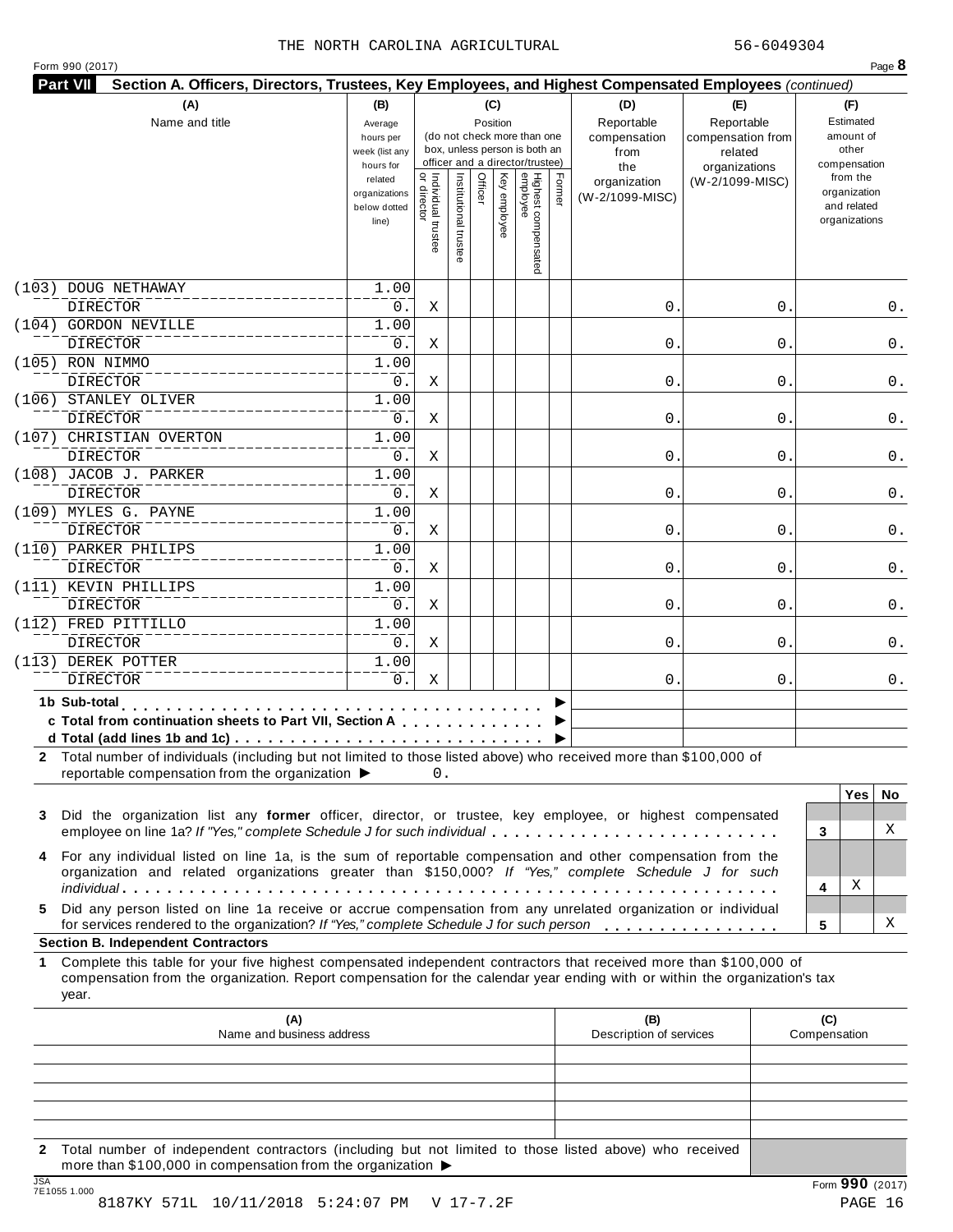| Form 990 (2017) |  |
|-----------------|--|
|-----------------|--|

|                                                                                                                                                                                                                                                                                                              | (B)                         |                    |                   | (C)            |                                                              |        | (D)                     | (E)                          |              | (F)                |          |
|--------------------------------------------------------------------------------------------------------------------------------------------------------------------------------------------------------------------------------------------------------------------------------------------------------------|-----------------------------|--------------------|-------------------|----------------|--------------------------------------------------------------|--------|-------------------------|------------------------------|--------------|--------------------|----------|
| Name and title                                                                                                                                                                                                                                                                                               | Average                     |                    |                   | Position       |                                                              |        | Reportable              | Reportable                   |              | Estimated          |          |
|                                                                                                                                                                                                                                                                                                              | hours per<br>week (list any |                    |                   |                | (do not check more than one<br>box, unless person is both an |        | compensation<br>from    | compensation from<br>related |              | amount of<br>other |          |
|                                                                                                                                                                                                                                                                                                              | hours for                   |                    |                   |                | officer and a director/trustee)                              |        | the                     | organizations                |              | compensation       |          |
|                                                                                                                                                                                                                                                                                                              | related                     |                    |                   | Officer<br>Ķey |                                                              |        | organization            | (W-2/1099-MISC)              |              | from the           |          |
|                                                                                                                                                                                                                                                                                                              | organizations               |                    |                   |                |                                                              | Former | (W-2/1099-MISC)         |                              |              | organization       |          |
|                                                                                                                                                                                                                                                                                                              | below dotted                |                    |                   |                |                                                              |        |                         |                              |              | and related        |          |
|                                                                                                                                                                                                                                                                                                              | line)                       | Individual trustee | Institutional tru | y employee     |                                                              |        |                         |                              |              | organizations      |          |
|                                                                                                                                                                                                                                                                                                              |                             |                    |                   |                | Highest compensated<br>employee                              |        |                         |                              |              |                    |          |
|                                                                                                                                                                                                                                                                                                              |                             |                    |                   |                |                                                              |        |                         |                              |              |                    |          |
| (114) MARK POWELL                                                                                                                                                                                                                                                                                            | 1.00                        |                    |                   |                |                                                              |        |                         |                              |              |                    |          |
| <b>DIRECTOR</b>                                                                                                                                                                                                                                                                                              | 0.                          | Χ                  |                   |                |                                                              |        | 0                       | 0                            |              |                    | 0.       |
| (115) NELSON POWELL                                                                                                                                                                                                                                                                                          | 1.00                        |                    |                   |                |                                                              |        |                         |                              |              |                    |          |
| <b>DIRECTOR</b>                                                                                                                                                                                                                                                                                              | 0.                          | Χ                  |                   |                |                                                              |        | $0$ .                   | 0                            |              |                    | 0.       |
| (116) SCOTT PRESTAGE                                                                                                                                                                                                                                                                                         | 1.00                        |                    |                   |                |                                                              |        |                         |                              |              |                    |          |
| VICE CHAIRMAN                                                                                                                                                                                                                                                                                                | 0.                          | Χ                  |                   | Χ              |                                                              |        | $\mathsf{O}$            | 0                            |              |                    | 0.       |
| (117) ROGER QUENTIN PRITCHARD                                                                                                                                                                                                                                                                                | 1.00                        |                    |                   |                |                                                              |        |                         |                              |              |                    |          |
| <b>DIRECTOR</b>                                                                                                                                                                                                                                                                                              | 0.                          | Χ                  |                   |                |                                                              |        | $\mathsf{O}$            | 0                            |              |                    | 0.       |
| (118) RICHARD P. RENEGAR                                                                                                                                                                                                                                                                                     | 1.00                        |                    |                   |                |                                                              |        |                         |                              |              |                    |          |
| <b>DIRECTOR</b>                                                                                                                                                                                                                                                                                              | 0.                          | Χ                  |                   |                |                                                              |        | $\mathbf 0$ .           | 0                            |              |                    | 0.       |
| (119) HEBER A. RESPASS                                                                                                                                                                                                                                                                                       | 1.00                        |                    |                   |                |                                                              |        |                         |                              |              |                    |          |
| <b>DIRECTOR</b>                                                                                                                                                                                                                                                                                              | 0.                          | Χ                  |                   |                |                                                              |        | $\mathbf 0$ .           | 0                            |              |                    | 0.       |
| (120) CHARLES TURNER REVELS, JR.                                                                                                                                                                                                                                                                             | 1.00                        |                    |                   |                |                                                              |        |                         |                              |              |                    |          |
| <b>DIRECTOR</b>                                                                                                                                                                                                                                                                                              | 0.                          | Χ                  |                   |                |                                                              |        | $\mathbf 0$ .           | 0                            |              |                    | 0.       |
| (121) DAVID RIVES                                                                                                                                                                                                                                                                                            | 1.00                        |                    |                   |                |                                                              |        |                         |                              |              |                    |          |
| <b>DIRECTOR</b>                                                                                                                                                                                                                                                                                              | 0.                          | Χ                  |                   |                |                                                              |        | $\mathbf 0$ .           | 0                            |              |                    | 0.       |
| (122) HARVEY ROBERTS                                                                                                                                                                                                                                                                                         | 1.00                        |                    |                   |                |                                                              |        |                         |                              |              |                    |          |
| <b>DIRECTOR</b>                                                                                                                                                                                                                                                                                              | 0.                          | Χ                  |                   |                |                                                              |        | $0$ .                   | 0                            |              |                    | 0.       |
| (123) SHARON ROGERS                                                                                                                                                                                                                                                                                          | 1.00                        |                    |                   |                |                                                              |        |                         |                              |              |                    |          |
| <b>DIRECTOR</b>                                                                                                                                                                                                                                                                                              | 0.                          | Χ                  |                   |                |                                                              |        | $\mathbf 0$ .           | 0                            |              |                    | 0.       |
| (124) SUSAN DEWAR ROLLINS                                                                                                                                                                                                                                                                                    | 1.00                        |                    |                   |                |                                                              |        |                         |                              |              |                    |          |
|                                                                                                                                                                                                                                                                                                              |                             |                    |                   |                |                                                              |        |                         |                              |              |                    |          |
| <b>DIRECTOR</b>                                                                                                                                                                                                                                                                                              | 0.                          | Χ                  |                   |                |                                                              |        | 0.                      | 0                            |              |                    | 0.       |
| 1b Sub-total                                                                                                                                                                                                                                                                                                 |                             |                    |                   |                |                                                              |        |                         |                              |              |                    |          |
|                                                                                                                                                                                                                                                                                                              |                             |                    |                   |                |                                                              |        |                         |                              |              |                    |          |
| c Total from continuation sheets to Part VII, Section A                                                                                                                                                                                                                                                      |                             |                    |                   |                |                                                              |        |                         |                              |              |                    |          |
|                                                                                                                                                                                                                                                                                                              |                             |                    |                   |                |                                                              |        |                         |                              |              |                    |          |
|                                                                                                                                                                                                                                                                                                              |                             | 0.                 |                   |                |                                                              |        |                         |                              |              |                    |          |
| reportable compensation from the organization ▶                                                                                                                                                                                                                                                              |                             |                    |                   |                |                                                              |        |                         |                              |              | <b>Yes</b>         |          |
| Did the organization list any former officer, director, or trustee, key employee, or highest compensated                                                                                                                                                                                                     |                             |                    |                   |                |                                                              |        |                         |                              |              |                    |          |
| 2 Total number of individuals (including but not limited to those listed above) who received more than \$100,000 of<br>3<br>employee on line 1a? If "Yes," complete Schedule J for such individual                                                                                                           |                             |                    |                   |                |                                                              |        |                         |                              | 3            |                    | No.<br>X |
|                                                                                                                                                                                                                                                                                                              |                             |                    |                   |                |                                                              |        |                         |                              |              |                    |          |
| 4 For any individual listed on line 1a, is the sum of reportable compensation and other compensation from the                                                                                                                                                                                                |                             |                    |                   |                |                                                              |        |                         |                              |              |                    |          |
| organization and related organizations greater than \$150,000? If "Yes," complete Schedule J for such                                                                                                                                                                                                        |                             |                    |                   |                |                                                              |        |                         |                              | 4            | Χ                  |          |
|                                                                                                                                                                                                                                                                                                              |                             |                    |                   |                |                                                              |        |                         |                              |              |                    |          |
| Did any person listed on line 1a receive or accrue compensation from any unrelated organization or individual<br>5.                                                                                                                                                                                          |                             |                    |                   |                |                                                              |        |                         |                              | 5            |                    | Χ        |
| for services rendered to the organization? If "Yes," complete Schedule J for such person                                                                                                                                                                                                                     |                             |                    |                   |                |                                                              |        |                         |                              |              |                    |          |
|                                                                                                                                                                                                                                                                                                              |                             |                    |                   |                |                                                              |        |                         |                              |              |                    |          |
| <b>Section B. Independent Contractors</b><br>Complete this table for your five highest compensated independent contractors that received more than \$100,000 of<br>1.<br>compensation from the organization. Report compensation for the calendar year ending with or within the organization's tax<br>year. |                             |                    |                   |                |                                                              |        |                         |                              |              |                    |          |
| (A)                                                                                                                                                                                                                                                                                                          |                             |                    |                   |                |                                                              |        | (B)                     |                              | (C)          |                    |          |
| Name and business address                                                                                                                                                                                                                                                                                    |                             |                    |                   |                |                                                              |        | Description of services |                              | Compensation |                    |          |
|                                                                                                                                                                                                                                                                                                              |                             |                    |                   |                |                                                              |        |                         |                              |              |                    |          |
|                                                                                                                                                                                                                                                                                                              |                             |                    |                   |                |                                                              |        |                         |                              |              |                    |          |
|                                                                                                                                                                                                                                                                                                              |                             |                    |                   |                |                                                              |        |                         |                              |              |                    |          |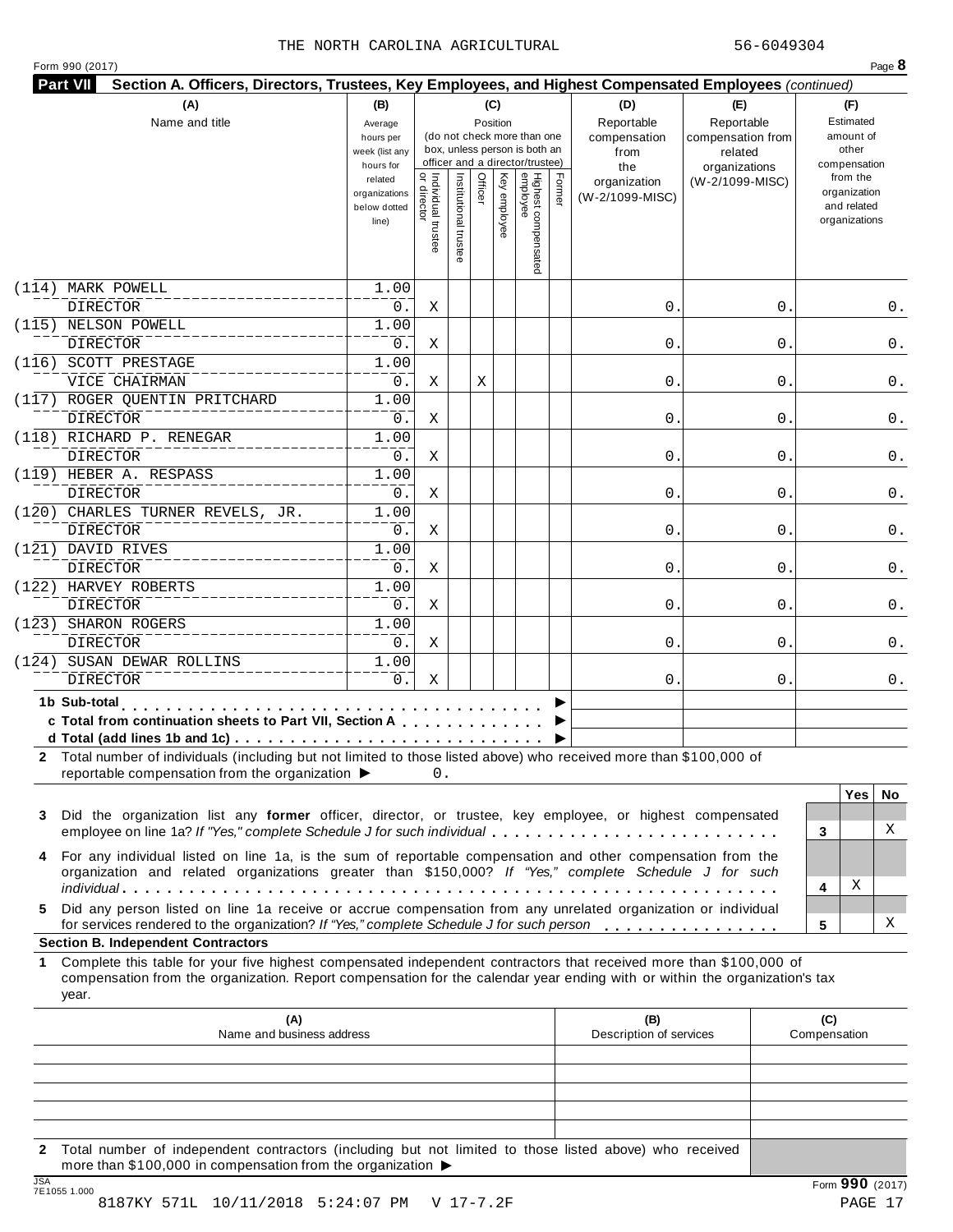| Form 990 (2017) |
|-----------------|
|-----------------|

| Highest compensated<br>employee<br>Individual trustee<br>Officer<br>Former<br>Institutional tru<br>Ķey<br>from the<br>related<br>(W-2/1099-MISC)<br>organization<br>organization<br>organizations<br>y employee<br>(W-2/1099-MISC)<br>and related<br>below dotted<br>organizations<br>line)<br><b>JAY ROUSE</b><br>1.00<br><b>DIRECTOR</b><br>0.<br>0<br>0<br>Χ<br>(126) JOHN SEMMES<br>1.00<br><b>DIRECTOR</b><br>$\mathsf{O}$<br>0.<br>Χ<br>0<br>0.<br>(127) THOMAS SHAW<br>1.00<br><b>DIRECTOR</b><br>0.<br>0<br>0<br>Χ<br>0.<br>(128) MICHAEL W. SHIFLETT<br>1.00<br><b>DIRECTOR</b><br>0.<br>$\mathsf{O}$<br>Χ<br>0<br>1.00<br><b>DIRECTOR</b><br>0.<br>$\mathsf{O}$<br>Χ<br>0<br>1.00<br><b>DIRECTOR</b><br>0.<br>$\mathsf{O}$<br>0<br>Χ<br>(131) JAMES I. SMITH<br>1.00<br><b>DIRECTOR</b><br>0.<br>$\mathbf 0$ .<br>Χ<br>0<br>0.<br>(132) WALTER SMITH<br>1.00<br><b>DIRECTOR</b><br>0.<br>0<br>0<br>Χ<br>(133) STEVE SORRELLS<br>1.00<br><b>DIRECTOR</b><br>0.<br>$\mathbf 0$ .<br>Χ<br>0<br>1.00<br><b>DIRECTOR</b><br>0.<br>0<br>Χ<br>0<br>(135) ROBERT SUTTER<br>1.00<br><b>DIRECTOR</b><br>0.<br>Χ<br>0.<br>0<br>1b Sub-total<br>.<br>c Total from continuation sheets to Part VII, Section A<br>2 Total number of individuals (including but not limited to those listed above) who received more than \$100,000 of<br>reportable compensation from the organization ▶<br>0.<br><b>Yes</b><br>No.<br>Did the organization list any former officer, director, or trustee, key employee, or highest compensated<br>employee on line 1a? If "Yes," complete Schedule J for such individual<br>3<br>4 For any individual listed on line 1a, is the sum of reportable compensation and other compensation from the<br>organization and related organizations greater than \$150,000? If "Yes," complete Schedule J for such<br>Χ<br>4<br>Did any person listed on line 1a receive or accrue compensation from any unrelated organization or individual<br>Χ<br>for services rendered to the organization? If "Yes," complete Schedule J for such person<br>5<br>Complete this table for your five highest compensated independent contractors that received more than \$100,000 of<br>compensation from the organization. Report compensation for the calendar year ending with or within the organization's tax<br>year.<br>(A)<br>(B)<br>(C)<br>Name and business address<br>Description of services<br>Compensation | Name and title                            | (B)<br>Average<br>hours per<br>week (list any<br>hours for |  | (C)<br>Position | (do not check more than one<br>box, unless person is both an<br>officer and a director/trustee) | (D)<br>Reportable<br>compensation<br>from<br>the | (E)<br>Reportable<br>compensation from<br>related<br>organizations | (F)<br>Estimated<br>amount of<br>other<br>compensation |
|---------------------------------------------------------------------------------------------------------------------------------------------------------------------------------------------------------------------------------------------------------------------------------------------------------------------------------------------------------------------------------------------------------------------------------------------------------------------------------------------------------------------------------------------------------------------------------------------------------------------------------------------------------------------------------------------------------------------------------------------------------------------------------------------------------------------------------------------------------------------------------------------------------------------------------------------------------------------------------------------------------------------------------------------------------------------------------------------------------------------------------------------------------------------------------------------------------------------------------------------------------------------------------------------------------------------------------------------------------------------------------------------------------------------------------------------------------------------------------------------------------------------------------------------------------------------------------------------------------------------------------------------------------------------------------------------------------------------------------------------------------------------------------------------------------------------------------------------------------------------------------------------------------------------------------------------------------------------------------------------------------------------------------------------------------------------------------------------------------------------------------------------------------------------------------------------------------------------------------------------------------------------------------------------------------------------------------------------------------------------------------------------------------------------------------|-------------------------------------------|------------------------------------------------------------|--|-----------------|-------------------------------------------------------------------------------------------------|--------------------------------------------------|--------------------------------------------------------------------|--------------------------------------------------------|
|                                                                                                                                                                                                                                                                                                                                                                                                                                                                                                                                                                                                                                                                                                                                                                                                                                                                                                                                                                                                                                                                                                                                                                                                                                                                                                                                                                                                                                                                                                                                                                                                                                                                                                                                                                                                                                                                                                                                                                                                                                                                                                                                                                                                                                                                                                                                                                                                                                 |                                           |                                                            |  |                 |                                                                                                 |                                                  |                                                                    |                                                        |
|                                                                                                                                                                                                                                                                                                                                                                                                                                                                                                                                                                                                                                                                                                                                                                                                                                                                                                                                                                                                                                                                                                                                                                                                                                                                                                                                                                                                                                                                                                                                                                                                                                                                                                                                                                                                                                                                                                                                                                                                                                                                                                                                                                                                                                                                                                                                                                                                                                 | (125)                                     |                                                            |  |                 |                                                                                                 |                                                  |                                                                    |                                                        |
|                                                                                                                                                                                                                                                                                                                                                                                                                                                                                                                                                                                                                                                                                                                                                                                                                                                                                                                                                                                                                                                                                                                                                                                                                                                                                                                                                                                                                                                                                                                                                                                                                                                                                                                                                                                                                                                                                                                                                                                                                                                                                                                                                                                                                                                                                                                                                                                                                                 |                                           |                                                            |  |                 |                                                                                                 |                                                  |                                                                    | 0.                                                     |
|                                                                                                                                                                                                                                                                                                                                                                                                                                                                                                                                                                                                                                                                                                                                                                                                                                                                                                                                                                                                                                                                                                                                                                                                                                                                                                                                                                                                                                                                                                                                                                                                                                                                                                                                                                                                                                                                                                                                                                                                                                                                                                                                                                                                                                                                                                                                                                                                                                 |                                           |                                                            |  |                 |                                                                                                 |                                                  |                                                                    |                                                        |
|                                                                                                                                                                                                                                                                                                                                                                                                                                                                                                                                                                                                                                                                                                                                                                                                                                                                                                                                                                                                                                                                                                                                                                                                                                                                                                                                                                                                                                                                                                                                                                                                                                                                                                                                                                                                                                                                                                                                                                                                                                                                                                                                                                                                                                                                                                                                                                                                                                 |                                           |                                                            |  |                 |                                                                                                 |                                                  |                                                                    |                                                        |
|                                                                                                                                                                                                                                                                                                                                                                                                                                                                                                                                                                                                                                                                                                                                                                                                                                                                                                                                                                                                                                                                                                                                                                                                                                                                                                                                                                                                                                                                                                                                                                                                                                                                                                                                                                                                                                                                                                                                                                                                                                                                                                                                                                                                                                                                                                                                                                                                                                 |                                           |                                                            |  |                 |                                                                                                 |                                                  |                                                                    |                                                        |
|                                                                                                                                                                                                                                                                                                                                                                                                                                                                                                                                                                                                                                                                                                                                                                                                                                                                                                                                                                                                                                                                                                                                                                                                                                                                                                                                                                                                                                                                                                                                                                                                                                                                                                                                                                                                                                                                                                                                                                                                                                                                                                                                                                                                                                                                                                                                                                                                                                 |                                           |                                                            |  |                 |                                                                                                 |                                                  |                                                                    |                                                        |
|                                                                                                                                                                                                                                                                                                                                                                                                                                                                                                                                                                                                                                                                                                                                                                                                                                                                                                                                                                                                                                                                                                                                                                                                                                                                                                                                                                                                                                                                                                                                                                                                                                                                                                                                                                                                                                                                                                                                                                                                                                                                                                                                                                                                                                                                                                                                                                                                                                 |                                           |                                                            |  |                 |                                                                                                 |                                                  |                                                                    | 0.                                                     |
|                                                                                                                                                                                                                                                                                                                                                                                                                                                                                                                                                                                                                                                                                                                                                                                                                                                                                                                                                                                                                                                                                                                                                                                                                                                                                                                                                                                                                                                                                                                                                                                                                                                                                                                                                                                                                                                                                                                                                                                                                                                                                                                                                                                                                                                                                                                                                                                                                                 | (129) GEORGE SIMPSON                      |                                                            |  |                 |                                                                                                 |                                                  |                                                                    |                                                        |
|                                                                                                                                                                                                                                                                                                                                                                                                                                                                                                                                                                                                                                                                                                                                                                                                                                                                                                                                                                                                                                                                                                                                                                                                                                                                                                                                                                                                                                                                                                                                                                                                                                                                                                                                                                                                                                                                                                                                                                                                                                                                                                                                                                                                                                                                                                                                                                                                                                 |                                           |                                                            |  |                 |                                                                                                 |                                                  |                                                                    | 0.                                                     |
|                                                                                                                                                                                                                                                                                                                                                                                                                                                                                                                                                                                                                                                                                                                                                                                                                                                                                                                                                                                                                                                                                                                                                                                                                                                                                                                                                                                                                                                                                                                                                                                                                                                                                                                                                                                                                                                                                                                                                                                                                                                                                                                                                                                                                                                                                                                                                                                                                                 | (130) CONNIE B. SMITH                     |                                                            |  |                 |                                                                                                 |                                                  |                                                                    |                                                        |
|                                                                                                                                                                                                                                                                                                                                                                                                                                                                                                                                                                                                                                                                                                                                                                                                                                                                                                                                                                                                                                                                                                                                                                                                                                                                                                                                                                                                                                                                                                                                                                                                                                                                                                                                                                                                                                                                                                                                                                                                                                                                                                                                                                                                                                                                                                                                                                                                                                 |                                           |                                                            |  |                 |                                                                                                 |                                                  |                                                                    | 0.                                                     |
|                                                                                                                                                                                                                                                                                                                                                                                                                                                                                                                                                                                                                                                                                                                                                                                                                                                                                                                                                                                                                                                                                                                                                                                                                                                                                                                                                                                                                                                                                                                                                                                                                                                                                                                                                                                                                                                                                                                                                                                                                                                                                                                                                                                                                                                                                                                                                                                                                                 |                                           |                                                            |  |                 |                                                                                                 |                                                  |                                                                    |                                                        |
|                                                                                                                                                                                                                                                                                                                                                                                                                                                                                                                                                                                                                                                                                                                                                                                                                                                                                                                                                                                                                                                                                                                                                                                                                                                                                                                                                                                                                                                                                                                                                                                                                                                                                                                                                                                                                                                                                                                                                                                                                                                                                                                                                                                                                                                                                                                                                                                                                                 |                                           |                                                            |  |                 |                                                                                                 |                                                  |                                                                    |                                                        |
|                                                                                                                                                                                                                                                                                                                                                                                                                                                                                                                                                                                                                                                                                                                                                                                                                                                                                                                                                                                                                                                                                                                                                                                                                                                                                                                                                                                                                                                                                                                                                                                                                                                                                                                                                                                                                                                                                                                                                                                                                                                                                                                                                                                                                                                                                                                                                                                                                                 |                                           |                                                            |  |                 |                                                                                                 |                                                  |                                                                    | 0.                                                     |
|                                                                                                                                                                                                                                                                                                                                                                                                                                                                                                                                                                                                                                                                                                                                                                                                                                                                                                                                                                                                                                                                                                                                                                                                                                                                                                                                                                                                                                                                                                                                                                                                                                                                                                                                                                                                                                                                                                                                                                                                                                                                                                                                                                                                                                                                                                                                                                                                                                 |                                           |                                                            |  |                 |                                                                                                 |                                                  |                                                                    |                                                        |
|                                                                                                                                                                                                                                                                                                                                                                                                                                                                                                                                                                                                                                                                                                                                                                                                                                                                                                                                                                                                                                                                                                                                                                                                                                                                                                                                                                                                                                                                                                                                                                                                                                                                                                                                                                                                                                                                                                                                                                                                                                                                                                                                                                                                                                                                                                                                                                                                                                 |                                           |                                                            |  |                 |                                                                                                 |                                                  |                                                                    | 0.                                                     |
|                                                                                                                                                                                                                                                                                                                                                                                                                                                                                                                                                                                                                                                                                                                                                                                                                                                                                                                                                                                                                                                                                                                                                                                                                                                                                                                                                                                                                                                                                                                                                                                                                                                                                                                                                                                                                                                                                                                                                                                                                                                                                                                                                                                                                                                                                                                                                                                                                                 | (134) NORFLEET L. SUGG                    |                                                            |  |                 |                                                                                                 |                                                  |                                                                    |                                                        |
|                                                                                                                                                                                                                                                                                                                                                                                                                                                                                                                                                                                                                                                                                                                                                                                                                                                                                                                                                                                                                                                                                                                                                                                                                                                                                                                                                                                                                                                                                                                                                                                                                                                                                                                                                                                                                                                                                                                                                                                                                                                                                                                                                                                                                                                                                                                                                                                                                                 |                                           |                                                            |  |                 |                                                                                                 |                                                  |                                                                    | 0.                                                     |
|                                                                                                                                                                                                                                                                                                                                                                                                                                                                                                                                                                                                                                                                                                                                                                                                                                                                                                                                                                                                                                                                                                                                                                                                                                                                                                                                                                                                                                                                                                                                                                                                                                                                                                                                                                                                                                                                                                                                                                                                                                                                                                                                                                                                                                                                                                                                                                                                                                 |                                           |                                                            |  |                 |                                                                                                 |                                                  |                                                                    |                                                        |
|                                                                                                                                                                                                                                                                                                                                                                                                                                                                                                                                                                                                                                                                                                                                                                                                                                                                                                                                                                                                                                                                                                                                                                                                                                                                                                                                                                                                                                                                                                                                                                                                                                                                                                                                                                                                                                                                                                                                                                                                                                                                                                                                                                                                                                                                                                                                                                                                                                 |                                           |                                                            |  |                 |                                                                                                 |                                                  |                                                                    | 0.                                                     |
|                                                                                                                                                                                                                                                                                                                                                                                                                                                                                                                                                                                                                                                                                                                                                                                                                                                                                                                                                                                                                                                                                                                                                                                                                                                                                                                                                                                                                                                                                                                                                                                                                                                                                                                                                                                                                                                                                                                                                                                                                                                                                                                                                                                                                                                                                                                                                                                                                                 |                                           |                                                            |  |                 |                                                                                                 |                                                  |                                                                    |                                                        |
|                                                                                                                                                                                                                                                                                                                                                                                                                                                                                                                                                                                                                                                                                                                                                                                                                                                                                                                                                                                                                                                                                                                                                                                                                                                                                                                                                                                                                                                                                                                                                                                                                                                                                                                                                                                                                                                                                                                                                                                                                                                                                                                                                                                                                                                                                                                                                                                                                                 |                                           |                                                            |  |                 |                                                                                                 |                                                  |                                                                    |                                                        |
|                                                                                                                                                                                                                                                                                                                                                                                                                                                                                                                                                                                                                                                                                                                                                                                                                                                                                                                                                                                                                                                                                                                                                                                                                                                                                                                                                                                                                                                                                                                                                                                                                                                                                                                                                                                                                                                                                                                                                                                                                                                                                                                                                                                                                                                                                                                                                                                                                                 | 3                                         |                                                            |  |                 |                                                                                                 |                                                  |                                                                    | X                                                      |
|                                                                                                                                                                                                                                                                                                                                                                                                                                                                                                                                                                                                                                                                                                                                                                                                                                                                                                                                                                                                                                                                                                                                                                                                                                                                                                                                                                                                                                                                                                                                                                                                                                                                                                                                                                                                                                                                                                                                                                                                                                                                                                                                                                                                                                                                                                                                                                                                                                 |                                           |                                                            |  |                 |                                                                                                 |                                                  |                                                                    |                                                        |
|                                                                                                                                                                                                                                                                                                                                                                                                                                                                                                                                                                                                                                                                                                                                                                                                                                                                                                                                                                                                                                                                                                                                                                                                                                                                                                                                                                                                                                                                                                                                                                                                                                                                                                                                                                                                                                                                                                                                                                                                                                                                                                                                                                                                                                                                                                                                                                                                                                 | 5                                         |                                                            |  |                 |                                                                                                 |                                                  |                                                                    |                                                        |
|                                                                                                                                                                                                                                                                                                                                                                                                                                                                                                                                                                                                                                                                                                                                                                                                                                                                                                                                                                                                                                                                                                                                                                                                                                                                                                                                                                                                                                                                                                                                                                                                                                                                                                                                                                                                                                                                                                                                                                                                                                                                                                                                                                                                                                                                                                                                                                                                                                 | <b>Section B. Independent Contractors</b> |                                                            |  |                 |                                                                                                 |                                                  |                                                                    |                                                        |
|                                                                                                                                                                                                                                                                                                                                                                                                                                                                                                                                                                                                                                                                                                                                                                                                                                                                                                                                                                                                                                                                                                                                                                                                                                                                                                                                                                                                                                                                                                                                                                                                                                                                                                                                                                                                                                                                                                                                                                                                                                                                                                                                                                                                                                                                                                                                                                                                                                 | 1.                                        |                                                            |  |                 |                                                                                                 |                                                  |                                                                    |                                                        |
|                                                                                                                                                                                                                                                                                                                                                                                                                                                                                                                                                                                                                                                                                                                                                                                                                                                                                                                                                                                                                                                                                                                                                                                                                                                                                                                                                                                                                                                                                                                                                                                                                                                                                                                                                                                                                                                                                                                                                                                                                                                                                                                                                                                                                                                                                                                                                                                                                                 |                                           |                                                            |  |                 |                                                                                                 |                                                  |                                                                    |                                                        |
|                                                                                                                                                                                                                                                                                                                                                                                                                                                                                                                                                                                                                                                                                                                                                                                                                                                                                                                                                                                                                                                                                                                                                                                                                                                                                                                                                                                                                                                                                                                                                                                                                                                                                                                                                                                                                                                                                                                                                                                                                                                                                                                                                                                                                                                                                                                                                                                                                                 |                                           |                                                            |  |                 |                                                                                                 |                                                  |                                                                    |                                                        |
|                                                                                                                                                                                                                                                                                                                                                                                                                                                                                                                                                                                                                                                                                                                                                                                                                                                                                                                                                                                                                                                                                                                                                                                                                                                                                                                                                                                                                                                                                                                                                                                                                                                                                                                                                                                                                                                                                                                                                                                                                                                                                                                                                                                                                                                                                                                                                                                                                                 |                                           |                                                            |  |                 |                                                                                                 |                                                  |                                                                    |                                                        |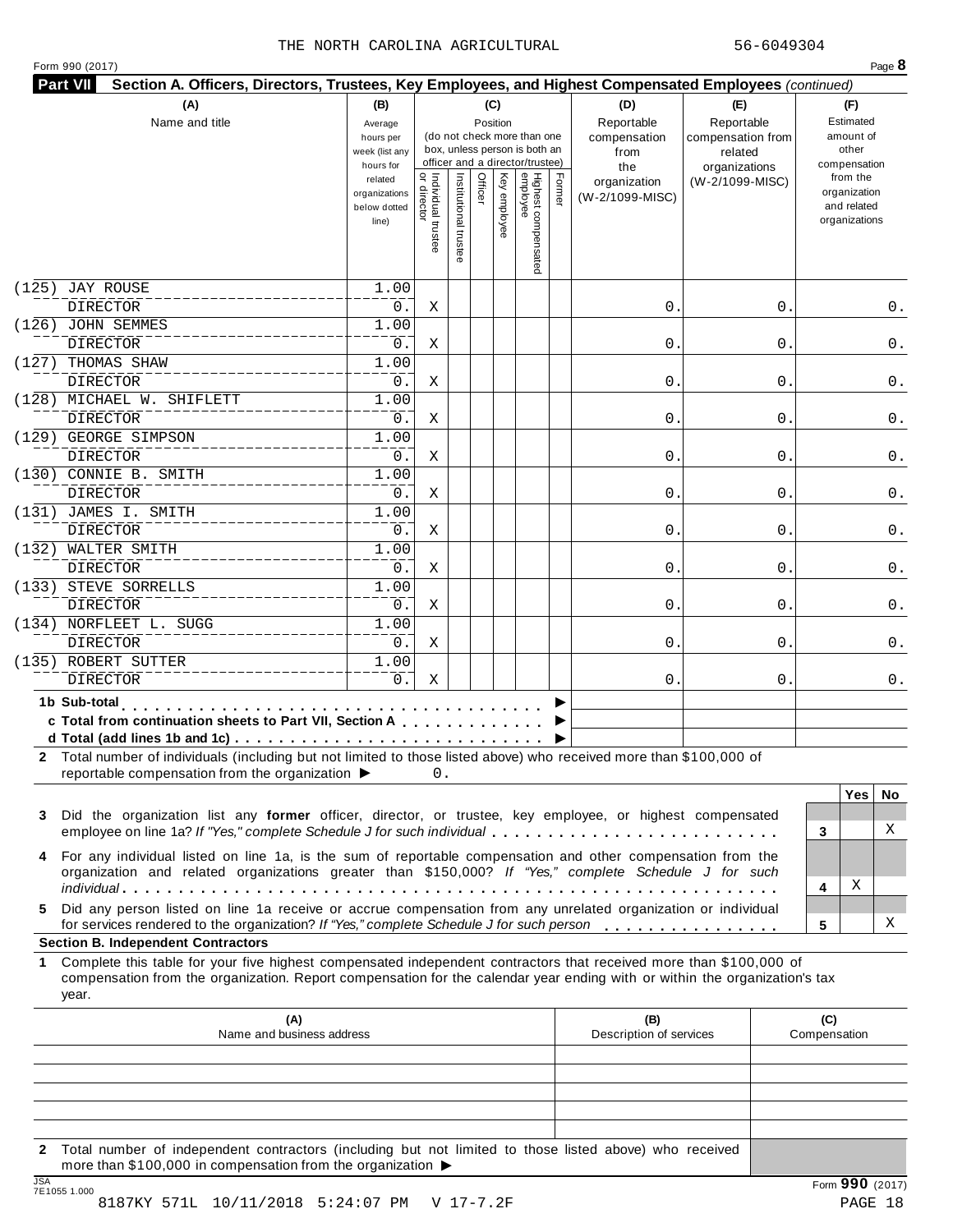| Form 990 (2017) |  |  |
|-----------------|--|--|
|-----------------|--|--|

| Name and title                                                                                                                                                                                                                                                  | (B)<br>Average<br>hours per<br>week (list any<br>hours for |                    |                   | (C)<br>Position              | (do not check more than one<br>box, unless person is both an<br>officer and a director/trustee) |        | (D)<br>Reportable<br>compensation<br>from<br>the | (E)<br>Reportable<br>compensation from<br>related<br>organizations | (F)<br>Estimated<br>amount of<br>other<br>compensation   |
|-----------------------------------------------------------------------------------------------------------------------------------------------------------------------------------------------------------------------------------------------------------------|------------------------------------------------------------|--------------------|-------------------|------------------------------|-------------------------------------------------------------------------------------------------|--------|--------------------------------------------------|--------------------------------------------------------------------|----------------------------------------------------------|
|                                                                                                                                                                                                                                                                 | related<br>organizations<br>below dotted<br>line)          | Individual trustee | Institutional tru | Officer<br>Ķey<br>y employee | Highest compensated<br>employee                                                                 | Former | organization<br>(W-2/1099-MISC)                  | (W-2/1099-MISC)                                                    | from the<br>organization<br>and related<br>organizations |
| (136)<br>ZACHARY TAYLOR                                                                                                                                                                                                                                         | 1.00                                                       |                    |                   |                              |                                                                                                 |        |                                                  |                                                                    |                                                          |
| <b>DIRECTOR</b>                                                                                                                                                                                                                                                 | 0.                                                         | Χ                  |                   |                              |                                                                                                 |        | 0                                                | 0                                                                  | 0.                                                       |
| (137) WILLIAM TEAGUE<br><b>DIRECTOR</b>                                                                                                                                                                                                                         | 1.00<br>0.                                                 | Χ                  |                   |                              |                                                                                                 |        | $\mathsf{O}$                                     | 0                                                                  | 0.                                                       |
| (138) JAMES THORNE                                                                                                                                                                                                                                              | 1.00                                                       |                    |                   |                              |                                                                                                 |        |                                                  |                                                                    |                                                          |
| <b>DIRECTOR</b>                                                                                                                                                                                                                                                 | 0.                                                         | Χ                  |                   |                              |                                                                                                 |        | 0                                                | 0                                                                  | 0.                                                       |
| (139) RONNIE TRANTHAM                                                                                                                                                                                                                                           | 1.00                                                       |                    |                   |                              |                                                                                                 |        |                                                  |                                                                    |                                                          |
| <b>DIRECTOR</b>                                                                                                                                                                                                                                                 | 0.                                                         | Χ                  |                   |                              |                                                                                                 |        | $\mathsf{O}$                                     | 0                                                                  | 0.                                                       |
| (140) TOM TRAYLOR                                                                                                                                                                                                                                               | 1.00                                                       |                    |                   |                              |                                                                                                 |        |                                                  |                                                                    |                                                          |
| <b>DIRECTOR</b>                                                                                                                                                                                                                                                 | 0.                                                         | Χ                  |                   |                              |                                                                                                 |        | 0                                                | 0                                                                  | 0.                                                       |
| (141) STEVE TROXLER                                                                                                                                                                                                                                             | 1.00                                                       |                    |                   |                              |                                                                                                 |        |                                                  |                                                                    |                                                          |
| <b>DIRECTOR</b>                                                                                                                                                                                                                                                 | 0.                                                         | Χ                  |                   |                              |                                                                                                 |        | $\mathbf 0$ .                                    | 0                                                                  | 0.                                                       |
| (142) JEFF TURNER                                                                                                                                                                                                                                               | 1.00                                                       |                    |                   |                              |                                                                                                 |        |                                                  |                                                                    |                                                          |
| <b>DIRECTOR</b><br>(143) WILLIAM UPCHURCH                                                                                                                                                                                                                       | 0.<br>1.00                                                 | Χ                  |                   |                              |                                                                                                 |        | $\mathbf 0$ .                                    | 0                                                                  | 0.                                                       |
| <b>DIRECTOR</b>                                                                                                                                                                                                                                                 | 0.                                                         | Χ                  |                   |                              |                                                                                                 |        | 0                                                | 0                                                                  | 0.                                                       |
| (144) ERICA UPTON PETERSON                                                                                                                                                                                                                                      | 1.00                                                       |                    |                   |                              |                                                                                                 |        |                                                  |                                                                    |                                                          |
| <b>DIRECTOR</b>                                                                                                                                                                                                                                                 | 0.                                                         | Χ                  |                   |                              |                                                                                                 |        | $\mathbf 0$ .                                    | 0                                                                  | 0.                                                       |
| (145) KEATON VANDEMARK                                                                                                                                                                                                                                          | 1.00                                                       |                    |                   |                              |                                                                                                 |        |                                                  |                                                                    |                                                          |
| <b>DIRECTOR</b>                                                                                                                                                                                                                                                 | 0.                                                         | Χ                  |                   |                              |                                                                                                 |        | 0                                                | 0                                                                  | 0.                                                       |
| (146) MILTON VAUGHAN                                                                                                                                                                                                                                            | 1.00                                                       |                    |                   |                              |                                                                                                 |        |                                                  |                                                                    |                                                          |
| <b>DIRECTOR</b>                                                                                                                                                                                                                                                 | 0.                                                         | Χ                  |                   |                              |                                                                                                 |        | 0.                                               | 0                                                                  | 0.                                                       |
| 1b Sub-total<br>c Total from continuation sheets to Part VII, Section A<br>2 Total number of individuals (including but not limited to those listed above) who received more than \$100,000 of                                                                  |                                                            |                    |                   |                              |                                                                                                 |        |                                                  |                                                                    |                                                          |
| reportable compensation from the organization ▶                                                                                                                                                                                                                 |                                                            | 0.                 |                   |                              |                                                                                                 |        |                                                  |                                                                    | <b>Yes</b><br>No.                                        |
| Did the organization list any former officer, director, or trustee, key employee, or highest compensated<br>3<br>employee on line 1a? If "Yes," complete Schedule J for such individual                                                                         |                                                            |                    |                   |                              |                                                                                                 |        |                                                  |                                                                    | X<br>3                                                   |
| 4 For any individual listed on line 1a, is the sum of reportable compensation and other compensation from the<br>organization and related organizations greater than \$150,000? If "Yes," complete Schedule J for such                                          |                                                            |                    |                   |                              |                                                                                                 |        |                                                  |                                                                    | Χ<br>4                                                   |
| Did any person listed on line 1a receive or accrue compensation from any unrelated organization or individual<br>5<br>for services rendered to the organization? If "Yes," complete Schedule J for such person                                                  |                                                            |                    |                   |                              |                                                                                                 |        |                                                  |                                                                    | х<br>5                                                   |
| <b>Section B. Independent Contractors</b>                                                                                                                                                                                                                       |                                                            |                    |                   |                              |                                                                                                 |        |                                                  |                                                                    |                                                          |
| Complete this table for your five highest compensated independent contractors that received more than \$100,000 of<br>1.<br>compensation from the organization. Report compensation for the calendar year ending with or within the organization's tax<br>year. |                                                            |                    |                   |                              |                                                                                                 |        |                                                  |                                                                    |                                                          |
| (A)<br>Name and business address                                                                                                                                                                                                                                |                                                            |                    |                   |                              |                                                                                                 |        | (B)<br>Description of services                   |                                                                    | (C)<br>Compensation                                      |
|                                                                                                                                                                                                                                                                 |                                                            |                    |                   |                              |                                                                                                 |        |                                                  |                                                                    |                                                          |
|                                                                                                                                                                                                                                                                 |                                                            |                    |                   |                              |                                                                                                 |        |                                                  |                                                                    |                                                          |
|                                                                                                                                                                                                                                                                 |                                                            |                    |                   |                              |                                                                                                 |        |                                                  |                                                                    |                                                          |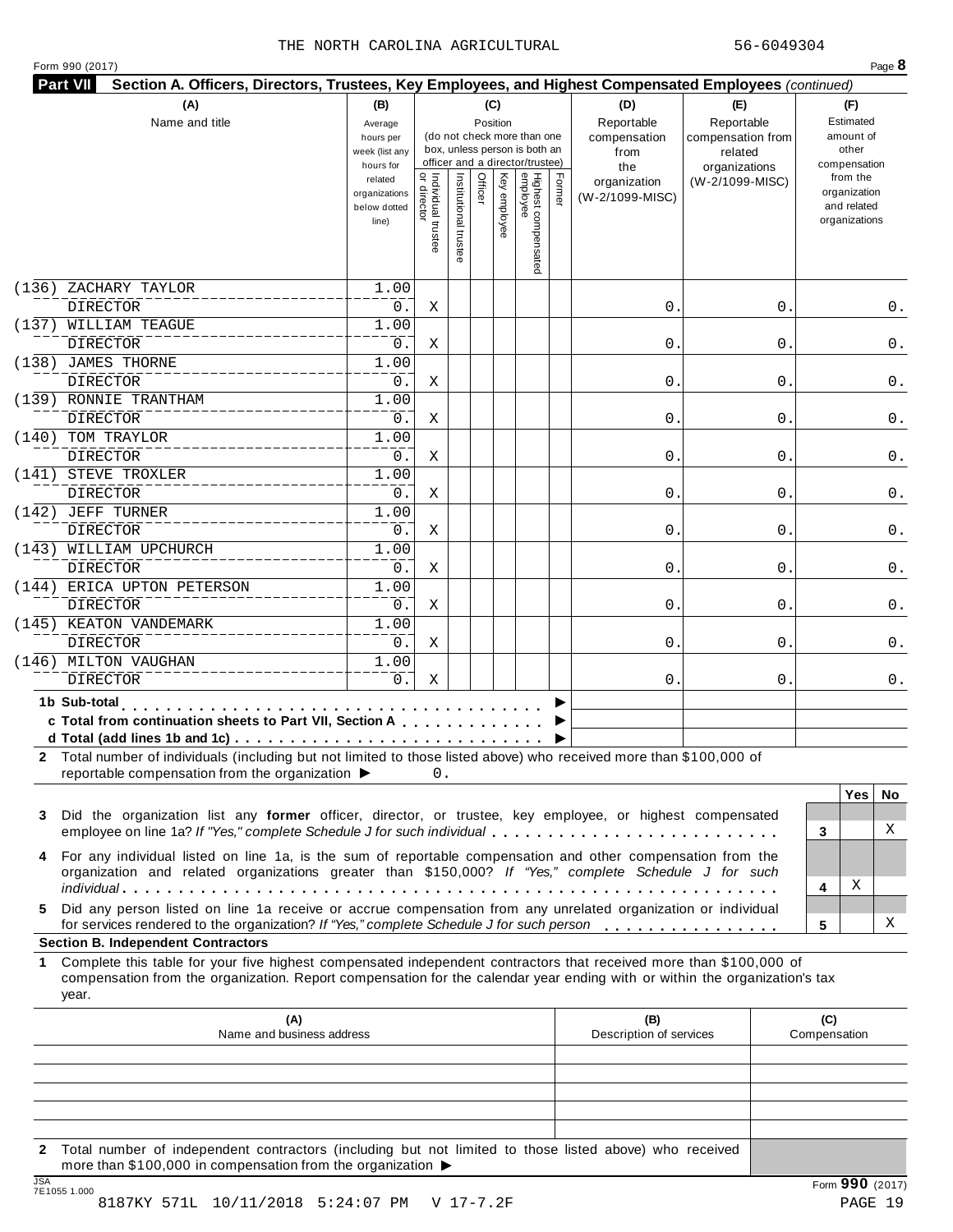|  | Form 990 (2017) |  |
|--|-----------------|--|
|  |                 |  |

|                                                                                                                                                                                                                                                           | (B)<br>Average<br>hours per<br>week (list any<br>hours for |                                   | (do not check more than one<br>box, unless person is both an<br>officer and a director/trustee) | (C)<br>Position |                                 |        | (D)<br>Reportable<br>compensation<br>from<br>the | (E)<br>Reportable<br>compensation from<br>related<br>organizations |                     | (F)<br>Estimated<br>amount of<br>other<br>compensation   |     |
|-----------------------------------------------------------------------------------------------------------------------------------------------------------------------------------------------------------------------------------------------------------|------------------------------------------------------------|-----------------------------------|-------------------------------------------------------------------------------------------------|-----------------|---------------------------------|--------|--------------------------------------------------|--------------------------------------------------------------------|---------------------|----------------------------------------------------------|-----|
|                                                                                                                                                                                                                                                           | related<br>organizations<br>below dotted<br>line)          | Individual trustee<br>or director | Institutional truste<br>Officer                                                                 | Ķey<br>employee | Highest compensated<br>employee | Former | organization<br>(W-2/1099-MISC)                  | (W-2/1099-MISC)                                                    |                     | from the<br>organization<br>and related<br>organizations |     |
| (147) C. HESTER VERNON, III                                                                                                                                                                                                                               | 1.00                                                       |                                   |                                                                                                 |                 |                                 |        |                                                  |                                                                    |                     |                                                          |     |
| <b>DIRECTOR</b><br>(148) CHARLOTTE VICK                                                                                                                                                                                                                   | 0.<br>1.00                                                 | Χ                                 |                                                                                                 |                 |                                 |        | $\mathsf{O}$ .                                   | 0                                                                  |                     |                                                          | 0.  |
| <b>DIRECTOR</b>                                                                                                                                                                                                                                           | 0.                                                         | Χ                                 |                                                                                                 |                 |                                 |        | $\mathbf 0$                                      | 0                                                                  |                     |                                                          | 0.  |
| (149) DAN WARD                                                                                                                                                                                                                                            | 1.00                                                       |                                   |                                                                                                 |                 |                                 |        |                                                  |                                                                    |                     |                                                          |     |
| <b>DIRECTOR</b>                                                                                                                                                                                                                                           | 0.                                                         | Χ                                 |                                                                                                 |                 |                                 |        | $\mathbf{0}$ .                                   | 0                                                                  |                     |                                                          | 0.  |
| (150) JOE H. WARD<br><b>DIRECTOR</b>                                                                                                                                                                                                                      | 1.00<br>0.                                                 | Χ                                 |                                                                                                 |                 |                                 |        | $\mathbf 0$                                      | 0                                                                  |                     |                                                          | 0.  |
| (151) BRIAN D. WARREN                                                                                                                                                                                                                                     | 1.00                                                       |                                   |                                                                                                 |                 |                                 |        |                                                  |                                                                    |                     |                                                          |     |
| <b>DIRECTOR</b>                                                                                                                                                                                                                                           | 0.                                                         | Χ                                 |                                                                                                 |                 |                                 |        | $\mathsf{O}$ .                                   | 0                                                                  |                     |                                                          | 0.  |
| (152) DAN WARREN                                                                                                                                                                                                                                          | 1.00                                                       |                                   |                                                                                                 |                 |                                 |        |                                                  |                                                                    |                     |                                                          |     |
| <b>DIRECTOR</b>                                                                                                                                                                                                                                           | 0.                                                         | Χ                                 |                                                                                                 |                 |                                 |        | $\mathbf{0}$ .                                   | 0                                                                  |                     |                                                          | 0.  |
| (153) WAYNE WATSON                                                                                                                                                                                                                                        | 1.00                                                       |                                   |                                                                                                 |                 |                                 |        |                                                  |                                                                    |                     |                                                          |     |
| <b>DIRECTOR</b>                                                                                                                                                                                                                                           | 0.                                                         | Χ                                 |                                                                                                 |                 |                                 |        | $\mathsf{O}$ .                                   | 0                                                                  |                     |                                                          | 0.  |
| (154) MARK WELLONS                                                                                                                                                                                                                                        | 1.00                                                       |                                   |                                                                                                 |                 |                                 |        |                                                  |                                                                    |                     |                                                          |     |
| <b>DIRECTOR</b>                                                                                                                                                                                                                                           | 0.                                                         | Χ                                 |                                                                                                 |                 |                                 |        | $0$ .                                            | 0                                                                  |                     |                                                          | 0.  |
| (155) GENE WEST<br><b>DIRECTOR</b>                                                                                                                                                                                                                        | 1.00<br>0.                                                 | Χ                                 |                                                                                                 |                 |                                 |        | $\mathbf{0}$ .                                   | 0                                                                  |                     |                                                          | 0.  |
| (156) MICHAEL WIGGINS                                                                                                                                                                                                                                     | 1.00                                                       |                                   |                                                                                                 |                 |                                 |        |                                                  |                                                                    |                     |                                                          |     |
| <b>DIRECTOR</b>                                                                                                                                                                                                                                           | 0.                                                         | Χ                                 |                                                                                                 |                 |                                 |        | $\mathbf 0$ .                                    | 0                                                                  |                     |                                                          | 0.  |
| (157) JEFF WILSON                                                                                                                                                                                                                                         | 1.00                                                       |                                   |                                                                                                 |                 |                                 |        |                                                  |                                                                    |                     |                                                          |     |
| <b>DIRECTOR</b>                                                                                                                                                                                                                                           | 0.                                                         | Χ                                 |                                                                                                 |                 |                                 |        | 0.                                               | 0                                                                  |                     |                                                          | 0.  |
| 1b Sub-total<br>c Total from continuation sheets to Part VII, Section A<br>2 Total number of individuals (including but not limited to those listed above) who received more than \$100,000 of<br>reportable compensation from the organization ▶         |                                                            | 0.                                |                                                                                                 |                 |                                 |        |                                                  |                                                                    |                     |                                                          |     |
|                                                                                                                                                                                                                                                           |                                                            |                                   |                                                                                                 |                 |                                 |        |                                                  |                                                                    |                     | <b>Yes</b>                                               | No. |
| Did the organization list any former officer, director, or trustee, key employee, or highest compensated<br>3                                                                                                                                             |                                                            |                                   |                                                                                                 |                 |                                 |        |                                                  |                                                                    |                     |                                                          |     |
| employee on line 1a? If "Yes," complete Schedule J for such individual                                                                                                                                                                                    |                                                            |                                   |                                                                                                 |                 |                                 |        |                                                  |                                                                    | 3                   |                                                          | X   |
| For any individual listed on line 1a, is the sum of reportable compensation and other compensation from the<br>4                                                                                                                                          |                                                            |                                   |                                                                                                 |                 |                                 |        |                                                  |                                                                    |                     |                                                          |     |
|                                                                                                                                                                                                                                                           |                                                            |                                   |                                                                                                 |                 |                                 |        |                                                  |                                                                    |                     | Χ                                                        |     |
| organization and related organizations greater than \$150,000? If "Yes," complete Schedule J for such                                                                                                                                                     |                                                            |                                   |                                                                                                 |                 |                                 |        |                                                  |                                                                    | 4                   |                                                          |     |
|                                                                                                                                                                                                                                                           |                                                            |                                   |                                                                                                 |                 |                                 |        |                                                  |                                                                    | 5                   |                                                          | х   |
| Did any person listed on line 1a receive or accrue compensation from any unrelated organization or individual                                                                                                                                             |                                                            |                                   |                                                                                                 |                 |                                 |        |                                                  |                                                                    |                     |                                                          |     |
| for services rendered to the organization? If "Yes," complete Schedule J for such person                                                                                                                                                                  |                                                            |                                   |                                                                                                 |                 |                                 |        |                                                  |                                                                    |                     |                                                          |     |
| Complete this table for your five highest compensated independent contractors that received more than \$100,000 of<br>compensation from the organization. Report compensation for the calendar year ending with or within the organization's tax<br>year. |                                                            |                                   |                                                                                                 |                 |                                 |        |                                                  |                                                                    |                     |                                                          |     |
| 5<br><b>Section B. Independent Contractors</b><br>1.<br>(A)<br>Name and business address                                                                                                                                                                  |                                                            |                                   |                                                                                                 |                 |                                 |        | (B)<br>Description of services                   |                                                                    | (C)<br>Compensation |                                                          |     |
|                                                                                                                                                                                                                                                           |                                                            |                                   |                                                                                                 |                 |                                 |        |                                                  |                                                                    |                     |                                                          |     |
|                                                                                                                                                                                                                                                           |                                                            |                                   |                                                                                                 |                 |                                 |        |                                                  |                                                                    |                     |                                                          |     |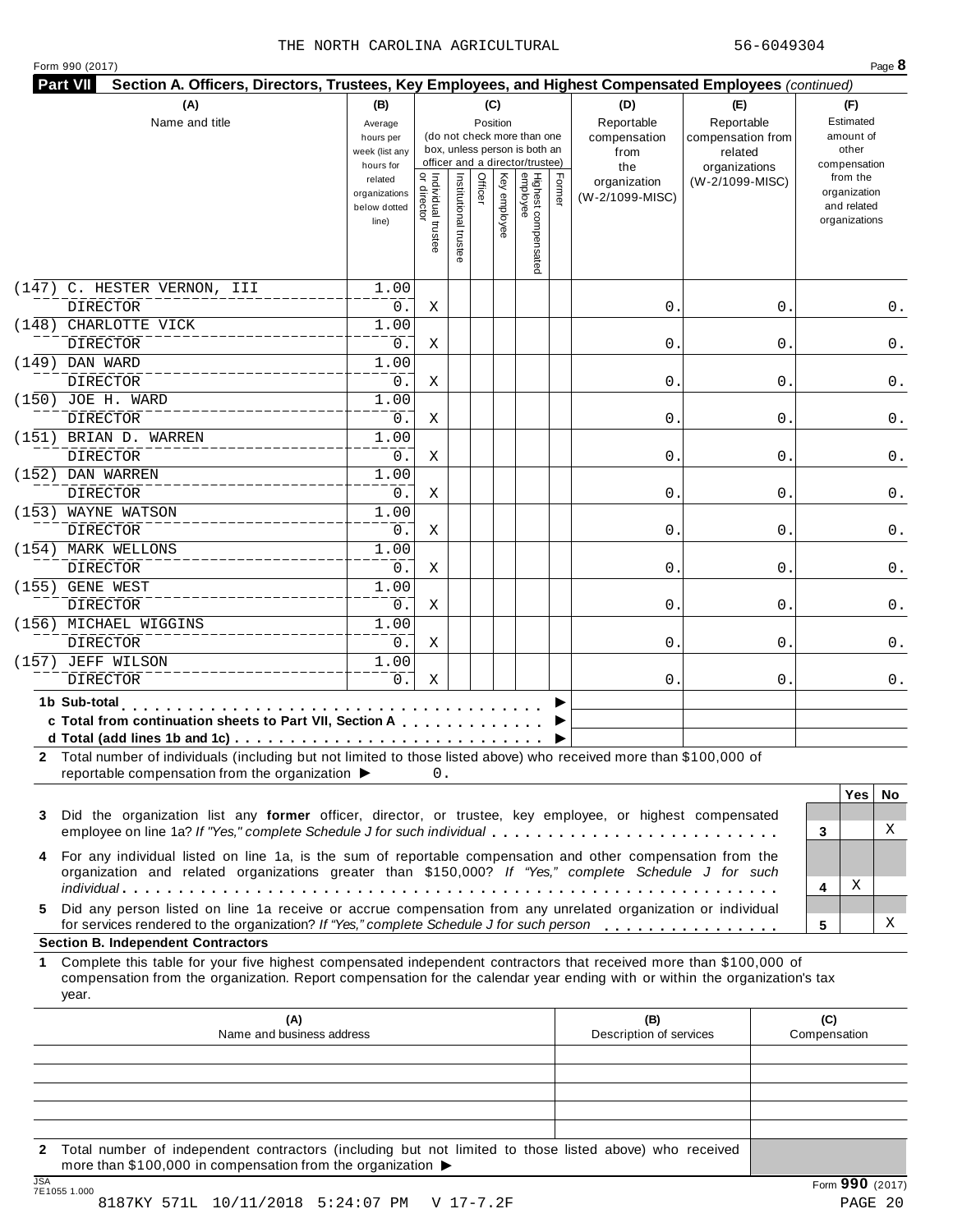| Form 990 (2017) |  |
|-----------------|--|
|-----------------|--|

| (A)                                                                                                                                                                                                                                              |                    |                                     |                                                                  |            |                                 |        |                                | Section A. Officers, Directors, Trustees, Key Employees, and Highest Compensated Employees (continued) |                     |          |
|--------------------------------------------------------------------------------------------------------------------------------------------------------------------------------------------------------------------------------------------------|--------------------|-------------------------------------|------------------------------------------------------------------|------------|---------------------------------|--------|--------------------------------|--------------------------------------------------------------------------------------------------------|---------------------|----------|
|                                                                                                                                                                                                                                                  | (B)                |                                     |                                                                  | (C)        |                                 |        | (D)                            | (E)                                                                                                    | (F)                 |          |
| Name and title                                                                                                                                                                                                                                   | Average            |                                     |                                                                  | Position   |                                 |        | Reportable                     | Reportable                                                                                             | Estimated           |          |
|                                                                                                                                                                                                                                                  | hours per          |                                     | (do not check more than one                                      |            |                                 |        | compensation                   | compensation from                                                                                      | amount of           |          |
|                                                                                                                                                                                                                                                  | week (list any     |                                     | box, unless person is both an<br>officer and a director/trustee) |            |                                 |        | from                           | related                                                                                                | other               |          |
|                                                                                                                                                                                                                                                  | hours for          |                                     |                                                                  |            |                                 |        | the                            | organizations                                                                                          | compensation        |          |
|                                                                                                                                                                                                                                                  | related            |                                     | Officer<br>Institutional                                         | Ķey        |                                 | Former | organization                   | (W-2/1099-MISC)                                                                                        | from the            |          |
|                                                                                                                                                                                                                                                  | organizations      |                                     |                                                                  |            |                                 |        | (W-2/1099-MISC)                |                                                                                                        | organization        |          |
|                                                                                                                                                                                                                                                  | below dotted       |                                     |                                                                  |            |                                 |        |                                |                                                                                                        | and related         |          |
|                                                                                                                                                                                                                                                  | line)              |                                     |                                                                  | y employee |                                 |        |                                |                                                                                                        | organizations       |          |
|                                                                                                                                                                                                                                                  |                    | Individual trustee<br>  or director | Ë                                                                |            |                                 |        |                                |                                                                                                        |                     |          |
|                                                                                                                                                                                                                                                  |                    |                                     |                                                                  |            | Highest compensated<br>employee |        |                                |                                                                                                        |                     |          |
| STEVE WILSON<br>(158)                                                                                                                                                                                                                            | 1.00               |                                     |                                                                  |            |                                 |        |                                |                                                                                                        |                     |          |
| <b>DIRECTOR</b>                                                                                                                                                                                                                                  | 0.                 | Χ                                   |                                                                  |            |                                 |        | 0                              | 0                                                                                                      |                     | 0.       |
| (159) LARRY WOOTEN                                                                                                                                                                                                                               | 1.00               |                                     |                                                                  |            |                                 |        |                                |                                                                                                        |                     |          |
| <b>DIRECTOR</b>                                                                                                                                                                                                                                  | 0.                 | Χ                                   |                                                                  |            |                                 |        | $\mathsf{O}$                   | 0                                                                                                      |                     | 0.       |
| (160) BRANDON R. YOUNG                                                                                                                                                                                                                           | 1.00               |                                     |                                                                  |            |                                 |        |                                |                                                                                                        |                     |          |
| <b>DIRECTOR</b>                                                                                                                                                                                                                                  | 0.                 | Χ                                   |                                                                  |            |                                 |        | $\mathsf{O}$                   | 0                                                                                                      |                     | 0.       |
| (161) BRYAN BLINSON                                                                                                                                                                                                                              | 1.00               |                                     |                                                                  |            |                                 |        |                                |                                                                                                        |                     |          |
| SECRETARY                                                                                                                                                                                                                                        | 0.                 | Χ                                   | Χ                                                                |            |                                 |        | $\mathsf{O}$                   | 0                                                                                                      |                     | 0.       |
|                                                                                                                                                                                                                                                  |                    |                                     |                                                                  |            |                                 |        |                                |                                                                                                        |                     |          |
| (162) WADDELL ALBERT CORBETT                                                                                                                                                                                                                     | 1.00               |                                     |                                                                  |            |                                 |        |                                |                                                                                                        |                     |          |
| PAST CHAIRMAN                                                                                                                                                                                                                                    | 0.                 | Χ                                   | Χ                                                                |            |                                 |        | $\mathsf{O}$                   | 0                                                                                                      |                     | 0.       |
| (163) PAUL TALLEY                                                                                                                                                                                                                                | 1.00               |                                     |                                                                  |            |                                 |        |                                |                                                                                                        |                     |          |
| CHAIRMAN                                                                                                                                                                                                                                         | $0$ .              | Χ                                   | Χ                                                                |            |                                 |        | $\mathsf{O}$                   | 0                                                                                                      |                     | 0.       |
| (164) JILL TASAICO                                                                                                                                                                                                                               | $\overline{1}$ .00 |                                     |                                                                  |            |                                 |        |                                |                                                                                                        |                     |          |
| <b>ASST TREASURER</b>                                                                                                                                                                                                                            | 40.00              | Χ                                   | Χ                                                                |            |                                 |        | $\mathsf{O}$                   | 158,340.                                                                                               |                     | 32,430.  |
| (165) PAULA WOODALL                                                                                                                                                                                                                              | 1.00               |                                     |                                                                  |            |                                 |        |                                |                                                                                                        |                     |          |
|                                                                                                                                                                                                                                                  |                    |                                     |                                                                  |            |                                 |        |                                |                                                                                                        |                     |          |
| <b>ASST TREASURER</b>                                                                                                                                                                                                                            | 0.                 | Χ                                   | Χ                                                                |            |                                 |        | 0                              | 0                                                                                                      |                     | 0.       |
| (166) DEBBIE E. WORLEY                                                                                                                                                                                                                           | 1.00               |                                     |                                                                  |            |                                 |        |                                |                                                                                                        |                     |          |
| ASST SECRETARY                                                                                                                                                                                                                                   | 0.                 | Χ                                   | Χ                                                                |            |                                 |        | $\mathsf{O}$                   | 0                                                                                                      |                     | 0.       |
| (167) KATHY B. KENNEL                                                                                                                                                                                                                            | $\overline{1}$ .00 |                                     |                                                                  |            |                                 |        |                                |                                                                                                        |                     |          |
| ASST SECRETARY                                                                                                                                                                                                                                   | 40.00              |                                     | Χ                                                                |            |                                 |        | 0.                             | 116,509.                                                                                               |                     | 21,074.  |
| (168) MARY PELOQUIN-DODD                                                                                                                                                                                                                         | 1.00               |                                     |                                                                  |            |                                 |        |                                |                                                                                                        |                     |          |
| TREASURER                                                                                                                                                                                                                                        | 40.00              |                                     | Χ                                                                |            |                                 |        | 0.                             | 268,225.                                                                                               |                     | 41,004.  |
|                                                                                                                                                                                                                                                  |                    |                                     |                                                                  |            |                                 |        |                                |                                                                                                        |                     |          |
|                                                                                                                                                                                                                                                  |                    |                                     |                                                                  |            |                                 |        |                                |                                                                                                        |                     |          |
| 1b Sub-total<br>.                                                                                                                                                                                                                                |                    |                                     |                                                                  |            |                                 |        |                                |                                                                                                        |                     |          |
| c Total from continuation sheets to Part VII, Section A                                                                                                                                                                                          |                    |                                     |                                                                  |            |                                 |        |                                |                                                                                                        |                     |          |
| d Total (add lines 1b and 1c) $\cdots$ $\cdots$ $\cdots$ $\cdots$ $\cdots$ $\cdots$ $\cdots$ $\cdots$ $\cdots$ $\cdots$ $\cdots$                                                                                                                 |                    |                                     |                                                                  |            |                                 |        |                                |                                                                                                        |                     |          |
| reportable compensation from the organization ▶                                                                                                                                                                                                  |                    | 0.                                  |                                                                  |            |                                 |        |                                |                                                                                                        |                     |          |
|                                                                                                                                                                                                                                                  |                    |                                     |                                                                  |            |                                 |        |                                |                                                                                                        | <b>Yes</b>          |          |
| Did the organization list any former officer, director, or trustee, key employee, or highest compensated                                                                                                                                         |                    |                                     |                                                                  |            |                                 |        |                                |                                                                                                        |                     |          |
| 2 Total number of individuals (including but not limited to those listed above) who received more than \$100,000 of<br>3<br>employee on line 1a? If "Yes," complete Schedule J for such individual                                               |                    |                                     |                                                                  |            |                                 |        |                                |                                                                                                        | 3                   | No.<br>X |
|                                                                                                                                                                                                                                                  |                    |                                     |                                                                  |            |                                 |        |                                |                                                                                                        |                     |          |
|                                                                                                                                                                                                                                                  |                    |                                     |                                                                  |            |                                 |        |                                |                                                                                                        |                     |          |
| 4 For any individual listed on line 1a, is the sum of reportable compensation and other compensation from the<br>organization and related organizations greater than \$150,000? If "Yes," complete Schedule J for such                           |                    |                                     |                                                                  |            |                                 |        |                                |                                                                                                        | Χ<br>4              |          |
|                                                                                                                                                                                                                                                  |                    |                                     |                                                                  |            |                                 |        |                                |                                                                                                        |                     |          |
| Did any person listed on line 1a receive or accrue compensation from any unrelated organization or individual                                                                                                                                    |                    |                                     |                                                                  |            |                                 |        |                                |                                                                                                        |                     |          |
| for services rendered to the organization? If "Yes," complete Schedule J for such person                                                                                                                                                         |                    |                                     |                                                                  |            |                                 |        |                                |                                                                                                        | 5                   |          |
|                                                                                                                                                                                                                                                  |                    |                                     |                                                                  |            |                                 |        |                                |                                                                                                        |                     |          |
| Complete this table for your five highest compensated independent contractors that received more than \$100,000 of<br>compensation from the organization. Report compensation for the calendar year ending with or within the organization's tax |                    |                                     |                                                                  |            |                                 |        |                                |                                                                                                        |                     |          |
| year.                                                                                                                                                                                                                                            |                    |                                     |                                                                  |            |                                 |        |                                |                                                                                                        |                     | х        |
| (A)<br>Name and business address                                                                                                                                                                                                                 |                    |                                     |                                                                  |            |                                 |        | (B)<br>Description of services |                                                                                                        | (C)<br>Compensation |          |
|                                                                                                                                                                                                                                                  |                    |                                     |                                                                  |            |                                 |        |                                |                                                                                                        |                     |          |
| 5.<br><b>Section B. Independent Contractors</b><br>1.                                                                                                                                                                                            |                    |                                     |                                                                  |            |                                 |        |                                |                                                                                                        |                     |          |
|                                                                                                                                                                                                                                                  |                    |                                     |                                                                  |            |                                 |        |                                |                                                                                                        |                     |          |
|                                                                                                                                                                                                                                                  |                    |                                     |                                                                  |            |                                 |        |                                |                                                                                                        |                     |          |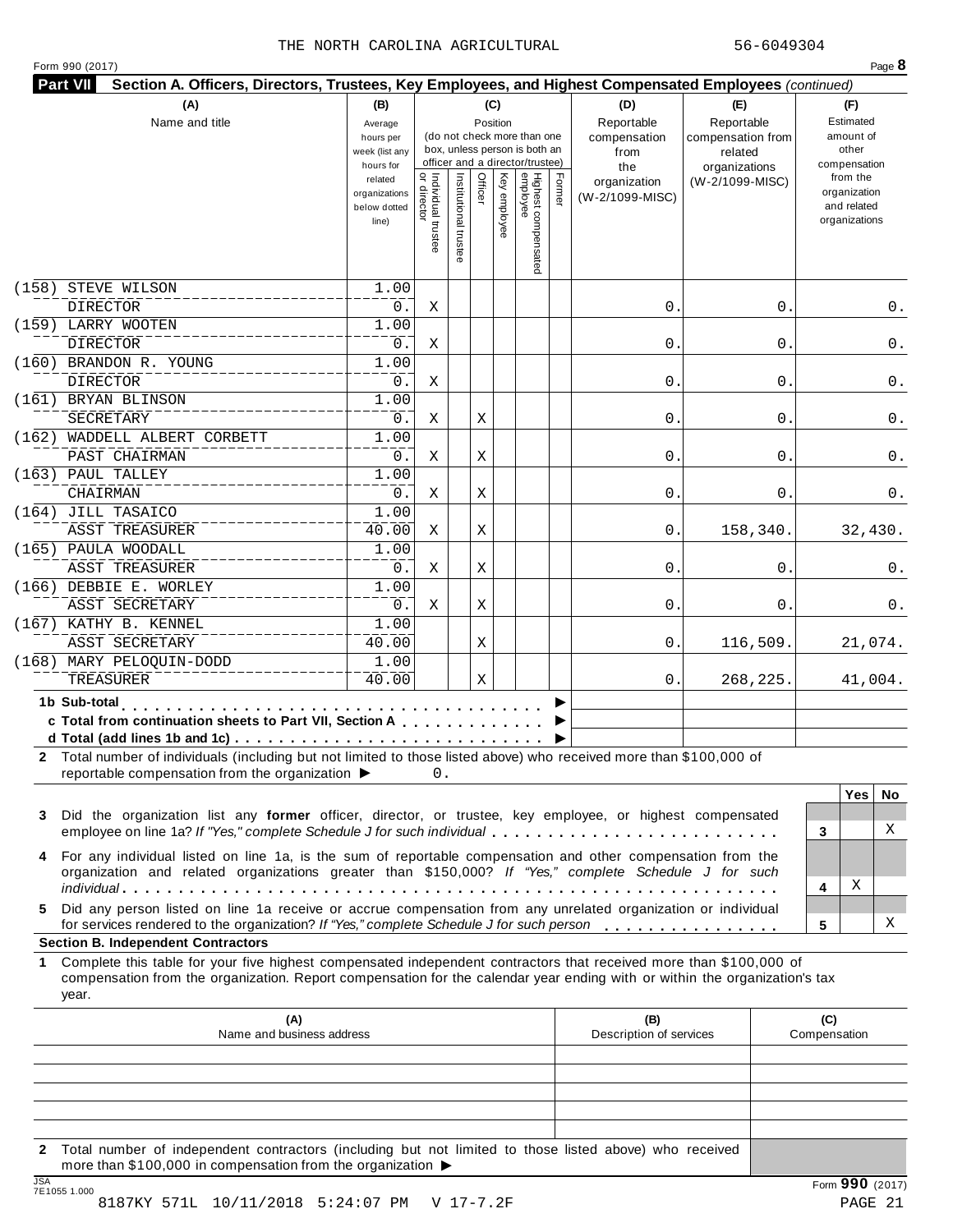|                                                                  | Part VIII                    | <b>Statement of Revenue</b>                                                                                                                                                                                                                                                                                                                                                                                                                                              |                                                                 |                                |                            |                                                    |                                         |                                                                  |
|------------------------------------------------------------------|------------------------------|--------------------------------------------------------------------------------------------------------------------------------------------------------------------------------------------------------------------------------------------------------------------------------------------------------------------------------------------------------------------------------------------------------------------------------------------------------------------------|-----------------------------------------------------------------|--------------------------------|----------------------------|----------------------------------------------------|-----------------------------------------|------------------------------------------------------------------|
|                                                                  |                              |                                                                                                                                                                                                                                                                                                                                                                                                                                                                          |                                                                 |                                | (A)<br>Total revenue       | (B)<br>Related or<br>exempt<br>function<br>revenue | (C)<br>Unrelated<br>business<br>revenue | (D)<br>Revenue<br>excluded from tax<br>under sections<br>512-514 |
| <b>Contributions, Gifts, Grants</b><br>and Other Similar Amounts | 1а<br>b<br>c<br>d<br>е<br>t. | Federated campaigns <b>Federated</b><br>Membership dues <b>All Accords</b> Membership dues<br>Fundraising events <b>Exercise State of America</b><br>Related organizations <b>contains</b> and the Related organizations and the Relations of the Relations of the Relations of the Relations of the Relations of Relations and Relations of Relations and Relations of Relations and Re<br>Government grants (contributions)<br>All other contributions, gifts, grants, | 1а<br>1b<br>1с<br>1d<br>1е                                      | 113,326.                       |                            |                                                    |                                         |                                                                  |
|                                                                  | g<br>h                       | and similar amounts not included above<br>Noncash contributions included in lines 1a-1f: \$<br>Total. Add lines 1a-1f ▶                                                                                                                                                                                                                                                                                                                                                  | 1f                                                              | 14,797,790.<br>755,954.        | 14, 911, 116.              |                                                    |                                         |                                                                  |
|                                                                  | 2a                           | PROGRAM REVENUES                                                                                                                                                                                                                                                                                                                                                                                                                                                         |                                                                 | <b>Business Code</b><br>611710 | 2,483,075.                 | 2,483,075.                                         |                                         |                                                                  |
| Program Service Revenue                                          | b<br>c<br>d                  |                                                                                                                                                                                                                                                                                                                                                                                                                                                                          |                                                                 |                                |                            |                                                    |                                         |                                                                  |
|                                                                  | е<br>f<br>g                  | All other program service revenue                                                                                                                                                                                                                                                                                                                                                                                                                                        |                                                                 |                                | 2,483,075.                 |                                                    |                                         |                                                                  |
|                                                                  | 3<br>4                       | Investment<br>income<br>and other similar amounts). ATTACHMENT 1<br>Income from investment of tax-exempt bond proceeds $\blacksquare$                                                                                                                                                                                                                                                                                                                                    | (including<br>dividends,                                        | interest,                      | 883,912.<br>$\mathbf{0}$ . |                                                    |                                         | 883,912.                                                         |
|                                                                  | 5                            |                                                                                                                                                                                                                                                                                                                                                                                                                                                                          | (i) Real                                                        | (ii) Personal                  | 351,633.                   |                                                    |                                         | 351,633.                                                         |
|                                                                  | 6a<br>b<br>c                 | Gross rents <b>contains a state of the state of the state of the state of the state of the state of the state of the state of the state of the state of the state of the state of the state of the state of the state of the sta</b><br>Less: rental expenses<br>Rental income or (loss)                                                                                                                                                                                 |                                                                 |                                |                            |                                                    |                                         |                                                                  |
|                                                                  | d<br>7а                      | Net rental income or (loss) ▶<br>Gross amount from sales of<br>assets other than inventory                                                                                                                                                                                                                                                                                                                                                                               | (i) Securities<br>3,558,991.                                    | (ii) Other                     | $\mathbf 0$ .              |                                                    |                                         |                                                                  |
|                                                                  | b                            | Less: cost or other basis<br>and sales expenses                                                                                                                                                                                                                                                                                                                                                                                                                          | 2,265,053.<br>1,293,938.                                        | 787,558.<br>$-787,558.$        |                            |                                                    |                                         |                                                                  |
| Revenue                                                          | c<br>d<br>8а                 | Gain or (loss)<br>Gross income from fundraising<br>events (not including \$                                                                                                                                                                                                                                                                                                                                                                                              | 113,326.                                                        | ATCH <sub>2</sub>              | 506,380.                   |                                                    |                                         | 506,380                                                          |
| Other                                                            | b                            | of contributions reported on line 1c).<br>See Part IV, line 18 a<br>Less: direct expenses                                                                                                                                                                                                                                                                                                                                                                                | b                                                               | 318,062.<br>237,196.           |                            |                                                    |                                         |                                                                  |
|                                                                  | c<br>9а                      | Net income or (loss) from fundraising events $\text{ATCH}$ 3<br>Gross income from gaming activities.<br>See Part IV, line 19 <b>Container a</b>                                                                                                                                                                                                                                                                                                                          |                                                                 |                                | 80,866.                    |                                                    |                                         | 80,866.                                                          |
|                                                                  | b<br>c                       | Less: direct expenses b<br>Net income or (loss) from gaming activities ________                                                                                                                                                                                                                                                                                                                                                                                          |                                                                 |                                | $\mathbf{0}$ .             |                                                    |                                         |                                                                  |
|                                                                  | 10a<br>b                     | sales of inventory,<br>Gross<br>returns and allowances and allowances<br>Less: cost of goods sold b                                                                                                                                                                                                                                                                                                                                                                      | less                                                            |                                |                            |                                                    |                                         |                                                                  |
|                                                                  | c                            | Net income or (loss) from sales of inventory ▶ ▶ ▶                                                                                                                                                                                                                                                                                                                                                                                                                       |                                                                 |                                | $\mathbf{0}$ .             |                                                    |                                         |                                                                  |
|                                                                  | 11a<br>b                     | Miscellaneous Revenue<br>LAPAZ GROUP K-1                                                                                                                                                                                                                                                                                                                                                                                                                                 |                                                                 | <b>Business Code</b><br>110000 | $-229,564.$                |                                                    | $-229,564.$                             |                                                                  |
|                                                                  | c<br>d                       | All other revenue experience in the set of the set of the set of the set of the set of the set of the set of the set of the set of the set of the set of the set of the set of the set of the set of the set of the set of the                                                                                                                                                                                                                                           | the control of the control of the control of the control of the |                                | $-229,564.$                |                                                    |                                         |                                                                  |
| .ISA                                                             | е<br>12                      | Total. Add lines 11a-11d ▶                                                                                                                                                                                                                                                                                                                                                                                                                                               |                                                                 |                                | 18,987,418.                | 2,483,075.                                         | $-229,564.$                             | 1,822,791.                                                       |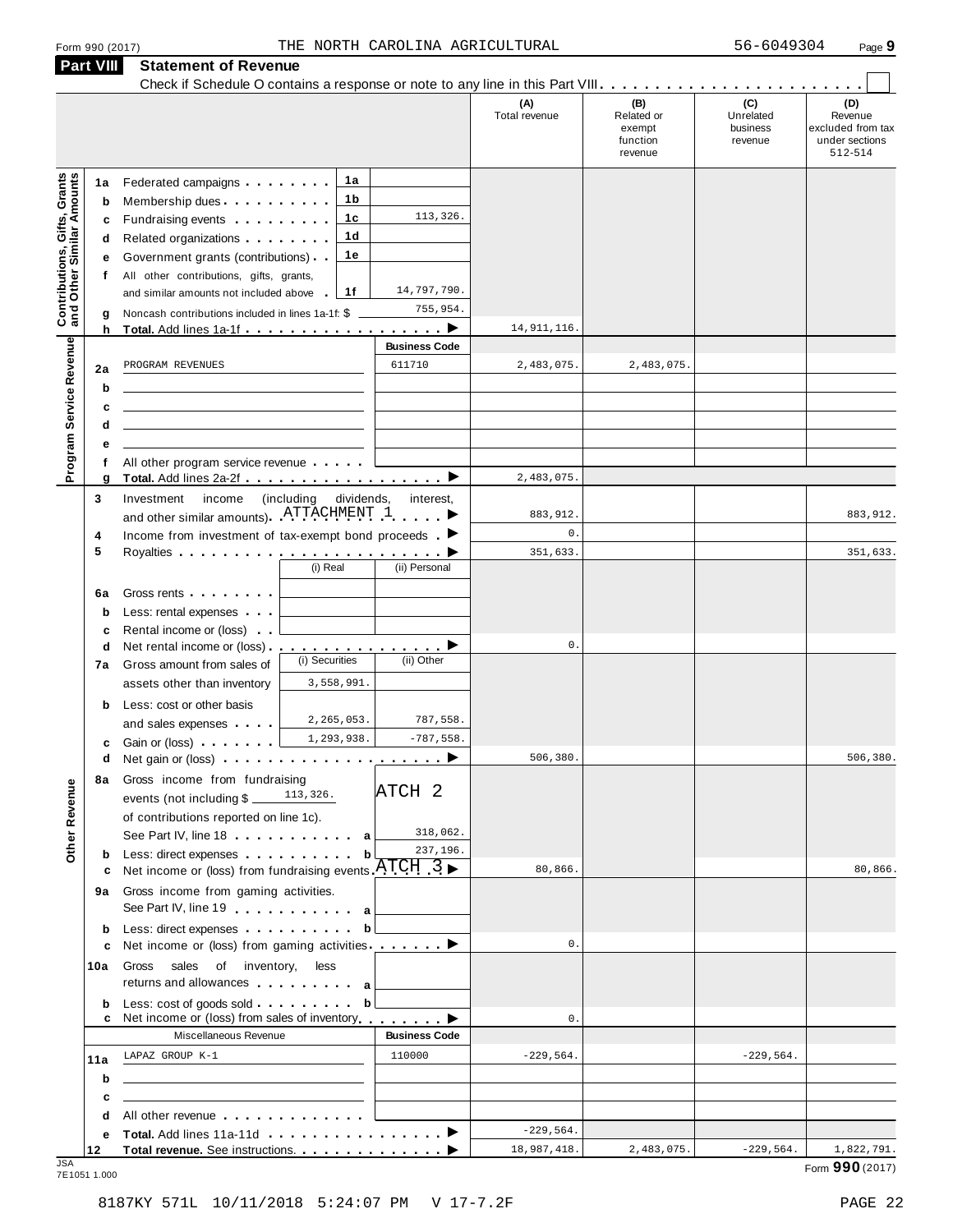| <b>Part IX</b> Statement of Functional Expenses                                                                                                                                                                                                                                  |                       |                        |                                    |                    |
|----------------------------------------------------------------------------------------------------------------------------------------------------------------------------------------------------------------------------------------------------------------------------------|-----------------------|------------------------|------------------------------------|--------------------|
| Section 501(c)(3) and 501(c)(4) organizations must complete all columns. All other organizations must complete column (A).                                                                                                                                                       |                       |                        |                                    |                    |
| Do not include amounts reported on lines 6b, 7b,<br>8b, 9b, and 10b of Part VIII.                                                                                                                                                                                                | (A)<br>Total expenses | (B)<br>Program service | Management and<br>general expenses | (D)<br>Fundraising |
| 1 Grants and other assistance to domestic organizations                                                                                                                                                                                                                          | 7,771,052.            | expenses<br>7,771,052. |                                    | expenses           |
| and domestic governments. See Part IV, line 21                                                                                                                                                                                                                                   |                       |                        |                                    |                    |
| 2 Grants and other assistance to domestic                                                                                                                                                                                                                                        | 0                     |                        |                                    |                    |
| individuals. See Part IV, line 22                                                                                                                                                                                                                                                |                       |                        |                                    |                    |
| 3 Grants and other assistance to foreign<br>organizations, foreign governments, and foreign                                                                                                                                                                                      | 0                     |                        |                                    |                    |
| individuals. See Part IV, lines 15 and 16                                                                                                                                                                                                                                        | 0                     |                        |                                    |                    |
| Benefits paid to or for members                                                                                                                                                                                                                                                  |                       |                        |                                    |                    |
| 5 Compensation of current officers, directors,<br>trustees, and key employees expressed as a set of the set of the set of the set of the set of the set of the set of the set of the set of the set of the set of the set of the set of the set of the set of the set of the set | 0                     |                        |                                    |                    |
| 6 Compensation not included above, to disqualified                                                                                                                                                                                                                               |                       |                        |                                    |                    |
| persons (as defined under section 4958(f)(1)) and                                                                                                                                                                                                                                | 0                     |                        |                                    |                    |
| persons described in section 4958(c)(3)(B)                                                                                                                                                                                                                                       | 592,552.              |                        |                                    | 592,552.           |
| 7 Other salaries and wages<br>1.1.1.1.1.1                                                                                                                                                                                                                                        |                       |                        |                                    |                    |
| 8 Pension plan accruals and contributions (include                                                                                                                                                                                                                               | 0                     |                        |                                    |                    |
| section 401(k) and 403(b) employer contributions)                                                                                                                                                                                                                                | 0                     |                        |                                    |                    |
| 9                                                                                                                                                                                                                                                                                | 0                     |                        |                                    |                    |
| Payroll taxes<br>10                                                                                                                                                                                                                                                              |                       |                        |                                    |                    |
| 11 Fees for services (non-employees):                                                                                                                                                                                                                                            | 0                     |                        |                                    |                    |
| a Management                                                                                                                                                                                                                                                                     | 35,648.               | 13,688.                |                                    | 21,960.            |
| c Accounting                                                                                                                                                                                                                                                                     | 81,000.               |                        | 81,000.                            |                    |
|                                                                                                                                                                                                                                                                                  | 0                     |                        |                                    |                    |
|                                                                                                                                                                                                                                                                                  | 0                     |                        |                                    |                    |
| e Professional fundraising services. See Part IV, line 17<br>f Investment management fees                                                                                                                                                                                        | 398,796.              |                        | 398,796.                           |                    |
| 9 Other. (If line 11g amount exceeds 10% of line 25, column                                                                                                                                                                                                                      |                       |                        |                                    |                    |
| (A) amount, list line 11g expenses on Schedule O.)                                                                                                                                                                                                                               | 0                     |                        |                                    |                    |
| 12 Advertising and promotion                                                                                                                                                                                                                                                     | 61,203.               | 58,191.                |                                    | 3,012.             |
| Office expenses extensive to the set of the set of the set of the set of the set of the set of the set of the<br>13                                                                                                                                                              | 289,644.              | 273,108.               |                                    | 16,536.            |
| Information technology<br>14                                                                                                                                                                                                                                                     | 0                     |                        |                                    |                    |
| 15                                                                                                                                                                                                                                                                               | 0                     |                        |                                    |                    |
| 16 Occupancy                                                                                                                                                                                                                                                                     | 6,167.                | 4,184.                 |                                    | 1,983.             |
| 17 Travel                                                                                                                                                                                                                                                                        | 1,219,397.            | 1,130,897              |                                    | 88,500.            |
| 18 Payments of travel or entertainment expenses                                                                                                                                                                                                                                  |                       |                        |                                    |                    |
| for any federal, state, or local public officials                                                                                                                                                                                                                                | 0                     |                        |                                    |                    |
| 19 Conferences, conventions, and meetings                                                                                                                                                                                                                                        | 261,807.              | 226,821.               |                                    | 34,986.            |
| 20                                                                                                                                                                                                                                                                               | 0                     |                        |                                    |                    |
| Payments to affiliates <b>container and the set of the set of the set of the set of the set of the set of the set of the set of the set of the set of the set of the set of the set of the set of the set of the set of the set </b><br>21                                       | 0                     |                        |                                    |                    |
| Depreciation, depletion, and amortization<br>22                                                                                                                                                                                                                                  | 23,609.               | 23,609.                |                                    |                    |
| 23<br>Insurance                                                                                                                                                                                                                                                                  | 35,885.               | 16,942.                |                                    | 18,943.            |
| 24 Other expenses. Itemize expenses not covered                                                                                                                                                                                                                                  |                       |                        |                                    |                    |
| above (List miscellaneous expenses in line 24e. If                                                                                                                                                                                                                               |                       |                        |                                    |                    |
| line 24e amount exceeds 10% of line 25, column                                                                                                                                                                                                                                   |                       |                        |                                    |                    |
| (A) amount, list line 24e expenses on Schedule O.)                                                                                                                                                                                                                               |                       |                        |                                    |                    |
| aMISC. SERVICES AND FEES                                                                                                                                                                                                                                                         | 2,387,341.            | 2,387,341.             |                                    |                    |
| <b>bTRSF TO CAPITAL IMPROVEMENT</b>                                                                                                                                                                                                                                              | 1,726,291.            | 1,726,291.             |                                    |                    |
| <b>c</b> SUPPLIES                                                                                                                                                                                                                                                                | 766,463.              | 766,463.               |                                    |                    |
| dEQUIP RENTAL & MAINTENANCE                                                                                                                                                                                                                                                      | 461,561.              | 453,010.               |                                    | 8,551.             |
| e All other expenses ___                                                                                                                                                                                                                                                         | 549,888.              | 470,051.               |                                    | 79,837.            |
| 25 Total functional expenses. Add lines 1 through 24e                                                                                                                                                                                                                            | 16,668,304.           | 15, 321, 648.          | 479,796.                           | 866,860.           |
| Joint costs. Complete this line only if the<br>26<br>organization reported in column (B) joint costs<br>from a combined educational campaign and<br>fundraising solicitation. Check here $\blacktriangleright$                                                                   |                       |                        |                                    |                    |
| if<br>following SOP 98-2 (ASC 958-720)                                                                                                                                                                                                                                           | 0                     |                        |                                    |                    |
| <b>JSA</b><br>7E1052 1.000                                                                                                                                                                                                                                                       |                       |                        |                                    | Form 990 (2017)    |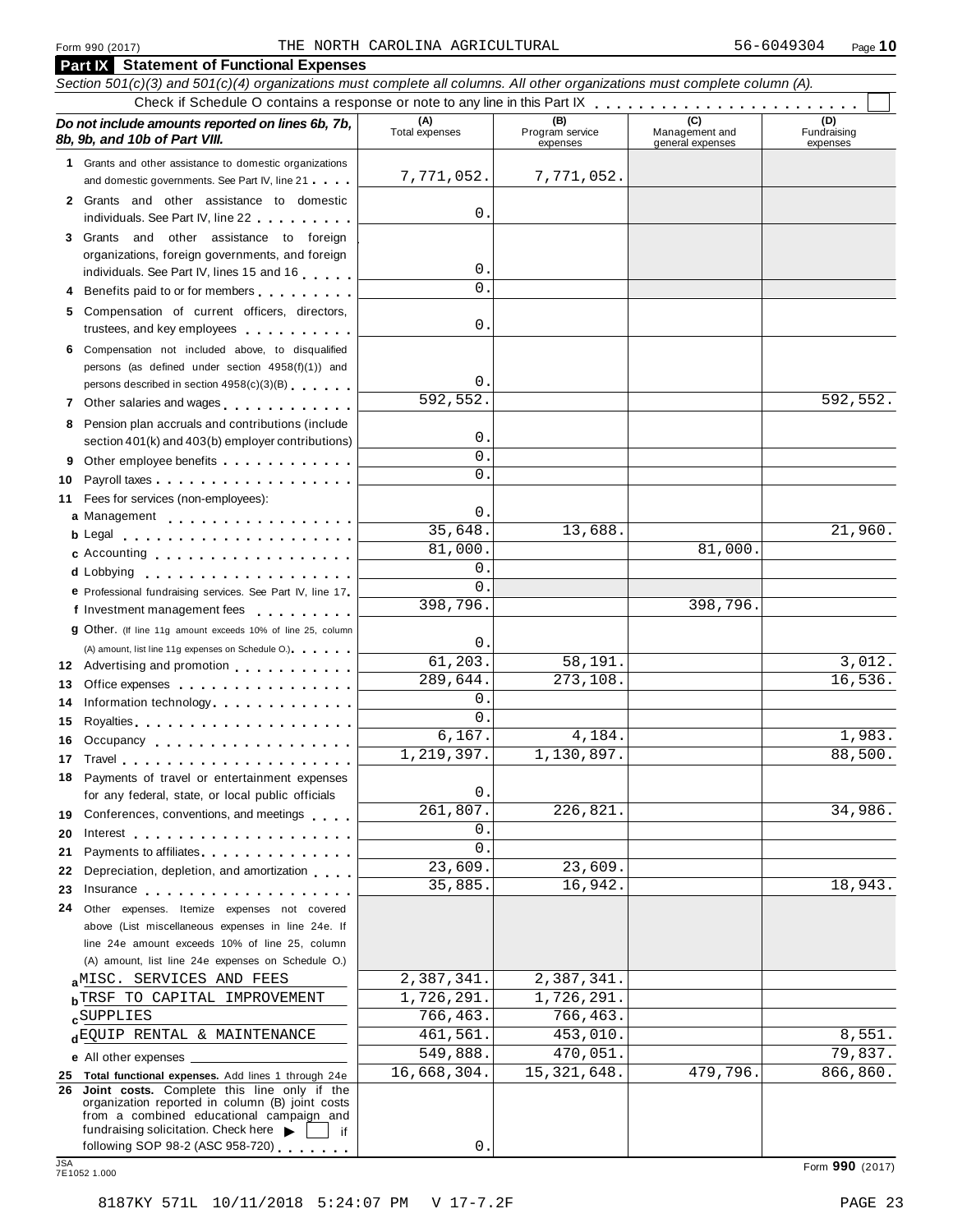|                             | Form 990 (2017) |                                                                                                                                                                                                                                                                                                        |                             |                 | Page 11                   |
|-----------------------------|-----------------|--------------------------------------------------------------------------------------------------------------------------------------------------------------------------------------------------------------------------------------------------------------------------------------------------------|-----------------------------|-----------------|---------------------------|
|                             | Part X          | <b>Balance Sheet</b>                                                                                                                                                                                                                                                                                   |                             |                 |                           |
|                             |                 |                                                                                                                                                                                                                                                                                                        |                             |                 |                           |
|                             |                 |                                                                                                                                                                                                                                                                                                        | Beginning of year           |                 | (B)<br>End of year        |
|                             | 1               |                                                                                                                                                                                                                                                                                                        | 0.                          | $\mathbf{1}$    | 0.                        |
|                             | $\mathbf{2}$    | Savings and temporary cash investments                                                                                                                                                                                                                                                                 | 38,984,439.                 | $\overline{2}$  | 41, 336, 725.             |
|                             | 3               | Pledges and grants receivable, net                                                                                                                                                                                                                                                                     | 5,504,040.                  | $\overline{3}$  | 4,718,760.                |
|                             | 4               |                                                                                                                                                                                                                                                                                                        | 179,035.                    | 4               | 1,797,551.                |
|                             | 5               | Loans and other receivables from current and former officers, directors,                                                                                                                                                                                                                               |                             |                 |                           |
|                             |                 | trustees, key employees, and highest compensated employees.                                                                                                                                                                                                                                            |                             |                 |                           |
|                             | 6               | Complete Part II of Schedule L<br>Loans and other receivables from other disqualified persons (as defined under section<br>4958(f)(1)), persons described in section 4958(c)(3)(B), and contributing employers<br>and sponsoring organizations of section $501(c)(9)$ voluntary employees' beneficiary | 0.                          | 5               | 0.                        |
|                             |                 | organizations (see instructions). Complete Part II of Schedule Letter entries networks                                                                                                                                                                                                                 | 0.                          | 6               | 0.                        |
| Assets                      | 7               |                                                                                                                                                                                                                                                                                                        | 0.                          | $\overline{7}$  | $\overline{0}$ .          |
|                             | 8               | Inventories for sale or use enterpreteral resources in the set of the set of the set of the set of the set of the set of the set of the set of the set of the set of the set of the set of the set of the set of the set of th                                                                         | $\mathsf{O}$ .              | 8               | 0.                        |
|                             | 9               |                                                                                                                                                                                                                                                                                                        | 0.                          | 9               | $\overline{0}$ .          |
|                             |                 | 10a Land, buildings, and equipment: cost or<br>32,968,722.                                                                                                                                                                                                                                             |                             |                 |                           |
|                             |                 | │ 10a │<br>other basis. Complete Part VI of Schedule D                                                                                                                                                                                                                                                 | 34,740,364.                 |                 | 32,792,175.               |
|                             |                 | <b>b</b> Less: accumulated depreciation   10b   $\boxed{176,547}$ .                                                                                                                                                                                                                                    | 0.                          | 10 <sub>c</sub> | 0.                        |
|                             | 11<br>12        | Investments - publicly traded securities<br>Investments - other securities. See Part IV, line 11                                                                                                                                                                                                       | 88,476,358.                 | 11<br>12        | 98,969,260.               |
|                             | 13              | Investments - program-related. See Part IV, line 11                                                                                                                                                                                                                                                    | 0.                          | 13              | 0.                        |
|                             | 14              |                                                                                                                                                                                                                                                                                                        | 0.                          | 14              | 0.                        |
|                             | 15              | Intangible assets enterpreteration of the contract of the contract of the contract of the contract of the contract of the contract of the contract of the contract of the contract of the contract of the contract of the cont                                                                         | 10,828.                     | 15              | 12,652.                   |
|                             | 16              | Total assets. Add lines 1 through 15 (must equal line 34)                                                                                                                                                                                                                                              | 167,895,064.                | 16              | 179,627,123.              |
|                             | 17              | Accounts payable and accrued expenses extensive and accrue and accrued expenses                                                                                                                                                                                                                        | 329,038.                    | 17              | $\overline{1,}$ 902, 038. |
|                             | 18              |                                                                                                                                                                                                                                                                                                        | 0.                          | 18              | 0.                        |
|                             | 19              |                                                                                                                                                                                                                                                                                                        | 42,987.                     | 19              | 90,410.                   |
|                             | 20              |                                                                                                                                                                                                                                                                                                        | 0                           | 20              | 0.                        |
|                             | 21              | Escrow or custodial account liability. Complete Part IV of Schedule D                                                                                                                                                                                                                                  | 0.                          | 21              | $\overline{0}$ .          |
|                             | 22              | Loans and other payables to current and former officers, directors,                                                                                                                                                                                                                                    |                             |                 |                           |
|                             |                 | trustees, key employees, highest compensated employees, and                                                                                                                                                                                                                                            |                             |                 |                           |
| Liabilities                 |                 | disqualified persons. Complete Part II of Schedule L.                                                                                                                                                                                                                                                  | 0.                          | 22              | 0.                        |
|                             | 23              | Secured mortgages and notes payable to unrelated third parties                                                                                                                                                                                                                                         | 0                           | 23              | $\overline{0}$ .          |
|                             | 24              | Unsecured notes and loans payable to unrelated third parties <b>Common State and State and America</b>                                                                                                                                                                                                 | $0$ .                       | 24              | 0.                        |
|                             | 25              | Other liabilities (including federal income tax, payables to related third                                                                                                                                                                                                                             |                             |                 |                           |
|                             |                 | parties, and other liabilities not included on lines 17-24). Complete Part X                                                                                                                                                                                                                           |                             |                 |                           |
|                             |                 |                                                                                                                                                                                                                                                                                                        | 5,923,836.                  | 25              | 6, 283, 312.              |
|                             | 26              |                                                                                                                                                                                                                                                                                                        | 6,295,861.                  | 26              | 8, 275, 760.              |
|                             |                 | Organizations that follow SFAS 117 (ASC 958), check here $\blacktriangleright \begin{bmatrix} \mathbb{X} & \mathbb{X} \end{bmatrix}$ and<br>complete lines 27 through 29, and lines 33 and 34.                                                                                                         |                             |                 |                           |
|                             | 27              | Unrestricted net assets                                                                                                                                                                                                                                                                                | 3, 121, 752.                | 27              | 2,689,462.                |
|                             | 28              |                                                                                                                                                                                                                                                                                                        | 75, 972, 516.               | 28              | 82,004,919.               |
|                             | 29              | Permanently restricted net assets entertainment and an article in the set of the set of the set of the set of the set of the set of the set of the set of the set of the set of the set of the set of the set of the set of th                                                                         | $\overline{82}$ , 504, 935. | 29              | 86,656,982.               |
| Net Assets or Fund Balances |                 | Organizations that do not follow SFAS 117 (ASC 958), check here ▶ │<br>and<br>complete lines 30 through 34.                                                                                                                                                                                            |                             |                 |                           |
|                             | 30              |                                                                                                                                                                                                                                                                                                        |                             | 30              |                           |
|                             | 31              |                                                                                                                                                                                                                                                                                                        |                             | 31              |                           |
|                             | 32              | Retained earnings, endowment, accumulated income, or other funds                                                                                                                                                                                                                                       |                             | 32              |                           |
|                             | 33              |                                                                                                                                                                                                                                                                                                        | 161,599,203.                | 33              | 171, 351, 363.            |
|                             | 34              |                                                                                                                                                                                                                                                                                                        | 167,895,064.                | 34              | 179,627,123.              |

Form **990** (2017)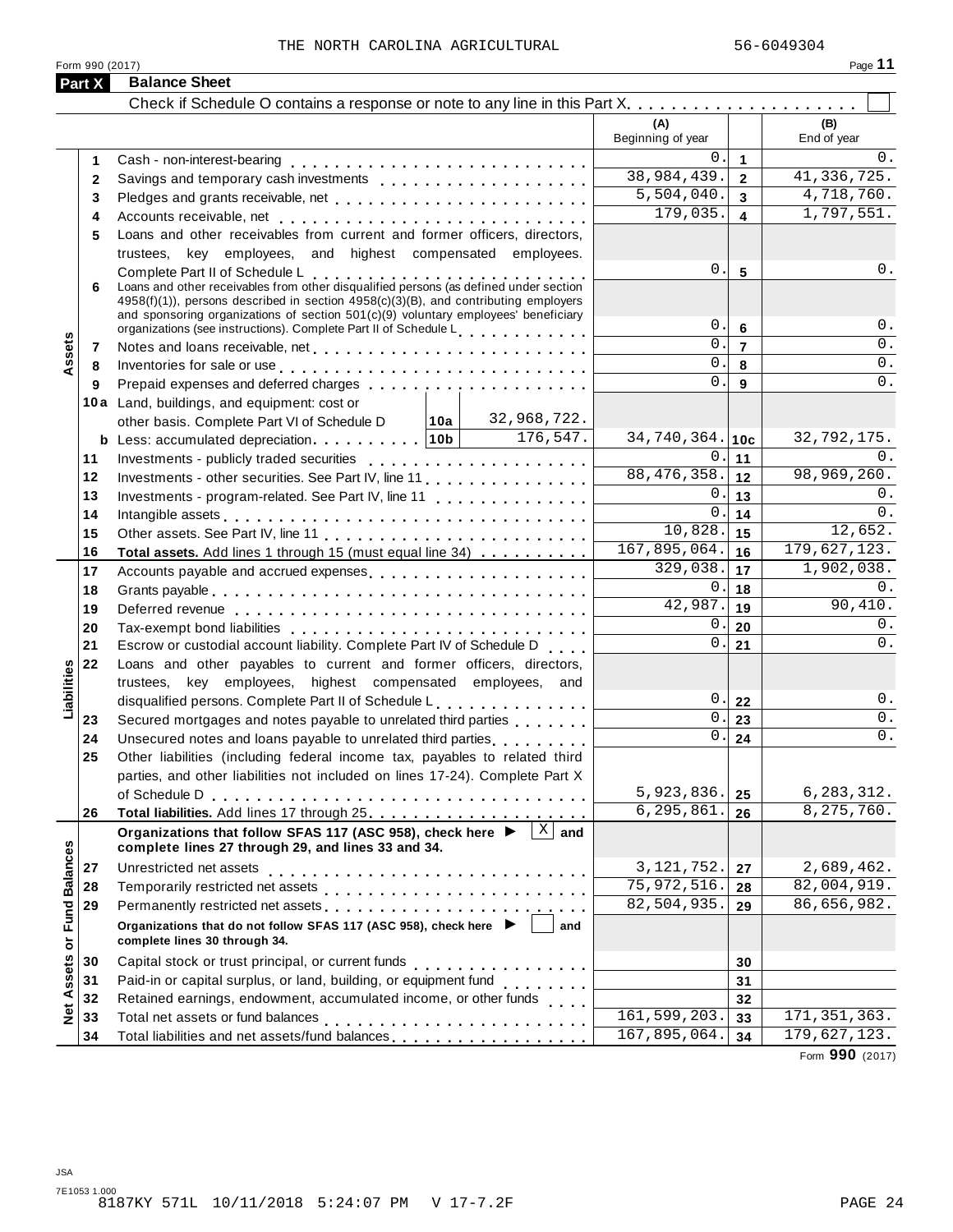|  |  |  |  | THE NORTH CAROLINA AGRICULTURAL |
|--|--|--|--|---------------------------------|
|--|--|--|--|---------------------------------|

|                | Form 990 (2017)                                                                                                       |                         |                |                         | Page 12 |
|----------------|-----------------------------------------------------------------------------------------------------------------------|-------------------------|----------------|-------------------------|---------|
| Part XI        | <b>Reconciliation of Net Assets</b>                                                                                   |                         |                |                         |         |
|                |                                                                                                                       |                         |                |                         | Χ       |
| 1              |                                                                                                                       | $\mathbf{1}$            | 18,987,418.    |                         |         |
| $\mathbf{2}$   | Total expenses (must equal Part IX, column (A), line 25)                                                              | $\overline{2}$          | 16,668,304.    |                         |         |
| 3              | Revenue less expenses. Subtract line 2 from line 1                                                                    | 3                       |                | 2,319,114.              |         |
| 4              | Net assets or fund balances at beginning of year (must equal Part X, line 33, column (A))                             | $\overline{\mathbf{4}}$ | 161,599,203.   |                         |         |
| 5              |                                                                                                                       | 5                       |                | 8,090,900.              |         |
| 6              |                                                                                                                       | 6                       |                |                         | 0.      |
| $\overline{7}$ |                                                                                                                       | $\overline{\mathbf{r}}$ |                |                         | 0.      |
| 8              |                                                                                                                       | 8                       |                |                         | 0.      |
| 9              | Other changes in net assets or fund balances (explain in Schedule O)                                                  | 9                       |                | $-657,854.$             |         |
| 10             | Net assets or fund balances at end of year. Combine lines 3 through 9 (must equal Part X, line                        |                         |                |                         |         |
|                |                                                                                                                       | 10                      | 171, 351, 363. |                         |         |
| Part XII       | <b>Financial Statements and Reporting</b>                                                                             |                         |                |                         |         |
|                |                                                                                                                       |                         |                |                         |         |
| 1              | $\overline{X}$ Accrual<br>Accounting method used to prepare the Form 990:<br>Cash<br>Other                            |                         |                | Yes                     | No      |
|                | If the organization changed its method of accounting from a prior year or checked "Other," explain in                 |                         |                |                         |         |
|                | Schedule O.                                                                                                           |                         |                |                         |         |
|                | 2a Were the organization's financial statements compiled or reviewed by an independent accountant?                    |                         | 2a             |                         | Χ       |
|                | If "Yes," check a box below to indicate whether the financial statements for the year were compiled or                |                         |                |                         |         |
|                | reviewed on a separate basis, consolidated basis, or both:                                                            |                         |                |                         |         |
|                | Consolidated basis<br>Separate basis<br>Both consolidated and separate basis                                          |                         |                |                         |         |
|                | <b>b</b> Were the organization's financial statements audited by an independent accountant?                           |                         | 2 <sub>b</sub> | Χ                       |         |
|                | If "Yes," check a box below to indicate whether the financial statements for the year were audited on a               |                         |                |                         |         |
|                | separate basis, consolidated basis, or both:                                                                          |                         |                |                         |         |
|                | $X$ Separate basis<br><b>Consolidated basis</b><br>Both consolidated and separate basis                               |                         |                |                         |         |
|                | c If "Yes" to line 2a or 2b, does the organization have a committee that assumes responsibility for oversight         |                         |                |                         |         |
|                | of the audit, review, or compilation of its financial statements and selection of an independent accountant?          |                         | 2c             | Χ                       |         |
|                | If the organization changed either its oversight process or selection process during the tax year, explain in         |                         |                |                         |         |
|                | Schedule O.                                                                                                           |                         |                |                         |         |
|                | 3a As a result of a federal award, was the organization required to undergo an audit or audits as set forth in        |                         |                |                         |         |
|                |                                                                                                                       |                         | 3a             | Χ                       |         |
|                | <b>b</b> If "Yes," did the organization undergo the required audit or audits? If the organization did not undergo the |                         |                |                         |         |
|                | required audit or audits, explain why in Schedule O and describe any steps taken to undergo such audits.              |                         | 3b             |                         |         |
|                |                                                                                                                       |                         |                | $\mathbf{a} \mathbf{a}$ |         |

Form **990** (2017)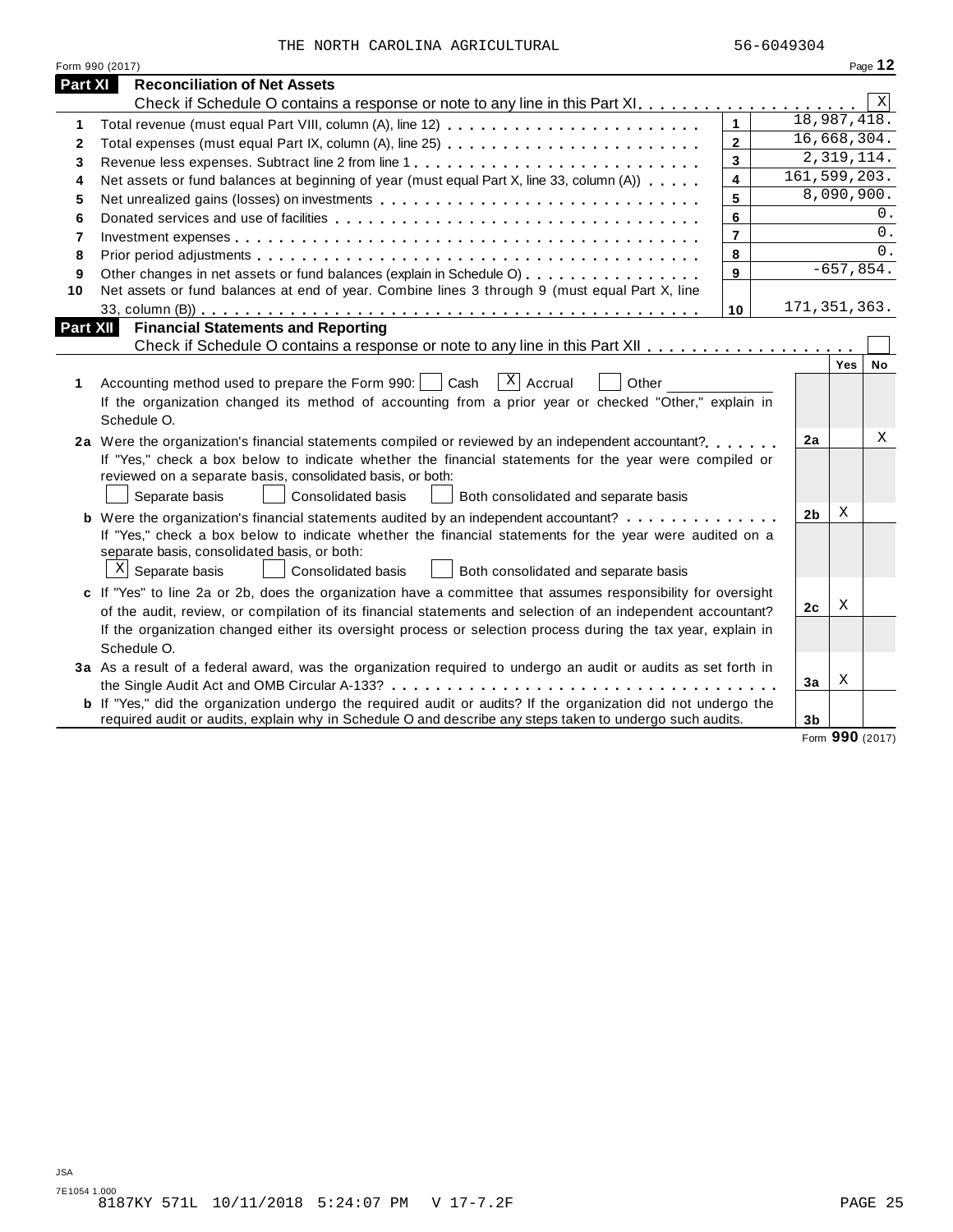# OMB No. 1545-0047 **SCHEDULE A Public Charity Status and Public Support**

Complete if the organization is a section 501(c)(3) organization or a section 4947(a)(1) nonexempt charitable trust.<br>• Attach to Form 990 or Form 990-EZ.

Complete if the organization is a section 501(c)(3) organization or a section 4947(a)(1) nonexempt charitable trust.<br>
Department of the Treasury Complete if the organization is a section 501(c)(3) organization or a sectio **Name of the organization Employer identification number** THE NORTH CAROLINA AGRICULTURAL **Part I Reason for Public Charity Status** (All organizations must complete this part.) See instructions. The organization is not a private foundation because it is: (For lines 1 through 12, check only one box.) **1 2 3 4 5** X **6 7 8 9 10 11 12** A church, convention of churches, or association of churches described in **section 170(b)(1)(A)(i).** A school described in **section 170(b)(1)(A)(ii).** (Attach Schedule E (Form 990 or 990-EZ).) A hospital or a cooperative hospital service organization described in **section 170(b)(1)(A)(iii).** A medical research organization operated in conjunction with a hospital described in **section 170(b)(1)(A)(iii).** Enter the hospital's name, city, and state: An organization operated for the benefit of a college or university owned or operated by a governmental unit described in **section 170(b)(1)(A)(iv).** (Complete Part II.) A federal, state, or local government or governmental unit described in **section 170(b)(1)(A)(v).** An organization that normally receives a substantial part of its support from a governmental unit or from the general public described in **section 170(b)(1)(A)(vi).** (Complete Part II.) A community trust described in **section 170(b)(1)(A)(vi).** (Complete Part II.) An agricultural research organization described in **section 170(b)(1)(A)(ix)** operated in conjunction with a land-grant college or university or a non-land-grant college of agriculture (see instructions). Enter the name, city, and state of the college or university: An organization that normally receives: (1) more than 331/3 % of its support from contributions, membership fees, and gross receipts from activities related to its exempt functions - subject to certain exceptions, and (2) no more than 331/3 %of its support from gross investment income and unrelated business taxable income (less section 511 tax) from businesses acquired by the organization after June 30, 1975. See **section 509(a)(2).** (Complete Part III.) An organization organized and operated exclusively to test for public safety. See **section 509(a)(4).** An organization organized and operated exclusively for the benefit of, to perform the functions of, or to carry out the purposes of one or more publicly supported organizations described in **section 509(a)(1)** or **section 509(a)(2).** See **section 509(a)(3).** Check the box in lines 12a through 12d that describes the type of supporting organization and complete lines 12e, 12f, and 12g. **a b c d e Type I**. A supporting organization operated, supervised, or controlled by its supported organization(s), typically by giving the supported organization(s) the power to regularly appoint or elect a majority of the directors or trustees of the supporting organization. **You must complete Part IV, Sections A and B. Type II**. A supporting organization supervised or controlled in connection with its supported organization(s), by having control or management of the supporting organization vested in the same persons that control or manage the supported organization(s). **You must complete Part IV, Sections A and C. Type III functionally integrated.** A supporting organization operated in connection with, and functionally integrated with, its supported organization(s) (see instructions). **You must complete Part IV, Sections A, D, and E. Type III non-functionally integrated.** A supporting organization operated in connection with its supported organization(s) that is not functionally integrated. The organization generally must satisfy a distribution requirement and an attentiveness requirement (see instructions). **You must complete Part IV, Sections A and D, and Part V.** Check this box if the organization received a written determination from the IRS that it is a Type I, Type II, Type III functionally integrated, or Type III non-functionally integrated supporting organization. m m m m m m m m m m m m m m m m m m m m m m m m m m m m m m m m m m m m m m m m m **f g** Provide the following information about the supported organization(s). Enter the number of supported organizations **(i)** Name of supported organization **(ii)** EIN **(iii)** Type of organization (described on lines 1-10 above (see instructions)) **(iv)** Is the organization listed in your governing document? **(v)** Amount of monetary support (see instructions) **(vi)** Amount of other support (see instructions) **Yes No (A) (B) (C) (D) (E) Total** FOUNDATION,INC. 56-6049304

For Paperwork Reduction Act Notice, see the Instructions for Form 990 or 990-EZ. The Schedule A (Form 990 or 990-EZ) 2017 JSA 7E1210 1.000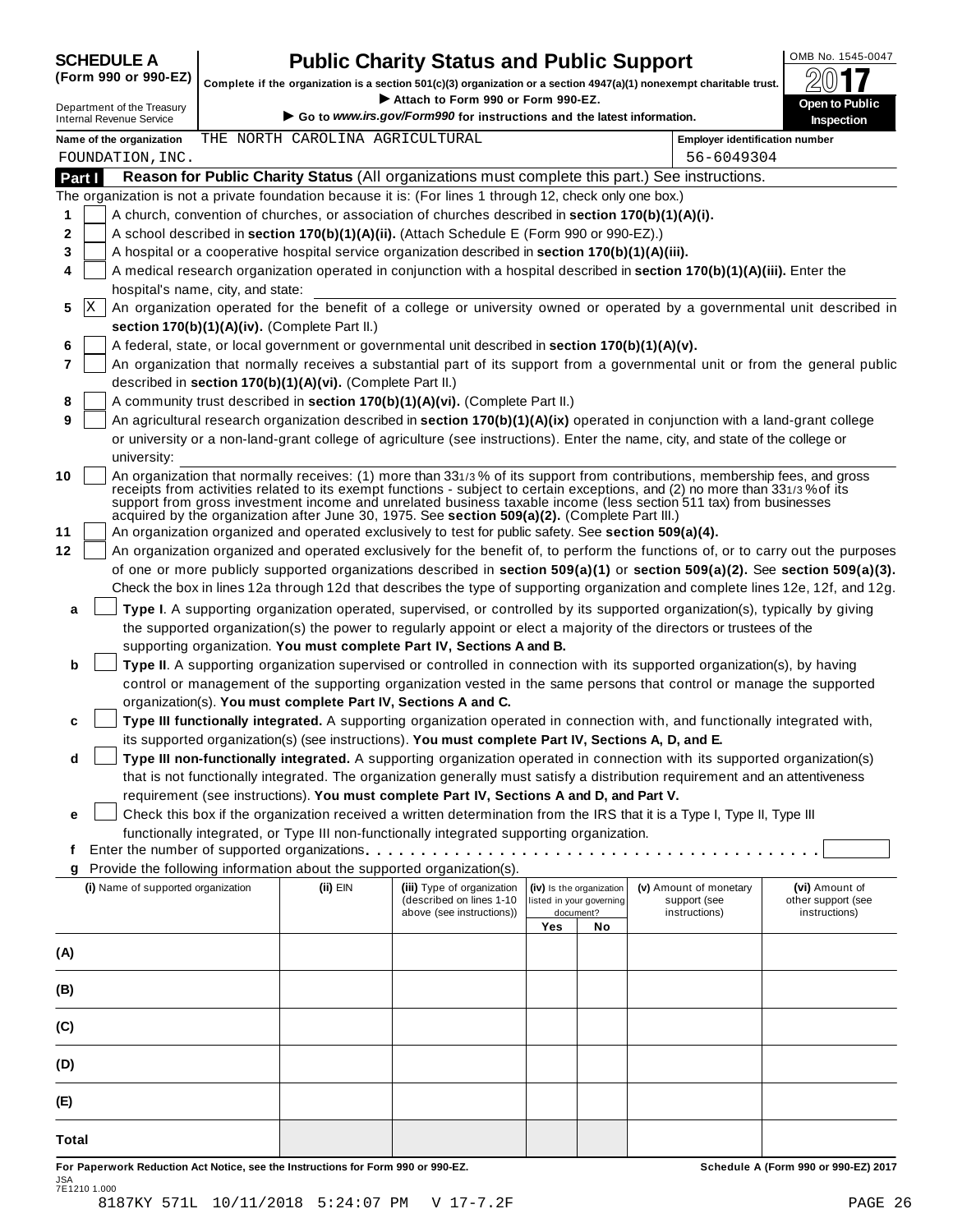Schedule <sup>A</sup> (Form <sup>990</sup> or 990-EZ) <sup>2017</sup> Page **2**

**Support Schedule for Organizations Described in Sections 170(b)(1)(A)(iv) and 170(b)(1)(A)(vi)** (Complete only if you checked the box on line 5, 7, or 8 of Part I or if the organization failed to qualify under Part III. If the organization fails to qualify under the tests listed below, please complete Part III.) **Part II**

|              | <b>Section A. Public Support</b>                                                                                                                                                                                                                          |             |             |               |               |               |               |
|--------------|-----------------------------------------------------------------------------------------------------------------------------------------------------------------------------------------------------------------------------------------------------------|-------------|-------------|---------------|---------------|---------------|---------------|
|              | Calendar year (or fiscal year beginning in) ▶                                                                                                                                                                                                             | (a) 2013    | (b) 2014    | (c) 2015      | $(d)$ 2016    | (e) 2017      | (f) Total     |
| 1.           | Gifts,<br>contributions,<br>grants,<br>and<br>membership fees received. (Do not<br>include any "unusual grants.")                                                                                                                                         | 12,804,773. | 12,692,091. | 16, 418, 472. | 16, 515, 217. | 14, 911, 116. | 73, 341, 669. |
| $\mathbf{2}$ | Tax<br>revenues<br>levied<br>for<br>the<br>organization's benefit and either paid<br>to or expended on its behalf                                                                                                                                         |             |             |               |               |               | 0.            |
| 3            | The value of services or facilities<br>furnished by a governmental unit to the<br>organization without charge                                                                                                                                             |             |             |               |               |               | 0.            |
| 4            | Total. Add lines 1 through 3                                                                                                                                                                                                                              | 12,804,773  | 12,692,091  | 16, 418, 472. | 16, 515, 217. | 14, 911, 116. | 73, 341, 669. |
| 5            | The portion of total contributions by<br>each<br>person<br>(other<br>than<br>a<br>governmental<br>unit<br>publicly<br>or<br>supported organization) included on<br>line 1 that exceeds 2% of the amount<br>shown on line 11, column (f) $\text{ATCH}$ 1   |             |             |               |               |               | 7,345,538.    |
| 6            | Public support. Subtract line 5 from line 4                                                                                                                                                                                                               |             |             |               |               |               | 65,996,131.   |
|              | <b>Section B. Total Support</b>                                                                                                                                                                                                                           |             |             |               |               |               |               |
|              | Calendar year (or fiscal year beginning in) ▶                                                                                                                                                                                                             | (a) $2013$  | (b) 2014    | $(c)$ 2015    | $(d)$ 2016    | (e) 2017      | (f) Total     |
| 7            | Amounts from line 4                                                                                                                                                                                                                                       | 12,804,773. | 12,692,091. | 16, 418, 472. | 16, 515, 217. | 14, 911, 116. | 73, 341, 669. |
| 8            | Gross income from interest, dividends,<br>payments received on securities loans,<br>rents, royalties, and income from<br>similar sources experiences                                                                                                      | 1,190,276.  | 1,099,484.  | 928,334.      | 1,065,814.    | 1,235,545.    | 5,519,453.    |
| 9            | Net income from unrelated business<br>activities, whether or not the business<br>is regularly carried on the control of the set of the set of the set of the set of the set of the set of the s                                                           |             |             |               |               |               | 0.            |
| 10           | Other income. Do not include gain or<br>loss from the sale of capital assets<br>(Explain in Part VI.)                                                                                                                                                     |             |             |               |               |               | 0.            |
| 11           | Total support. Add lines 7 through 10                                                                                                                                                                                                                     |             |             |               |               |               | 78,861,122.   |
| 12           |                                                                                                                                                                                                                                                           |             |             |               |               | 12            | 9,130,071.    |
| 13           | First five years. If the Form 990 is for the organization's first, second, third, fourth, or fifth tax year as a section 501(c)(3)<br>organization, check this box and stop here <u>entistical properties in the context of the state of the state of</u> |             |             |               |               |               |               |
|              | <b>Section C. Computation of Public Support Percentage</b>                                                                                                                                                                                                |             |             |               |               |               |               |
| 14           | Public support percentage for 2017 (line 6, column (f) divided by line 11, column (f).                                                                                                                                                                    |             |             |               |               | 14            | 83.69%        |
| 15           |                                                                                                                                                                                                                                                           |             |             |               |               | 15            | 82.81%        |
|              |                                                                                                                                                                                                                                                           |             |             |               |               |               |               |
|              | 16a 331/3% support test - 2017. If the organization did not check the box on line 13, and line 14 is 331/3% or more, check this                                                                                                                           |             |             |               |               |               |               |
|              | box and stop here. The organization qualifies as a publicly supported organization $\ldots$ , , , , ,                                                                                                                                                     |             |             |               |               |               | Χ             |
|              | b 331/3% support test - 2016. If the organization did not check a box on line 13 or 16a, and line 15 is 331/3% or more, check                                                                                                                             |             |             |               |               |               |               |
|              |                                                                                                                                                                                                                                                           |             |             |               |               |               |               |
|              | 17a 10%-facts-and-circumstances test - 2017. If the organization did not check a box on line 13, 16a, or 16b, and line 14 is                                                                                                                              |             |             |               |               |               |               |
|              | 10% or more, and if the organization meets the "facts-and-circumstances" test, check this box and stop here. Explain in                                                                                                                                   |             |             |               |               |               |               |
|              | Part VI how the organization meets the "facts-and-circumstances" test. The organization qualifies as a publicly supported                                                                                                                                 |             |             |               |               |               |               |
|              |                                                                                                                                                                                                                                                           |             |             |               |               |               |               |
|              | b 10%-facts-and-circumstances test - 2016. If the organization did not check a box on line 13, 16a, 16b, or 17a, and line<br>15 is 10% or more, and if the organization meets the "facts-and-circumstances" test, check this box and stop here.           |             |             |               |               |               |               |
|              | Explain in Part VI how the organization meets the "facts-and-circumstances" test. The organization qualifies as a publicly                                                                                                                                |             |             |               |               |               |               |
| 18           | Private foundation. If the organization did not check a box on line 13, 16a, 16b, 17a, or 17b, check this box and see                                                                                                                                     |             |             |               |               |               |               |

**Schedule A (Form 990 or 990-EZ) 2017**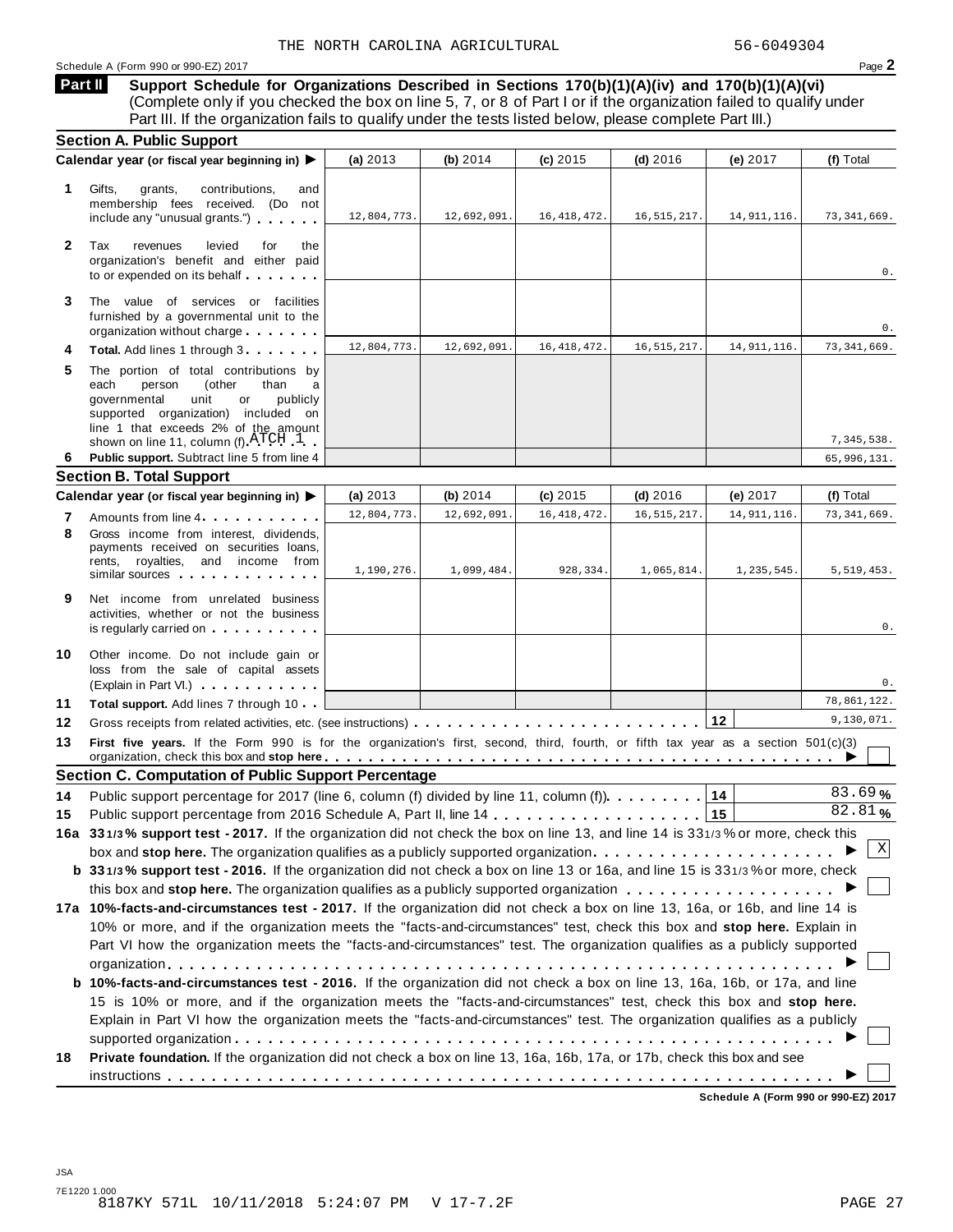### Schedule A (Form 990 or 990-EZ) 2017  $\qquad \qquad$

### **Support Schedule for Organizations Described in Section 509(a)(2) Part III**

(Complete only if you checked the box on line 10 of Part I or if the organization failed to qualify under Part II. If the organization fails to qualify under the tests listed below, please complete Part II.)

|                  | <b>Section A. Public Support</b>                                                                                                                                                                                                     |            |            |            |            |            |                                      |
|------------------|--------------------------------------------------------------------------------------------------------------------------------------------------------------------------------------------------------------------------------------|------------|------------|------------|------------|------------|--------------------------------------|
|                  | Calendar year (or fiscal year beginning in) $\blacktriangleright$                                                                                                                                                                    | (a) $2013$ | (b) $2014$ | $(c)$ 2015 | $(d)$ 2016 | (e) 2017   | (f) Total                            |
| 1.               | Gifts, grants, contributions, and membership fees                                                                                                                                                                                    |            |            |            |            |            |                                      |
|                  | received. (Do not include any "unusual grants.")                                                                                                                                                                                     |            |            |            |            |            |                                      |
| 2                | Gross receipts from admissions, merchandise                                                                                                                                                                                          |            |            |            |            |            |                                      |
|                  | or services performed, or facilities<br>sold                                                                                                                                                                                         |            |            |            |            |            |                                      |
|                  | furnished in any activity that is related to the                                                                                                                                                                                     |            |            |            |            |            |                                      |
|                  | organization's tax-exempt purpose                                                                                                                                                                                                    |            |            |            |            |            |                                      |
| 3                | Gross receipts from activities that are not an                                                                                                                                                                                       |            |            |            |            |            |                                      |
|                  | unrelated trade or business under section 513                                                                                                                                                                                        |            |            |            |            |            |                                      |
| 4                | Tax<br>revenues<br>levied<br>for<br>the                                                                                                                                                                                              |            |            |            |            |            |                                      |
|                  | organization's benefit and either paid to                                                                                                                                                                                            |            |            |            |            |            |                                      |
|                  | or expended on its behalf <b>contains the set of the set of the set of the set of the set of the set of the set of the set of the set of the set of the set of the set of the set of the set of the set of the set of the set of</b> |            |            |            |            |            |                                      |
| 5                | The value of services or facilities                                                                                                                                                                                                  |            |            |            |            |            |                                      |
|                  | furnished by a governmental unit to the                                                                                                                                                                                              |            |            |            |            |            |                                      |
|                  |                                                                                                                                                                                                                                      |            |            |            |            |            |                                      |
|                  | organization without charge                                                                                                                                                                                                          |            |            |            |            |            |                                      |
| 6                | Total. Add lines 1 through 5                                                                                                                                                                                                         |            |            |            |            |            |                                      |
|                  | 7a Amounts included on lines 1, 2, and 3                                                                                                                                                                                             |            |            |            |            |            |                                      |
|                  | received from disqualified persons<br><b>b</b> Amounts included on lines 2 and 3                                                                                                                                                     |            |            |            |            |            |                                      |
|                  | from other than disqualified<br>received                                                                                                                                                                                             |            |            |            |            |            |                                      |
|                  | persons that exceed the greater of \$5,000                                                                                                                                                                                           |            |            |            |            |            |                                      |
|                  | or 1% of the amount on line 13 for the year                                                                                                                                                                                          |            |            |            |            |            |                                      |
|                  | c Add lines 7a and 7b                                                                                                                                                                                                                |            |            |            |            |            |                                      |
| 8                | <b>Public support.</b> (Subtract line 7c from                                                                                                                                                                                        |            |            |            |            |            |                                      |
|                  | $line 6.)$ $\ldots$ $\ldots$ $\ldots$ $\ldots$ $\ldots$ $\ldots$ $\ldots$                                                                                                                                                            |            |            |            |            |            |                                      |
|                  | <b>Section B. Total Support</b>                                                                                                                                                                                                      |            |            |            |            |            |                                      |
|                  | Calendar year (or fiscal year beginning in) ▶                                                                                                                                                                                        | (a) $2013$ | (b) $2014$ | $(c)$ 2015 | $(d)$ 2016 | (e) $2017$ | (f) Total                            |
| 9                | Amounts from line 6. The state of the state of the state of the state of the state of the state of the state of the state of the state of the state of the state of the state of the state of the state of the state of the st       |            |            |            |            |            |                                      |
|                  | 10 a Gross income from interest, dividends,                                                                                                                                                                                          |            |            |            |            |            |                                      |
|                  | payments received on securities loans,<br>rents, royalties, and income from similar                                                                                                                                                  |            |            |            |            |            |                                      |
|                  | sources                                                                                                                                                                                                                              |            |            |            |            |            |                                      |
|                  | <b>b</b> Unrelated business taxable income (less                                                                                                                                                                                     |            |            |            |            |            |                                      |
|                  | section 511 taxes) from businesses                                                                                                                                                                                                   |            |            |            |            |            |                                      |
|                  | acquired after June 30, 1975                                                                                                                                                                                                         |            |            |            |            |            |                                      |
|                  | c Add lines 10a and 10b                                                                                                                                                                                                              |            |            |            |            |            |                                      |
|                  | Net income from unrelated business                                                                                                                                                                                                   |            |            |            |            |            |                                      |
| 11               | activities not included in line 10b,                                                                                                                                                                                                 |            |            |            |            |            |                                      |
|                  | whether or not the business is regularly                                                                                                                                                                                             |            |            |            |            |            |                                      |
|                  | carried on the carried on the control of the care of the control of the control of the control of the control o                                                                                                                      |            |            |            |            |            |                                      |
| 12               | Other income. Do not include gain or                                                                                                                                                                                                 |            |            |            |            |            |                                      |
|                  | loss from the sale of capital assets                                                                                                                                                                                                 |            |            |            |            |            |                                      |
|                  | (Explain in Part VI.) <b>All Accords</b>                                                                                                                                                                                             |            |            |            |            |            |                                      |
| 13               | Total support. (Add lines 9, 10c, 11,                                                                                                                                                                                                |            |            |            |            |            |                                      |
|                  | and $12.$ ) $\cdots$ $\cdots$ $\cdots$ $\cdots$                                                                                                                                                                                      |            |            |            |            |            |                                      |
| 14               | First five years. If the Form 990 is for the organization's first, second, third, fourth, or fifth tax year as a section 501(c)(3)                                                                                                   |            |            |            |            |            |                                      |
|                  |                                                                                                                                                                                                                                      |            |            |            |            |            |                                      |
|                  | Section C. Computation of Public Support Percentage                                                                                                                                                                                  |            |            |            |            |            |                                      |
| 15               |                                                                                                                                                                                                                                      |            |            |            |            | 15         | %                                    |
| 16               | Public support percentage from 2016 Schedule A, Part III, line 15.                                                                                                                                                                   |            |            |            |            | 16         | %                                    |
|                  | Section D. Computation of Investment Income Percentage                                                                                                                                                                               |            |            |            |            |            |                                      |
| 17               | Investment income percentage for 2017 (line 10c, column (f) divided by line 13, column (f) $\ldots$ ,,,,,,,                                                                                                                          |            |            |            |            | 17         | %                                    |
| 18               | Investment income percentage from 2016 Schedule A, Part III, line 17                                                                                                                                                                 |            |            |            |            | 18         | %                                    |
|                  | 19a 331/3% support tests - 2017. If the organization did not check the box on line 14, and line 15 is more than 331/3%, and line                                                                                                     |            |            |            |            |            |                                      |
|                  | 17 is not more than 331/3%, check this box and stop here. The organization qualifies as a publicly supported organization                                                                                                            |            |            |            |            |            |                                      |
|                  | <b>b</b> 331/3% support tests - 2016. If the organization did not check a box on line 14 or line 19a, and line 16 is more than 331/3%, and                                                                                           |            |            |            |            |            |                                      |
|                  | line 18 is not more than 331/3%, check this box and stop here. The organization qualifies as a publicly supported organization                                                                                                       |            |            |            |            |            |                                      |
|                  |                                                                                                                                                                                                                                      |            |            |            |            |            |                                      |
|                  |                                                                                                                                                                                                                                      |            |            |            |            |            |                                      |
| 20<br><b>JSA</b> | Private foundation. If the organization did not check a box on line 14, 19a, or 19b, check this box and see instructions ▶                                                                                                           |            |            |            |            |            | Schedule A (Form 990 or 990-EZ) 2017 |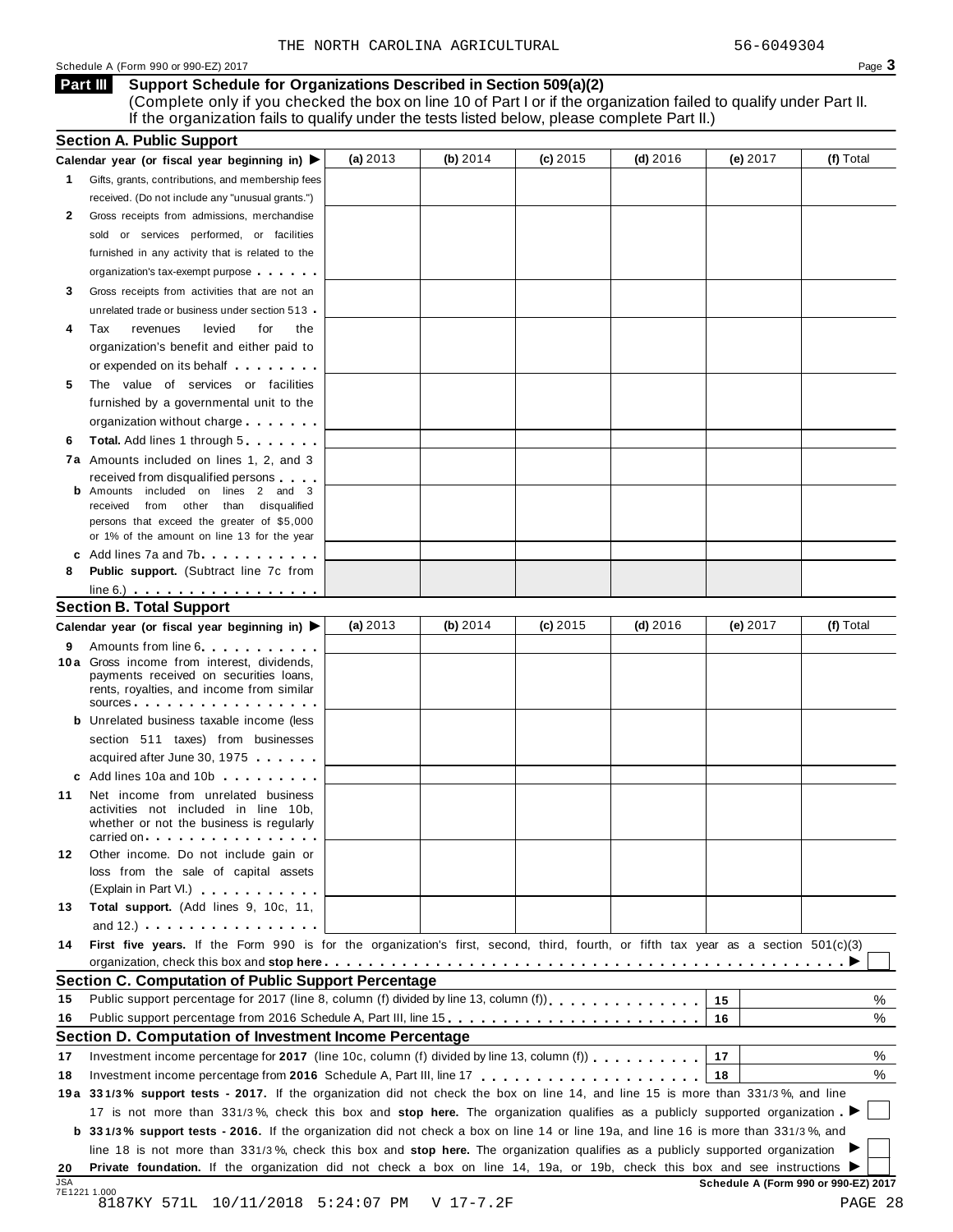**Yes No**

**2**

**3a**

**3b**

**3c**

**4a**

**4b**

**4c**

**5a**

**5b 5c**

**6**

**7**

**8**

**9a**

**9b**

**9c**

**10a**

### **Part IV Supporting Organizations**

(Complete only if you checked a box in line 12 on Part I. If you checked 12a of Part I, complete Sections A and B. If you checked 12b of Part I, complete Sections A and C. If you checked 12c of Part I, complete Sections A, D, and E. If you checked 12d of Part I, complete Sections A and D, and complete Part V.)

### **Section A. All Supporting Organizations**

- **1** Are all of the organization's supported organizations listed by name in the organization's governing documents? *If "No," describe in Part VI how the supported organizations are designated. If designated by class or purpose, describe the designation. If historic and continuing relationship, explain.* **1**
- **2** Did the organization have any supported organization that does not have an IRS determination of status under section 509(a)(1) or (2)? *If"Yes," explain in Part VI how the organization determined that the supported organization was described in section 509(a)(1) or (2).*
- **3 a** Did the organization have a supported organization described in section 501(c)(4), (5), or (6)? *If "Yes," answer (b) and (c) below.*
- **b** Did the organization confirm that each supported organization qualified under section 501(c)(4), (5), or (6) and | satisfied the public support tests under section 509(a)(2)? *If "Yes," describe in Part VI when and how the organization made the determination.*
- **c** Did the organization ensure that all support to such organizations was used exclusively for section 170(c)(2)(B) purposes? *If"Yes," explain in Part VI what controls the organization put in place to ensure such use.*
- **4 a** Was any supported organization not organized in the United States ("foreign supported organization")? *If "Yes," and if you checked 12a or 12b in Part I, answer (b) and (c) below.*
- **b** Did the organization have ultimate control and discretion in deciding whether to make grants to the foreign | supported organization? *If "Yes," describe in Part VI how the organization had such control and discretion despite being controlled or supervised by or in connection with its supported organizations.*
- **c** Did the organization support any foreign supported organization that does not have an IRS determination | under sections 501(c)(3) and 509(a)(1) or (2)? *If "Yes," explain in Part VI what controls the organization used to ensure that all support to the foreign supported organization was used exclusively for section 170(c)(2)(B) purposes.*
- **5 a** Did the organization add, substitute, or remove any supported organizations during the tax year? *If "Yes,"* answer (b) and (c) below (if applicable). Also, provide detail in Part VI, including (i) the names and EIN *numbers of the supported organizations added, substituted, or removed; (ii) the reasons for each such action;* (iii) the authority under the organization's organizing document authorizing such action; and (iv) how the action *was accomplished (such as by amendment to the organizing document).*
- **b** Type I or Type II only. Was any added or substituted supported organization part of a class already | designated in the organization's organizing document?
- **c Substitutions only.** Was the substitution the result of an event beyond the organization's control?
- **6** Did the organization provide support (whether in the form of grants or the provision of services or facilities) to anyone other than (i) its supported organizations, (ii) individuals that are part of the charitable class benefited by one or more of its supported organizations, or (iii) other supporting organizations that also support or benefit one or more of the filing organization's supported organizations? *If"Yes," provide detail in Part VI.*
- **7** Did the organization provide a grant, loan, compensation, or other similar payment to a substantial contributor (defined in section 4958(c)(3)(C)), a family member of a substantial contributor, or a 35% controlled entity with regard to a substantial contributor? *If"Yes," complete Part I of Schedule L (Form 990 or 990-EZ).*
- **8** Did the organization make a loan to a disqualified person (as defined in section 4958) not described in line 7? *If "Yes," complete Part I of Schedule L (Form 990 or 990-EZ).*
- **a** Was the organization controlled directly or indirectly at any time during the tax year by one or more | **9** disqualified persons as defined in section 4946 (other than foundation managers and organizations described in section 509(a)(1) or (2))? *If"Yes," provide detail in Part VI.*
- **b** Did one or more disqualified persons (as defined in line 9a) hold a controlling interest in any entity in which | the supporting organization had an interest? *If"Yes," provide detail in Part VI.*
- **c** Did a disqualified person (as defined in line 9a) have an ownership interest in, or derive any personal benefit from, assets in which the supporting organization also had an interest? *If"Yes," provide detail in Part VI.*
- **10a** Was the organization subject to the excess business holdings rules of section 4943 because of section | 4943(f) (regarding certain Type II supporting organizations, and all Type III non-functionally integrated supporting organizations)? *If"Yes," answer 10b below.*
	- **b** Did the organization have any excess business holdings in the tax year? *(Use Schedule C, Form 4720, to determine whether the organization had excess business holdings.)*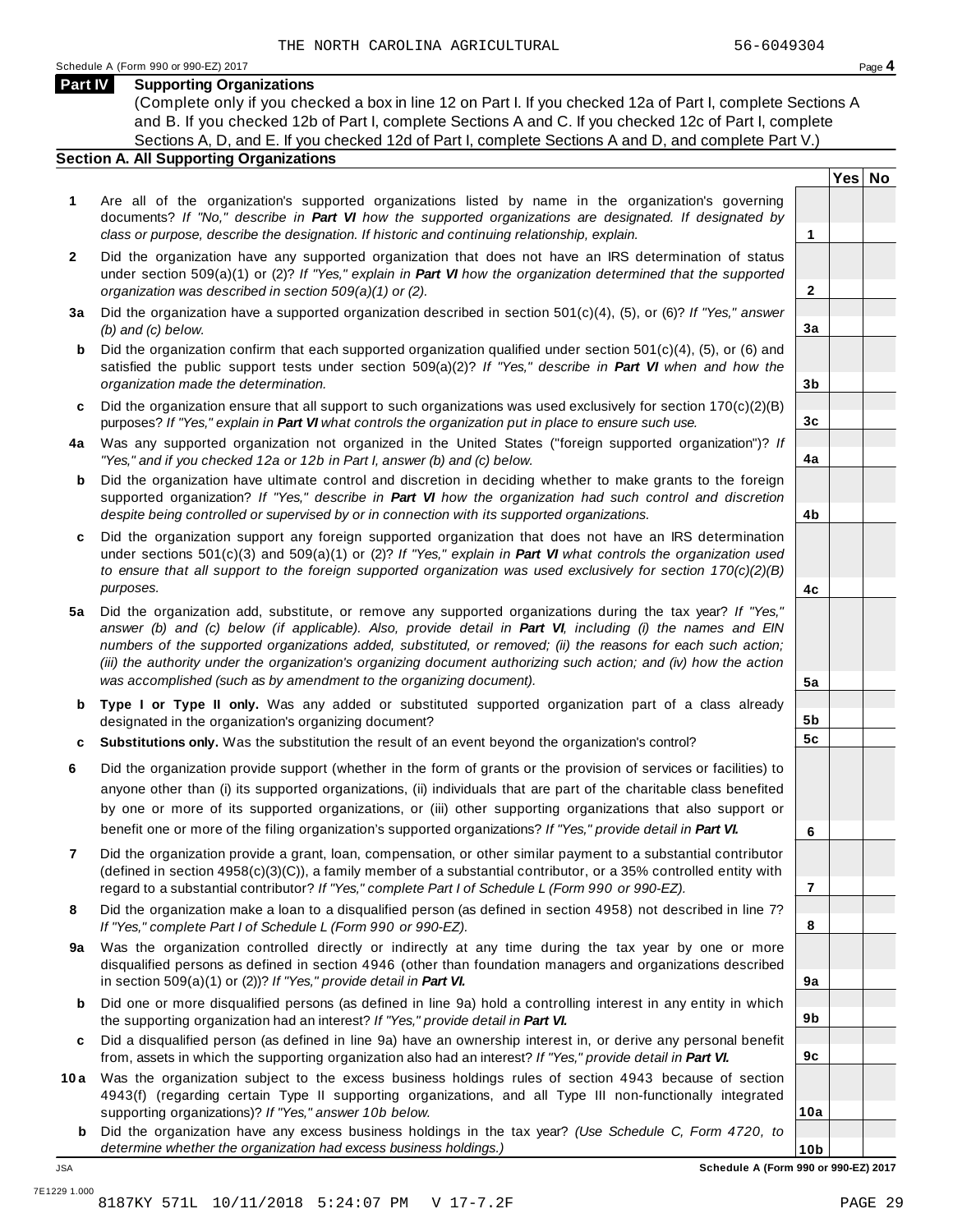| Part IV      | <b>Supporting Organizations (continued)</b>                                                                                                                                                                                                 |                 |        |  |
|--------------|---------------------------------------------------------------------------------------------------------------------------------------------------------------------------------------------------------------------------------------------|-----------------|--------|--|
|              |                                                                                                                                                                                                                                             |                 | Yes No |  |
| 11           | Has the organization accepted a gift or contribution from any of the following persons?                                                                                                                                                     |                 |        |  |
|              | a A person who directly or indirectly controls, either alone or together with persons described in (b) and (c)                                                                                                                              |                 |        |  |
|              | below, the governing body of a supported organization?                                                                                                                                                                                      | 11a             |        |  |
| b            | A family member of a person described in (a) above?                                                                                                                                                                                         | 11 <sub>b</sub> |        |  |
| c            | A 35% controlled entity of a person described in (a) or (b) above? If "Yes" to a, b, or c, provide detail in Part VI.                                                                                                                       | 11c             |        |  |
|              | <b>Section B. Type I Supporting Organizations</b>                                                                                                                                                                                           |                 |        |  |
|              |                                                                                                                                                                                                                                             |                 | Yes No |  |
| 1            | Did the directors, trustees, or membership of one or more supported organizations have the power to                                                                                                                                         |                 |        |  |
|              | regularly appoint or elect at least a majority of the organization's directors or trustees at all times during the                                                                                                                          |                 |        |  |
|              | tax year? If "No," describe in Part VI how the supported organization(s) effectively operated, supervised, or                                                                                                                               |                 |        |  |
|              | controlled the organization's activities. If the organization had more than one supported organization,                                                                                                                                     |                 |        |  |
|              | describe how the powers to appoint and/or remove directors or trustees were allocated among the supported                                                                                                                                   |                 |        |  |
|              | organizations and what conditions or restrictions, if any, applied to such powers during the tax year.                                                                                                                                      | 1               |        |  |
| $\mathbf{2}$ | Did the organization operate for the benefit of any supported organization other than the supported                                                                                                                                         |                 |        |  |
|              | organization(s) that operated, supervised, or controlled the supporting organization? If "Yes," explain in Part                                                                                                                             |                 |        |  |
|              | VI how providing such benefit carried out the purposes of the supported organization(s) that operated,                                                                                                                                      |                 |        |  |
|              | supervised, or controlled the supporting organization.                                                                                                                                                                                      | $\mathbf{2}$    |        |  |
|              | <b>Section C. Type II Supporting Organizations</b>                                                                                                                                                                                          |                 |        |  |
|              |                                                                                                                                                                                                                                             |                 | Yes No |  |
| 1            | Were a majority of the organization's directors or trustees during the tax year also a majority of the directors                                                                                                                            |                 |        |  |
|              | or trustees of each of the organization's supported organization(s)? If "No," describe in Part VI how control                                                                                                                               |                 |        |  |
|              | or management of the supporting organization was vested in the same persons that controlled or managed                                                                                                                                      |                 |        |  |
|              | the supported organization(s).                                                                                                                                                                                                              | 1               |        |  |
|              | Section D. All Type III Supporting Organizations                                                                                                                                                                                            |                 |        |  |
|              |                                                                                                                                                                                                                                             |                 | Yes No |  |
| 1            | Did the organization provide to each of its supported organizations, by the last day of the fifth month of the                                                                                                                              |                 |        |  |
|              | organization's tax year, (i) a written notice describing the type and amount of support provided during the prior<br>tax year, (ii) a copy of the Form 990 that was most recently filed as of the date of notification, and (iii) copies of |                 |        |  |
|              | the organization's governing documents in effect on the date of notification, to the extent not previously                                                                                                                                  |                 |        |  |
|              | provided?                                                                                                                                                                                                                                   | 1               |        |  |
| $\mathbf{2}$ | Were any of the organization's officers, directors, or trustees either (i) appointed or elected by the supported                                                                                                                            |                 |        |  |
|              | organization(s) or (ii) serving on the governing body of a supported organization? If "No," explain in Part VI how                                                                                                                          |                 |        |  |
|              | the organization maintained a close and continuous working relationship with the supported organization(s).                                                                                                                                 | $\mathbf{2}$    |        |  |
|              |                                                                                                                                                                                                                                             |                 |        |  |
| 3            | By reason of the relationship described in (2), did the organization's supported organizations have a<br>significant voice in the organization's investment policies and in directing the use of the organization's                         |                 |        |  |
|              | income or assets at all times during the tax year? If "Yes," describe in Part VI the role the organization's                                                                                                                                |                 |        |  |
|              | supported organizations played in this regard.                                                                                                                                                                                              |                 |        |  |
|              |                                                                                                                                                                                                                                             | 3               |        |  |
|              | Section E. Type III Functionally Integrated Supporting Organizations                                                                                                                                                                        |                 |        |  |
| 1            | Check the box next to the method that the organization used to satisfy the Integral Part Test during the year (see instructions).                                                                                                           |                 |        |  |
| a            | The organization satisfied the Activities Test. Complete line 2 below.                                                                                                                                                                      |                 |        |  |
| b            | The organization is the parent of each of its supported organizations. Complete line 3 below.                                                                                                                                               |                 |        |  |
| c            | The organization supported a governmental entity. Describe in Part VI how you supported a government entity (see instructions).                                                                                                             |                 |        |  |
| 2            | Activities Test. Answer (a) and (b) below.                                                                                                                                                                                                  |                 | Yes No |  |
| a            | Did substantially all of the organization's activities during the tax year directly further the exempt purposes of                                                                                                                          |                 |        |  |
|              | the supported organization(s) to which the organization was responsive? If "Yes," then in Part VI identify                                                                                                                                  |                 |        |  |
|              | those supported organizations and explain how these activities directly furthered their exempt purposes,                                                                                                                                    |                 |        |  |
|              | how the organization was responsive to those supported organizations, and how the organization determined                                                                                                                                   |                 |        |  |
|              | that these activities constituted substantially all of its activities.                                                                                                                                                                      | 2a              |        |  |
| b            | Did the activities described in (a) constitute activities that, but for the organization's involvement, one or more                                                                                                                         |                 |        |  |
|              | of the organization's supported organization(s) would have been engaged in? If "Yes," explain in Part VI the                                                                                                                                |                 |        |  |
|              | reasons for the organization's position that its supported organization(s) would have engaged in these                                                                                                                                      |                 |        |  |
|              | activities but for the organization's involvement.                                                                                                                                                                                          | 2 <sub>b</sub>  |        |  |
| 3            | Parent of Supported Organizations. Answer (a) and (b) below.                                                                                                                                                                                |                 |        |  |
| a            | Did the organization have the power to regularly appoint or elect a majority of the officers, directors, or                                                                                                                                 |                 |        |  |
|              | trustees of each of the supported organizations? Provide details in Part VI.                                                                                                                                                                | 3a              |        |  |
|              |                                                                                                                                                                                                                                             |                 |        |  |

**b** Did the organization exercise a substantial degree of direction over the policies, programs, and activities of each of its supported organizations? *If"Yes," describe in Part VI the role played by the organization in this regard.*

**3b Schedule A (Form 990 or 990-EZ) 2017**

JSA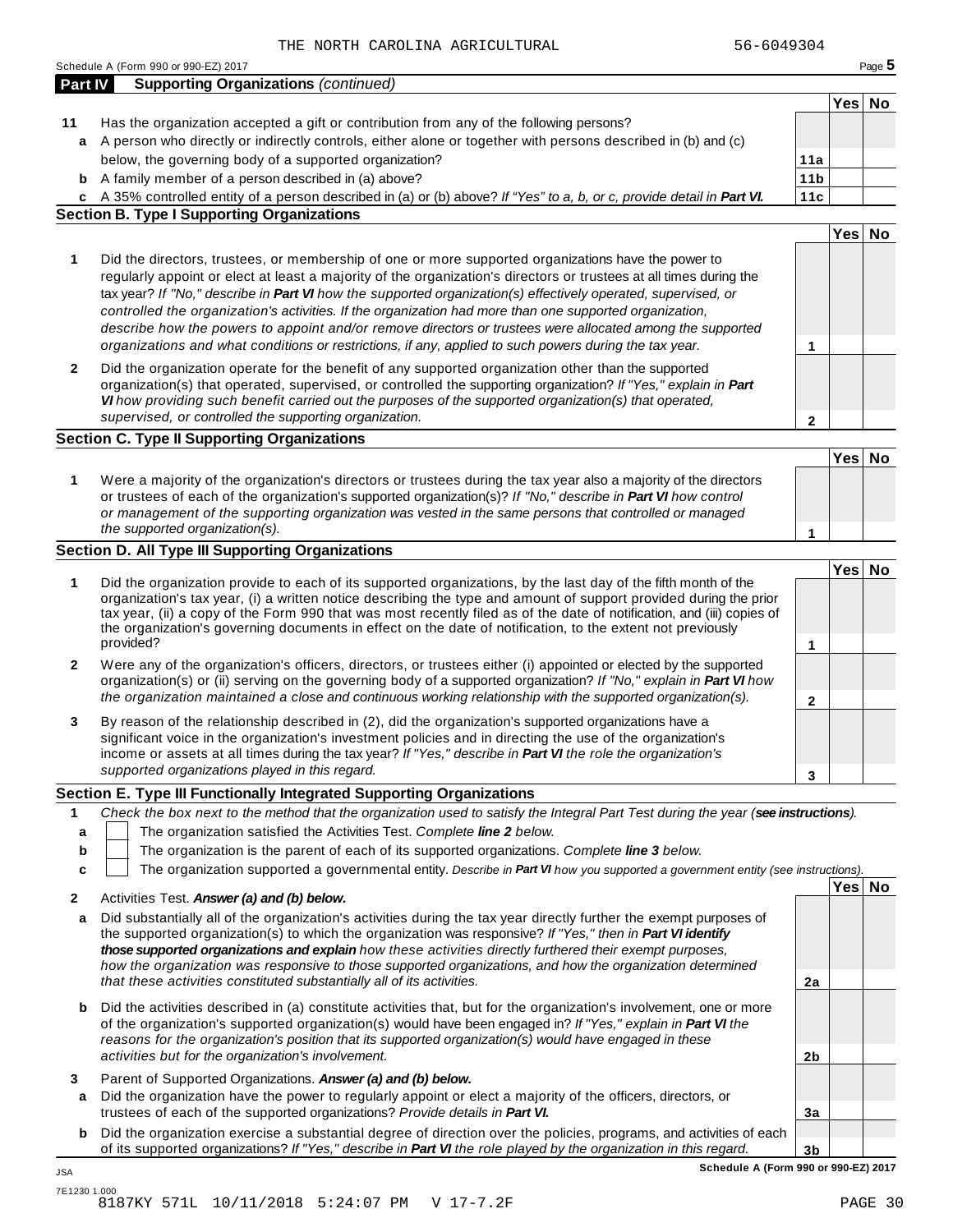| Schedule A (Form 990 or 990-EZ) 2017                                                                                                            |                         |                | Page $6$            |
|-------------------------------------------------------------------------------------------------------------------------------------------------|-------------------------|----------------|---------------------|
| Type III Non-Functionally Integrated 509(a)(3) Supporting Organizations<br>Part V                                                               |                         |                |                     |
| $\mathbf 1$<br>Check here if the organization satisfied the Integral Part Test as a qualifying trust on Nov. 20, 1970 (explain in Part VI). See |                         |                |                     |
| instructions. All other Type III non-functionally integrated supporting organizations must complete Sections A through E.                       |                         |                |                     |
| <b>Section A - Adjusted Net Income</b>                                                                                                          |                         | (A) Prior Year | (B) Current Year    |
|                                                                                                                                                 |                         |                | (optional)          |
| 1 Net short-term capital gain                                                                                                                   | $\mathbf{1}$            |                |                     |
| 2 Recoveries of prior-year distributions                                                                                                        | $\mathbf 2$             |                |                     |
| 3 Other gross income (see instructions)                                                                                                         | 3                       |                |                     |
| 4 Add lines 1 through 3.                                                                                                                        | 4                       |                |                     |
| 5 Depreciation and depletion                                                                                                                    | 5                       |                |                     |
| 6 Portion of operating expenses paid or incurred for production or                                                                              |                         |                |                     |
| collection of gross income or for management, conservation, or                                                                                  |                         |                |                     |
| maintenance of property held for production of income (see instructions)                                                                        | 6                       |                |                     |
| <b>7</b> Other expenses (see instructions)                                                                                                      | $\overline{7}$          |                |                     |
| 8 Adjusted Net Income (subtract lines 5, 6, and 7 from line 4).                                                                                 | 8                       |                |                     |
| <b>Section B - Minimum Asset Amount</b>                                                                                                         |                         | (A) Prior Year | (B) Current Year    |
|                                                                                                                                                 |                         |                | (optional)          |
| 1 Aggregate fair market value of all non-exempt-use assets (see                                                                                 |                         |                |                     |
| instructions for short tax year or assets held for part of year):                                                                               |                         |                |                     |
| a Average monthly value of securities                                                                                                           | 1a                      |                |                     |
| <b>b</b> Average monthly cash balances                                                                                                          | 1 <sub>b</sub>          |                |                     |
| c Fair market value of other non-exempt-use assets                                                                                              | 1 <sub>c</sub>          |                |                     |
| d Total (add lines 1a, 1b, and 1c)                                                                                                              | 1d                      |                |                     |
| e Discount claimed for blockage or other                                                                                                        |                         |                |                     |
| factors (explain in detail in Part VI):                                                                                                         |                         |                |                     |
| 2 Acquisition indebtedness applicable to non-exempt-use assets                                                                                  | $\mathbf 2$             |                |                     |
| 3 Subtract line 2 from line 1d.                                                                                                                 | 3                       |                |                     |
| 4 Cash deemed held for exempt use. Enter 1-1/2% of line 3 (for greater amount,                                                                  |                         |                |                     |
| see instructions).                                                                                                                              | 4                       |                |                     |
| 5 Net value of non-exempt-use assets (subtract line 4 from line 3)                                                                              | 5                       |                |                     |
| 6 Multiply line 5 by .035.                                                                                                                      | 6                       |                |                     |
| 7 Recoveries of prior-year distributions                                                                                                        | $\overline{7}$          |                |                     |
| 8 Minimum Asset Amount (add line 7 to line 6)                                                                                                   | 8                       |                |                     |
| <b>Section C - Distributable Amount</b>                                                                                                         |                         |                | <b>Current Year</b> |
| 1 Adjusted net income for prior year (from Section A, line 8, Column A)                                                                         | $\mathbf{1}$            |                |                     |
| 2 Enter 85% of line 1.                                                                                                                          | $\mathbf 2$             |                |                     |
| 3 Minimum asset amount for prior year (from Section B, line 8, Column A)                                                                        | 3                       |                |                     |
| 4 Enter greater of line 2 or line 3.                                                                                                            | $\overline{\mathbf{4}}$ |                |                     |
| 5 Income tax imposed in prior year                                                                                                              | 5                       |                |                     |
| 6 Distributable Amount. Subtract line 5 from line 4, unless subject to                                                                          |                         |                |                     |
| emergency temporary reduction (see instructions).                                                                                               | 6                       |                |                     |

**7**  $\Box$  Check here if the current year is the organization's first as a non-functionally integrated Type III supporting organization (see instructions).

**Schedule A (Form 990 or 990-EZ) 2017**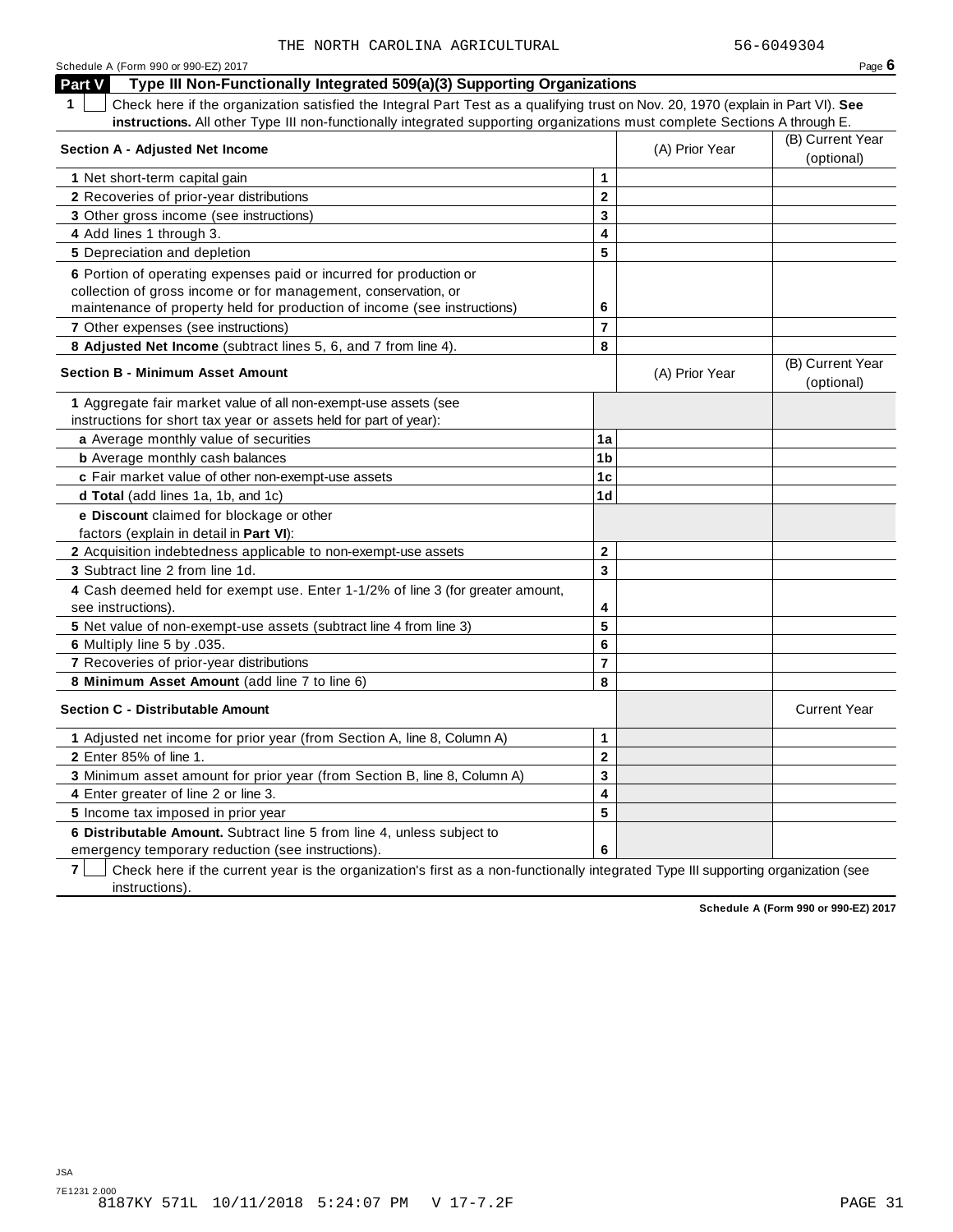|                | Schedule A (Form 990 or 990-EZ) 2017                                                       |                                          |                                               | Page 7                                           |
|----------------|--------------------------------------------------------------------------------------------|------------------------------------------|-----------------------------------------------|--------------------------------------------------|
| Part V         | Type III Non-Functionally Integrated 509(a)(3) Supporting Organizations (continued)        |                                          |                                               |                                                  |
|                | <b>Section D - Distributions</b>                                                           |                                          |                                               | <b>Current Year</b>                              |
| 1              | Amounts paid to supported organizations to accomplish exempt purposes                      |                                          |                                               |                                                  |
| $\mathbf{2}$   | Amounts paid to perform activity that directly furthers exempt purposes of supported       |                                          |                                               |                                                  |
|                | organizations, in excess of income from activity                                           |                                          |                                               |                                                  |
| 3              | Administrative expenses paid to accomplish exempt purposes of supported organizations      |                                          |                                               |                                                  |
| 4              | Amounts paid to acquire exempt-use assets                                                  |                                          |                                               |                                                  |
| 5              | Qualified set-aside amounts (prior IRS approval required)                                  |                                          |                                               |                                                  |
| 6              | Other distributions (describe in Part VI). See instructions.                               |                                          |                                               |                                                  |
| 7              | Total annual distributions. Add lines 1 through 6.                                         |                                          |                                               |                                                  |
| 8              | Distributions to attentive supported organizations to which the organization is responsive |                                          |                                               |                                                  |
|                | (provide details in Part VI). See instructions.                                            |                                          |                                               |                                                  |
| 9              | Distributable amount for 2017 from Section C, line 6                                       |                                          |                                               |                                                  |
| 10             | Line 8 amount divided by Line 9 amount                                                     |                                          |                                               |                                                  |
|                | Section E - Distribution Allocations (see instructions)                                    | $\sf (i)$<br><b>Excess Distributions</b> | (ii)<br><b>Underdistributions</b><br>Pre-2017 | (iii)<br><b>Distributable</b><br>Amount for 2017 |
| 1              | Distributable amount for 2017 from Section C, line 6                                       |                                          |                                               |                                                  |
| $\mathbf{2}$   | Underdistributions, if any, for years prior to 2017                                        |                                          |                                               |                                                  |
|                | (reasonable cause required-explain in Part VI). See                                        |                                          |                                               |                                                  |
|                | instructions.                                                                              |                                          |                                               |                                                  |
| 3              | Excess distributions carryover, if any, to 2017                                            |                                          |                                               |                                                  |
| a              |                                                                                            |                                          |                                               |                                                  |
| b              | From 2013                                                                                  |                                          |                                               |                                                  |
| c              | From 2014                                                                                  |                                          |                                               |                                                  |
| d              | From 2015                                                                                  |                                          |                                               |                                                  |
| е              | From 2016 <b></b>                                                                          |                                          |                                               |                                                  |
| f              | Total of lines 3a through e                                                                |                                          |                                               |                                                  |
| g              | Applied to underdistributions of prior years                                               |                                          |                                               |                                                  |
| h              | Applied to 2017 distributable amount                                                       |                                          |                                               |                                                  |
| j.             | Carryover from 2012 not applied (see instructions)                                         |                                          |                                               |                                                  |
|                | Remainder. Subtract lines 3g, 3h, and 3i from 3f.                                          |                                          |                                               |                                                  |
| 4              | Distributions for 2017 from                                                                |                                          |                                               |                                                  |
|                | Section D, line 7:<br>\$                                                                   |                                          |                                               |                                                  |
| а              | Applied to underdistributions of prior years                                               |                                          |                                               |                                                  |
| b              | Applied to 2017 distributable amount                                                       |                                          |                                               |                                                  |
|                | Remainder. Subtract lines 4a and 4b from 4.                                                |                                          |                                               |                                                  |
| 5              | Remaining underdistributions for years prior to 2017, if                                   |                                          |                                               |                                                  |
|                | any. Subtract lines 3g and 4a from line 2. For result                                      |                                          |                                               |                                                  |
|                | greater than zero, explain in Part VI. See instructions.                                   |                                          |                                               |                                                  |
| 6              | Remaining underdistributions for 2017. Subtract lines 3h                                   |                                          |                                               |                                                  |
|                | and 4b from line 1. For result greater than zero, explain in                               |                                          |                                               |                                                  |
|                | Part VI. See instructions.                                                                 |                                          |                                               |                                                  |
| $\overline{7}$ | Excess distributions carryover to 2018. Add lines 3j                                       |                                          |                                               |                                                  |
|                | and 4c.                                                                                    |                                          |                                               |                                                  |
| 8              | Breakdown of line 7:                                                                       |                                          |                                               |                                                  |
| a              | Excess from 2013                                                                           |                                          |                                               |                                                  |
| b              | Excess from 2014                                                                           |                                          |                                               |                                                  |
| c              | Excess from 2015                                                                           |                                          |                                               |                                                  |
| d              | Excess from 2016                                                                           |                                          |                                               |                                                  |
| е              | Excess from 2017                                                                           |                                          |                                               |                                                  |
|                |                                                                                            |                                          |                                               |                                                  |

**Schedule A (Form 990 or 990-EZ) 2017**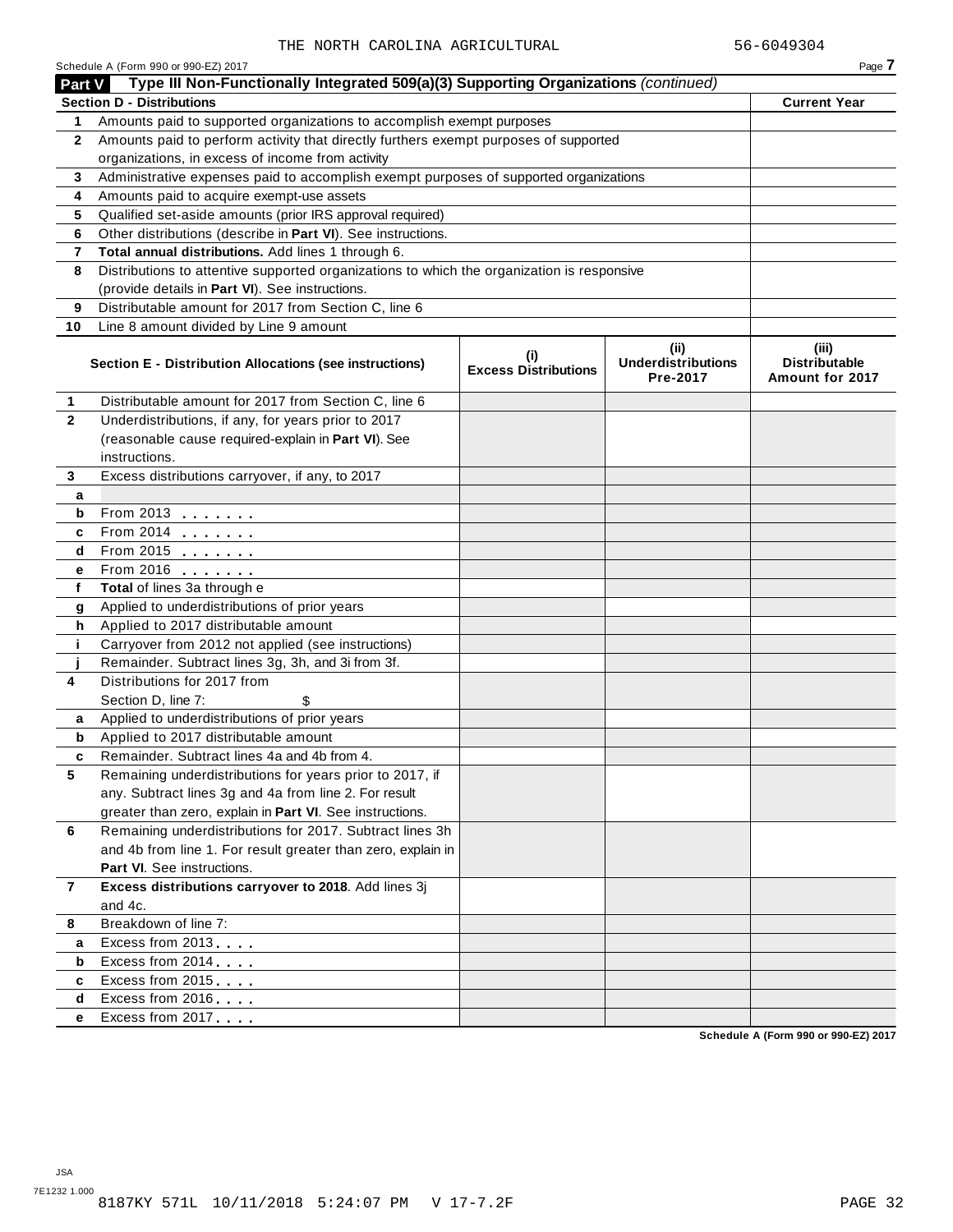Schedule <sup>A</sup> (Form <sup>990</sup> or 990-EZ) <sup>2017</sup> Page **8**

**Supplemental Information.** Provide the explanations required by Part II, line 10; Part II, line 17a or 17b; Part **Part VI** III, line 12; Part IV, Section A, lines 1, 2, 3b, 3c, 4b, 4c, 5a, 6, 9a, 9b, 9c, 11a, 11b, and 11c; Part IV, Section B, lines 1 and 2; Part IV, Section C, line 1; Part IV, Section D, lines 2 and 3; Part IV, Section E, lines 1c, 2a, 2b, 3a and 3b; Part V, line 1; Part V, Section B, line 1e; Part V, Section D, lines 5, 6, and 8; and Part V, Section E, lines 2, 5, and 6. Also complete this part for any additional information. (See instructions.)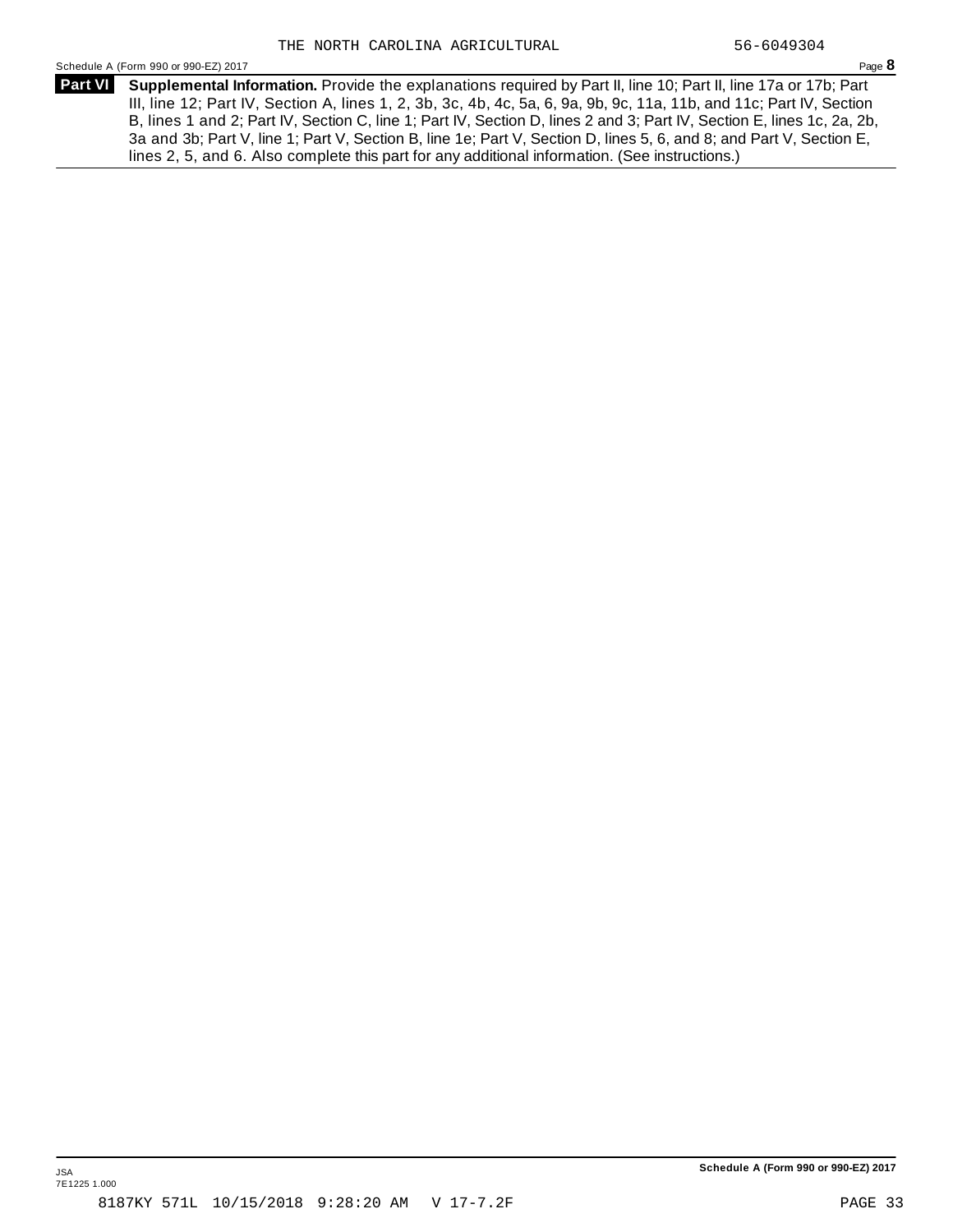| (Form 990, 990-EZ,         |  |
|----------------------------|--|
| or 990-PF)                 |  |
| Department of the Treasury |  |
| Internal Revenue Service   |  |

## **S** OMB No. 1545-0047 **chedule B Schedule of Contributors**

(Porm 990, Form 990, Form 990-EZ, or Form 990-PF.<br>Department of the Treasury → Attach to Form 990, Form 990-EZ, or Form 990-PF.<br>Internal Revenue Service → → Go to www.irs.gov/Form990 for the latest information.<br>Name of th

 $20$ **17** 

|  |  |  | THE NORTH CAROLINA AGRICULTURAL |
|--|--|--|---------------------------------|
|--|--|--|---------------------------------|

FOUNDATION,INC. 56-6049304

**Organization type** (check one):

| Filers of:         | Section:                                                                    |
|--------------------|-----------------------------------------------------------------------------|
| Form 990 or 990-EZ | $\lfloor x \rfloor$ 501(c)( $\frac{3}{2}$ ) (enter number) organization     |
|                    | $4947(a)(1)$ nonexempt charitable trust not treated as a private foundation |
|                    | 527 political organization                                                  |
| Form 990-PF        | 501(c)(3) exempt private foundation                                         |
|                    | 4947(a)(1) nonexempt charitable trust treated as a private foundation       |
|                    | 501(c)(3) taxable private foundation                                        |

Check if your organization is covered by the **General Rule** or a **Special Rule.**

**Note:** Only a section 501(c)(7), (8), or (10) organization can check boxes for both the General Rule and a Special Rule. See instructions.

### **General Rule**

For an organization filing Form 990, 990-EZ, or 990-PF that received, during the year, contributions totaling \$5,000 or more (in money or property) from any one contributor. Complete Parts I and II. See instructions for determining a contributor's total contributions.

### **Special Rules**

 $\text{X}$  For an organization described in section 501(c)(3) filing Form 990 or 990-EZ that met the 33 1/3 % support test of the regulations under sections 509(a)(1) and 170(b)(1)(A)(vi), that checked Schedule A (Form 990 or 990-EZ), Part II, line 13, 16a, or 16b, and that received from any one contributor, during the year, total contributions of the greater of **(1)** \$5,000; or **(2)** 2% of the amount on (i) Form 990, Part VIII, line 1h; or (ii) Form 990-EZ, line 1. Complete Parts I and II.

For an organization described in section 501(c)(7), (8), or (10) filing Form 990 or 990-EZ that received from any one contributor, during the year, total contributions of more than \$1,000 *exclusively* for religious, charitable, scientific, literary, or educational purposes, or for the prevention of cruelty to children or animals. Complete Parts I, II, and III.

For an organization described in section 501(c)(7), (8), or (10) filing Form 990 or 990-EZ that received from any one contributor, during the year, contributions *exclusively* for religious, charitable, etc., purposes, but no such contributions totaled more than \$1,000. If this box is checked, enter here the total contributions that were received during the year for an *exclusively* religious, charitable, etc., purpose. Don't complete any of the parts unless the **General Rule** applies to this organization because it received *nonexclusively* religious, charitable, etc., contributions totaling \$5,000 or more during the year m m m m m m m m m m m m m m m m m m m m m m m m m m m m m m m I \$

**Caution:** An organization that isn't covered by the General Rule and/or the Special Rules doesn't file Schedule B (Form 990, 990-EZ, or 990-PF), but it **must** answer "No" on Part IV, line 2, of its Form 990; or check the box on line H of its Form 990-EZ or on its Form 990-PF, Part I, line 2, to certify that it doesn't meet the filing requirements of Schedule B (Form 990, 990-EZ, or 990-PF).

For Paperwork Reduction Act Notice, see the instructions for Form 990, 990-EZ, or 990-PF. Schedule B (Form 990, 990-EZ, or 990-PF) (2017)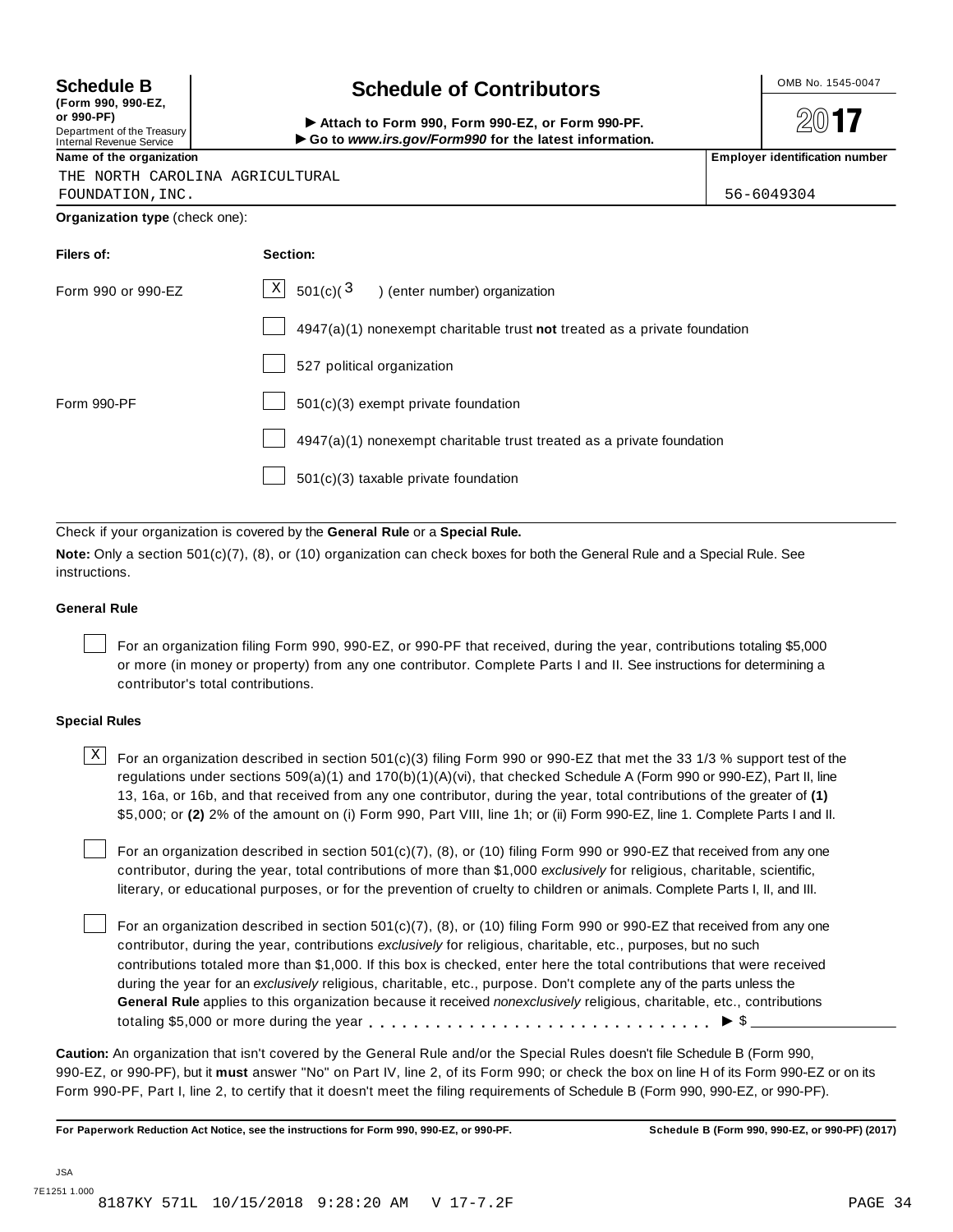**Name of organization Employer identification number** THE NORTH CAROLINA AGRICULTURAL THE NORTH CAROLINA AGRICULTURAL **Employer identification number**<br>FOUNDATION, INC. 56-6049304

| (a) | (b)                        | (c)                        | (d)                                                                                             |
|-----|----------------------------|----------------------------|-------------------------------------------------------------------------------------------------|
| No. | Name, address, and ZIP + 4 | <b>Total contributions</b> | Type of contribution                                                                            |
| 1   |                            | 2,602,812.<br>\$           | $\rm X$<br>Person<br>Payroll<br>Noncash<br>(Complete Part II for<br>noncash contributions.)     |
| (a) | (b)                        | (c)                        | (d)                                                                                             |
| No. | Name, address, and ZIP + 4 | <b>Total contributions</b> | Type of contribution                                                                            |
| 2   |                            | 725,000.<br>\$             | $\rm X$<br>Person<br>Payroll<br>Noncash<br>(Complete Part II for<br>noncash contributions.)     |
| (a) | (b)                        | (c)                        | (d)                                                                                             |
| No. | Name, address, and ZIP + 4 | <b>Total contributions</b> | Type of contribution                                                                            |
| 3   |                            | 581,146.<br>\$             | Χ<br>Person<br>Payroll<br>Noncash<br>(Complete Part II for<br>noncash contributions.)           |
| (a) | (b)                        | (c)                        | (d)                                                                                             |
| No. | Name, address, and ZIP + 4 | <b>Total contributions</b> | Type of contribution                                                                            |
| 4   |                            | 500,000.<br>\$             | $\mathbf X$<br>Person<br>Payroll<br>Noncash<br>(Complete Part II for<br>noncash contributions.) |
| (a) | (b)                        | (c)                        | (d)                                                                                             |
| No. | Name, address, and ZIP + 4 | <b>Total contributions</b> | Type of contribution                                                                            |
| 5   |                            | 370,464.<br>\$             | $\rm X$<br>Person<br>Payroll<br>Noncash<br>(Complete Part II for<br>noncash contributions.)     |
| (a) | (b)                        | (c)                        | (d)                                                                                             |
| No. | Name, address, and ZIP + 4 | <b>Total contributions</b> | Type of contribution                                                                            |
| 6   |                            | 300,000.<br>\$             | $\rm X$<br>Person<br>Payroll<br>Noncash<br>(Complete Part II for<br>noncash contributions.)     |

**Schedule B (Form 990, 990-EZ, or 990-PF) (2017)** JSA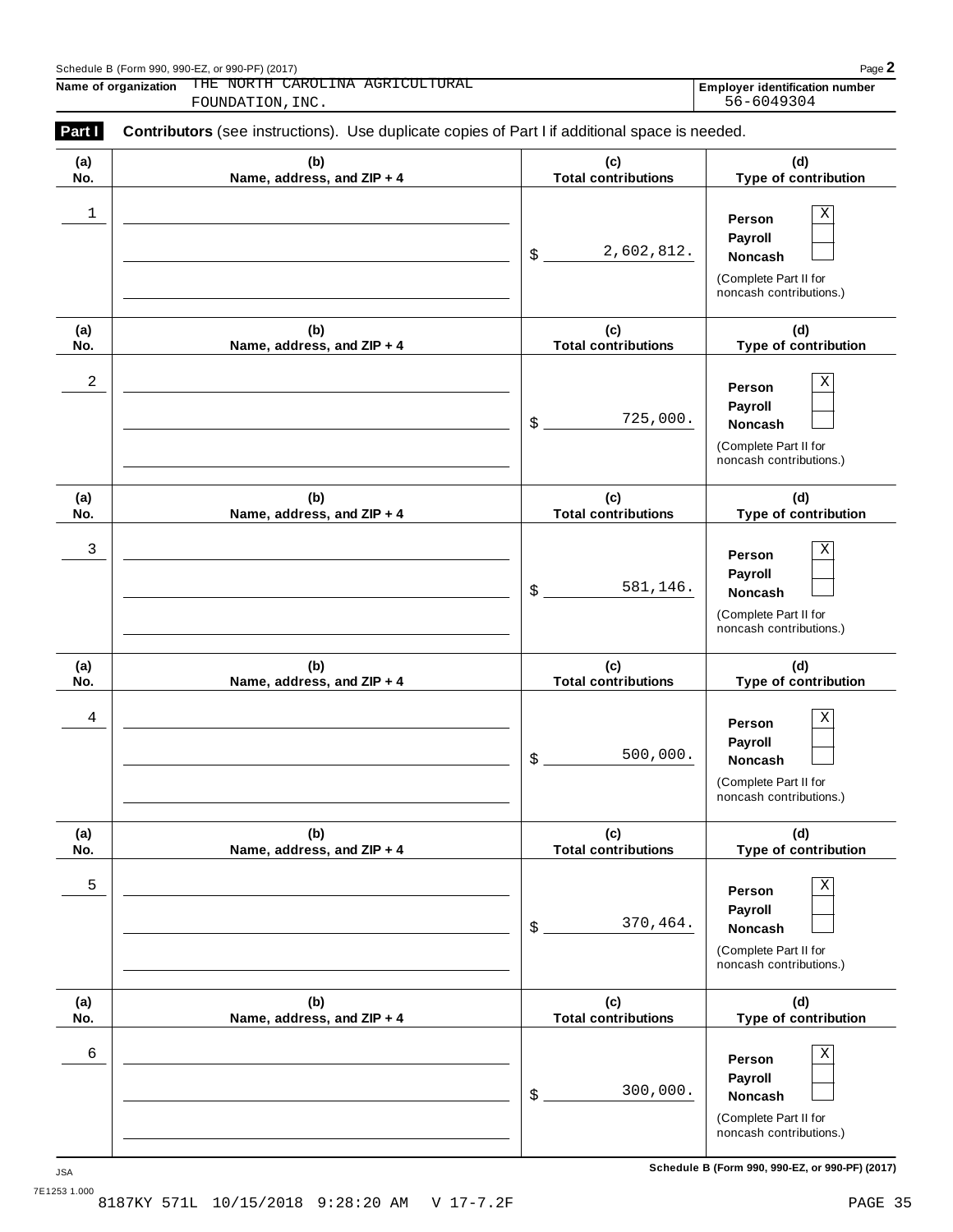|                           | Name of organization THE NORTH CAROLINA AGRICULTURAL<br>FOUNDATION, INC.                            |                                                 | Employer identification number<br>56-6049304 |  |  |  |
|---------------------------|-----------------------------------------------------------------------------------------------------|-------------------------------------------------|----------------------------------------------|--|--|--|
| Part II                   | Noncash Property (see instructions). Use duplicate copies of Part II if additional space is needed. |                                                 |                                              |  |  |  |
| (a) No.<br>from<br>Part I | (b)<br>Description of noncash property given                                                        | (c)<br>FMV (or estimate)<br>(See instructions.) | (d)<br>Date received                         |  |  |  |
|                           |                                                                                                     | $\frac{1}{2}$                                   |                                              |  |  |  |
| (a) No.<br>from<br>Part I | (b)<br>Description of noncash property given                                                        | (c)<br>FMV (or estimate)<br>(See instructions.) | (d)<br>Date received                         |  |  |  |
|                           |                                                                                                     | $\frac{1}{2}$                                   |                                              |  |  |  |
| (a) No.<br>from<br>Part I | (b)<br>Description of noncash property given                                                        | (c)<br>FMV (or estimate)<br>(See instructions.) | (d)<br>Date received                         |  |  |  |
|                           |                                                                                                     | $\frac{1}{2}$                                   |                                              |  |  |  |
| (a) No.<br>from<br>Part I | (b)<br>Description of noncash property given                                                        | (c)<br>FMV (or estimate)<br>(See instructions.) | (d)<br>Date received                         |  |  |  |
|                           |                                                                                                     | \$                                              |                                              |  |  |  |
| (a) No.<br>from<br>Part I | (b)<br>Description of noncash property given                                                        | (c)<br>FMV (or estimate)<br>(See instructions.) | (d)<br>Date received                         |  |  |  |
|                           |                                                                                                     | $$^{\circ}$                                     |                                              |  |  |  |
| (a) No.<br>from<br>Part I | (b)<br>Description of noncash property given                                                        | (c)<br>FMV (or estimate)<br>(See instructions.) | (d)<br>Date received                         |  |  |  |
|                           |                                                                                                     |                                                 |                                              |  |  |  |
|                           |                                                                                                     | \$                                              |                                              |  |  |  |

Schedule <sup>B</sup> (Form 990, 990-EZ, or 990-PF) (2017) Page **3**

 $S$ chedule B (Form 990, 990-EZ, or 990-PF) (2017)

7E1254 1.000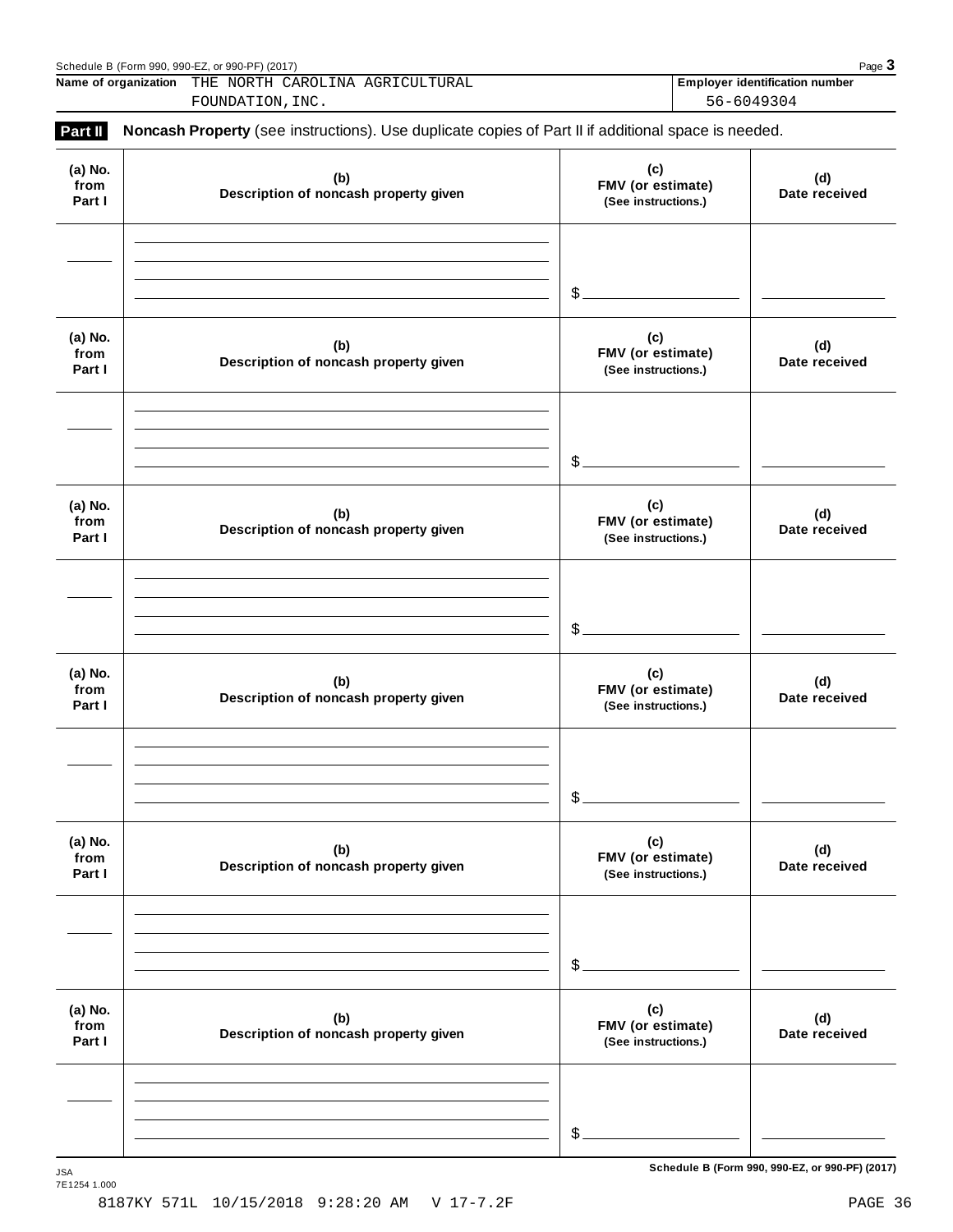|                             | Schedule B (Form 990, 990-EZ, or 990-PF) (2017)                                                                                                                                                                                                                                                                                                                                                                                         |                      |                                          | Page 4                                          |  |  |  |  |
|-----------------------------|-----------------------------------------------------------------------------------------------------------------------------------------------------------------------------------------------------------------------------------------------------------------------------------------------------------------------------------------------------------------------------------------------------------------------------------------|----------------------|------------------------------------------|-------------------------------------------------|--|--|--|--|
|                             | Name of organization THE NORTH CAROLINA AGRICULTURAL                                                                                                                                                                                                                                                                                                                                                                                    |                      |                                          | <b>Employer identification number</b>           |  |  |  |  |
| Part III                    | FOUNDATION, INC.<br>Exclusively religious, charitable, etc., contributions to organizations described in section 501(c)(7), (8), or                                                                                                                                                                                                                                                                                                     |                      |                                          | 56-6049304                                      |  |  |  |  |
|                             | (10) that total more than \$1,000 for the year from any one contributor. Complete columns (a) through (e) and<br>the following line entry. For organizations completing Part III, enter the total of exclusively religious, charitable, etc.,<br>contributions of \$1,000 or less for the year. (Enter this information once. See instructions.) $\triangleright$ \$<br>Use duplicate copies of Part III if additional space is needed. |                      |                                          |                                                 |  |  |  |  |
| $(a)$ No.<br>from           |                                                                                                                                                                                                                                                                                                                                                                                                                                         |                      |                                          |                                                 |  |  |  |  |
| Part I                      | (b) Purpose of gift                                                                                                                                                                                                                                                                                                                                                                                                                     | (c) Use of gift      |                                          | (d) Description of how gift is held             |  |  |  |  |
|                             |                                                                                                                                                                                                                                                                                                                                                                                                                                         | (e) Transfer of gift |                                          |                                                 |  |  |  |  |
|                             | Transferee's name, address, and ZIP + 4                                                                                                                                                                                                                                                                                                                                                                                                 |                      |                                          | Relationship of transferor to transferee        |  |  |  |  |
|                             |                                                                                                                                                                                                                                                                                                                                                                                                                                         |                      |                                          |                                                 |  |  |  |  |
| $(a)$ No.<br>from<br>Part I | (b) Purpose of gift                                                                                                                                                                                                                                                                                                                                                                                                                     | (c) Use of gift      |                                          | (d) Description of how gift is held             |  |  |  |  |
|                             |                                                                                                                                                                                                                                                                                                                                                                                                                                         |                      |                                          |                                                 |  |  |  |  |
|                             | (e) Transfer of gift                                                                                                                                                                                                                                                                                                                                                                                                                    |                      |                                          |                                                 |  |  |  |  |
|                             | Transferee's name, address, and ZIP + 4                                                                                                                                                                                                                                                                                                                                                                                                 |                      | Relationship of transferor to transferee |                                                 |  |  |  |  |
|                             |                                                                                                                                                                                                                                                                                                                                                                                                                                         |                      |                                          |                                                 |  |  |  |  |
|                             |                                                                                                                                                                                                                                                                                                                                                                                                                                         |                      |                                          |                                                 |  |  |  |  |
| (a) No.<br>from<br>Part I   | (b) Purpose of gift                                                                                                                                                                                                                                                                                                                                                                                                                     | (c) Use of gift      |                                          | (d) Description of how gift is held             |  |  |  |  |
|                             |                                                                                                                                                                                                                                                                                                                                                                                                                                         |                      |                                          |                                                 |  |  |  |  |
|                             | (e) Transfer of gift                                                                                                                                                                                                                                                                                                                                                                                                                    |                      |                                          |                                                 |  |  |  |  |
|                             | Transferee's name, address, and ZIP + 4                                                                                                                                                                                                                                                                                                                                                                                                 |                      |                                          | Relationship of transferor to transferee        |  |  |  |  |
|                             |                                                                                                                                                                                                                                                                                                                                                                                                                                         |                      |                                          |                                                 |  |  |  |  |
| $(a)$ No.<br>from<br>Part I | (b) Purpose of gift                                                                                                                                                                                                                                                                                                                                                                                                                     | (c) Use of gift      |                                          | (d) Description of how gift is held             |  |  |  |  |
|                             |                                                                                                                                                                                                                                                                                                                                                                                                                                         |                      |                                          |                                                 |  |  |  |  |
|                             |                                                                                                                                                                                                                                                                                                                                                                                                                                         |                      |                                          |                                                 |  |  |  |  |
|                             | Transferee's name, address, and ZIP + 4                                                                                                                                                                                                                                                                                                                                                                                                 |                      |                                          | Relationship of transferor to transferee        |  |  |  |  |
|                             |                                                                                                                                                                                                                                                                                                                                                                                                                                         |                      |                                          |                                                 |  |  |  |  |
|                             |                                                                                                                                                                                                                                                                                                                                                                                                                                         |                      |                                          |                                                 |  |  |  |  |
| <b>JSA</b>                  |                                                                                                                                                                                                                                                                                                                                                                                                                                         | (e) Transfer of gift |                                          | Schedule B (Form 990, 990-EZ, or 990-PF) (2017) |  |  |  |  |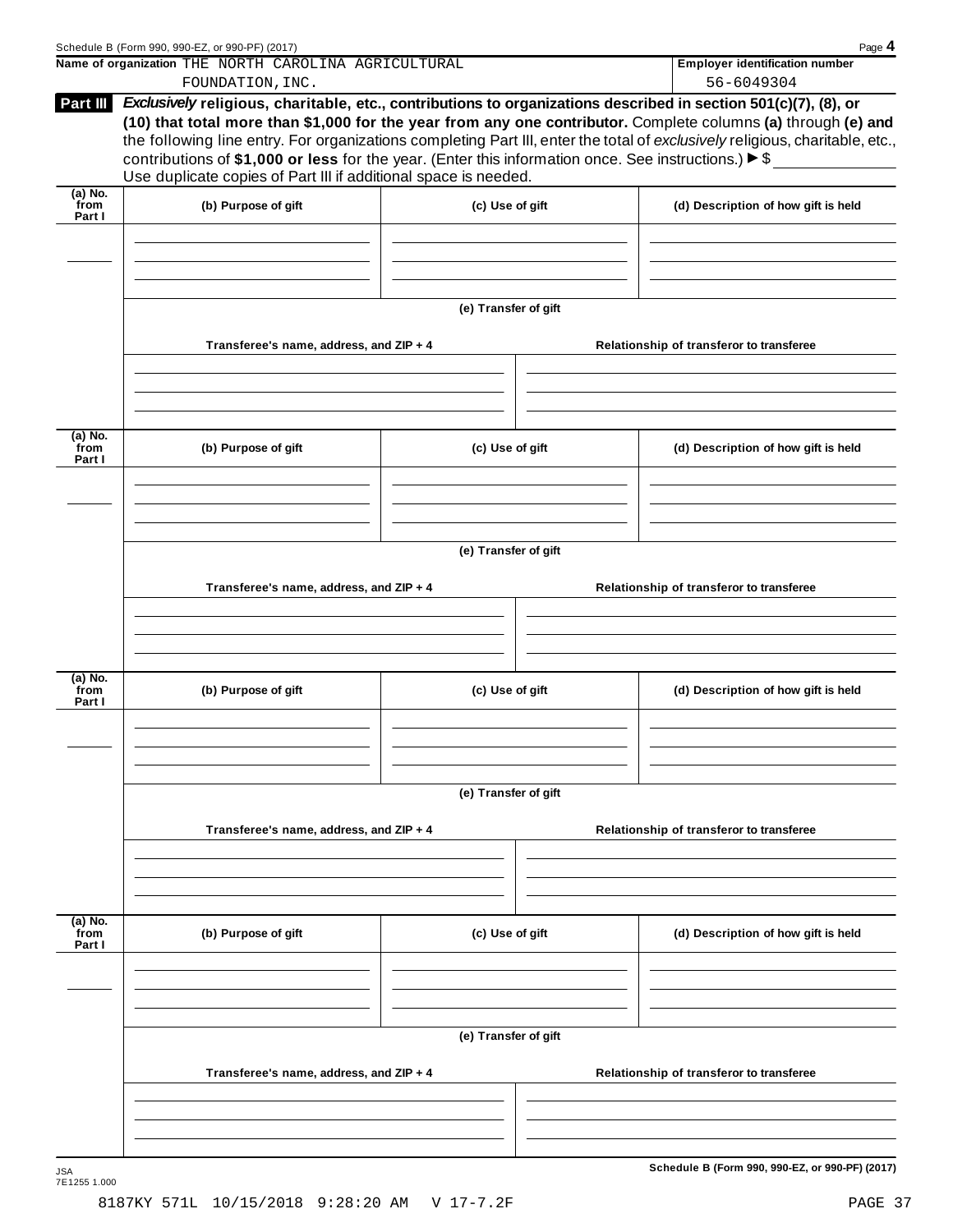# SCHEDULE D<br>
Supplemental Financial Statements<br>  $\begin{array}{r} \text{Complete if the organization answered "Yes" on Form 990,} \\ \text{Part IV, line 6, 7, 8, 9, 10, 11a, 11b, 11c, 11d, 11e, 11f, 12a, or 12b.} \end{array}$

**Department of the Treasury** I **Attach Part IV, line 6, 7, 8, 9, 10, 11a, 11b, 11c, 11d, 11e, 11f, 12a, or 12b.**<br>■ **Attach to Form 990.** 

|                                 | Department of the Treasury     |                                                                                                                                                                                                                                                              | Attach to Form 990.                                                    |                | <b>Open to Public</b>                              |
|---------------------------------|--------------------------------|--------------------------------------------------------------------------------------------------------------------------------------------------------------------------------------------------------------------------------------------------------------|------------------------------------------------------------------------|----------------|----------------------------------------------------|
| <b>Internal Revenue Service</b> |                                |                                                                                                                                                                                                                                                              | Go to www.irs.gov/Form990 for instructions and the latest information. |                | <b>Inspection</b>                                  |
|                                 | Name of the organization       | THE NORTH CAROLINA AGRICULTURAL                                                                                                                                                                                                                              |                                                                        |                | <b>Employer identification number</b>              |
|                                 | FOUNDATION, INC.               |                                                                                                                                                                                                                                                              |                                                                        |                | 56-6049304                                         |
|                                 | Part I                         | Organizations Maintaining Donor Advised Funds or Other Similar Funds or Accounts.                                                                                                                                                                            |                                                                        |                |                                                    |
|                                 |                                | Complete if the organization answered "Yes" on Form 990, Part IV, line 6.                                                                                                                                                                                    |                                                                        |                |                                                    |
|                                 |                                |                                                                                                                                                                                                                                                              | (a) Donor advised funds                                                |                | (b) Funds and other accounts                       |
| 1                               |                                | Total number at end of year <b>that the state of the state of the state of the state of the state of the state of the state of the state of the state of the state of the state of the state of the state of the state of the st</b>                         |                                                                        |                |                                                    |
| 2                               |                                | Aggregate value of contributions to (during year)                                                                                                                                                                                                            |                                                                        |                |                                                    |
| 3                               |                                | Aggregate value of grants from (during year)                                                                                                                                                                                                                 |                                                                        |                |                                                    |
| 4                               |                                | Aggregate value at end of year                                                                                                                                                                                                                               |                                                                        |                |                                                    |
| 5                               |                                | Did the organization inform all donors and donor advisors in writing that the assets held in donor advised                                                                                                                                                   |                                                                        |                |                                                    |
|                                 |                                | funds are the organization's property, subject to the organization's exclusive legal control?                                                                                                                                                                |                                                                        |                | Yes<br>No                                          |
| 6                               |                                | Did the organization inform all grantees, donors, and donor advisors in writing that grant funds can be used                                                                                                                                                 |                                                                        |                |                                                    |
|                                 |                                | only for charitable purposes and not for the benefit of the donor or donor advisor, or for any other purpose                                                                                                                                                 |                                                                        |                |                                                    |
|                                 |                                |                                                                                                                                                                                                                                                              |                                                                        |                | Yes<br>No                                          |
|                                 | Part II                        | <b>Conservation Easements.</b>                                                                                                                                                                                                                               |                                                                        |                |                                                    |
|                                 |                                | Complete if the organization answered "Yes" on Form 990, Part IV, line 7.                                                                                                                                                                                    |                                                                        |                |                                                    |
| 1                               |                                | Purpose(s) of conservation easements held by the organization (check all that apply).                                                                                                                                                                        |                                                                        |                |                                                    |
|                                 |                                | Preservation of land for public use (e.g., recreation or education)                                                                                                                                                                                          | X                                                                      |                | Preservation of a historically important land area |
|                                 |                                | Protection of natural habitat                                                                                                                                                                                                                                |                                                                        |                | Preservation of a certified historic structure     |
|                                 |                                | Preservation of open space                                                                                                                                                                                                                                   |                                                                        |                |                                                    |
| 2                               |                                | Complete lines 2a through 2d if the organization held a qualified conservation contribution in the form of a conservation                                                                                                                                    |                                                                        |                | Held at the End of the Tax Year                    |
|                                 |                                | easement on the last day of the tax year.                                                                                                                                                                                                                    |                                                                        |                | 3.                                                 |
| a                               |                                |                                                                                                                                                                                                                                                              |                                                                        | 2a             | 199.48                                             |
| b                               |                                | Total acreage restricted by conservation easements                                                                                                                                                                                                           |                                                                        | 2b             |                                                    |
| c                               |                                | Number of conservation easements on a certified historic structure included in (a)                                                                                                                                                                           |                                                                        | 2 <sub>c</sub> |                                                    |
| d                               |                                | Number of conservation easements included in (c) acquired after 7/25/06, and not on a                                                                                                                                                                        |                                                                        |                |                                                    |
|                                 |                                |                                                                                                                                                                                                                                                              |                                                                        | 2d             |                                                    |
| 3                               |                                | Number of conservation easements modified, transferred, released, extinguished, or terminated by the organization during the                                                                                                                                 |                                                                        |                |                                                    |
|                                 | tax year $\triangleright$ ____ |                                                                                                                                                                                                                                                              |                                                                        |                | ı.                                                 |
| 4<br>5                          |                                | Number of states where property subject to conservation easement is located $\blacktriangleright$<br>Does the organization have a written policy regarding the periodic monitoring, inspection, handling of                                                  |                                                                        |                |                                                    |
|                                 |                                |                                                                                                                                                                                                                                                              |                                                                        |                | $\mathbf{X}$<br>Yes<br><b>No</b>                   |
| 6                               |                                | Staff and volunteer hours devoted to monitoring, inspecting, handling of violations, and enforcing conservation easements during the year                                                                                                                    |                                                                        |                |                                                    |
|                                 |                                | 60.00                                                                                                                                                                                                                                                        |                                                                        |                |                                                    |
| 7                               |                                | Amount of expenses incurred in monitoring, inspecting, handling of violations, and enforcing conservation easements during the year                                                                                                                          |                                                                        |                |                                                    |
|                                 | $\triangleright$ s             | 1,000.                                                                                                                                                                                                                                                       |                                                                        |                |                                                    |
| 8                               |                                | Does each conservation easement reported on line 2(d) above satisfy the requirements of section 170(h)(4)(B)(i)                                                                                                                                              |                                                                        |                |                                                    |
|                                 |                                |                                                                                                                                                                                                                                                              |                                                                        |                | No<br>Yes                                          |
| 9                               |                                | In Part XIII, describe how the organization reports conservation easements in its revenue and expense statement, and                                                                                                                                         |                                                                        |                |                                                    |
|                                 |                                | balance sheet, and include, if applicable, the text of the footnote to the organization's financial statements that describes the                                                                                                                            |                                                                        |                |                                                    |
|                                 |                                | organization's accounting for conservation easements.                                                                                                                                                                                                        |                                                                        |                |                                                    |
|                                 | Part III                       | Organizations Maintaining Collections of Art, Historical Treasures, or Other Similar Assets.                                                                                                                                                                 |                                                                        |                |                                                    |
|                                 |                                | Complete if the organization answered "Yes" on Form 990, Part IV, line 8.                                                                                                                                                                                    |                                                                        |                |                                                    |
| 1a                              |                                | If the organization elected, as permitted under SFAS 116 (ASC 958), not to report in its revenue statement and balance sheet                                                                                                                                 |                                                                        |                |                                                    |
|                                 |                                | works of art, historical treasures, or other similar assets held for public exhibition, education, or research in furtherance of<br>public service, provide, in Part XIII, the text of the footnote to its financial statements that describes these items.  |                                                                        |                |                                                    |
|                                 |                                |                                                                                                                                                                                                                                                              |                                                                        |                |                                                    |
| b                               |                                | If the organization elected, as permitted under SFAS 116 (ASC 958), to report in its revenue statement and balance sheet<br>works of art, historical treasures, or other similar assets held for public exhibition, education, or research in furtherance of |                                                                        |                |                                                    |
|                                 |                                | public service, provide the following amounts relating to these items:                                                                                                                                                                                       |                                                                        |                |                                                    |
|                                 |                                |                                                                                                                                                                                                                                                              |                                                                        |                | $\triangleright$ \$                                |
|                                 |                                |                                                                                                                                                                                                                                                              |                                                                        |                | $\triangleright$ \$                                |
| 2                               |                                | If the organization received or held works of art, historical treasures, or other similar assets for financial gain, provide the                                                                                                                             |                                                                        |                |                                                    |
|                                 |                                | following amounts required to be reported under SFAS 116 (ASC 958) relating to these items:                                                                                                                                                                  |                                                                        |                |                                                    |
| a                               |                                |                                                                                                                                                                                                                                                              |                                                                        |                |                                                    |
| b                               |                                | Assets included in Form 990, Part $X_1, \ldots, X_n, \ldots, X_n, \ldots, X_n, \ldots, \ldots, \ldots, \ldots, \ldots, \blacktriangleright \S$                                                                                                               |                                                                        |                |                                                    |
|                                 |                                |                                                                                                                                                                                                                                                              |                                                                        |                |                                                    |

**For Paperwork Reduction Act Notice, see the Instructions for Form 990. Schedule D (Form 990) 2017**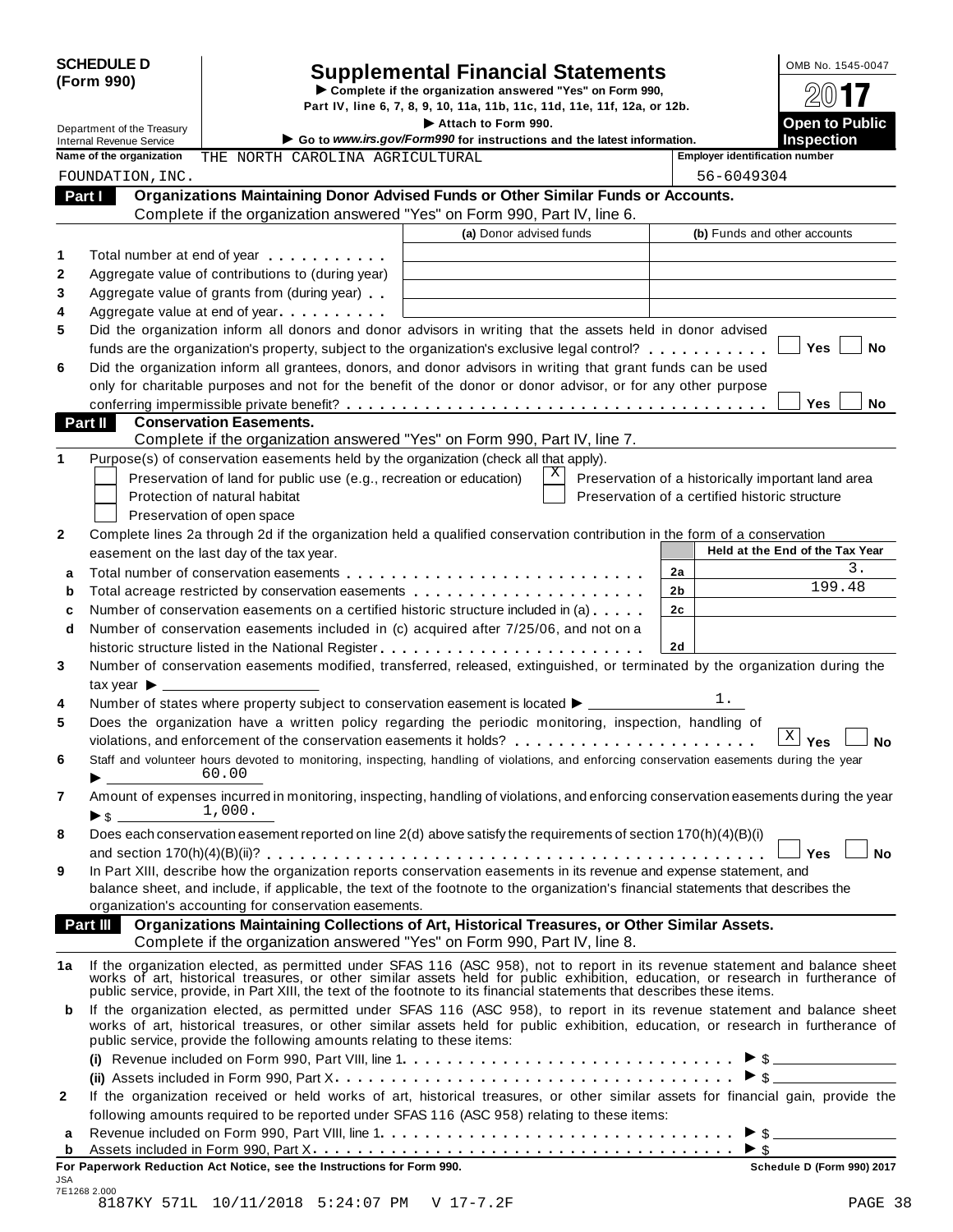| 56-6049304 |  |
|------------|--|
|------------|--|

|        | Schedule D (Form 990) 2017                                                                                                                                             |                         |                |              |                                    |            |                                                |        |                | Page 2                     |
|--------|------------------------------------------------------------------------------------------------------------------------------------------------------------------------|-------------------------|----------------|--------------|------------------------------------|------------|------------------------------------------------|--------|----------------|----------------------------|
|        | Organizations Maintaining Collections of Art, Historical Treasures, or Other Similar Assets (continued)<br>Part III                                                    |                         |                |              |                                    |            |                                                |        |                |                            |
| 3      | Using the organization's acquisition, accession, and other records, check any of the following that are a significant use of its                                       |                         |                |              |                                    |            |                                                |        |                |                            |
|        | collection items (check all that apply):                                                                                                                               |                         |                |              |                                    |            |                                                |        |                |                            |
| a      | Public exhibition                                                                                                                                                      |                         | d              |              | Loan or exchange programs          |            |                                                |        |                |                            |
| b      | Scholarly research                                                                                                                                                     |                         | е              | Other        |                                    |            |                                                |        |                |                            |
| C      | Preservation for future generations                                                                                                                                    |                         |                |              |                                    |            |                                                |        |                |                            |
| 4      | Provide a description of the organization's collections and explain how they further the organization's exempt purpose in Part                                         |                         |                |              |                                    |            |                                                |        |                |                            |
|        | XIII.<br>During the year, did the organization solicit or receive donations of art, historical treasures, or other similar                                             |                         |                |              |                                    |            |                                                |        |                |                            |
| 5      |                                                                                                                                                                        |                         |                |              |                                    |            |                                                |        |                |                            |
|        | assets to be sold to raise funds rather than to be maintained as part of the organization's collection?                                                                |                         |                |              |                                    |            |                                                |        | <b>Yes</b>     | No                         |
|        | <b>Part IV</b><br><b>Escrow and Custodial Arrangements.</b><br>Complete if the organization answered "Yes" on Form 990, Part IV, line 9, or reported an amount on Form |                         |                |              |                                    |            |                                                |        |                |                            |
|        | 990, Part X, line 21.                                                                                                                                                  |                         |                |              |                                    |            |                                                |        |                |                            |
|        | 1a Is the organization an agent, trustee, custodian or other intermediary for contributions or other assets not                                                        |                         |                |              |                                    |            |                                                |        |                |                            |
|        |                                                                                                                                                                        |                         |                |              |                                    |            |                                                |        | Yes            | <b>No</b>                  |
|        | b If "Yes," explain the arrangement in Part XIII and complete the following table:                                                                                     |                         |                |              |                                    |            |                                                |        |                |                            |
|        |                                                                                                                                                                        |                         |                |              |                                    |            |                                                | Amount |                |                            |
| c      |                                                                                                                                                                        |                         |                |              | 1 <sub>c</sub>                     |            |                                                |        |                |                            |
| d      |                                                                                                                                                                        |                         |                |              | 1d                                 |            |                                                |        |                |                            |
| e<br>f |                                                                                                                                                                        |                         |                |              | 1e<br>1f                           |            |                                                |        |                |                            |
| 2a     | Did the organization include an amount on Form 990, Part X, line 21, for escrow or custodial account liability?                                                        |                         |                |              |                                    |            |                                                |        | <b>Yes</b>     | <b>No</b>                  |
|        | <b>b</b> If "Yes," explain the arrangement in Part XIII. Check here if the explanation has been provided on Part XIII                                                  |                         |                |              |                                    |            |                                                |        |                |                            |
|        | Part V<br><b>Endowment Funds.</b>                                                                                                                                      |                         |                |              |                                    |            |                                                |        |                |                            |
|        | Complete if the organization answered "Yes" on Form 990, Part IV, line 10.                                                                                             |                         |                |              |                                    |            |                                                |        |                |                            |
|        |                                                                                                                                                                        | (a) Current year        | (b) Prior year |              | (c) Two years back                 |            | (d) Three years back                           |        |                | (e) Four years back        |
| 1a     | Beginning of year balance                                                                                                                                              | 110,520,069.            | 102, 551, 811. |              | 102,032,706.                       |            | 95,899,187.                                    |        |                | 88, 378, 455.              |
| b      | Contributions                                                                                                                                                          | 2,928,188.              |                | 2, 411, 894. |                                    | 3,849,653. | 504,629.                                       |        |                | 4,332,586.                 |
| c      | Net investment earnings, gains,                                                                                                                                        |                         |                |              |                                    |            |                                                |        |                |                            |
|        | and losses                                                                                                                                                             | 9, 411, 212.            |                | 7,724,059.   | $-1, 252, 867.$                    |            | 5,771,766.                                     |        |                | 7,885,843.                 |
|        |                                                                                                                                                                        |                         |                |              |                                    |            |                                                |        |                |                            |
| е      | Other expenditures for facilities                                                                                                                                      |                         |                |              |                                    |            |                                                |        |                |                            |
|        | and programs expansion and programs                                                                                                                                    | 2,694,845.              |                | 2,167,695.   |                                    | 2,077,681. | 142,876.                                       |        |                | 2,085,236.                 |
|        | Administrative expenses                                                                                                                                                | 120, 164, 624.          |                |              |                                    |            | $110, 520, 069.$ 102, 551, 811. 102, 032, 706. |        |                | 2,612,461.                 |
| g      | End of year balance                                                                                                                                                    |                         |                |              |                                    |            |                                                |        |                | 95,899,187.                |
| 2      | Provide the estimated percentage of the current year end balance (line 1g, column (a)) held as:<br>Board designated or quasi-endowment > 1.1000 %                      |                         |                |              |                                    |            |                                                |        |                |                            |
| a<br>b | Permanent endowment ▶ 72.1000 %                                                                                                                                        |                         |                |              |                                    |            |                                                |        |                |                            |
| c      | Temporarily restricted endowment $\blacktriangleright$ 26.8000 %                                                                                                       |                         |                |              |                                    |            |                                                |        |                |                            |
|        | The percentages on lines 2a, 2b, and 2c should equal 100%.                                                                                                             |                         |                |              |                                    |            |                                                |        |                |                            |
|        | 3a Are there endowment funds not in the possession of the organization that are held and administered for the                                                          |                         |                |              |                                    |            |                                                |        |                |                            |
|        | organization by:                                                                                                                                                       |                         |                |              |                                    |            |                                                |        |                | Yes<br>No                  |
|        |                                                                                                                                                                        |                         |                |              |                                    |            |                                                |        | 3a(i)          | Χ                          |
|        |                                                                                                                                                                        |                         |                |              |                                    |            |                                                |        | 3a(ii)         | Χ                          |
|        | If "Yes" on line 3a(ii), are the related organizations listed as required on Schedule R?                                                                               |                         |                |              |                                    |            |                                                |        | 3 <sub>b</sub> |                            |
| 4      | Describe in Part XIII the intended uses of the organization's endowment funds.                                                                                         |                         |                |              |                                    |            |                                                |        |                |                            |
|        | Land, Buildings, and Equipment.<br><b>Part VI</b><br>Complete if the organization answered "Yes" on Form 990, Part IV, line 11a. See Form 990, Part X, line 10.        |                         |                |              |                                    |            |                                                |        |                |                            |
|        | Description of property                                                                                                                                                | (a) Cost or other basis | (investment)   |              | (b) Cost or other basis<br>(other) |            | (c) Accumulated<br>depreciation                |        | (d) Book value |                            |
| 1a     | Land experience and the set of the set of the set of the set of the set of the set of the set of the set of th                                                         |                         |                |              | 32,735,980.                        |            |                                                |        |                | 32,735,980.                |
| b      | <b>Buildings</b><br>. <b>.</b> .                                                                                                                                       |                         |                |              |                                    |            |                                                |        |                |                            |
| C      | Leasehold improvements <b>Leasehold</b> improvements                                                                                                                   |                         |                |              |                                    |            |                                                |        |                |                            |
| d      | Equipment                                                                                                                                                              |                         |                |              | 232,742.                           |            | 176,547                                        |        |                | 56,195.                    |
| е      | Other                                                                                                                                                                  |                         |                |              |                                    |            |                                                |        |                |                            |
|        | Total. Add lines 1a through 1e. (Column (d) must equal Form 990, Part X, column (B), line 10c.)                                                                        |                         |                |              |                                    |            | ▶                                              |        |                | 32,792,175.                |
|        |                                                                                                                                                                        |                         |                |              |                                    |            |                                                |        |                | Schedule D (Form 990) 2017 |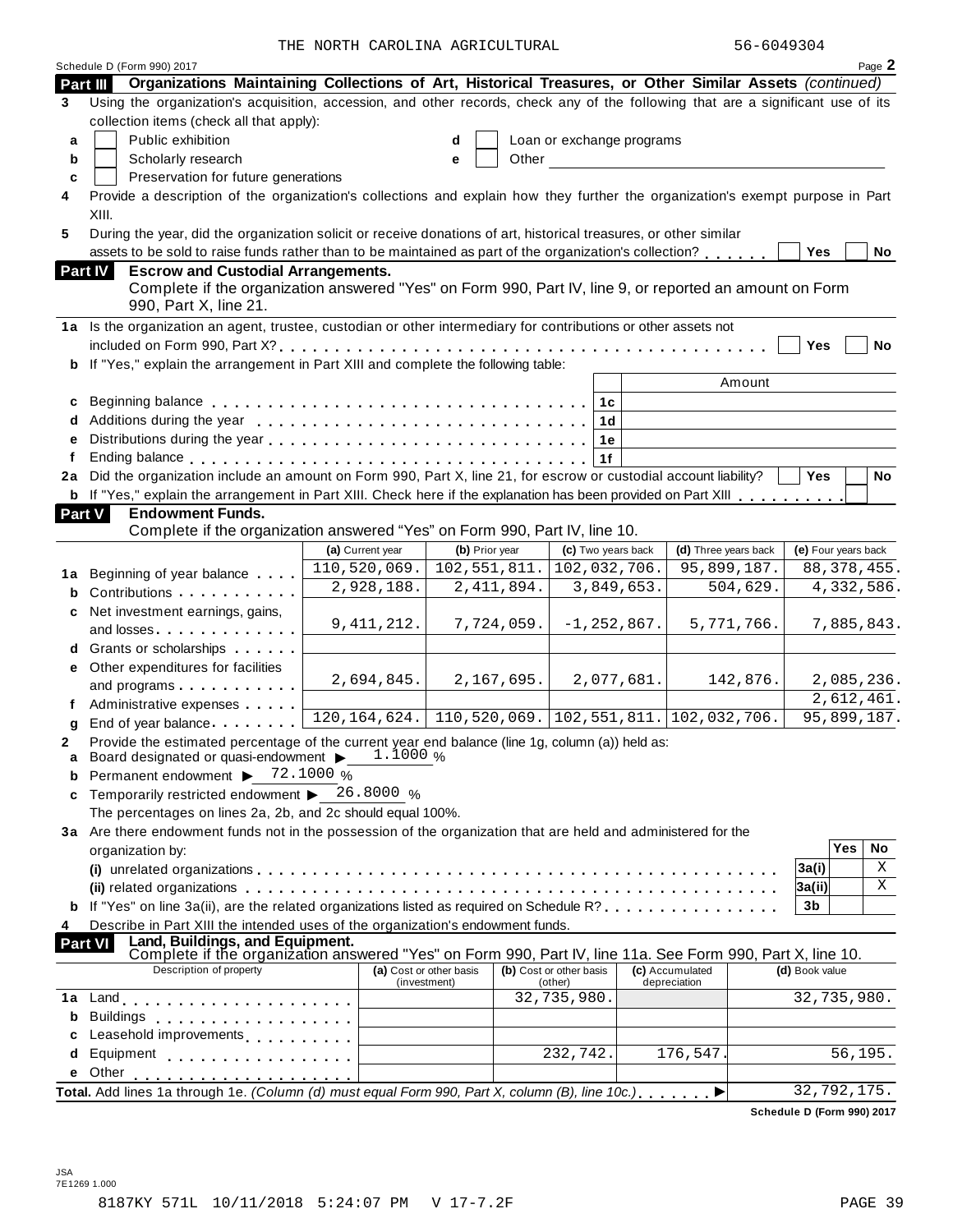### **Investments - Other Securities. Part VII** Investments - Other Securities.<br>Complete if the organization answered "Yes" on Form 990, Part IV, line 11b. See Form 990, Part X, line 12. **(a)** Description of security or category (including name of security) **(b)** Book value **(c)** Method of valuation: Cost or end-of-year market value **(1)** Financial derivatives **(2)** Closely-held equity interests **(3)** Other (A) NC STATE INVESTMENT FUND 88,442,580. FMV (B) KASPICK LIFE INCOME FUNDS 10,521,486. FMV (C) (D) CLOSELY-HELD STOCK 4,890. FMV (E) (F)  $\overline{(G)}$ (H) **Total.** *(Column (b) must equal Form 990, Part X, col. (B) line 12.)* I **Investments - Program Related.** Complete if the organization answered "Yes" on Form 990, Part IV, line 11c. See Form 990, Part X, line 13. **(a)** Description of investment **(b)** Book value **(c)** Method of valuation: Cost or end-of-year market value **(1) (2) (3) (4) (5) (6) (7) (8) (9) Total.** *(Column (b) must equal Form 990, Part X, col. (B) line 13.)* I **Other Assets.** Complete if the organization answered "Yes" on Form 990, Part IV, line 11d. See Form 990, Part X, line 15. **(a)** Description **(b)** Book value **(1) (2) (3) (4) (5) (6) (7) (8) (9)**  $\blacksquare$   $\blacksquare$   $\blacksquare$   $\blacksquare$   $\lozenge$   $\lozenge$   $\blacksquare$   $\blacksquare$   $\blacksquare$   $\blacksquare$   $\blacksquare$   $\blacksquare$   $\blacksquare$   $\blacksquare$   $\blacksquare$   $\blacksquare$   $\blacksquare$   $\blacksquare$   $\blacksquare$   $\blacksquare$   $\blacksquare$   $\blacksquare$   $\blacksquare$   $\blacksquare$   $\blacksquare$   $\blacksquare$   $\blacksquare$   $\blacksquare$   $\blacksquare$   $\blacksquare$   $\blacksquare$   $\blacks$ **Other Liabilities.** Complete if the organization answered "Yes" on Form 990, Part IV, line 11e or 11f. See Form 990, Part X, line 25. **Part X 1. (a)** Description of liability **(b)** Book value (1) Federal income taxes (2) LIFE INCOME FUNDS PAYABLE 6,171,845. (3) DUE TO OTHERS (3) 2012 111,467. (4) (5) (6) (7) (8) (9) **Total.** *(Column (b) must equal Form 990, Part X, col. (B) line 25.)* I **2.** Liability for uncertain tax positions. In Part XIII, provide the text of the footnote to the organization's financial statements that reports the organization's liability for uncertain tax positions under FIN 48 (ASC 740). Check here if the text of the footnote has been provided in Part XIII  $STIF$  FMV 98,969,260. 6,283,312. X

JSA<br>7E1270 1.000 8187KY 571L 10/11/2018 5:24:07 PM V 17-7.2F PAGE 40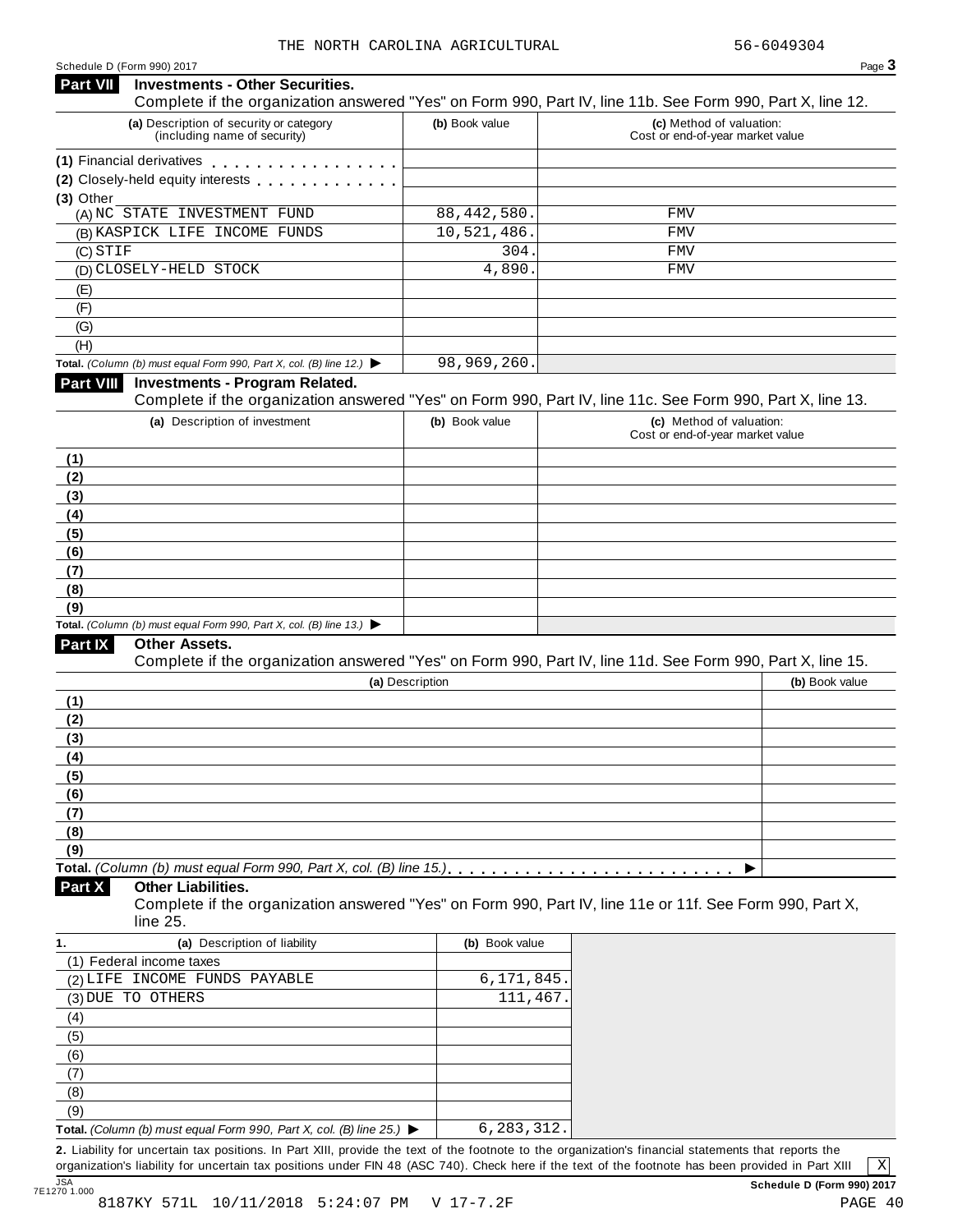| THE NORTH CAROLINA AGRICULTURAL |  |
|---------------------------------|--|
|---------------------------------|--|

| Reconciliation of Revenue per Audited Financial Statements With Revenue per Return.<br>Part XI<br>Complete if the organization answered "Yes" on Form 990, Part IV, line 12a.<br>28, 157, 655.<br>$\mathbf{1}$<br>Total revenue, gains, and other support per audited financial statements<br>Amounts included on line 1 but not on Form 990, Part VIII, line 12:<br>8,090,900.<br>2a<br>a<br>1,375,000.<br>2 <sub>b</sub><br>Donated services and use of facilities<br>b<br>2c<br>Recoveries of prior year grants<br>c<br>$\overline{237,196}$ .<br>d<br>9,703,096.<br>2e<br>е<br>18, 454, 559.<br>3<br>Amounts included on Form 990, Part VIII, line 12, but not on line 1:<br>398,796.<br>4a<br>Investment expenses not included on Form 990, Part VIII, line 7b<br>a<br>134,063.<br>4 <sub>b</sub><br>b<br>532,859.<br>4c<br>18,987,418.<br>Total revenue. Add lines 3 and 4c. (This must equal Form 990, Part I, line 12.)<br>5<br>Reconciliation of Expenses per Audited Financial Statements With Expenses per Return.<br><b>Part XII</b><br>Complete if the organization answered "Yes" on Form 990, Part IV, line 12a.<br>17,881,704.<br>$\mathbf{1}$<br>Total expenses and losses per audited financial statements<br>1<br>Amounts included on line 1 but not on Form 990, Part IX, line 25:<br>$\mathbf{2}$<br>1,375,000.<br>2a<br>a<br>2 <sub>b</sub><br>b<br>2 <sub>c</sub><br>c<br>237,196.<br>2d<br>d<br>1,612,196.<br>2e<br>е<br>16,269,508.<br>3<br>Amounts included on Form 990, Part IX, line 25, but not on line 1:<br>398,796.<br>4a<br>Investment expenses not included on Form 990, Part VIII, line 7b<br>a<br>4b<br>b<br>398,796.<br>4c<br>C<br>16,668,304.<br>5<br>Total expenses. Add lines 3 and 4c. (This must equal Form 990, Part I, line 18.) $\ldots \ldots \ldots \ldots$<br>Part XIII<br><b>Supplemental Information.</b><br>Provide the descriptions required for Part II, lines 3, 5, and 9; Part III, lines 1a and 4; Part IV, lines 1b and 2b; Part V, line 4; Part X, line |              | Schedule D (Form 990) 2017                                                                                                 |  | Page 4 |
|-------------------------------------------------------------------------------------------------------------------------------------------------------------------------------------------------------------------------------------------------------------------------------------------------------------------------------------------------------------------------------------------------------------------------------------------------------------------------------------------------------------------------------------------------------------------------------------------------------------------------------------------------------------------------------------------------------------------------------------------------------------------------------------------------------------------------------------------------------------------------------------------------------------------------------------------------------------------------------------------------------------------------------------------------------------------------------------------------------------------------------------------------------------------------------------------------------------------------------------------------------------------------------------------------------------------------------------------------------------------------------------------------------------------------------------------------------------------------------------------------------------------------------------------------------------------------------------------------------------------------------------------------------------------------------------------------------------------------------------------------------------------------------------------------------------------------------------------------------------------------------------------------------------------------------------------------------------------------------------------------------------------|--------------|----------------------------------------------------------------------------------------------------------------------------|--|--------|
|                                                                                                                                                                                                                                                                                                                                                                                                                                                                                                                                                                                                                                                                                                                                                                                                                                                                                                                                                                                                                                                                                                                                                                                                                                                                                                                                                                                                                                                                                                                                                                                                                                                                                                                                                                                                                                                                                                                                                                                                                   |              |                                                                                                                            |  |        |
|                                                                                                                                                                                                                                                                                                                                                                                                                                                                                                                                                                                                                                                                                                                                                                                                                                                                                                                                                                                                                                                                                                                                                                                                                                                                                                                                                                                                                                                                                                                                                                                                                                                                                                                                                                                                                                                                                                                                                                                                                   | 1            |                                                                                                                            |  |        |
|                                                                                                                                                                                                                                                                                                                                                                                                                                                                                                                                                                                                                                                                                                                                                                                                                                                                                                                                                                                                                                                                                                                                                                                                                                                                                                                                                                                                                                                                                                                                                                                                                                                                                                                                                                                                                                                                                                                                                                                                                   | $\mathbf{2}$ |                                                                                                                            |  |        |
|                                                                                                                                                                                                                                                                                                                                                                                                                                                                                                                                                                                                                                                                                                                                                                                                                                                                                                                                                                                                                                                                                                                                                                                                                                                                                                                                                                                                                                                                                                                                                                                                                                                                                                                                                                                                                                                                                                                                                                                                                   |              |                                                                                                                            |  |        |
|                                                                                                                                                                                                                                                                                                                                                                                                                                                                                                                                                                                                                                                                                                                                                                                                                                                                                                                                                                                                                                                                                                                                                                                                                                                                                                                                                                                                                                                                                                                                                                                                                                                                                                                                                                                                                                                                                                                                                                                                                   |              |                                                                                                                            |  |        |
|                                                                                                                                                                                                                                                                                                                                                                                                                                                                                                                                                                                                                                                                                                                                                                                                                                                                                                                                                                                                                                                                                                                                                                                                                                                                                                                                                                                                                                                                                                                                                                                                                                                                                                                                                                                                                                                                                                                                                                                                                   |              |                                                                                                                            |  |        |
|                                                                                                                                                                                                                                                                                                                                                                                                                                                                                                                                                                                                                                                                                                                                                                                                                                                                                                                                                                                                                                                                                                                                                                                                                                                                                                                                                                                                                                                                                                                                                                                                                                                                                                                                                                                                                                                                                                                                                                                                                   |              |                                                                                                                            |  |        |
|                                                                                                                                                                                                                                                                                                                                                                                                                                                                                                                                                                                                                                                                                                                                                                                                                                                                                                                                                                                                                                                                                                                                                                                                                                                                                                                                                                                                                                                                                                                                                                                                                                                                                                                                                                                                                                                                                                                                                                                                                   |              |                                                                                                                            |  |        |
|                                                                                                                                                                                                                                                                                                                                                                                                                                                                                                                                                                                                                                                                                                                                                                                                                                                                                                                                                                                                                                                                                                                                                                                                                                                                                                                                                                                                                                                                                                                                                                                                                                                                                                                                                                                                                                                                                                                                                                                                                   | 3            |                                                                                                                            |  |        |
|                                                                                                                                                                                                                                                                                                                                                                                                                                                                                                                                                                                                                                                                                                                                                                                                                                                                                                                                                                                                                                                                                                                                                                                                                                                                                                                                                                                                                                                                                                                                                                                                                                                                                                                                                                                                                                                                                                                                                                                                                   | 4            |                                                                                                                            |  |        |
|                                                                                                                                                                                                                                                                                                                                                                                                                                                                                                                                                                                                                                                                                                                                                                                                                                                                                                                                                                                                                                                                                                                                                                                                                                                                                                                                                                                                                                                                                                                                                                                                                                                                                                                                                                                                                                                                                                                                                                                                                   |              |                                                                                                                            |  |        |
|                                                                                                                                                                                                                                                                                                                                                                                                                                                                                                                                                                                                                                                                                                                                                                                                                                                                                                                                                                                                                                                                                                                                                                                                                                                                                                                                                                                                                                                                                                                                                                                                                                                                                                                                                                                                                                                                                                                                                                                                                   |              |                                                                                                                            |  |        |
|                                                                                                                                                                                                                                                                                                                                                                                                                                                                                                                                                                                                                                                                                                                                                                                                                                                                                                                                                                                                                                                                                                                                                                                                                                                                                                                                                                                                                                                                                                                                                                                                                                                                                                                                                                                                                                                                                                                                                                                                                   |              |                                                                                                                            |  |        |
|                                                                                                                                                                                                                                                                                                                                                                                                                                                                                                                                                                                                                                                                                                                                                                                                                                                                                                                                                                                                                                                                                                                                                                                                                                                                                                                                                                                                                                                                                                                                                                                                                                                                                                                                                                                                                                                                                                                                                                                                                   | 5.           |                                                                                                                            |  |        |
|                                                                                                                                                                                                                                                                                                                                                                                                                                                                                                                                                                                                                                                                                                                                                                                                                                                                                                                                                                                                                                                                                                                                                                                                                                                                                                                                                                                                                                                                                                                                                                                                                                                                                                                                                                                                                                                                                                                                                                                                                   |              |                                                                                                                            |  |        |
|                                                                                                                                                                                                                                                                                                                                                                                                                                                                                                                                                                                                                                                                                                                                                                                                                                                                                                                                                                                                                                                                                                                                                                                                                                                                                                                                                                                                                                                                                                                                                                                                                                                                                                                                                                                                                                                                                                                                                                                                                   |              |                                                                                                                            |  |        |
|                                                                                                                                                                                                                                                                                                                                                                                                                                                                                                                                                                                                                                                                                                                                                                                                                                                                                                                                                                                                                                                                                                                                                                                                                                                                                                                                                                                                                                                                                                                                                                                                                                                                                                                                                                                                                                                                                                                                                                                                                   |              |                                                                                                                            |  |        |
|                                                                                                                                                                                                                                                                                                                                                                                                                                                                                                                                                                                                                                                                                                                                                                                                                                                                                                                                                                                                                                                                                                                                                                                                                                                                                                                                                                                                                                                                                                                                                                                                                                                                                                                                                                                                                                                                                                                                                                                                                   |              |                                                                                                                            |  |        |
|                                                                                                                                                                                                                                                                                                                                                                                                                                                                                                                                                                                                                                                                                                                                                                                                                                                                                                                                                                                                                                                                                                                                                                                                                                                                                                                                                                                                                                                                                                                                                                                                                                                                                                                                                                                                                                                                                                                                                                                                                   |              |                                                                                                                            |  |        |
|                                                                                                                                                                                                                                                                                                                                                                                                                                                                                                                                                                                                                                                                                                                                                                                                                                                                                                                                                                                                                                                                                                                                                                                                                                                                                                                                                                                                                                                                                                                                                                                                                                                                                                                                                                                                                                                                                                                                                                                                                   |              |                                                                                                                            |  |        |
|                                                                                                                                                                                                                                                                                                                                                                                                                                                                                                                                                                                                                                                                                                                                                                                                                                                                                                                                                                                                                                                                                                                                                                                                                                                                                                                                                                                                                                                                                                                                                                                                                                                                                                                                                                                                                                                                                                                                                                                                                   |              |                                                                                                                            |  |        |
|                                                                                                                                                                                                                                                                                                                                                                                                                                                                                                                                                                                                                                                                                                                                                                                                                                                                                                                                                                                                                                                                                                                                                                                                                                                                                                                                                                                                                                                                                                                                                                                                                                                                                                                                                                                                                                                                                                                                                                                                                   |              |                                                                                                                            |  |        |
|                                                                                                                                                                                                                                                                                                                                                                                                                                                                                                                                                                                                                                                                                                                                                                                                                                                                                                                                                                                                                                                                                                                                                                                                                                                                                                                                                                                                                                                                                                                                                                                                                                                                                                                                                                                                                                                                                                                                                                                                                   |              |                                                                                                                            |  |        |
|                                                                                                                                                                                                                                                                                                                                                                                                                                                                                                                                                                                                                                                                                                                                                                                                                                                                                                                                                                                                                                                                                                                                                                                                                                                                                                                                                                                                                                                                                                                                                                                                                                                                                                                                                                                                                                                                                                                                                                                                                   | 3            |                                                                                                                            |  |        |
|                                                                                                                                                                                                                                                                                                                                                                                                                                                                                                                                                                                                                                                                                                                                                                                                                                                                                                                                                                                                                                                                                                                                                                                                                                                                                                                                                                                                                                                                                                                                                                                                                                                                                                                                                                                                                                                                                                                                                                                                                   | 4            |                                                                                                                            |  |        |
|                                                                                                                                                                                                                                                                                                                                                                                                                                                                                                                                                                                                                                                                                                                                                                                                                                                                                                                                                                                                                                                                                                                                                                                                                                                                                                                                                                                                                                                                                                                                                                                                                                                                                                                                                                                                                                                                                                                                                                                                                   |              |                                                                                                                            |  |        |
|                                                                                                                                                                                                                                                                                                                                                                                                                                                                                                                                                                                                                                                                                                                                                                                                                                                                                                                                                                                                                                                                                                                                                                                                                                                                                                                                                                                                                                                                                                                                                                                                                                                                                                                                                                                                                                                                                                                                                                                                                   |              |                                                                                                                            |  |        |
|                                                                                                                                                                                                                                                                                                                                                                                                                                                                                                                                                                                                                                                                                                                                                                                                                                                                                                                                                                                                                                                                                                                                                                                                                                                                                                                                                                                                                                                                                                                                                                                                                                                                                                                                                                                                                                                                                                                                                                                                                   |              |                                                                                                                            |  |        |
|                                                                                                                                                                                                                                                                                                                                                                                                                                                                                                                                                                                                                                                                                                                                                                                                                                                                                                                                                                                                                                                                                                                                                                                                                                                                                                                                                                                                                                                                                                                                                                                                                                                                                                                                                                                                                                                                                                                                                                                                                   | 5.           |                                                                                                                            |  |        |
|                                                                                                                                                                                                                                                                                                                                                                                                                                                                                                                                                                                                                                                                                                                                                                                                                                                                                                                                                                                                                                                                                                                                                                                                                                                                                                                                                                                                                                                                                                                                                                                                                                                                                                                                                                                                                                                                                                                                                                                                                   |              |                                                                                                                            |  |        |
|                                                                                                                                                                                                                                                                                                                                                                                                                                                                                                                                                                                                                                                                                                                                                                                                                                                                                                                                                                                                                                                                                                                                                                                                                                                                                                                                                                                                                                                                                                                                                                                                                                                                                                                                                                                                                                                                                                                                                                                                                   |              | 2; Part XI, lines 2d and 4b; and Part XII, lines 2d and 4b. Also complete this part to provide any additional information. |  |        |

SEE PAGE 5

JSA **Schedule D (Form 990) 2017**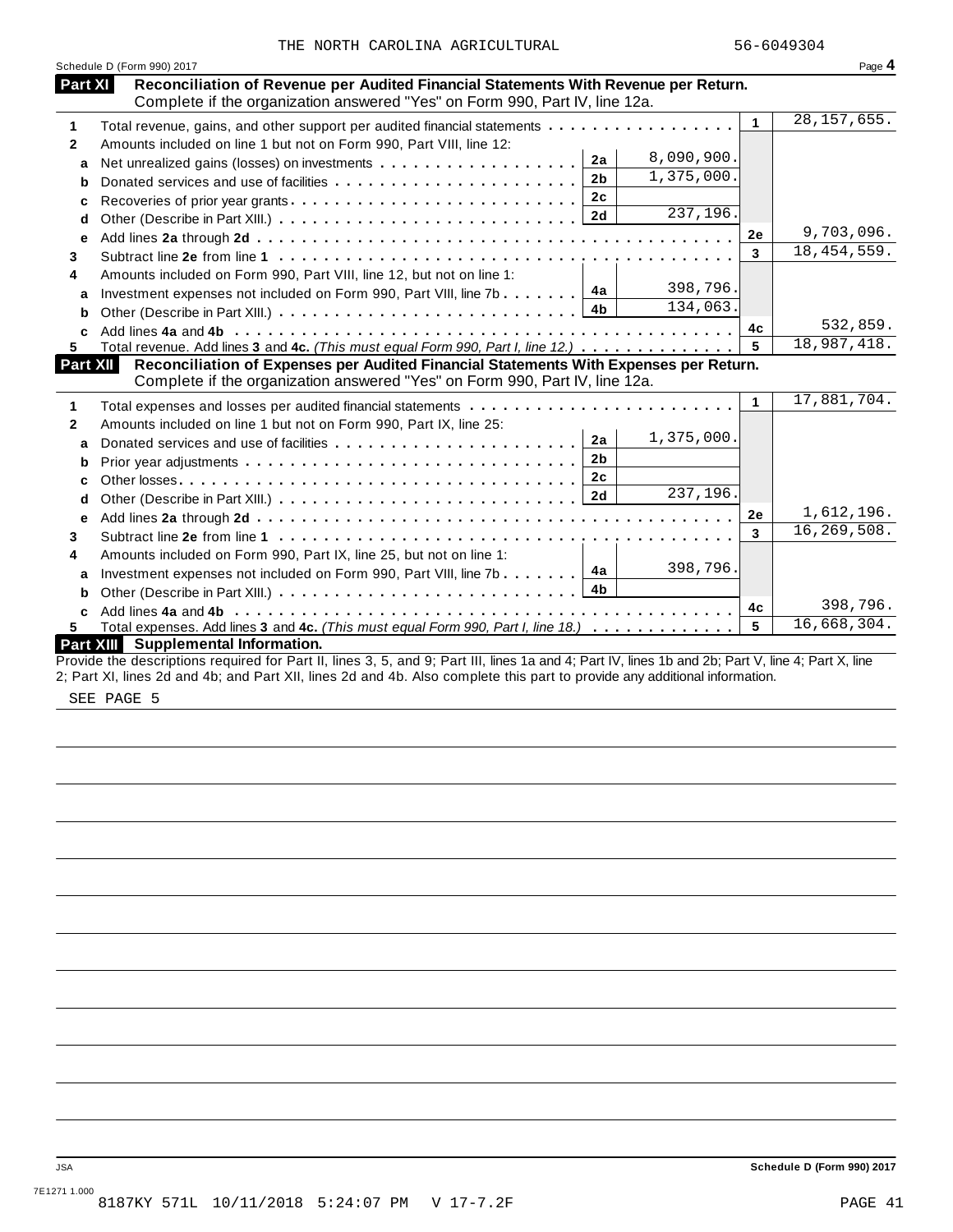### PART II, LINE 9:

DONATED EASEMENTS ARE STATED AT FAIR VALUE AS OF THE DATE OF DONATION. THE ORGANIZATION HOLDS CONSERVATION EASEMENTS FOR WHICH IT MAY HAVE FUTURE COMMITMENTS FOR AN UNDETERMINABLE AMOUNT. THE PURPOSE OF THESE CONSERVATION EASEMENTS IS TO MAINTAIN WETLAND AND/OR RIPARIAN RESOURCES AND OTHER NATURAL VALUES AND PREVENT THE USE OR DEVELOPMENT FOR ANY PURPOSE OR IN ANY MANNER THAT WOULD CONFLICT WITH THE MAINTENANCE OF THE PROPERTIES IN THEIR NATURAL CONDITIONS.

### PART V, LINE 4:

THE FOUNDATION'S ENDOWMENT CONSISTS OF 690 INDIVIDUAL FUNDS ESTABLISHED FOR A VARIETY OF PURPOSES RELATED TO THE FOUNDATION'S MISSION TO AID AND PROMOTE ALL TYPES OF EDUCATION, RESEARCH AND EXTENSION WITHIN THE COLLEGE OF AGRICULTURE AND LIFE SCIENCES AT NC STATE UNIVERSITY.

### PART X, LINE 2:

MANAGEMENT HAS ANALYZED THE TAX POSITIONS TAKEN BY THE FOUNDATION, AND HAS CONCLUDED THAT AS OF JUNE 30, 2018, THERE ARE NO UNCERTAIN TAX POSITIONS TAKEN OR EXPECTED TO BE TAKEN THAT WOULD REQUIRE RECOGNITION OF A LIABILITY (OR ASSET) OR DISCLOSURE IN THE FINANCIAL STATEMENTS. THE FOUNDATION IS SUBJECT TO ROUTINE AUDITS BY TAXING JURISDICTIONS; HOWEVER, THERE ARE CURRENTLY NO AUDITS FOR ANY TAX PERIODS IN PROGRESS. MANAGEMENT BELIEVES IT IS NO LONGER SUBJECT TO INCOME TAX EXAMINATIONS FOR YEARS PRIOR TO 2014.

JSA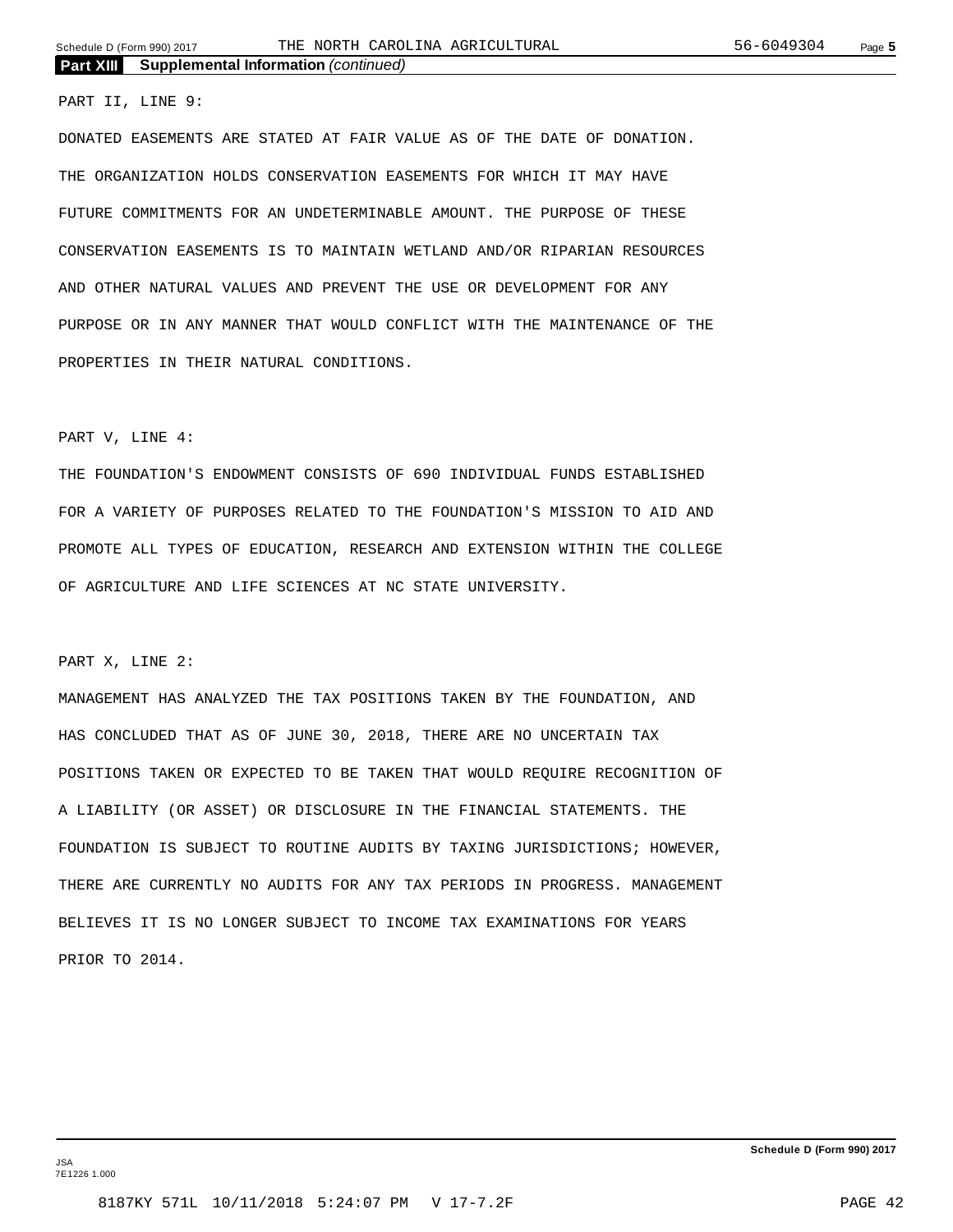PART XI, LINE 2D:

DIRECT EXPENSES FROM FUNDRAISING EVENTS TOTALING \$237,196

PART XI, LINE 4B - OTHER ADJUSTMENTS:

DECREASE IN THE VALUE OF SPLIT INTEREST AGREEMENT IN THE AMOUNT OF

\$134,063.

PART XII, LINE 2D:

DIRECT EXPENSES FROM FUNDRAISING EVENTS TOTALING \$237,196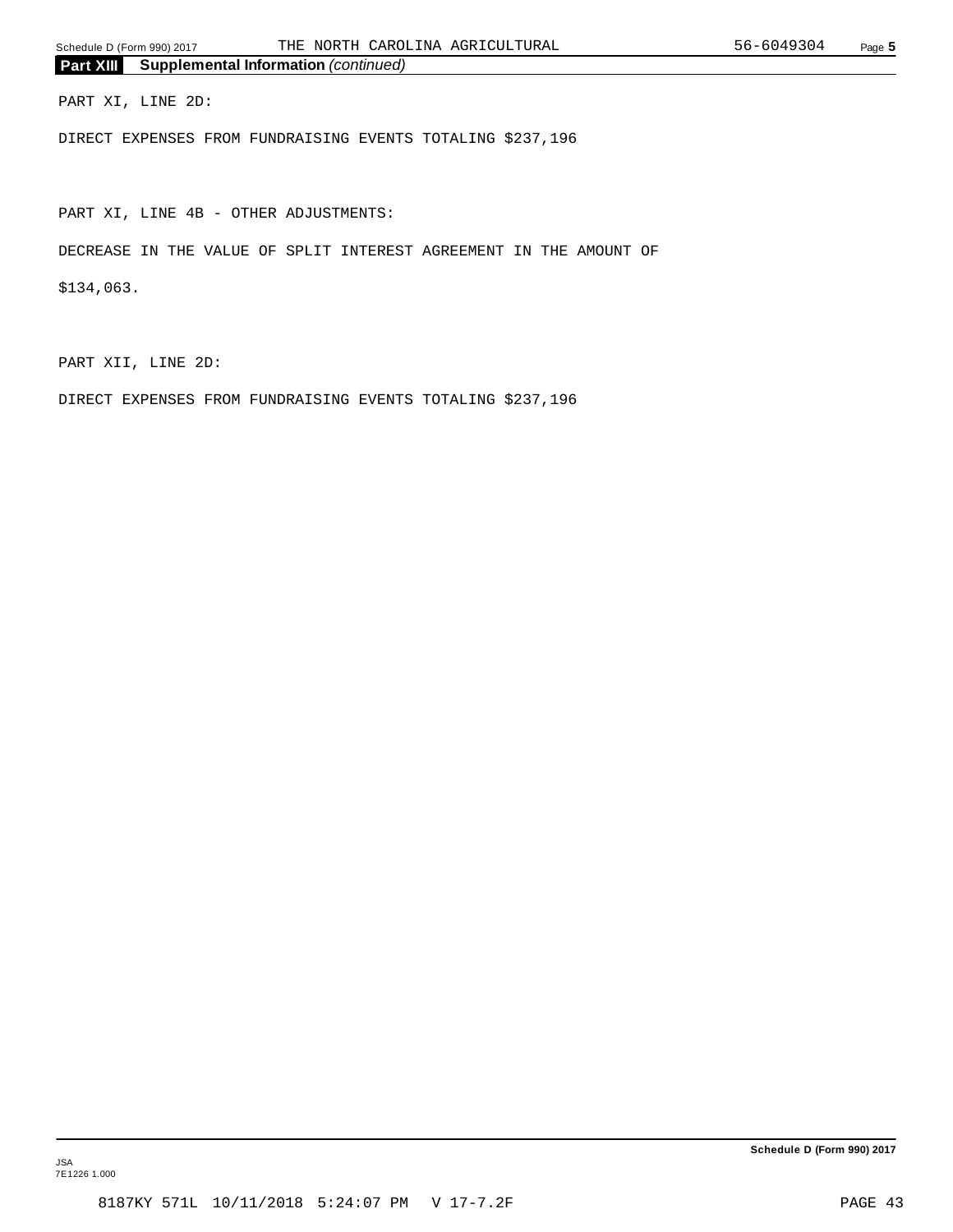| (Form 990 or 990-EZ)                                          |                                                                                                                                              |                                                                                                                                                                     |                                    |                           | <b>Supplemental Information Regarding Fundraising or Gaming Activities</b> |                                                                                                                                     | OMB No. 1545-0047     |
|---------------------------------------------------------------|----------------------------------------------------------------------------------------------------------------------------------------------|---------------------------------------------------------------------------------------------------------------------------------------------------------------------|------------------------------------|---------------------------|----------------------------------------------------------------------------|-------------------------------------------------------------------------------------------------------------------------------------|-----------------------|
|                                                               |                                                                                                                                              | Complete if the organization answered "Yes" on Form 990, Part IV, line 17, 18, or 19, or if the<br>organization entered more than \$15,000 on Form 990-EZ, line 6a. |                                    |                           |                                                                            |                                                                                                                                     |                       |
|                                                               |                                                                                                                                              |                                                                                                                                                                     | Attach to Form 990 or Form 990-EZ. |                           |                                                                            |                                                                                                                                     | <b>Open to Public</b> |
| Department of the Treasury<br><b>Internal Revenue Service</b> |                                                                                                                                              | Go to www.irs.gov/Form990 for the latest instructions.                                                                                                              |                                    |                           |                                                                            |                                                                                                                                     | Inspection            |
| Name of the organization                                      | THE NORTH CAROLINA AGRICULTURAL                                                                                                              |                                                                                                                                                                     |                                    |                           |                                                                            | <b>Employer identification number</b>                                                                                               |                       |
| FOUNDATION, INC.                                              |                                                                                                                                              |                                                                                                                                                                     |                                    |                           |                                                                            | 56-6049304                                                                                                                          |                       |
| Part I                                                        | Fundraising Activities. Complete if the organization answered "Yes" on Form 990, Part IV, line 17.                                           |                                                                                                                                                                     |                                    |                           |                                                                            |                                                                                                                                     |                       |
|                                                               | Form 990-EZ filers are not required to complete this part.                                                                                   |                                                                                                                                                                     |                                    |                           |                                                                            |                                                                                                                                     |                       |
| 1                                                             | Indicate whether the organization raised funds through any of the following activities. Check all that apply.                                |                                                                                                                                                                     |                                    |                           |                                                                            |                                                                                                                                     |                       |
| Mail solicitations<br>a                                       |                                                                                                                                              | е                                                                                                                                                                   |                                    |                           | Solicitation of non-government grants                                      |                                                                                                                                     |                       |
| b                                                             | Internet and email solicitations                                                                                                             | f                                                                                                                                                                   |                                    |                           | Solicitation of government grants                                          |                                                                                                                                     |                       |
| Phone solicitations<br>c                                      |                                                                                                                                              | g                                                                                                                                                                   |                                    |                           | Special fundraising events                                                 |                                                                                                                                     |                       |
| In-person solicitations<br>d                                  |                                                                                                                                              |                                                                                                                                                                     |                                    |                           |                                                                            |                                                                                                                                     |                       |
|                                                               | 2a Did the organization have a written or oral agreement with any individual (including officers, directors, trustees,                       |                                                                                                                                                                     |                                    |                           |                                                                            |                                                                                                                                     |                       |
|                                                               | or key employees listed in Form 990, Part VII) or entity in connection with professional fundraising services?                               |                                                                                                                                                                     |                                    |                           |                                                                            |                                                                                                                                     | <b>Yes</b><br>No      |
|                                                               | <b>b</b> If "Yes," list the 10 highest paid individuals or entities (fundraisers) pursuant to agreements under which the fundraiser is to be |                                                                                                                                                                     |                                    |                           |                                                                            |                                                                                                                                     |                       |
|                                                               | compensated at least \$5,000 by the organization.                                                                                            |                                                                                                                                                                     |                                    |                           |                                                                            |                                                                                                                                     |                       |
|                                                               |                                                                                                                                              |                                                                                                                                                                     |                                    |                           |                                                                            |                                                                                                                                     |                       |
|                                                               |                                                                                                                                              |                                                                                                                                                                     |                                    | (iii) Did fundraiser have |                                                                            | (v) Amount paid to<br>(or retained by)                                                                                              | (vi) Amount paid to   |
| (i) Name and address of individual<br>or entity (fundraiser)  |                                                                                                                                              | (ii) Activity                                                                                                                                                       |                                    | custody or control of     | (iv) Gross receipts<br>from activity                                       | fundraiser listed in                                                                                                                | (or retained by)      |
|                                                               |                                                                                                                                              |                                                                                                                                                                     |                                    | contributions?            |                                                                            | col. (i)                                                                                                                            | organization          |
|                                                               |                                                                                                                                              |                                                                                                                                                                     | Yes                                | No                        |                                                                            |                                                                                                                                     |                       |
| 1                                                             |                                                                                                                                              |                                                                                                                                                                     |                                    |                           |                                                                            |                                                                                                                                     |                       |
|                                                               |                                                                                                                                              |                                                                                                                                                                     |                                    |                           |                                                                            |                                                                                                                                     |                       |
| $\mathbf{2}$                                                  |                                                                                                                                              |                                                                                                                                                                     |                                    |                           |                                                                            |                                                                                                                                     |                       |
|                                                               |                                                                                                                                              |                                                                                                                                                                     |                                    |                           |                                                                            |                                                                                                                                     |                       |
| 3                                                             |                                                                                                                                              |                                                                                                                                                                     |                                    |                           |                                                                            |                                                                                                                                     |                       |
|                                                               |                                                                                                                                              |                                                                                                                                                                     |                                    |                           |                                                                            |                                                                                                                                     |                       |
| 4                                                             |                                                                                                                                              |                                                                                                                                                                     |                                    |                           |                                                                            |                                                                                                                                     |                       |
|                                                               |                                                                                                                                              |                                                                                                                                                                     |                                    |                           |                                                                            |                                                                                                                                     |                       |
| 5                                                             |                                                                                                                                              |                                                                                                                                                                     |                                    |                           |                                                                            |                                                                                                                                     |                       |
|                                                               |                                                                                                                                              |                                                                                                                                                                     |                                    |                           |                                                                            |                                                                                                                                     |                       |
| 6                                                             |                                                                                                                                              |                                                                                                                                                                     |                                    |                           |                                                                            |                                                                                                                                     |                       |
|                                                               |                                                                                                                                              |                                                                                                                                                                     |                                    |                           |                                                                            |                                                                                                                                     |                       |
| $\overline{7}$                                                |                                                                                                                                              |                                                                                                                                                                     |                                    |                           |                                                                            |                                                                                                                                     |                       |
|                                                               |                                                                                                                                              |                                                                                                                                                                     |                                    |                           |                                                                            |                                                                                                                                     |                       |
| 8                                                             |                                                                                                                                              |                                                                                                                                                                     |                                    |                           |                                                                            |                                                                                                                                     |                       |
|                                                               |                                                                                                                                              |                                                                                                                                                                     |                                    |                           |                                                                            |                                                                                                                                     |                       |
| 9                                                             |                                                                                                                                              |                                                                                                                                                                     |                                    |                           |                                                                            |                                                                                                                                     |                       |
|                                                               |                                                                                                                                              |                                                                                                                                                                     |                                    |                           |                                                                            |                                                                                                                                     |                       |
| 10                                                            |                                                                                                                                              |                                                                                                                                                                     |                                    |                           |                                                                            |                                                                                                                                     |                       |
|                                                               |                                                                                                                                              |                                                                                                                                                                     |                                    |                           |                                                                            |                                                                                                                                     |                       |
|                                                               |                                                                                                                                              |                                                                                                                                                                     |                                    |                           |                                                                            |                                                                                                                                     |                       |
| Total                                                         |                                                                                                                                              |                                                                                                                                                                     |                                    |                           |                                                                            |                                                                                                                                     |                       |
| 3                                                             |                                                                                                                                              |                                                                                                                                                                     |                                    |                           |                                                                            | List all states in which the organization is registered or licensed to solicit contributions or has been notified it is exempt from |                       |

AL,CA,CO,CT,FL,GA,HI,IL,

KS,MD,MA,MI,MN,MS,NH,NM,NC,ND,OH,OK,OR,PA,RI,SC,TN,UT,VA,WA,WV,WI,

For Paperwork Reduction Act Notice, see the Instructions for Form 990 or 990-EZ. Schedule G (Form 990 or 990-EZ) 2017 JSA 7E1281 1.000 8187KY 571L 10/11/2018 5:24:07 PM V 17-7.2F PAGE 44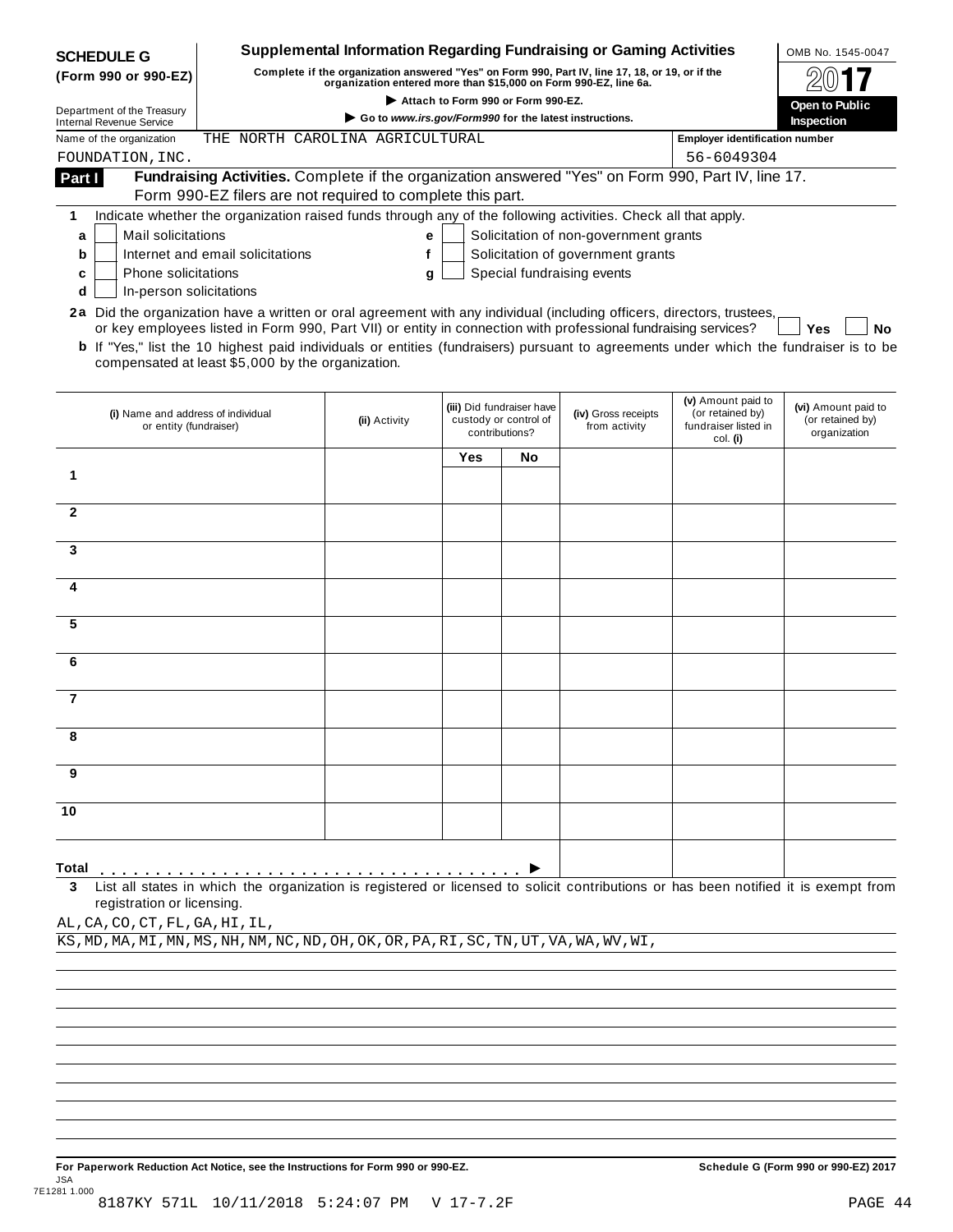### Schedule <sup>G</sup> (Form <sup>990</sup> or 990-EZ) <sup>2017</sup> Page **2**

| Part II | <b>Fundraising Events.</b> Complete if the organization answered "Yes" on Form 990, Part IV, line 18, or reported more |
|---------|------------------------------------------------------------------------------------------------------------------------|
|         | than \$15,000 of fundraising event contributions and gross income on Form 990-EZ, lines 1 and 6b. List events with     |
|         | gross receipts greater than \$5,000.                                                                                   |

|                 |  |                                                                                                                                               | (a) Event $#1$ | (b) Event $#2$                                   | (c) Other events | (d) Total events                                    |
|-----------------|--|-----------------------------------------------------------------------------------------------------------------------------------------------|----------------|--------------------------------------------------|------------------|-----------------------------------------------------|
|                 |  |                                                                                                                                               | FARM TO FORK   | <b>JCRA GALA</b>                                 | 10.              | (add col. (a) through<br>col. (c)                   |
|                 |  |                                                                                                                                               | (event type)   | (event type)                                     | (total number)   |                                                     |
| Revenue         |  | 1 Gross receipts                                                                                                                              | 108,745.       | 67, 199.                                         | 255,444.         | 431,388.                                            |
|                 |  |                                                                                                                                               | 38,870.        | 10, 121.                                         | 64,335.          | 113,326.                                            |
|                 |  | 3 Gross income (line 1 minus                                                                                                                  | 69,875.        | 57,078.                                          | 191,109.         | 318,062.                                            |
|                 |  | 4 Cash prizes                                                                                                                                 |                |                                                  | 1,420.           | 1,420.                                              |
|                 |  | 5 Noncash prizes [1,1,1,1,1,1,1,1]                                                                                                            |                |                                                  | 3,800.           | 3,800.                                              |
|                 |  | 6 Rent/facility costs                                                                                                                         |                | 7,439.                                           | 21,521.          | 28,960.                                             |
| Expenses        |  | 7 Food and beverages [1,1,1,1,1,1]                                                                                                            | 4,972.         | 20,590.                                          | 57,220.          | 82,782.                                             |
| Direct          |  | 8 Entertainment                                                                                                                               | 1,000.         |                                                  | 14,595.          | 15,595.                                             |
|                 |  | 9 Other direct expenses [1]                                                                                                                   | 28,099.        | 17,086.                                          | 59,454.          | 104,639.                                            |
|                 |  |                                                                                                                                               |                |                                                  |                  | 237,196.<br>80, 866.                                |
| Part III        |  | Gaming. Complete if the organization answered "Yes" on Form 990, Part IV, line 19, or reported more<br>than \$15,000 on Form 990-EZ, line 6a. |                |                                                  |                  |                                                     |
| Revenue         |  |                                                                                                                                               | (a) Bingo      | (b) Pull tabs/instant<br>bingo/progressive bingo | (c) Other gaming | (d) Total gaming (add<br>col. (a) through col. (c)) |
|                 |  | 1 Gross revenue                                                                                                                               |                |                                                  |                  |                                                     |
|                 |  | 2 Cash prizes <b>contained 2</b> Cash prizes                                                                                                  |                |                                                  |                  |                                                     |
|                 |  | 3 Noncash prizes                                                                                                                              |                |                                                  |                  |                                                     |
| Direct Expenses |  | 4 Rent/facility costs [19]                                                                                                                    |                |                                                  |                  |                                                     |
|                 |  |                                                                                                                                               |                |                                                  |                  |                                                     |

| Enter the state(s) in which the organization conducts gaming activities: |  |  |  |
|--------------------------------------------------------------------------|--|--|--|
|                                                                          |  |  |  |

. <u>. . . . . . .</u>

**5** Other direct expenses

JSA

**6** Volunteer labor **manual** m m m m m m m m m

Is the organization licensed to conduct gaming activities in each of these states? **a** m m m m m m m m m m m m m m m m m **Yes No b** If "No," explain:

**Yes No**

**Yes**

**No** % % %

**7** Direct expense summary. Add lines 2 through 5 in column (d) m m m m m m m m m m m m m m m m m m m m m I

**Yes No**

**8** Net gaming income summary. Subtract line 7 from line 1, column (d)  $\ldots$   $\ldots$   $\ldots$   $\ldots$   $\ldots$   $\ldots$ 

**10a** Were any of the organization's gaming licenses revoked, suspended, or terminated during the tax year?<br> **a** *Were* **and** *a* **b** If "Yes," explain:

**Schedule G (Form 990 or 990-EZ) 2017**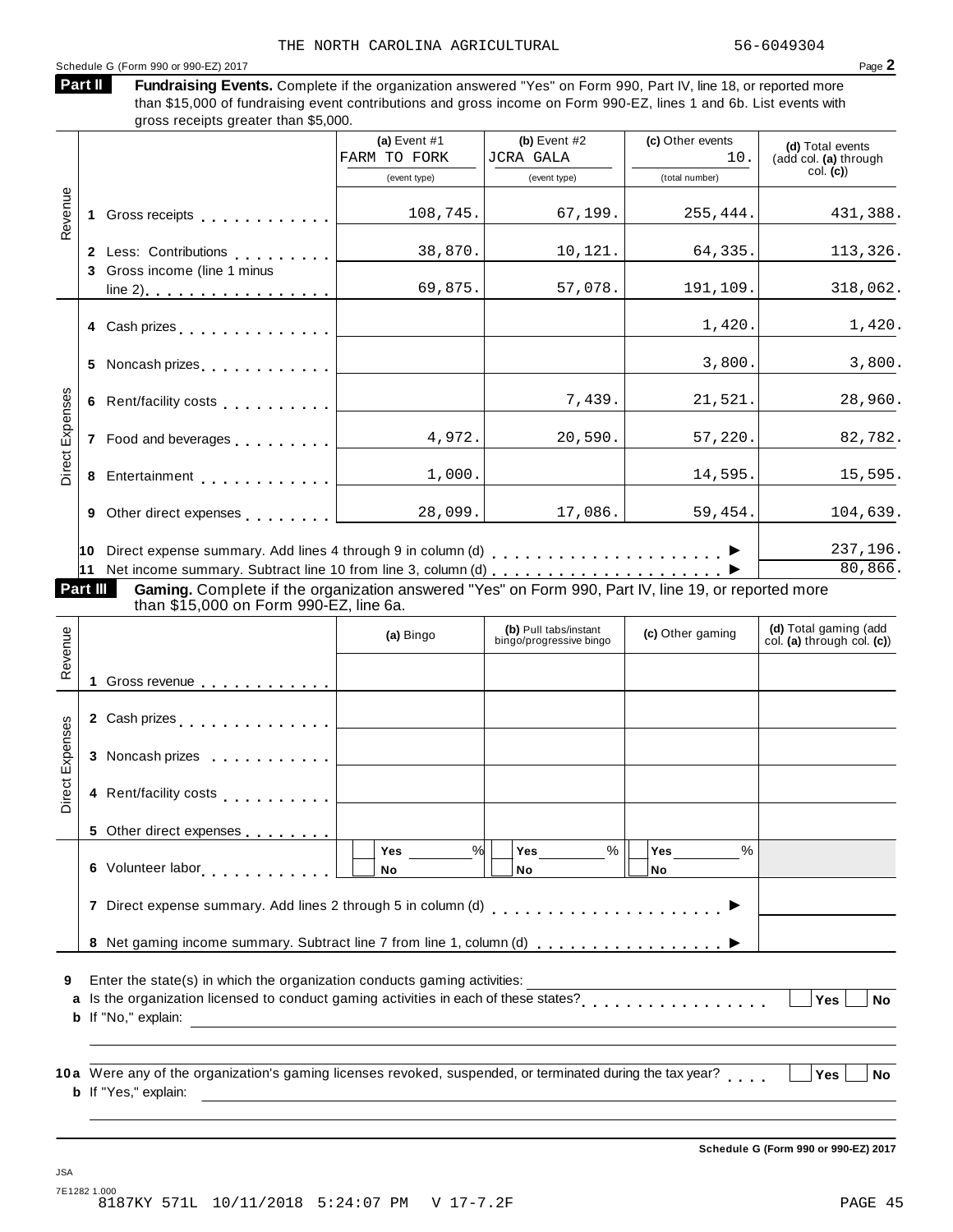|  |  |  | THE NORTH CAROLINA AGRICULTURAL |
|--|--|--|---------------------------------|
|--|--|--|---------------------------------|

|         | Page 3<br>Schedule G (Form 990 or 990-EZ) 2017                                                                                                                                                                                                           |
|---------|----------------------------------------------------------------------------------------------------------------------------------------------------------------------------------------------------------------------------------------------------------|
| 11      | <b>Yes</b><br>No                                                                                                                                                                                                                                         |
| $12 \,$ | Is the organization a grantor, beneficiary or trustee of a trust or a member of a partnership or other entity                                                                                                                                            |
|         | Yes<br><b>No</b>                                                                                                                                                                                                                                         |
| 13      | Indicate the percentage of gaming activity conducted in:                                                                                                                                                                                                 |
| a       | %                                                                                                                                                                                                                                                        |
| b       | %<br>An outside facility enterpreteration of the control of the control of the control of the control of the control of the control of the control of the control of the control of the control of the control of the control of th                      |
| 14      | Enter the name and address of the person who prepares the organization's gaming/special events books and<br>records:                                                                                                                                     |
|         |                                                                                                                                                                                                                                                          |
|         |                                                                                                                                                                                                                                                          |
|         | 15a Does the organization have a contract with a third party from whom the organization receives gaming                                                                                                                                                  |
|         | Yes No                                                                                                                                                                                                                                                   |
|         | <b>b</b> If "Yes," enter the amount of gaming revenue received by the organization $\triangleright$ \$______________ and the                                                                                                                             |
|         | amount of gaming revenue retained by the third party $\triangleright$ \$ ________________.                                                                                                                                                               |
|         | c If "Yes," enter name and address of the third party:                                                                                                                                                                                                   |
|         |                                                                                                                                                                                                                                                          |
|         |                                                                                                                                                                                                                                                          |
| 16      | Gaming manager information:                                                                                                                                                                                                                              |
|         |                                                                                                                                                                                                                                                          |
|         | Gaming manager compensation $\triangleright$ \$ _______________                                                                                                                                                                                          |
|         | Description of services provided ▶                                                                                                                                                                                                                       |
|         | Employee<br>Director/officer<br>Independent contractor                                                                                                                                                                                                   |
| 17      | Mandatory distributions:                                                                                                                                                                                                                                 |
| a       | Is the organization required under state law to make charitable distributions from the gaming proceeds to                                                                                                                                                |
|         | Yes <sub>1</sub><br>i No                                                                                                                                                                                                                                 |
|         | Enter the amount of distributions required under state law to be distributed to other exempt organizations                                                                                                                                               |
|         | or spent in the organization's own exempt activities during the tax year $\triangleright$ \$                                                                                                                                                             |
|         | Supplemental Information. Provide the explanation required by Part I, line 2b, columns (iii) and (v), and<br>Part IV<br>Part III, lines 9, 9b, 10b, 15b, 15c, 16, and 17b, as applicable. Also provide any additional information<br>(see instructions). |

**Schedule G (Form 990 or 990-EZ) 2017**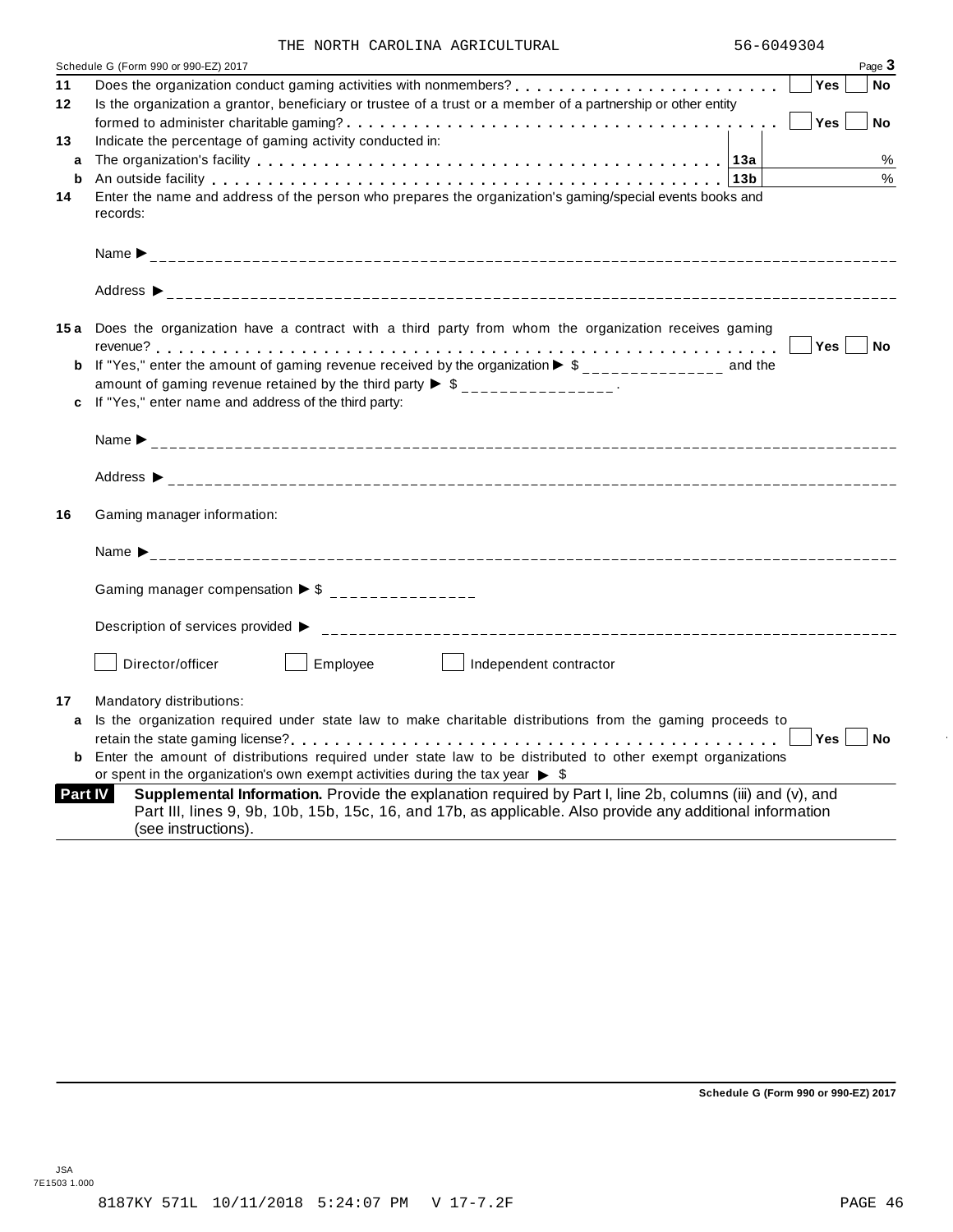| <b>SCHEDULE I</b><br>(Form 990)     |                                                                                                                                                                                                                                                                           |            |                                    | <b>Grants and Other Assistance to Organizations,</b><br>Governments, and Individuals in the United States |                                       |                                                             |                                          | OMB No. 1545-0047<br>$200$ 17         |
|-------------------------------------|---------------------------------------------------------------------------------------------------------------------------------------------------------------------------------------------------------------------------------------------------------------------------|------------|------------------------------------|-----------------------------------------------------------------------------------------------------------|---------------------------------------|-------------------------------------------------------------|------------------------------------------|---------------------------------------|
|                                     |                                                                                                                                                                                                                                                                           |            |                                    | Complete if the organization answered "Yes" on Form 990, Part IV, line 21 or 22.                          |                                       |                                                             |                                          |                                       |
| Department of the Treasury          |                                                                                                                                                                                                                                                                           |            |                                    | $\blacktriangleright$ Attach to Form 990.                                                                 |                                       |                                                             |                                          | <b>Open to Public</b>                 |
| <b>Internal Revenue Service</b>     |                                                                                                                                                                                                                                                                           |            |                                    | Go to www.irs.gov/Form990 for the latest information.                                                     |                                       |                                                             |                                          | Inspection                            |
| Name of the organization            | THE NORTH CAROLINA AGRICULTURAL                                                                                                                                                                                                                                           |            |                                    |                                                                                                           |                                       |                                                             | <b>Employer identification number</b>    |                                       |
| FOUNDATION, INC.                    |                                                                                                                                                                                                                                                                           |            |                                    |                                                                                                           |                                       |                                                             | 56-6049304                               |                                       |
| Part I                              | <b>General Information on Grants and Assistance</b>                                                                                                                                                                                                                       |            |                                    |                                                                                                           |                                       |                                                             |                                          |                                       |
| 1.                                  | Does the organization maintain records to substantiate the amount of the grants or assistance, the grantees' eligibility for the grants or assistance, and                                                                                                                |            |                                    |                                                                                                           |                                       |                                                             |                                          | $X$ Yes<br>No                         |
| $\mathbf{2}$                        | Describe in Part IV the organization's procedures for monitoring the use of grant funds in the United States.                                                                                                                                                             |            |                                    |                                                                                                           |                                       |                                                             |                                          |                                       |
| <b>Part II</b>                      | Grants and Other Assistance to Domestic Organizations and Domestic Governments. Complete if the organization answered "Yes" on Form<br>990, Part IV, line 21, for any recipient that received more than \$5,000. Part II can be duplicated if additional space is needed. |            |                                    |                                                                                                           |                                       |                                                             |                                          |                                       |
|                                     | 1 (a) Name and address of organization<br>or government                                                                                                                                                                                                                   | $(b)$ EIN  | (c) IRC section<br>(if applicable) | (d) Amount of cash<br>grant                                                                               | (e) Amount of non-<br>cash assistance | (f) Method of valuation<br>(book, FMV, appraisal,<br>other) | (g) Description of<br>noncash assistance | (h) Purpose of grant<br>or assistance |
| (1) NORTH CAROLINA STATE UNIVERSITY |                                                                                                                                                                                                                                                                           |            |                                    |                                                                                                           |                                       |                                                             |                                          |                                       |
| NCSU BOX 7205 RALEIGH, NC 27695     |                                                                                                                                                                                                                                                                           | 56-6000756 | 170(C)(1)                          | 7,771,052.                                                                                                |                                       | <b>BOOK</b>                                                 | N/A                                      | SUPPORT                               |
| (2)                                 |                                                                                                                                                                                                                                                                           |            |                                    |                                                                                                           |                                       |                                                             |                                          |                                       |
| (3)                                 |                                                                                                                                                                                                                                                                           |            |                                    |                                                                                                           |                                       |                                                             |                                          |                                       |
| (4)                                 |                                                                                                                                                                                                                                                                           |            |                                    |                                                                                                           |                                       |                                                             |                                          |                                       |
| (5)                                 |                                                                                                                                                                                                                                                                           |            |                                    |                                                                                                           |                                       |                                                             |                                          |                                       |
| (6)                                 |                                                                                                                                                                                                                                                                           |            |                                    |                                                                                                           |                                       |                                                             |                                          |                                       |
| (7)                                 |                                                                                                                                                                                                                                                                           |            |                                    |                                                                                                           |                                       |                                                             |                                          |                                       |
| (8)                                 |                                                                                                                                                                                                                                                                           |            |                                    |                                                                                                           |                                       |                                                             |                                          |                                       |
| (9)                                 |                                                                                                                                                                                                                                                                           |            |                                    |                                                                                                           |                                       |                                                             |                                          |                                       |
| (10)                                |                                                                                                                                                                                                                                                                           |            |                                    |                                                                                                           |                                       |                                                             |                                          |                                       |
| (11)                                |                                                                                                                                                                                                                                                                           |            |                                    |                                                                                                           |                                       |                                                             |                                          |                                       |
| (12)                                |                                                                                                                                                                                                                                                                           |            |                                    |                                                                                                           |                                       |                                                             |                                          |                                       |
| $\mathbf{2}$                        |                                                                                                                                                                                                                                                                           |            |                                    |                                                                                                           |                                       |                                                             |                                          | 1.                                    |
| 3                                   | For Paperwork Reduction Act Notice, see the Instructions for Form 990.                                                                                                                                                                                                    |            |                                    |                                                                                                           |                                       |                                                             |                                          | Schedule I (Form 990) (2017)          |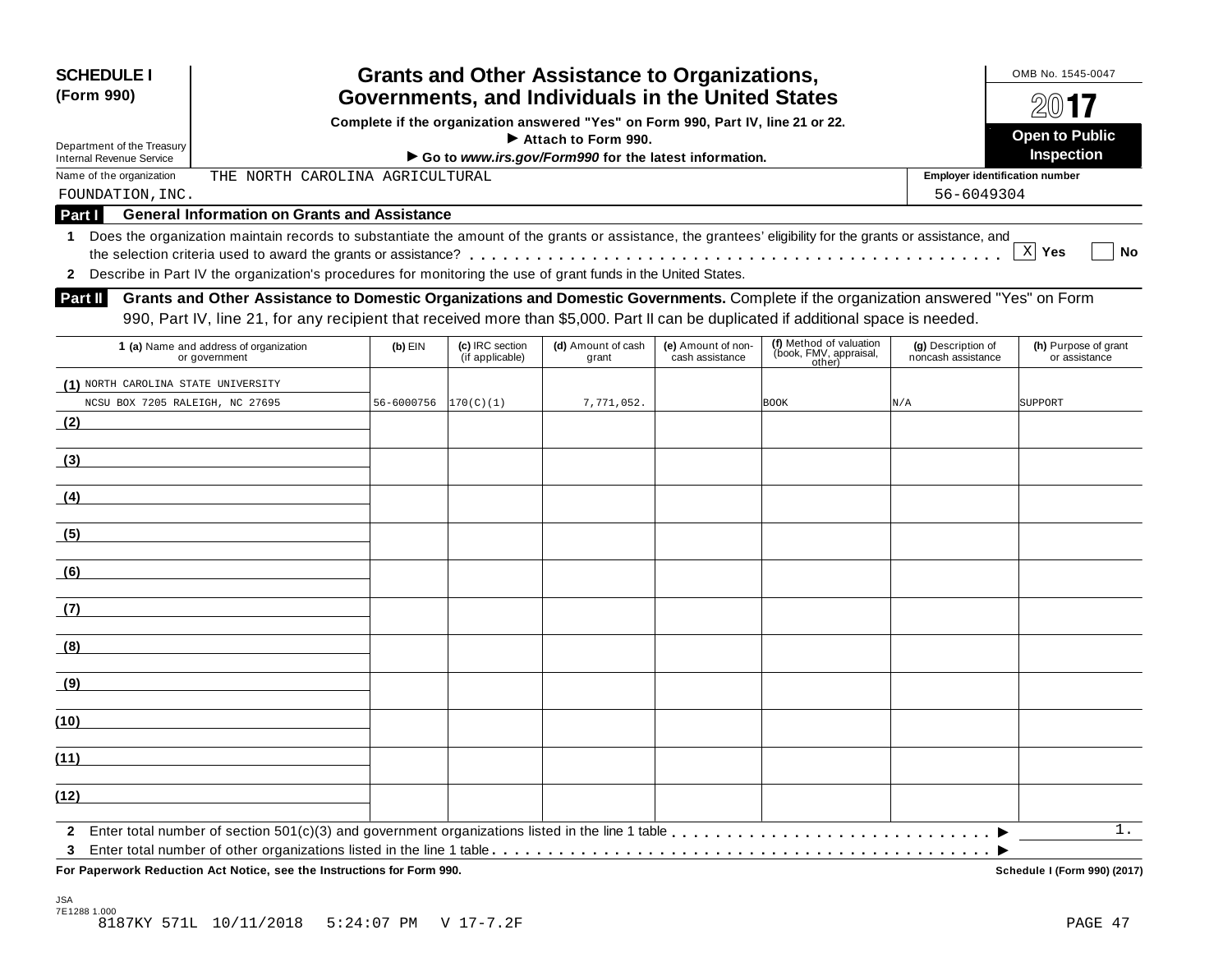**2**

**3**

**4**

**5**

**6**

### **Grants and Other Assistance to Domestic Individuals.** Complete ifthe organization answered "Yes" on Form 990, Part IV, line 22. **Part III** Grants and Other Assistance to Domestic Individuals<br>Part III can be duplicated if additional space is needed. (a) Type of grant or assistance **(b)** Number of **(c)** Amount of **(d)** Amount of **(e)** Method of valuation (book, **(f)** Description of non-cash assistance FMV, appraisal, other) **(b)** Number of recipients **(d)** Amount of non-cash assistance **(c)** Amount of cash grant **1**

| <b>Part IV</b> | Supplemental Information. Provide the information required in Part I, line 2, Part III, column (b); and any other additional<br>ntormation. |  |  |  |
|----------------|---------------------------------------------------------------------------------------------------------------------------------------------|--|--|--|

PART I, LINE 2:

GRANTS REPRESENT REIMBURSEMENT OF EXPENSES PROCESSED THROUGH THE

UNIVERSITY'S ACCOUNTING SYSTEMS AND ARE SUBJECT TO UNIVERSITY AND STATE

OF NORTH CAROLINA GUIDELINES IN ADDITION TO ANY RESTRICTIONS PLACED

DIRECTLY BY DONORS.

JSA 7E1504 1.000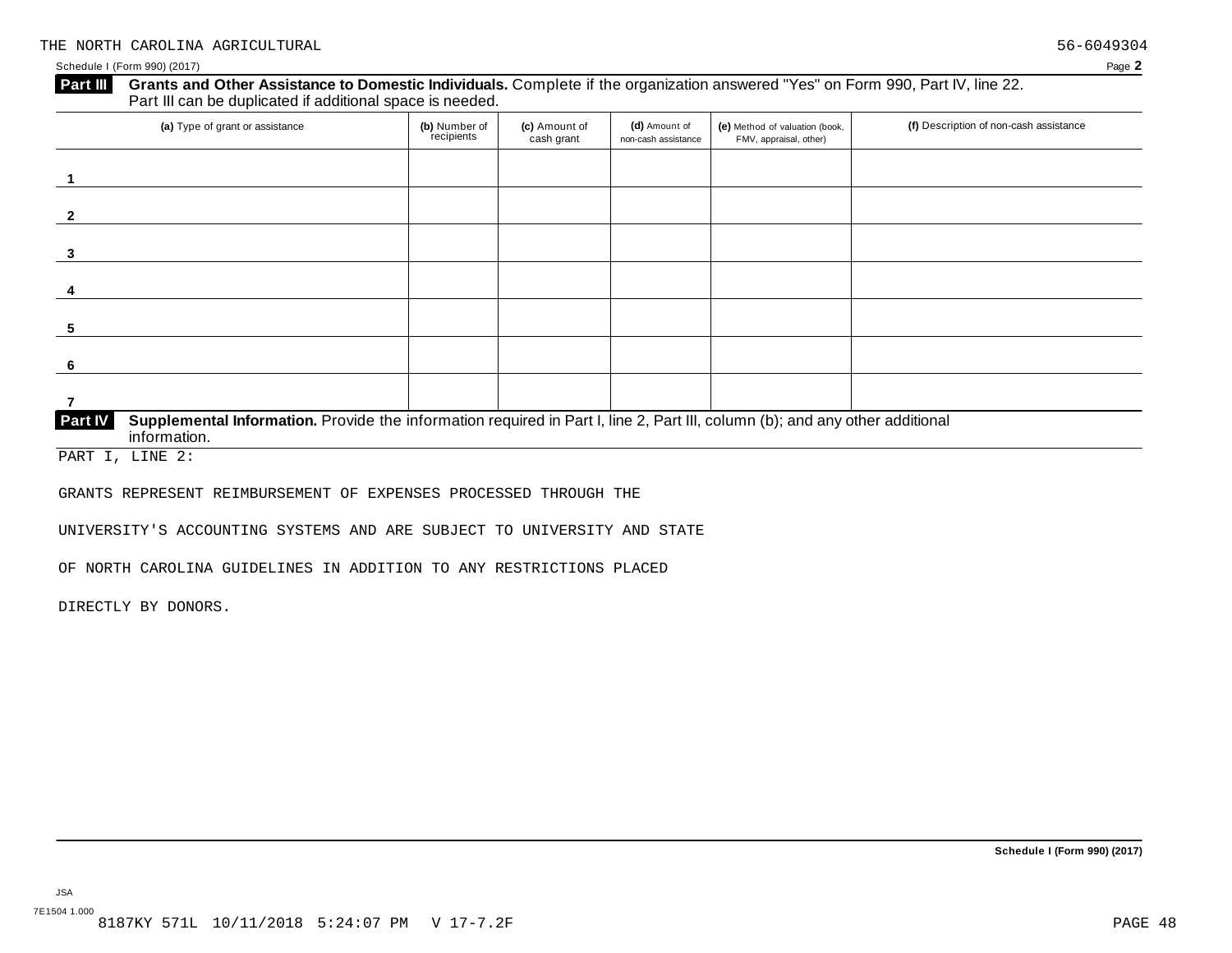| <b>SCHEDULE J</b><br>(Form 990) |                            |                                                  | <b>Compensation Information</b>                                                                                                                                                                                    |                                                     | OMB No. 1545-0047     |     |                         |
|---------------------------------|----------------------------|--------------------------------------------------|--------------------------------------------------------------------------------------------------------------------------------------------------------------------------------------------------------------------|-----------------------------------------------------|-----------------------|-----|-------------------------|
|                                 |                            |                                                  | For certain Officers, Directors, Trustees, Key Employees, and Highest                                                                                                                                              |                                                     |                       |     |                         |
|                                 |                            |                                                  | <b>Compensated Employees</b><br>Complete if the organization answered "Yes" on Form 990, Part IV, line 23.                                                                                                         |                                                     |                       |     |                         |
|                                 | Department of the Treasury |                                                  | Attach to Form 990.                                                                                                                                                                                                |                                                     | <b>Open to Public</b> |     |                         |
|                                 | Internal Revenue Service   |                                                  | Go to www.irs.gov/Form990 for instructions and the latest information.                                                                                                                                             |                                                     | <b>Inspection</b>     |     |                         |
|                                 | Name of the organization   | THE NORTH CAROLINA AGRICULTURAL                  |                                                                                                                                                                                                                    | <b>Employer identification number</b><br>56-6049304 |                       |     |                         |
|                                 | FOUNDATION, INC.           | <b>Questions Regarding Compensation</b>          |                                                                                                                                                                                                                    |                                                     |                       |     |                         |
| Part I                          |                            |                                                  |                                                                                                                                                                                                                    |                                                     |                       | Yes | No                      |
|                                 |                            |                                                  | 1a Check the appropriate box(es) if the organization provided any of the following to or for a person listed on Form                                                                                               |                                                     |                       |     |                         |
|                                 |                            |                                                  | 990, Part VII, Section A, line 1a. Complete Part III to provide any relevant information regarding these items.                                                                                                    |                                                     |                       |     |                         |
|                                 |                            | First-class or charter travel                    | Housing allowance or residence for personal use                                                                                                                                                                    |                                                     |                       |     |                         |
|                                 |                            | Travel for companions                            | Payments for business use of personal residence                                                                                                                                                                    |                                                     |                       |     |                         |
|                                 |                            | Tax indemnification and gross-up payments        | Health or social club dues or initiation fees                                                                                                                                                                      |                                                     |                       |     |                         |
|                                 |                            | Discretionary spending account                   | Personal services (such as, maid, chauffeur, chef)                                                                                                                                                                 |                                                     |                       |     |                         |
|                                 |                            |                                                  |                                                                                                                                                                                                                    |                                                     |                       |     |                         |
| b                               |                            |                                                  | If any of the boxes on line 1a are checked, did the organization follow a written policy regarding payment<br>or reimbursement or provision of all of the expenses described above? If "No," complete Part III to  |                                                     |                       |     |                         |
|                                 |                            |                                                  |                                                                                                                                                                                                                    |                                                     | 1 <sub>b</sub>        |     |                         |
| $\mathbf{2}$                    |                            |                                                  | Did the organization require substantiation prior to reimbursing or allowing expenses incurred by all                                                                                                              |                                                     |                       |     |                         |
|                                 |                            |                                                  | directors, trustees, and officers, including the CEO/Executive Director, regarding the items checked on line                                                                                                       |                                                     |                       |     |                         |
|                                 |                            |                                                  |                                                                                                                                                                                                                    |                                                     | $\mathbf{2}$          |     |                         |
| 3                               |                            |                                                  | Indicate which, if any, of the following the filing organization used to establish the compensation of the                                                                                                         |                                                     |                       |     |                         |
|                                 |                            |                                                  | organization's CEO/Executive Director. Check all that apply. Do not check any boxes for methods used by a                                                                                                          |                                                     |                       |     |                         |
|                                 |                            |                                                  | related organization to establish compensation of the CEO/Executive Director, but explain in Part III.                                                                                                             |                                                     |                       |     |                         |
|                                 |                            | Compensation committee                           | Written employment contract                                                                                                                                                                                        |                                                     |                       |     |                         |
|                                 |                            | Independent compensation consultant              | Compensation survey or study                                                                                                                                                                                       |                                                     |                       |     |                         |
|                                 |                            | Form 990 of other organizations                  | Approval by the board or compensation committee                                                                                                                                                                    |                                                     |                       |     |                         |
| 4                               |                            | organization or a related organization:          | During the year, did any person listed on Form 990, Part VII, Section A, line 1a, with respect to the filing                                                                                                       |                                                     |                       |     |                         |
| a                               |                            |                                                  | Receive a severance payment or change-of-control payment?                                                                                                                                                          |                                                     | 4a                    |     | Χ                       |
| b                               |                            |                                                  | Participate in, or receive payment from, a supplemental nonqualified retirement plan?.                                                                                                                             |                                                     | 4b                    |     | $\overline{\textbf{X}}$ |
| c                               |                            |                                                  |                                                                                                                                                                                                                    |                                                     | 4c                    |     | $\overline{\mathbf{x}}$ |
|                                 |                            |                                                  | If "Yes" to any of lines 4a-c, list the persons and provide the applicable amounts for each item in Part III.                                                                                                      |                                                     |                       |     |                         |
|                                 |                            |                                                  | Only section 501(c)(3), 501(c)(4), and 501(c)(29) organizations must complete lines 5-9.                                                                                                                           |                                                     |                       |     |                         |
| 5                               |                            |                                                  | For persons listed on Form 990, Part VII, Section A, line 1a, did the organization pay or accrue any                                                                                                               |                                                     |                       |     |                         |
|                                 |                            | compensation contingent on the revenues of:      |                                                                                                                                                                                                                    |                                                     |                       |     |                         |
|                                 |                            |                                                  |                                                                                                                                                                                                                    |                                                     | 5a                    |     | Χ                       |
| b                               |                            |                                                  |                                                                                                                                                                                                                    |                                                     | 5b                    |     | $\mathbf X$             |
|                                 |                            | If "Yes" on line 5a or 5b, describe in Part III. |                                                                                                                                                                                                                    |                                                     |                       |     |                         |
| 6                               |                            |                                                  | For persons listed on Form 990, Part VII, Section A, line 1a, did the organization pay or accrue any                                                                                                               |                                                     |                       |     |                         |
|                                 |                            | compensation contingent on the net earnings of:  |                                                                                                                                                                                                                    |                                                     |                       |     |                         |
| a                               |                            |                                                  |                                                                                                                                                                                                                    |                                                     | 6a                    |     | Χ<br>Χ                  |
| b                               |                            |                                                  |                                                                                                                                                                                                                    |                                                     | 6b                    |     |                         |
|                                 |                            | If "Yes" on line 6a or 6b, describe in Part III. |                                                                                                                                                                                                                    |                                                     |                       |     |                         |
| 7                               |                            |                                                  | For persons listed on Form 990, Part VII, Section A, line 1a, did the organization provide any nonfixed                                                                                                            |                                                     |                       |     | X                       |
|                                 |                            |                                                  | payments not described on lines 5 and 6? If "Yes," describe in Part III.                                                                                                                                           |                                                     | 7                     |     |                         |
| 8                               |                            |                                                  | Were any amounts reported on Form 990, Part VII, paid or accrued pursuant to a contract that was subject<br>to the initial contract exception described in Regulations section 53.4958-4(a)(3)? If "Yes," describe |                                                     |                       |     |                         |
|                                 |                            |                                                  |                                                                                                                                                                                                                    |                                                     | 8                     |     | X                       |
| 9                               |                            |                                                  | If "Yes" on line 8, did the organization also follow the rebuttable presumption procedure described in                                                                                                             |                                                     |                       |     |                         |
|                                 |                            |                                                  |                                                                                                                                                                                                                    |                                                     | 9                     |     |                         |
|                                 |                            |                                                  |                                                                                                                                                                                                                    |                                                     |                       |     |                         |

**For Paperwork Reduction Act Notice, see the Instructions for Form 990. Schedule J (Form 990) 2017**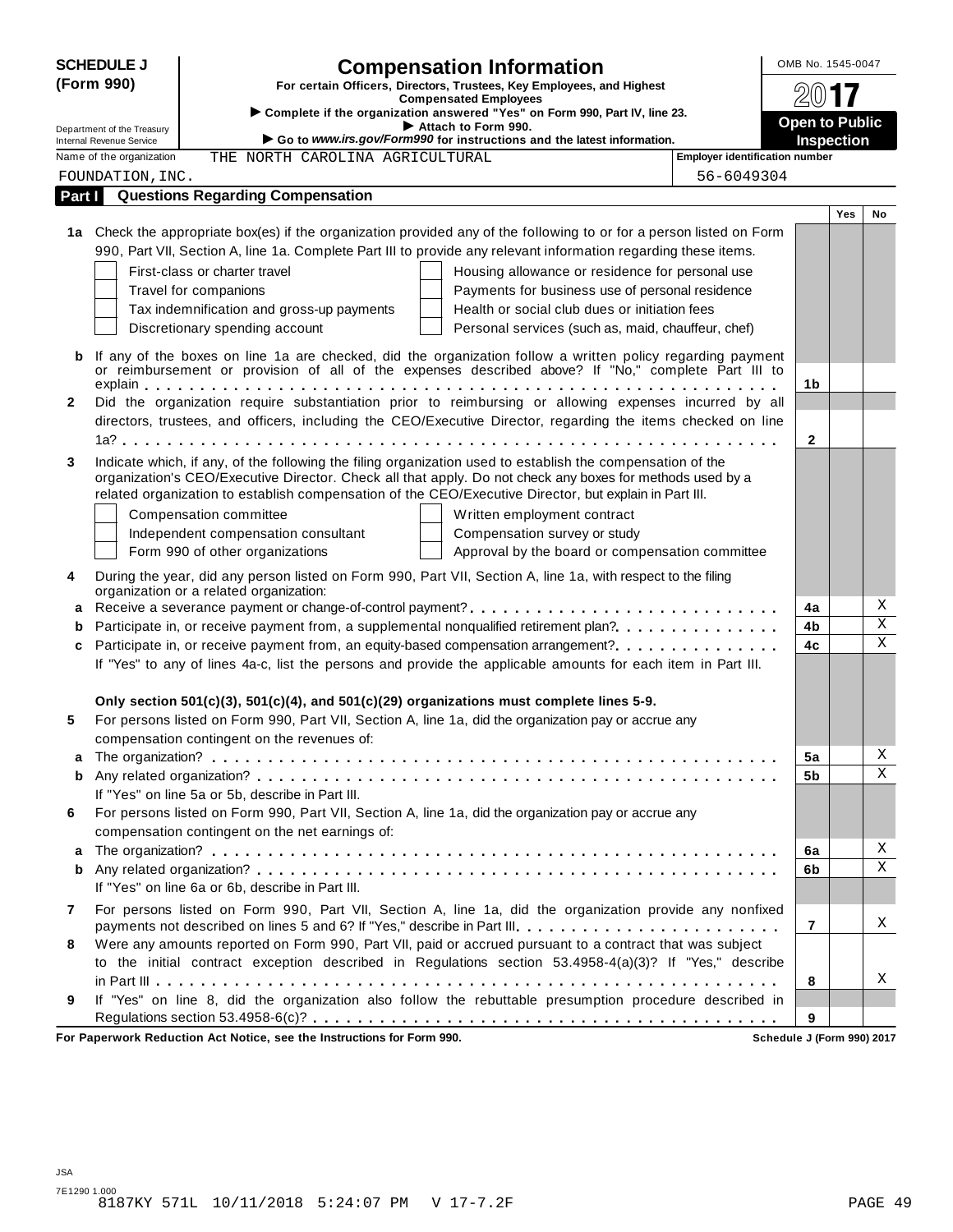### **Part II Officers, Directors, Trustees, Key Employees, and Highest Compensated Employees.** Use duplicate copies ifadditional space is needed.

For each individual whose compensation must be reported on Schedule J, report compensation from the organization on row (i) and from related organizations, described in the instructions, on row (ii). Do not list any individuals that aren't listed on Form 990, Part VII.

Note: The sum of columns (B)(i)-(iii) for each listed individual must equal the total amount of Form 990, Part VII, Section A, line 1a, applicable column (D) and (E) amounts for that individual.

|                     |      |                          | (B) Breakdown of W-2 and/or 1099-MISC compensation |                                           | (C) Retirement and             | (D) Nontaxable   | (E) Total of columns | (F) Compensation                                           |  |
|---------------------|------|--------------------------|----------------------------------------------------|-------------------------------------------|--------------------------------|------------------|----------------------|------------------------------------------------------------|--|
| (A) Name and Title  |      | (i) Base<br>compensation | (ii) Bonus & incentive<br>compensation             | (iii) Other<br>reportable<br>compensation | other deferred<br>compensation | benefits         | $(B)(i)-(D)$         | in column (B) reported<br>as deferred on prior<br>Form 990 |  |
| SONIA MURPHY        | (i)  | $\mathsf{O}$             | $\mathsf{O}$ .                                     | $\overline{0}$ .                          | $\overline{0}$ .               | $\overline{0}$ . | $\mathsf{O}$ .       | $\overline{0}$ .                                           |  |
| 1PRESIDENT          | (i)  | 154, 116                 | $0\,$ .                                            | 1,465.                                    | 20,232                         | 5,773.           | 181,586.             | $\overline{0}$ .                                           |  |
| MARY PELOQUIN-DODD  | (i)  | $\mathbf 0$              | $\mathbf 0$ .                                      | $\overline{0}$ .                          | $\overline{0}$ .               | 0.               | $\mathbf 0$ .        | $\overline{0}$ .                                           |  |
| 2TREASURER          | (i)  | 268, 225                 | $\mathsf{O}$ .                                     | $\overline{0}$ .                          | 35,231                         | 5,773.           | 309, 229.            | $\overline{0}$ .                                           |  |
| <b>JILL TASAICO</b> | (i)  | $\mathbf 0$              | $\mathbf 0$                                        | 0.                                        | $0$ .                          | 0.               | $\mathbf 0$ .        | $\overline{0}$ .                                           |  |
| 3ASST TREASURER     | (i)  | 158,340                  | $0\,$ .                                            | 0.                                        | 26,657.                        | 5,773.           | 190,770.             | $\overline{0}$ .                                           |  |
|                     | (i)  |                          |                                                    |                                           |                                |                  |                      |                                                            |  |
| 4                   | (ii) |                          |                                                    |                                           |                                |                  |                      |                                                            |  |
|                     | (i)  |                          |                                                    |                                           |                                |                  |                      |                                                            |  |
| 5                   | (i)  |                          |                                                    |                                           |                                |                  |                      |                                                            |  |
|                     | (i)  |                          |                                                    |                                           |                                |                  |                      |                                                            |  |
| 6                   | (i)  |                          |                                                    |                                           |                                |                  |                      |                                                            |  |
|                     | (i)  |                          |                                                    |                                           |                                |                  |                      |                                                            |  |
| $\overline{7}$      | (ii) |                          |                                                    |                                           |                                |                  |                      |                                                            |  |
|                     | (i)  |                          |                                                    |                                           |                                |                  |                      |                                                            |  |
| 8                   | (i)  |                          |                                                    |                                           |                                |                  |                      |                                                            |  |
|                     | (i)  |                          |                                                    |                                           |                                |                  |                      |                                                            |  |
| 9                   | (i)  |                          |                                                    |                                           |                                |                  |                      |                                                            |  |
|                     | (i)  |                          |                                                    |                                           |                                |                  |                      |                                                            |  |
| 10                  | (i)  |                          |                                                    |                                           |                                |                  |                      |                                                            |  |
|                     | (i)  |                          |                                                    |                                           |                                |                  |                      |                                                            |  |
| 11                  | (i)  |                          |                                                    |                                           |                                |                  |                      |                                                            |  |
|                     | (i)  |                          |                                                    |                                           |                                |                  |                      |                                                            |  |
| 12                  | (i)  |                          |                                                    |                                           |                                |                  |                      |                                                            |  |
|                     | (i)  |                          |                                                    |                                           |                                |                  |                      |                                                            |  |
| 13                  | (i)  |                          |                                                    |                                           |                                |                  |                      |                                                            |  |
|                     | (i)  |                          |                                                    |                                           |                                |                  |                      |                                                            |  |
| 14                  | (i)  |                          |                                                    |                                           |                                |                  |                      |                                                            |  |
|                     | (i)  |                          |                                                    |                                           |                                |                  |                      |                                                            |  |
| 15                  | (i)  |                          |                                                    |                                           |                                |                  |                      |                                                            |  |
|                     | (i)  |                          |                                                    |                                           |                                |                  |                      |                                                            |  |
| 16                  | (ii) |                          |                                                    |                                           |                                |                  |                      |                                                            |  |

**Schedule J (Form 990) 2017**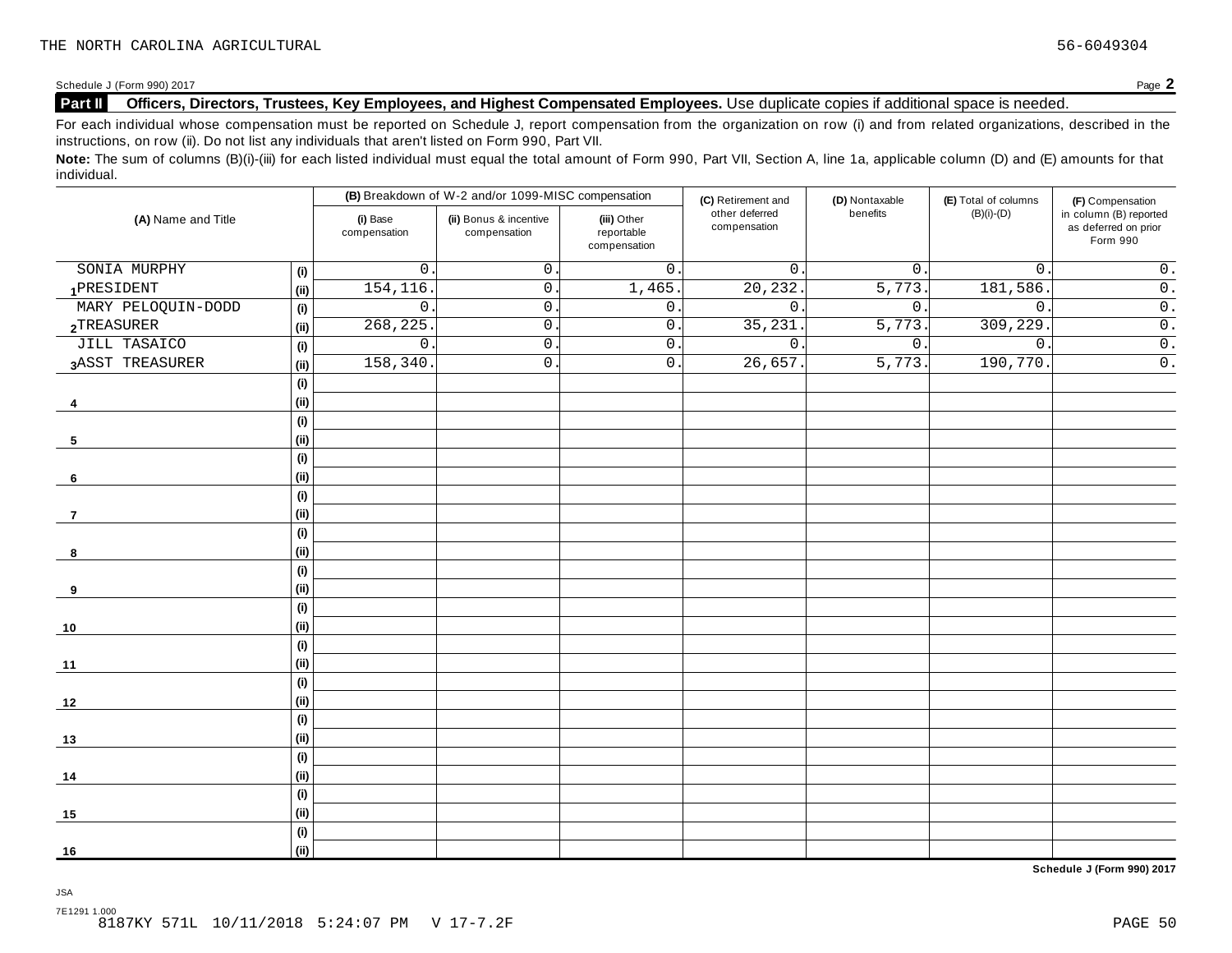### **Part III Supplemental Information**

Provide the information, explanation, or descriptions required for Part I, lines 1a, 1b, 3, 4a, 4b, 4c, 5a, 5b, 6a, 6b, 7, and 8, and for Part II. Also complete this part for any additional information.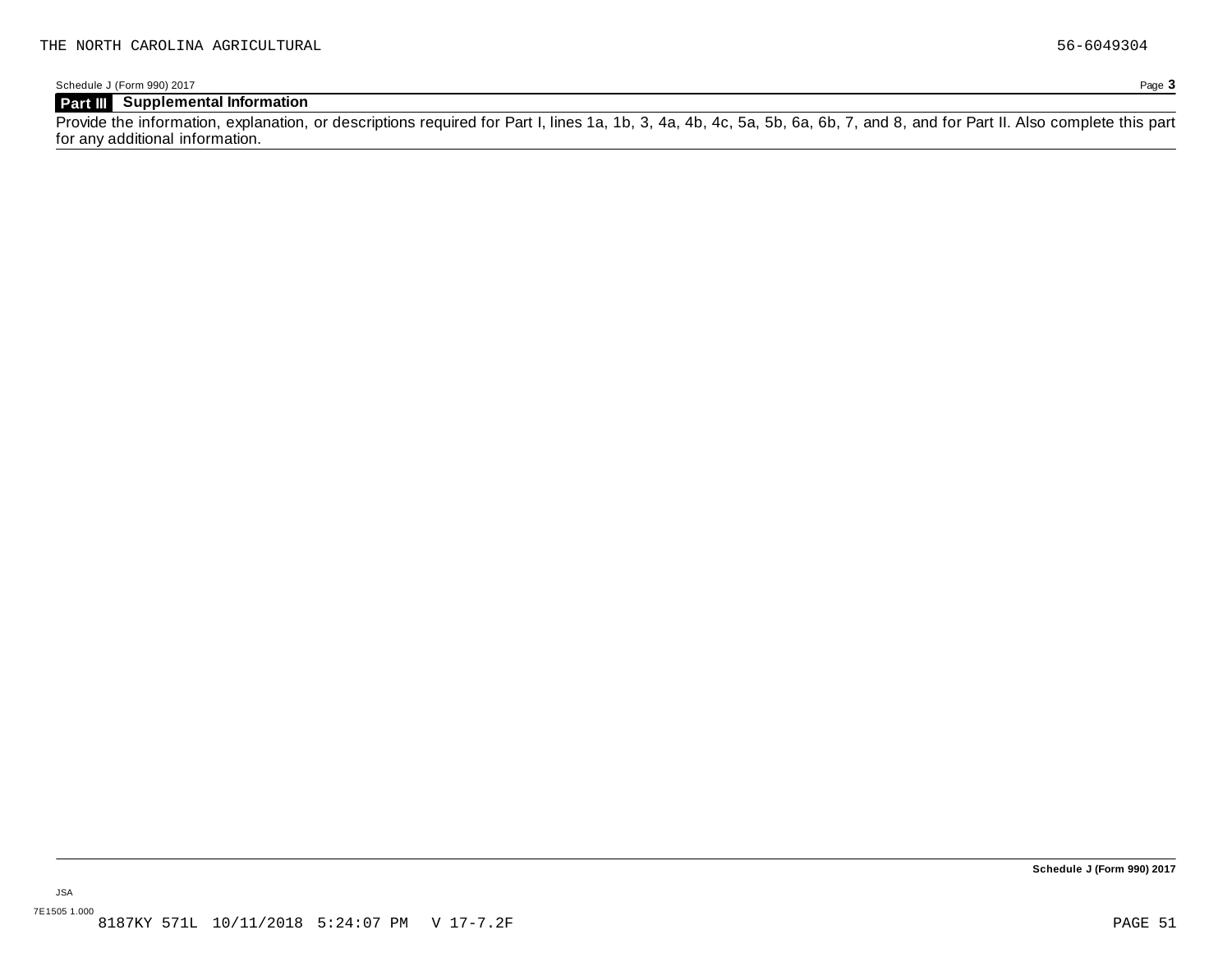# SCHEDULE M<br> **SCHEDULE M SCHEDULE M SCHEDULE M Noncash Contributions**<br> **SCHEDULE M None All <b>non- SCHEDULE M SCHEDULE M SCHEDULE M SCHEDULE M SCHEDULE M SCHEDULE M SCHEDULE M SC**

**Department of the Treasury<br>Internal Revenue Service** 

**Examplete** if the organizations answered "Yes" on Form 990, Part Ⅳ, lines 29 or 30. 
<br>● Attach to Form 990. **Department of the Treasury** ▶ Attach to Form 990.<br>Internal Revenue Service ▶ Go to *www.irs.gov/Form990* for the latest information.<br>Nome of the organization and **I France Inspection** 

### Name of the organization **Employer identification number** THE NORTH CAROLINA AGRICULTURAL FOUNDATION, INC. 56-6049304

| Part I | <b>Types of Property</b>                                                                                                                                                                                                      |                               |                                                        |                                                                                    |                                                              |
|--------|-------------------------------------------------------------------------------------------------------------------------------------------------------------------------------------------------------------------------------|-------------------------------|--------------------------------------------------------|------------------------------------------------------------------------------------|--------------------------------------------------------------|
|        |                                                                                                                                                                                                                               | (a)<br>Check if<br>applicable | (b)<br>Number of contributions or<br>items contributed | (c)<br>Noncash contribution<br>amounts reported on<br>Form 990, Part VIII, line 1g | (d)<br>Method of determining<br>noncash contribution amounts |
| 1      | Art - Works of art                                                                                                                                                                                                            |                               |                                                        |                                                                                    |                                                              |
| 2      | Art - Historical treasures                                                                                                                                                                                                    |                               |                                                        |                                                                                    |                                                              |
| 3      | Art - Fractional interests                                                                                                                                                                                                    |                               |                                                        |                                                                                    |                                                              |
| 4      | Books and publications <b>contains</b>                                                                                                                                                                                        |                               |                                                        |                                                                                    |                                                              |
| 5      | Clothing and household                                                                                                                                                                                                        |                               |                                                        |                                                                                    |                                                              |
|        | $goods.$                                                                                                                                                                                                                      |                               |                                                        |                                                                                    |                                                              |
| 6      | Cars and other vehicles [100]                                                                                                                                                                                                 |                               |                                                        |                                                                                    |                                                              |
| 7      | Boats and planes                                                                                                                                                                                                              |                               |                                                        |                                                                                    |                                                              |
| 8      | Intellectual property                                                                                                                                                                                                         |                               |                                                        |                                                                                    |                                                              |
| 9      | Securities - Publicly traded                                                                                                                                                                                                  | X                             | 14.                                                    | 584,332.                                                                           | FAIR MARKET VALUE                                            |
| 10     | Securities - Closely held stock                                                                                                                                                                                               |                               |                                                        |                                                                                    |                                                              |
| 11     | Securities - Partnership, LLC,                                                                                                                                                                                                |                               |                                                        |                                                                                    |                                                              |
|        | or trust interests [1] and the set of the set of the set of the set of the set of the set of the set of the set of the set of the set of the set of the set of the set of the set of the set of the set of the set of the set |                               |                                                        |                                                                                    |                                                              |
| 12     | Securities - Miscellaneous                                                                                                                                                                                                    |                               |                                                        |                                                                                    |                                                              |
| 13     | Qualified conservation                                                                                                                                                                                                        |                               |                                                        |                                                                                    |                                                              |
|        | contribution - Historic                                                                                                                                                                                                       |                               |                                                        |                                                                                    |                                                              |
|        | structures                                                                                                                                                                                                                    |                               |                                                        |                                                                                    |                                                              |
| 14     | Qualified conservation                                                                                                                                                                                                        |                               |                                                        |                                                                                    |                                                              |
|        | contribution - Other <b>Canadian Contribution</b>                                                                                                                                                                             |                               |                                                        |                                                                                    |                                                              |
| 15     | Real estate - Residential                                                                                                                                                                                                     | X                             | $1$ .                                                  |                                                                                    | 130,000. FAIR MARKET VALUE                                   |
| 16     | Real estate - Commercial                                                                                                                                                                                                      |                               |                                                        |                                                                                    |                                                              |
| 17     | Real estate - Other                                                                                                                                                                                                           |                               |                                                        |                                                                                    |                                                              |
| 18     | Collectibles.                                                                                                                                                                                                                 |                               |                                                        |                                                                                    |                                                              |
| 19     | Food inventory                                                                                                                                                                                                                |                               |                                                        |                                                                                    |                                                              |
| 20     | Drugs and medical supplies                                                                                                                                                                                                    |                               |                                                        |                                                                                    |                                                              |
| 21     | Taxidermy Particular and Taxidermy                                                                                                                                                                                            |                               |                                                        |                                                                                    |                                                              |
| 22     | Historical artifacts <b>All Accords</b>                                                                                                                                                                                       |                               |                                                        |                                                                                    |                                                              |
| 23     | Scientific specimens <b>Scientific specimens</b>                                                                                                                                                                              |                               |                                                        |                                                                                    |                                                              |
| 24     | Archeological artifacts                                                                                                                                                                                                       |                               |                                                        |                                                                                    |                                                              |
| 25     | Other C IRA ROLLOVER                                                                                                                                                                                                          | X                             | 9.                                                     | 41,622.                                                                            | <b>FAIR MARKET VALUE</b>                                     |
| 26     |                                                                                                                                                                                                                               |                               |                                                        |                                                                                    |                                                              |
| 27     | Other $\blacktriangleright$ ( $\_\_\_\_\_\_\_\_$ )                                                                                                                                                                            |                               |                                                        |                                                                                    |                                                              |
| 28     | Other $\blacktriangleright$ (<br><u> 1989 - Johann Barnett, fransk politiker (</u>                                                                                                                                            |                               |                                                        |                                                                                    |                                                              |
| 29     | Number of Forms 8283 received by the organization during the tax year for contributions for                                                                                                                                   |                               |                                                        |                                                                                    |                                                              |
|        | which the organization completed Form 8283, Part IV, Donee Acknowledgement                                                                                                                                                    |                               |                                                        |                                                                                    | 4.<br>29                                                     |
|        |                                                                                                                                                                                                                               |                               |                                                        |                                                                                    | <b>Yes</b><br>No                                             |
|        | 30a During the year, did the organization receive by contribution any property reported in Part I, lines 1 through                                                                                                            |                               |                                                        |                                                                                    |                                                              |
|        | 28, that it must hold for at least three years from the date of the initial contribution, and which isn't required                                                                                                            |                               |                                                        |                                                                                    | Χ                                                            |
|        |                                                                                                                                                                                                                               |                               |                                                        |                                                                                    | 30a                                                          |
|        | b If "Yes," describe the arrangement in Part II.                                                                                                                                                                              |                               |                                                        |                                                                                    |                                                              |
| 31     | Does the organization have a gift acceptance policy that requires the review of any nonstandard                                                                                                                               |                               |                                                        |                                                                                    |                                                              |
|        |                                                                                                                                                                                                                               |                               |                                                        |                                                                                    | Χ<br>31                                                      |
|        | 32a Does the organization hire or use third parties or related organizations to solicit, process, or sell noncash                                                                                                             |                               |                                                        |                                                                                    | Χ                                                            |
|        |                                                                                                                                                                                                                               |                               |                                                        |                                                                                    | 32a                                                          |
|        | <b>b</b> If "Yes," describe in Part II.                                                                                                                                                                                       |                               |                                                        |                                                                                    |                                                              |
| 33     | If the organization didn't report an amount in column (c) for a type of property for which column (a) is checked,                                                                                                             |                               |                                                        |                                                                                    |                                                              |
|        | describe in Part II.<br>For Paperwork Reduction Act Notice, see the Instructions for Form 990.                                                                                                                                |                               |                                                        |                                                                                    | Schedule M (Form 990) (2017)                                 |

JSA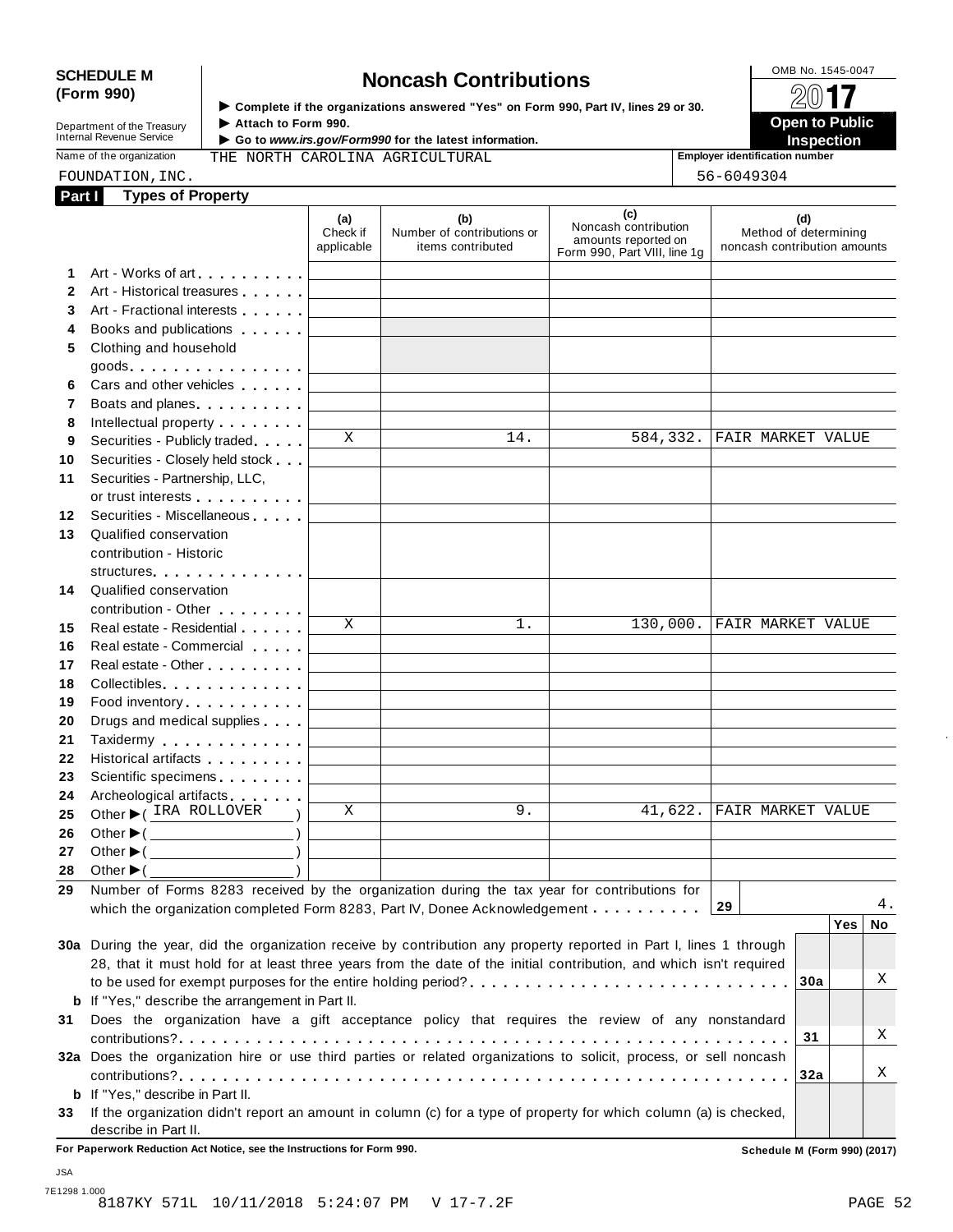**Supplemental Information.** Provide the information required by Part I, lines 30b, 32b, and 33, and whether the organization is reporting in Part I, column (b), the number of contributions, the number of items received, or a combination of both. Also complete this part for any additional information. **Part II**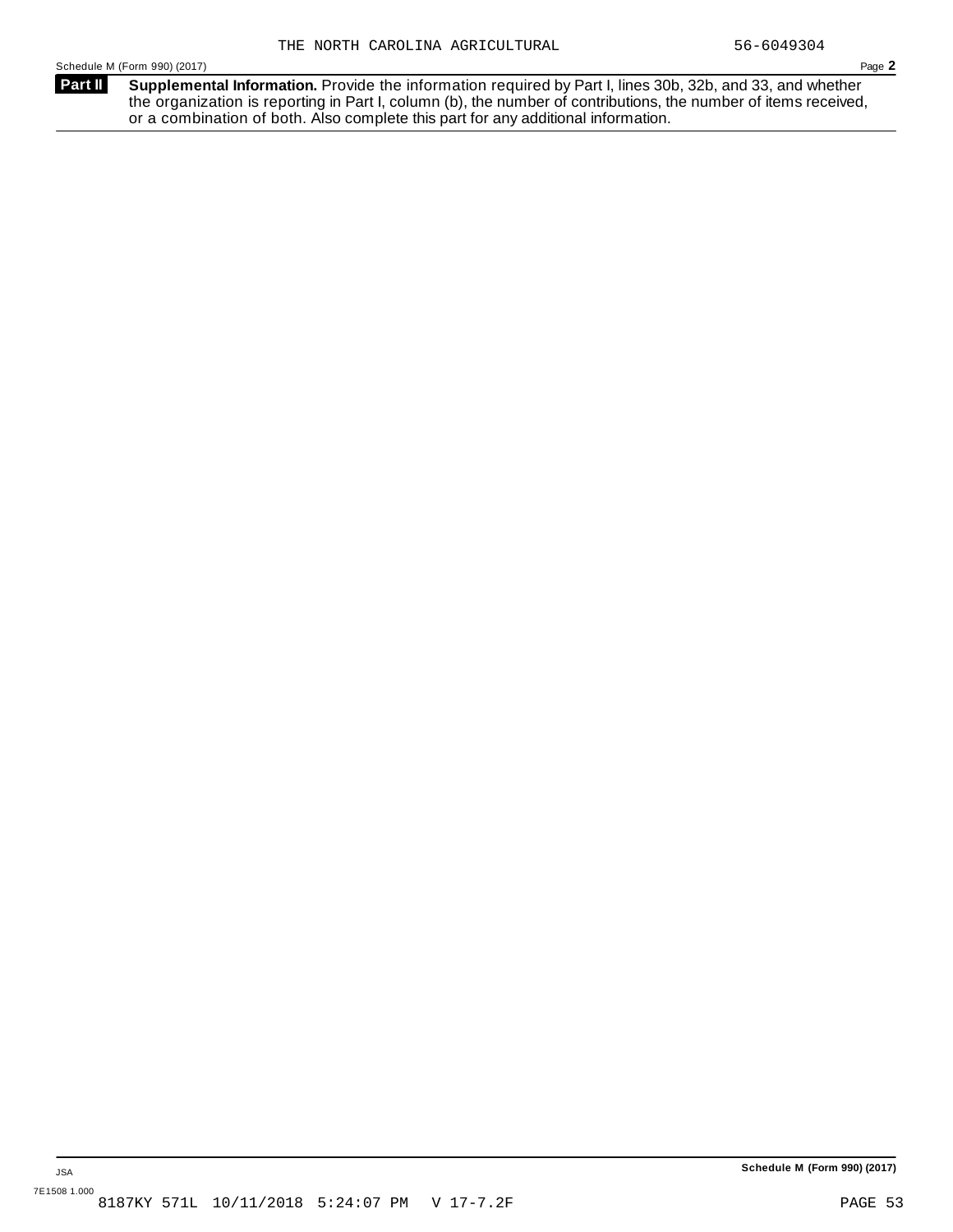### **SCHEDULE O** Supplemental Information to Form 990 or 990-EZ DMB No. 1545-0047

**(Form 990 or 990-EZ) Complete to provide information for responses to specific questions on** plete to provide information for responses to specific questions on  $\Box$   $\Box$   $\Box$ **EXECTED TO PUBLIC 2012 CONSIDER**<br> **EXECTED EXECTED COPEN COPEN COPEN COPEN COPEN COPEN COPEN COPEN COPEN COPEN COPEN COPEN COPEN COPEN COPEN COPEN COPEN COPEN COPEN COPEN C** 



Department of the Treasury<br>Internal Revenue Service FOUNDATION,INC. 56-6049304

FORM 990, ITEM J-WEBSITE:

HTTP://FOUNDATIONSACCOUNTING.OFA.NCSU.EDU/FOUNDATIONS/NORTH-CAROLINA-AGRIC

ULTURAL-FOUNDATION-INC

FORM 990, PART I, LINE 1, DESCRIPTION OF ORGANIZATION MISSION: TO AID AND PROMOTE BY FINANCIAL ASSISTANCE AND OTHERWISE ALL TYPES OF EDUCATION, RESEARCH, AND OTHER EXTENSION WITHIN THE COLLEGE OF AGRICULTURE AND LIFE SCIENCES AT NC STATE UNIVERSITY.

FORM 990, PART VI, SECTION A, LINE 1:

THE EXECUTIVE COMMITTEE CONSISTS OF THE CHAIRMAN AND THE IMMEDIATE PAST CHAIRMAN OF THE FOUNDATION, PRESIDENT OF THE NORTH CAROLINA FARM BUREAU FEDERATION OR THE FEDERATION'S REPRESENTATIVE, AND SIXTEEN MEMBERS OF THE BOARD OF DIRECTORS (FOUR MEMBERS ELECTED TO FOUR YEAR TERMS EACH YEAR). THE PAST CHAIRMAN OF THE FOUNDATION SHALL BE A NON-VOTING MEMBER OF THE EXECUTIVE COMMITTEE AND SERVE IN AN ADVISORY CAPACITY ONLY, UNLESS THE PAST CHAIRMAN IS ALSO A MEMBER OF THE BOARD IN WHICH CASE THAT INDIVIDUAL WILL BE A VOTING MEMBER OF THE EXECUTIVE COMMITTEE. THE EXECUTIVE COMMITTEE SHALL EXERCISE ALL OF THE POWERS OF THE FOUNDATION IN THE INTERIM BETWEEN MEETINGS OF THE BOARD, INCLUDING ALL OF THE POWERS THAT HAVE BEEN CONFERRED UPON IT OR UPON THE BOARD, INCLUDING ALL OF THE POWERS THAT HAVE BEEN CONFERRED UPON IT OR UPON THE BOARD, EXCEPT THAT THE EXECUTIVE COMMITTEE SHALL HAVE NO POWER OR AUTHORITY TO (A) AUTHORIZE DISTRIBUTIONS; (B) APPROVE DISSOLUTION, MERGER OR SALE, PLEDGE OR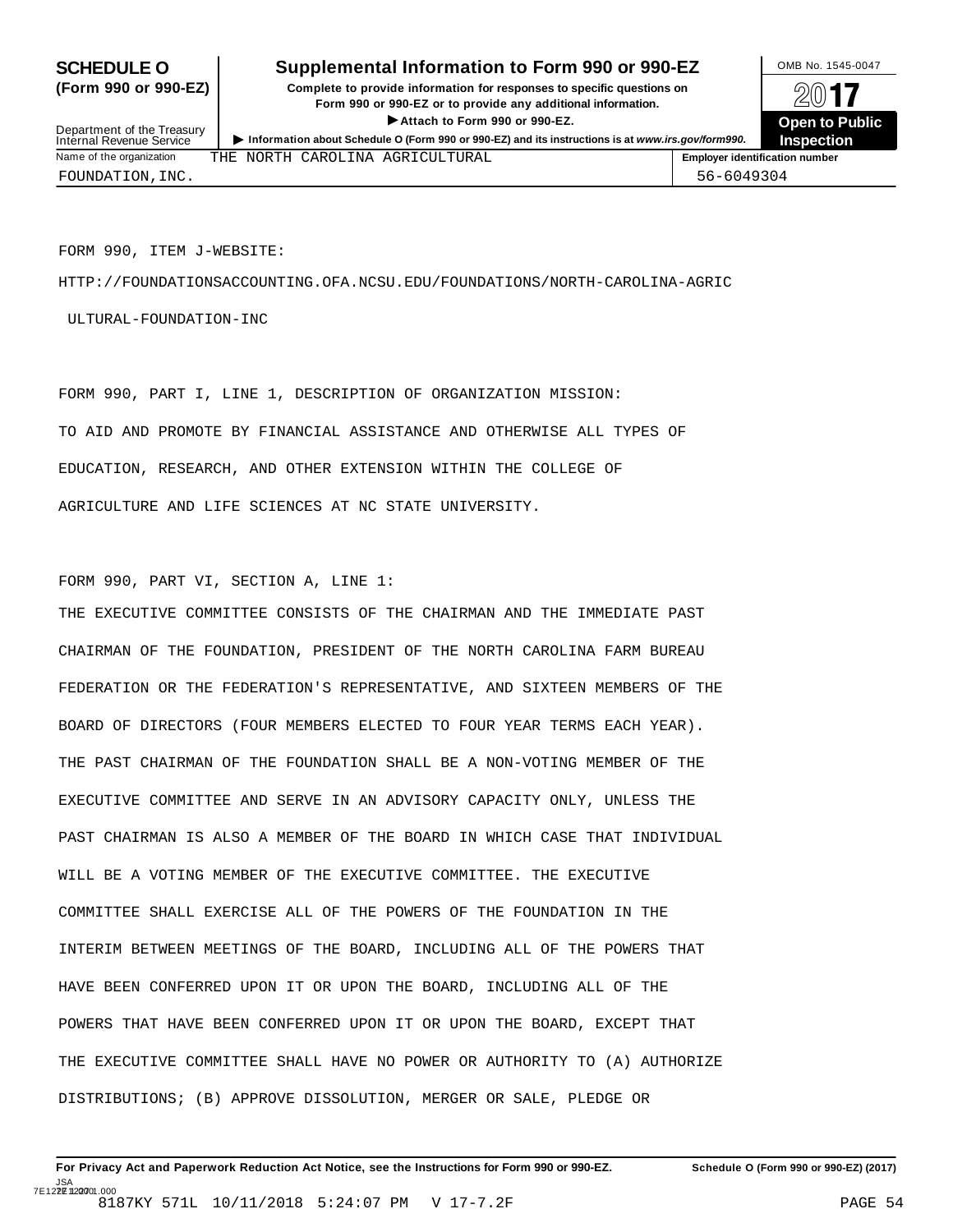| Schedule O (Form 990 or 990-EZ) 2017 |  |  |  |                                 | Page $\lambda$                        |  |
|--------------------------------------|--|--|--|---------------------------------|---------------------------------------|--|
| Name of the organization             |  |  |  | THE NORTH CAROLINA AGRICULTURAL | <b>Employer identification number</b> |  |
| FOUNDATION, INC.                     |  |  |  |                                 | 56-6049304                            |  |

TRANSFER OF ALL OR SUBSTANTIALLY ALL OF THE FOUNDATION'S ASSETS; (C) ELECT, APPOINT OR REMOVE DIRECTORS, FILL VACANCIES ON THE BOARD OR ANY OF ITS COMMITTEES; OR (D) ADOPT, AMEND, OR REPEAL THE ARTICLES OF INCORPORATION OR BYLAWS.

FORM 990, PART VI, SECTION B, LINE 11: DRAFT 990 IS DISTRIBUTED TO BOARD MEMBERS FOR THEIR REVIEW PRIOR TO FILING.

FORM 990, PART VI, SECTION B, LINE 12C:

NC AGRICULTURAL FOUNDATION WILL ESTABLISH AND MAINTAIN CONFLICT OF INTEREST AND ETHICS POLICIES PERTAINING TO ITS RELATIONSHIP WITH NC STATE, MEMBERS OF THE GOVERNING BOARD OF NC AGRICULTURAL FOUNDATION, AND PERSONS DOING BUSINESS WITH NC AGRICULTURAL FOUNDATION AND ESTABLISHING REQUIRED ETHICAL STANDARDS FOR THE MEMBERS OF THE GOVERNING BOARD OF THE NC AGRICULTURAL FOUNDATION. SUCH POLICIES SHALL PROVIDE THAT (A) ALL TRANSACTIONS (OTHER THAN EXPENSE REIMBURSEMENTS) BETWEEN NC AGRICULTURAL FOUNDATION AND AN OFFICER, DIRECTOR, OR EMPLOYEE OF NC AGRICULTURAL FOUNDATION MUST BE APPROVED BY THE BOARD OF NC AGRICULTURAL FOUNDATION; (B) NO OFFICER, DIRECTOR, OR EMPLOYEE OF NC AGRICULTURAL FOUNDATION HAVING A PRIVATE BUSINESS INTEREST IN A NC AGRICULTURAL FOUNDATION BUSINESS TRANSACTION MAY BE INVOLVED IN THE DECISION WITH RESPECT TO WHETHER NC AGRICULTURAL FOUNDATION SHOULD ENTER INTO SUCH TRANSACTION; (C) NO NC AGRICULTURAL FOUNDATION SCHOLARSHIP OR FELLOWSHIP AWARD MAY BE MADE TO AN OFFICER, DIRECTOR, OR EMPLOYEE OF NC AGRICULTURAL FOUNDATION OR TO A FAMILY MEMBER OF SUCH PERSON UNLESS THE RECIPIENT OF THE AWARD IS

**Schedule O (Form 990 or 990-EZ) 2017**

JSA 7E1228 1.000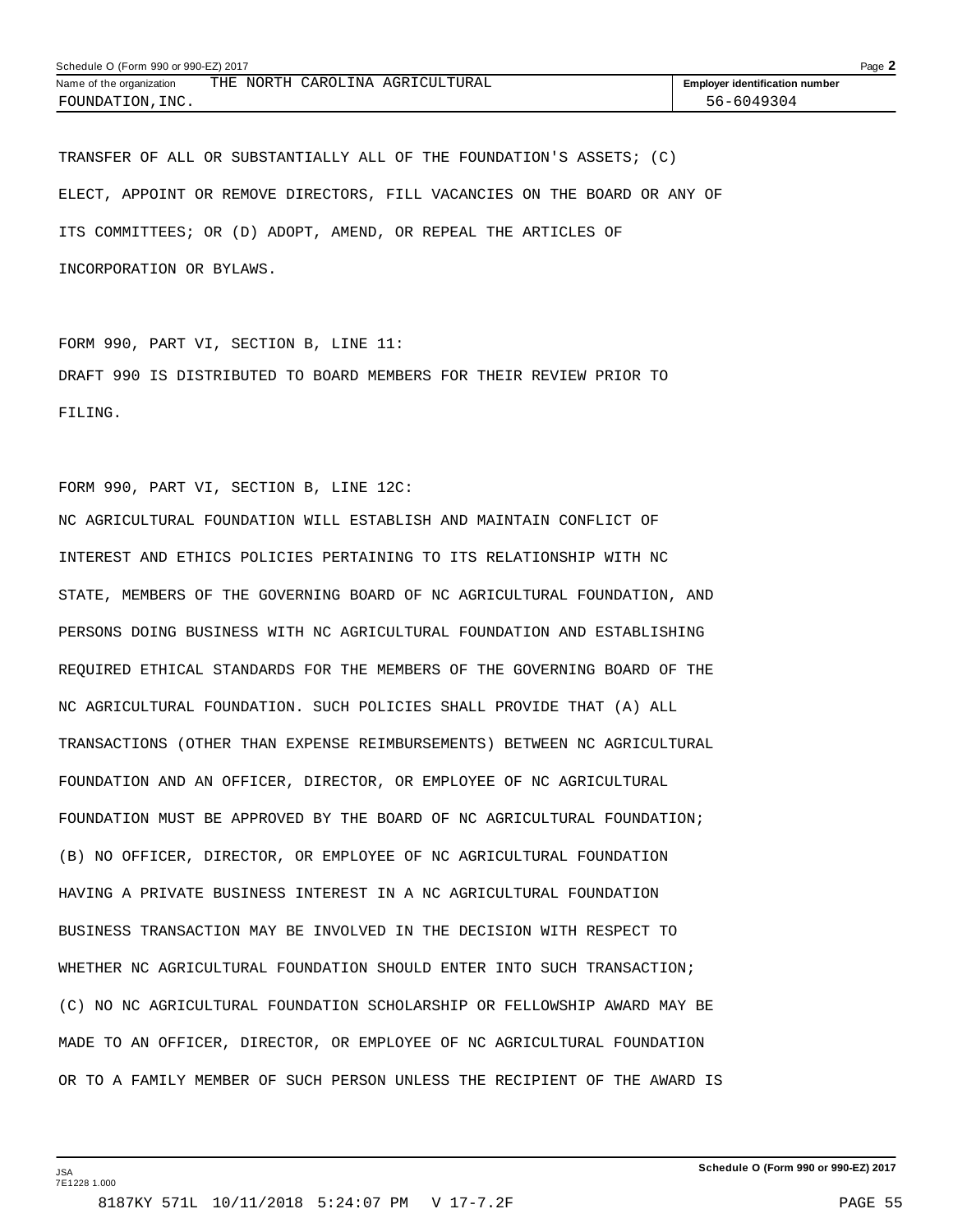DETERMINED BY AN INDEPENDENT AWARDS COMMITTEE.

FORM 990, PART VI, SECTION B, LINE 15:

THE BOARD OF DIRECTORS AND OFFICERS OF THE NORTH CAROLINA AGRICULTURAL FOUNDATION THAT DO RECEIVE COMPENSATION ARE COMPENSATED BY NC STATE UNIVERSITY, A 170(C)(1) ORGANIZATION RELATED TO THE NORTH CAROLINA AGRICULTURAL FOUNDATION. NC STATE UNIVERSITY SETS THE COMPENSATION OF THESE EMPLOYEES BY ACQUIRING COMPARABILITY DATA WHICH IS REVIEWED AND APPROVED BY INDEPENDENT PERSONS WITH CONTEMPORANEOUS SUBSTANTIATION OF THE DECISION.

FORM 990, PART VI, SECTION C, LINE 18: THE 990 IS LISTED ON THE WEBSITE. FORM 1023 (WHICH WAS FILED PRIOR TO JULY 15, 1987) IS NOT PUBLICLY AVAILABLE.

FORM 990, PART VI, SECTION C, LINE 19: THE AUDITED FINANCIAL STATEMENTS ARE AVAILABLE ON THE WEBSITE: HTTP://FOUNDATIONSACCOUNTING.OFA.NCSU.EDU/FOUNDATIONS/NORTH-CAROLINA-AGRIC ULTURAL-FOUNDATION-INC

OTHER GOVERNING DOCUMENTS ARE MADE AVAILABLE UPON REQUEST.

FORM 990, PART XI, LINE 9, CHANGES IN NET ASSETS: DECREASE IN VALUE OF SPLIT INTEREST AGREEMENT -134,063 TRANSFER TO OTHER UNIVERSITY AFFILIATES -523,791 TOTAL TO FORM 990, PART XI, LINE 9 -657,854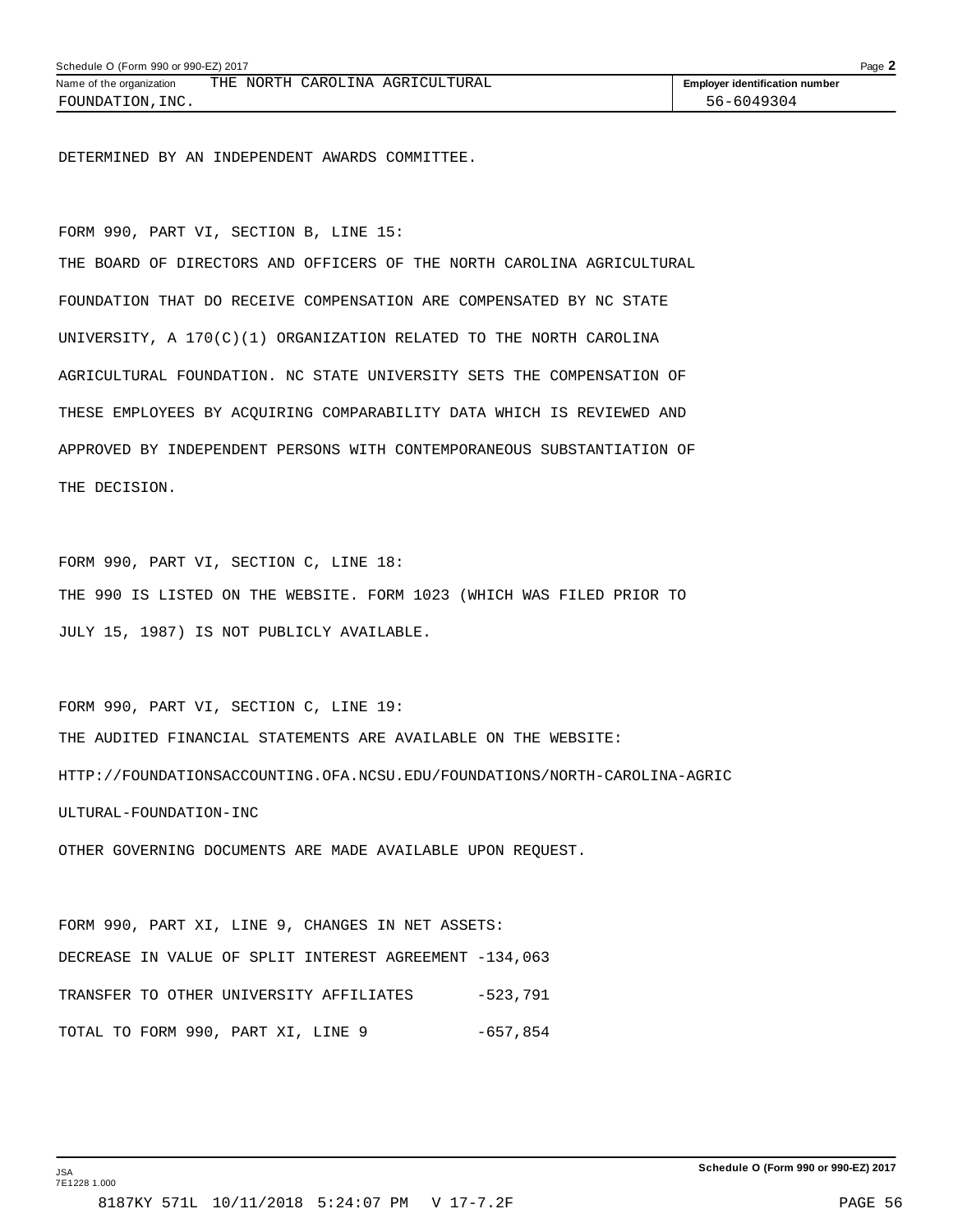<span id="page-57-0"></span>

| Schedule O (Form 990 or 990-EZ) 2017                        |                                       |                |               | Page 2          |
|-------------------------------------------------------------|---------------------------------------|----------------|---------------|-----------------|
| THE NORTH CAROLINA AGRICULTURAL<br>Name of the organization | <b>Employer identification number</b> |                |               |                 |
| FOUNDATION, INC.                                            |                                       |                | 56-6049304    |                 |
|                                                             |                                       |                | ATTACHMENT 1  |                 |
| FORM 990, PART VIII - INVESTMENT INCOME                     |                                       |                |               |                 |
|                                                             | (A)                                   | B)             | (C)           | (D)             |
|                                                             | TOTAL                                 | RELATED OR     | UNRELATED     | <b>EXCLUDED</b> |
| DESCRIPTION                                                 | REVENUE                               | EXEMPT REVENUE | BUSINESS REV. | REVENUE         |
| INTEREST & DIVIDENDS                                        | 883,912.                              |                |               | 883,912.        |
| TOTALS                                                      | 883,912.                              |                |               | 883,912.        |

| FORM 990, PART VIII - EXCLUDED CONTRIBUTIONS |          |
|----------------------------------------------|----------|
| DESCRIPTION                                  | AMOUNT   |
| FARM TO FORK                                 | 38,870.  |
| JCRA GALA                                    | 10,121.  |
| OTHER FUNDRAISING EVENTS                     | 64,335.  |
| TOTAL                                        | 113,326. |

ATTACHMENT 3

ATTACHMENT 2

### FORM 990, PART VIII - FUNDRAISING EVENTS

| DESCRIPTION              | GROSS<br>INCOME | DIRECT<br><b>EXPENSES</b> | NET<br>INCOME |
|--------------------------|-----------------|---------------------------|---------------|
| FARM TO FORK             | 69,875.         | 34,071.                   | 35,804.       |
| JCRA GALA                | 57,078.         | 45,115.                   | 11,963.       |
| OTHER FUNDRAISING EVENTS | 191,109.        | 158,010.                  | 33,099.       |
| TOTALS                   | 318,062.        | 237,196.                  | 80,866.       |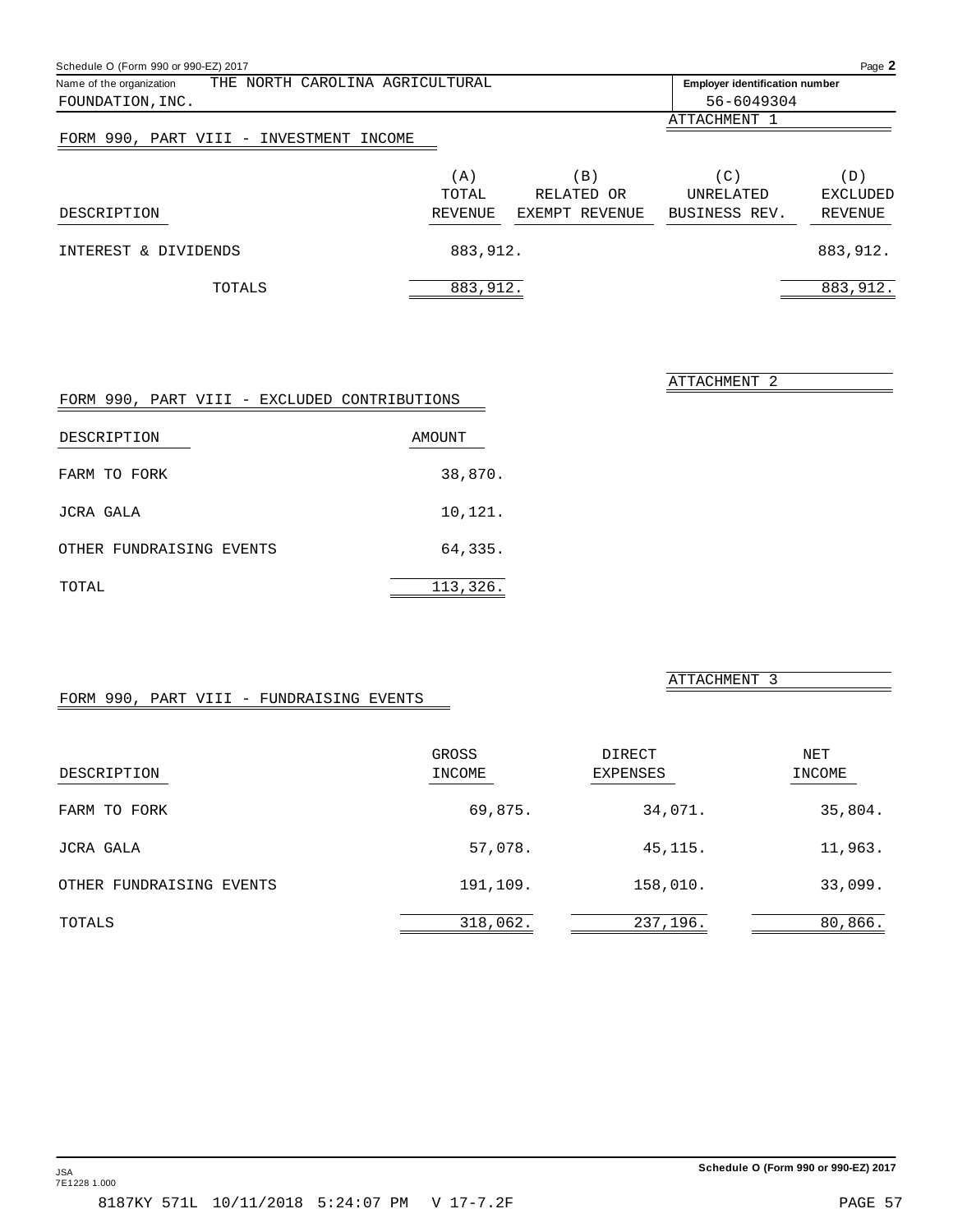| <b>SCHEDULE R</b> |  |
|-------------------|--|
| (Form 990)        |  |

Department of the Treasury

# OMB No. 1545-0047 **SCHEDULE R (Form 990) Related Organizations and Unrelated Partnerships**

 $\triangleright$  Complete if the organization answered "Yes" on Form 990, Part IV, line 33, 34, 35b, 36, or 37.



THE NORTH CAROLINA AGRICULTURAL

FOUNDATION,INC. 56-6049304

### **Part I Identification of Disregarded Entities.** Complete if the organization answered "Yes" on Form 990, Part IV, line 33.

| (a)<br>Name, address, and EIN (if applicable) of disregarded entity | (b)<br>Primary activity | (c)<br>Legal domicile (state | (d)<br>Total income | (e)<br>End-of-year assets | (f)<br>Direct controlling |
|---------------------------------------------------------------------|-------------------------|------------------------------|---------------------|---------------------------|---------------------------|
|                                                                     |                         | or foreign country)          |                     |                           | entity                    |
| (1)                                                                 |                         |                              |                     |                           |                           |
|                                                                     |                         |                              |                     |                           |                           |
| (2)                                                                 |                         |                              |                     |                           |                           |
|                                                                     |                         |                              |                     |                           |                           |
| (3)                                                                 |                         |                              |                     |                           |                           |
|                                                                     |                         |                              |                     |                           |                           |
| (4)                                                                 |                         |                              |                     |                           |                           |
|                                                                     |                         |                              |                     |                           |                           |
| (5)                                                                 |                         |                              |                     |                           |                           |
|                                                                     |                         |                              |                     |                           |                           |
| (6)                                                                 |                         |                              |                     |                           |                           |
|                                                                     |                         |                              |                     |                           |                           |

JSA

**Identification of Related Tax-Exempt Organizations.** Complete if the organization answered "Yes" on Form 990, Part IV, line 34, because it had **Part II** one or more related tax-exempt organizations during the tax year.

| (a)<br>Name, address, and EIN of related organization         | (b)<br>Primary activity | (c)<br>Legal domicile (state<br>or foreign country) | (d)<br>Exempt Code section | (e)<br>Public charity status<br>(if section $501(c)(3)$ ) | (f)<br>Direct controlling<br>entity | (g)<br>Section 512(b)(13)<br>controlled<br>entity? |           |
|---------------------------------------------------------------|-------------------------|-----------------------------------------------------|----------------------------|-----------------------------------------------------------|-------------------------------------|----------------------------------------------------|-----------|
|                                                               |                         |                                                     |                            |                                                           |                                     | <b>Yes</b>                                         | <b>No</b> |
| NORTH CAROLINA STATE UNIVERSITY FDN, INC<br>56-6049503<br>(1) |                         |                                                     |                            |                                                           |                                     |                                                    |           |
| RALEIGH, NC 27695<br>NCSU BOX 7207                            | SUPPORT                 | NC                                                  | 501(C)(3)                  | $170(B)$ 1A IV $N/A$                                      |                                     |                                                    | Χ         |
| NC STATE INVESTMENT FUND, INC<br>31-1607634<br>(2)            |                         |                                                     |                            |                                                           |                                     |                                                    |           |
| RALEIGH, NC 27695<br>NCSU BOX 7207                            | FUND INVEST             | ΝC                                                  | 501(C)(3)                  | 509(A)(3)                                                 | N/A                                 |                                                    | Χ         |
| NORTH CAROLINA STATE UNIVERSITY<br>56-6000756<br>(3)          |                         |                                                     |                            |                                                           |                                     |                                                    |           |
| RALEIGH, NC 27695<br>NCSU BOX 7205                            | EDUCATION               | NC                                                  | 170(C)(1)                  | $170(B)$ 1A IV $N/A$                                      |                                     |                                                    | X         |
| NORTH CAROLINA VETERINARY MEDICAL<br>58-1344473<br>(4)        |                         |                                                     |                            |                                                           |                                     |                                                    |           |
| RALEIGH, NC 27695<br>FOUNDATION, INC. NCSU BOX 7207           | SUPPORT                 | NC                                                  | 501(C)(3)                  | $170(B)$ 1A IV $N/A$                                      |                                     |                                                    | Χ         |
| NORTH CAROLINA STATE UNIVERSITY ALUMNI<br>56-6035544<br>(5)   |                         |                                                     |                            |                                                           |                                     |                                                    |           |
| ASSOCIATION, INC. NCSU BOX 7207<br>RALEIGH, NC 27695          | ALUMNI                  | ΝC                                                  | 501(C)(3)                  | $170(B)$ 1A IV $ N/A$                                     |                                     |                                                    | Χ         |
| (6) NC STATE UNIVERSITY COLLEGE OF SCIENCES<br>58-1524289     |                         |                                                     |                            |                                                           |                                     |                                                    |           |
| FOUNDATION, INC. NCSU BOX 7207<br>RALEIGH, NC 27695           | SUPPORT                 | ΝC                                                  | 501(C)(3)                  | $170(B)$ 1A IV $ N/A$                                     |                                     |                                                    | X         |
| (7) NORTH CAROLINA TOBACCO FOUNDATION<br>59-1715828           |                         |                                                     |                            |                                                           |                                     |                                                    |           |
| NCSU BOX 7207<br>RALEIGH, NC 27695                            | SUPPORT                 | ΝC                                                  | 501(C)(3)                  | $170(B)$ 1A IV $ N/A$                                     |                                     |                                                    | Χ         |

**For Paperwork Reduction Act Notice, see the Instructions for Form 990. Schedule R (Form 990) 2017**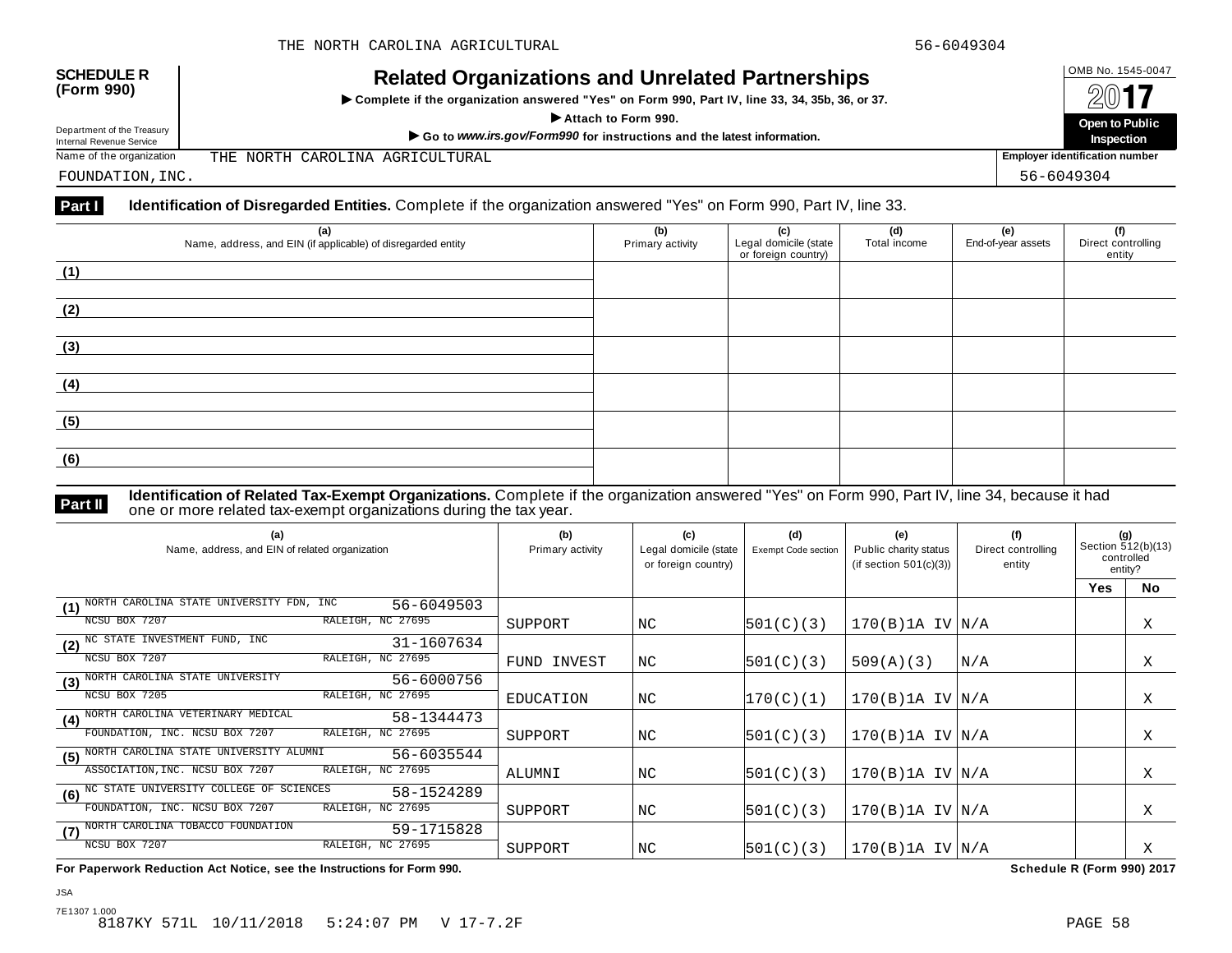| <b>SCHEDULE R</b> |  |
|-------------------|--|
| (Form 990)        |  |

# OMB No. 1545-0047 **SCHEDULE R (Form 990) Related Organizations and Unrelated Partnerships**

 $\triangleright$  Complete if the organization answered "Yes" on Form 990, Part IV, line 33, 34, 35b, 36, or 37.



Department of the Treasury

THE NORTH CAROLINA AGRICULTURAL

FOUNDATION,INC. 56-6049304

### **Part I Identification of Disregarded Entities.** Complete if the organization answered "Yes" on Form 990, Part IV, line 33.

| (a)<br>Name, address, and EIN (if applicable) of disregarded entity | (b)<br>Primary activity | (c)<br>Legal domicile (state<br>or foreign country) | (d)<br>Total income | (e)<br>End-of-year assets | (f)<br>Direct controlling<br>entity |
|---------------------------------------------------------------------|-------------------------|-----------------------------------------------------|---------------------|---------------------------|-------------------------------------|
| (1)                                                                 |                         |                                                     |                     |                           |                                     |
| (2)                                                                 |                         |                                                     |                     |                           |                                     |
| (3)                                                                 |                         |                                                     |                     |                           |                                     |
| (4)                                                                 |                         |                                                     |                     |                           |                                     |
| (5)                                                                 |                         |                                                     |                     |                           |                                     |
| (6)                                                                 |                         |                                                     |                     |                           |                                     |

**Identification of Related Tax-Exempt Organizations.** Complete if the organization answered "Yes" on Form 990, Part IV, line 34, because it had **Part II** one or more related tax-exempt organizations during the tax year.

| (a)<br>Name, address, and EIN of related organization        | (b)<br>Primary activity | (c)<br>Legal domicile (state<br>or foreign country) | (d)<br><b>Exempt Code section</b> | (e)<br>Public charity status<br>(if section $501(c)(3)$ ) | (f)<br>Direct controlling<br>entity | (g)<br>Section 512(b)(13)<br>controlled<br>entity? |    |
|--------------------------------------------------------------|-------------------------|-----------------------------------------------------|-----------------------------------|-----------------------------------------------------------|-------------------------------------|----------------------------------------------------|----|
|                                                              |                         |                                                     |                                   |                                                           |                                     | Yes                                                | No |
| NC STATE ENGINEERING FOUNDATION<br>56-6046987<br>(1)         |                         |                                                     |                                   |                                                           |                                     |                                                    |    |
| RALEIGH, NC 27695<br>NCSU BOX 7207                           | SUPPORT                 | NC                                                  | 501(C)(3)                         | $170(B)$ 1A IV $N/A$                                      |                                     |                                                    | Χ  |
| (2) NC STATE NATURAL RESOURCES FOUNDATION<br>56-0653350      |                         |                                                     |                                   |                                                           |                                     |                                                    |    |
| RALEIGH, NC 27695<br>INC. NCSU BOX 7207                      | SUPPORT                 | NC.                                                 | 501(C)(3)                         | $170(B)$ 1A IV $N/A$                                      |                                     |                                                    | X  |
| (3) <sup>NC</sup> STATE UNIVERSITY PARTNERSHIP<br>56-1444287 |                         |                                                     |                                   |                                                           |                                     |                                                    |    |
| CORPORATION, NCSU BOX 7207<br>RALEIGH, NC 27695              | SUPPORT                 | NC                                                  | 501(C)(3)                         | 509(A)(3)                                                 | N/A                                 |                                                    | Χ  |
| (4) <sup>NC</sup> STATE UNIVERSITY STUDENT AID<br>56-0650623 |                         |                                                     |                                   |                                                           |                                     |                                                    |    |
| ASSOCIATION, INC. PO BOX 37100<br>RALEIGH, NC 27627          | SUPPORT                 | NC.                                                 | 501(C)(3)                         | $170(B)$ 1A IV $N/A$                                      |                                     |                                                    | X  |
| NORTH CAROLINA TEXTILE FOUNDATION, INC.<br>56-6045324<br>(5) |                         |                                                     |                                   |                                                           |                                     |                                                    |    |
| NCSU BOX 8301<br>RALEIGH, NC 27695                           | SUPPORT                 | NC                                                  | 501(C)(3)                         | $170(B)$ 1A IV $ N/A$                                     |                                     |                                                    | Χ  |
| (6)                                                          |                         |                                                     |                                   |                                                           |                                     |                                                    |    |
|                                                              |                         |                                                     |                                   |                                                           |                                     |                                                    |    |
| (7)                                                          |                         |                                                     |                                   |                                                           |                                     |                                                    |    |
|                                                              |                         |                                                     |                                   |                                                           |                                     |                                                    |    |

**For Paperwork Reduction Act Notice, see the Instructions for Form 990. Schedule R (Form 990) 2017**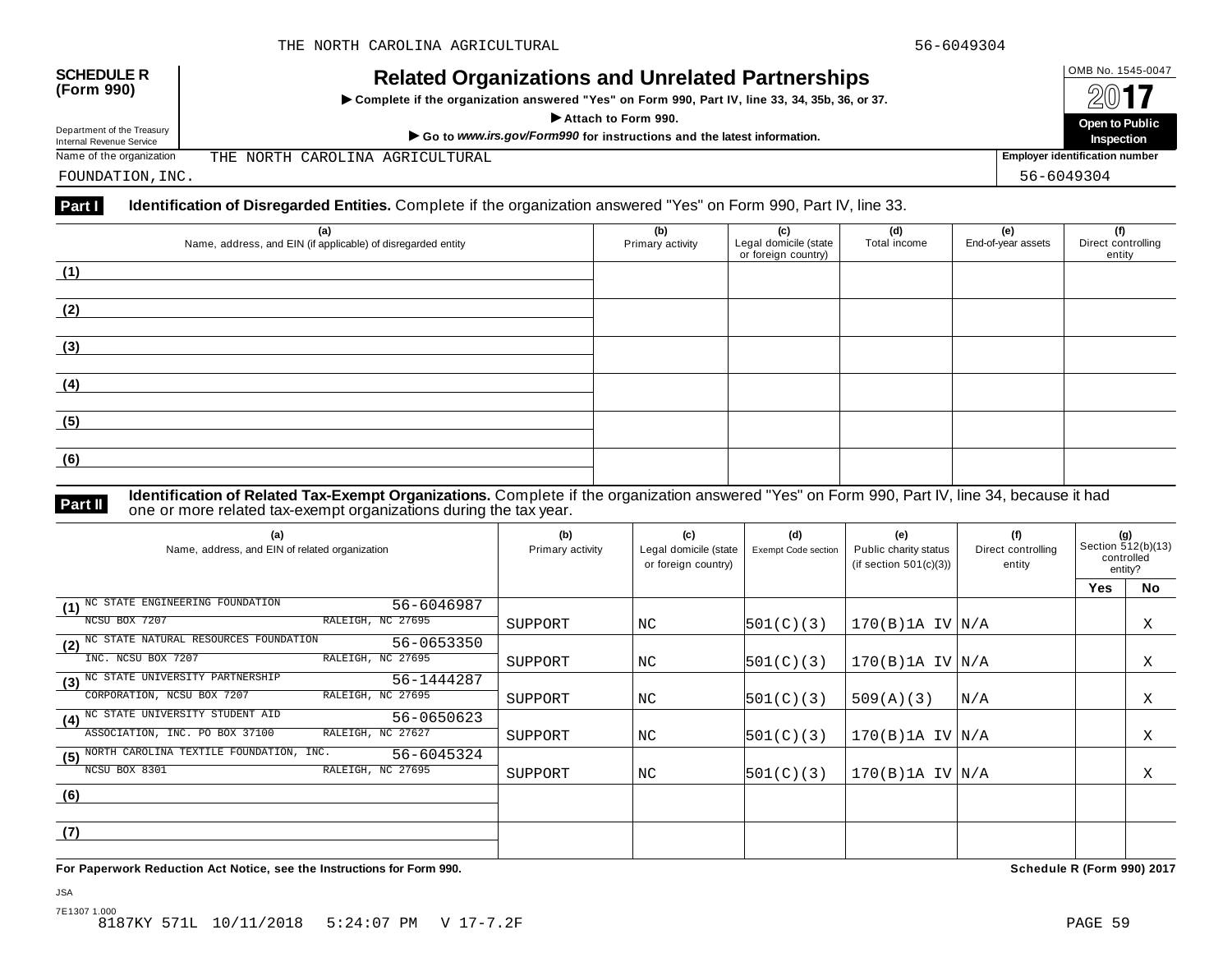**Identification of Related Organizations Taxable as a Partnership.** Complete if the organization answered "Yes" on Form 990, Part IV, line 34, **because it had one or more related organizations Taxable as a Partnership.** Complete it the organization of Recause it had one or more related organizations treated as a partnership during the tax year.

| (a)<br>Name, address, and EIN of<br>related organization | (b)<br>Primary activity | (c)<br>Legal<br>domicile<br>(state or<br>foreign<br>country) | (d)<br>Direct controlling<br>entity | (e)<br>Predominant<br>income (related,<br>unrelated,<br>excluded from<br>tax under<br>sections 512 - 514) | (f)<br>Share of total<br>income | (g)<br>Share of end-of-<br>year assets | (h)<br>Disproportionate<br>allocations? |   | (i)<br>Code V - UBI<br>amount in box 20<br>of Schedule K-1<br>(Form 1065) | (i)<br>General or<br>managing<br>partner? |             | (k)<br>Percentage<br>ownership |
|----------------------------------------------------------|-------------------------|--------------------------------------------------------------|-------------------------------------|-----------------------------------------------------------------------------------------------------------|---------------------------------|----------------------------------------|-----------------------------------------|---|---------------------------------------------------------------------------|-------------------------------------------|-------------|--------------------------------|
|                                                          |                         |                                                              |                                     |                                                                                                           |                                 |                                        | Yes No                                  |   |                                                                           |                                           | Yes No      |                                |
| $(1)$ LAPAZ GROUP, LLC 56-2260077                        |                         |                                                              |                                     |                                                                                                           |                                 |                                        |                                         |   |                                                                           |                                           |             |                                |
| 3232 INDIAN GRAVE ROAD LENOIR,                           | INVESTMENT              | $_{\rm NC}$                                                  | NC AGR. FOUNDAT UNRELATED           |                                                                                                           | 1,172,642.                      | 0.                                     |                                         | X | 1,306,685.                                                                |                                           | $\mathbf X$ | 56.6000                        |
| (2)                                                      |                         |                                                              |                                     |                                                                                                           |                                 |                                        |                                         |   |                                                                           |                                           |             |                                |
| (3)                                                      |                         |                                                              |                                     |                                                                                                           |                                 |                                        |                                         |   |                                                                           |                                           |             |                                |
| (4)                                                      |                         |                                                              |                                     |                                                                                                           |                                 |                                        |                                         |   |                                                                           |                                           |             |                                |
| (5)                                                      |                         |                                                              |                                     |                                                                                                           |                                 |                                        |                                         |   |                                                                           |                                           |             |                                |
| (6)                                                      |                         |                                                              |                                     |                                                                                                           |                                 |                                        |                                         |   |                                                                           |                                           |             |                                |
| (7)                                                      |                         |                                                              |                                     |                                                                                                           |                                 |                                        |                                         |   |                                                                           |                                           |             |                                |

### **Identification of Related Organizations Taxable as a Corporation or Trust.** Complete if the organization answered "Yes" on Form 990, Part IV, **Part IV** dentification of Related Organizations Taxable as a Corporation or Trust. Complete if the organization answer line 34, because it had one or more related organizations treated as a corporation or trust during the

| (a)<br>Name, address, and EIN of related organization | (b)<br>Primary activity | (c)<br>Legal domicile<br>(state or foreign<br>country) | (d)<br>Direct controlling<br>entity | (e)<br>Type of entity<br>(C corp, S corp, or trust) | (f)<br>Share of total<br>income | (g)<br>Share of<br>Share or $\begin{bmatrix} 512(b)(13) \\ 0 \end{bmatrix}$ and-of-year assets ownership $\begin{bmatrix} 512(b)(13) \\ 0 \end{bmatrix}$ | (h) (i)<br>Percentage Section | entity? |   |
|-------------------------------------------------------|-------------------------|--------------------------------------------------------|-------------------------------------|-----------------------------------------------------|---------------------------------|----------------------------------------------------------------------------------------------------------------------------------------------------------|-------------------------------|---------|---|
|                                                       |                         |                                                        |                                     |                                                     |                                 |                                                                                                                                                          |                               | Yes No  |   |
| (1) CHARITABLE REMAINDER TRUST(16)                    | ASSET INVESTMENT        | NC                                                     | N/A                                 | TRUST                                               |                                 |                                                                                                                                                          |                               |         | X |
| (2)                                                   |                         |                                                        |                                     |                                                     |                                 |                                                                                                                                                          |                               |         |   |
| (3)                                                   |                         |                                                        |                                     |                                                     |                                 |                                                                                                                                                          |                               |         |   |
| (4)                                                   |                         |                                                        |                                     |                                                     |                                 |                                                                                                                                                          |                               |         |   |
| (5)                                                   |                         |                                                        |                                     |                                                     |                                 |                                                                                                                                                          |                               |         |   |
| (6)                                                   |                         |                                                        |                                     |                                                     |                                 |                                                                                                                                                          |                               |         |   |
| (7)                                                   |                         |                                                        |                                     |                                                     |                                 |                                                                                                                                                          |                               |         |   |

7E1308 1.000

JSA **Schedule R (Form 990) 2017**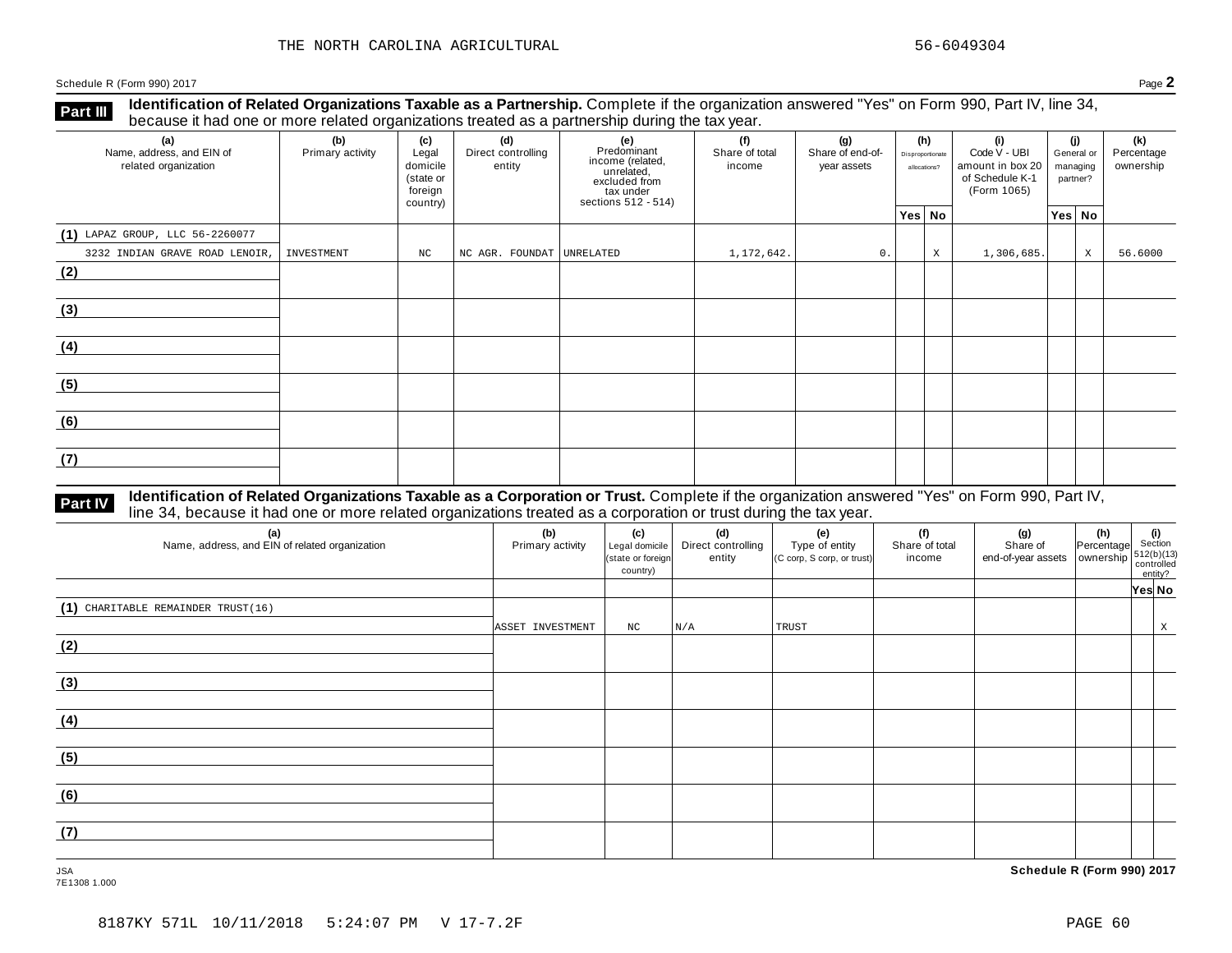| <b>Part V</b> | Transactions With Related Organizations. Complete if the organization answered "Yes" on Form 990, Part IV, line 34, 35b, or 36.                                              |             |                 |                            |                                                      |                              |
|---------------|------------------------------------------------------------------------------------------------------------------------------------------------------------------------------|-------------|-----------------|----------------------------|------------------------------------------------------|------------------------------|
|               | Note: Complete line 1 if any entity is listed in Parts II, III, or IV of this schedule.                                                                                      |             |                 |                            | Yes No                                               |                              |
|               | During the tax year, did the organization engage in any of the following transactions with one or more related organizations listed in Parts II-IV?                          |             |                 |                            |                                                      |                              |
| a             |                                                                                                                                                                              |             |                 | 1a                         |                                                      | Χ                            |
| b             |                                                                                                                                                                              |             |                 | 1 <sub>b</sub>             | $\boldsymbol{\mathrm{X}}$                            |                              |
| c             |                                                                                                                                                                              |             |                 | 1 <sub>c</sub>             |                                                      | $\mathbf X$                  |
| d             |                                                                                                                                                                              |             |                 | 1 <sub>d</sub>             |                                                      | $\mathbf X$                  |
|               |                                                                                                                                                                              |             |                 | 1e                         |                                                      | $\mathbf X$                  |
|               |                                                                                                                                                                              |             |                 |                            |                                                      |                              |
| f             |                                                                                                                                                                              |             |                 | 1f                         |                                                      | Χ                            |
| a             |                                                                                                                                                                              |             |                 | 1 <sub>g</sub>             |                                                      | $\overline{\mathbf{x}}$      |
| h             |                                                                                                                                                                              |             |                 | 1 <sub>h</sub>             |                                                      | $\mathbf X$                  |
|               |                                                                                                                                                                              |             |                 | 1i                         |                                                      | $\mathbf X$                  |
|               |                                                                                                                                                                              |             |                 | 1j                         |                                                      | $\mathbf X$                  |
|               |                                                                                                                                                                              |             |                 |                            |                                                      |                              |
|               |                                                                                                                                                                              |             |                 | 1 k                        |                                                      | Χ<br>$\overline{\mathbf{x}}$ |
|               |                                                                                                                                                                              |             |                 | 11                         |                                                      |                              |
| m             |                                                                                                                                                                              |             |                 | 1 <sub>m</sub>             | $\boldsymbol{\mathrm{X}}$<br>$\overline{\mathbf{x}}$ |                              |
|               |                                                                                                                                                                              |             |                 | 1n                         | $\,$ X                                               |                              |
|               |                                                                                                                                                                              |             |                 | 1 <sub>o</sub>             |                                                      |                              |
|               |                                                                                                                                                                              |             |                 |                            | X                                                    |                              |
| <b>D</b>      |                                                                                                                                                                              |             |                 | 1 <sub>p</sub>             | $\mathbf X$                                          |                              |
| a             |                                                                                                                                                                              |             |                 | 1q                         |                                                      |                              |
|               |                                                                                                                                                                              |             |                 | 1r                         | X                                                    |                              |
|               |                                                                                                                                                                              |             |                 | 1s                         |                                                      | $\mathbf X$                  |
| $\mathbf{2}$  | If the answer to any of the above is "Yes," see the instructions for information on who must complete this line, including covered relationships and transaction thresholds. |             |                 |                            |                                                      |                              |
|               |                                                                                                                                                                              | (b)         | (c)             | (d)                        |                                                      |                              |
|               | Name of related organization                                                                                                                                                 | Transaction | Amount involved | Method of determining      |                                                      |                              |
|               |                                                                                                                                                                              | $type(a-s)$ |                 | amount involved            |                                                      |                              |
|               |                                                                                                                                                                              |             |                 |                            |                                                      |                              |
| (1)           |                                                                                                                                                                              |             |                 |                            |                                                      |                              |
|               |                                                                                                                                                                              |             |                 |                            |                                                      |                              |
| (2)           |                                                                                                                                                                              |             |                 |                            |                                                      |                              |
|               |                                                                                                                                                                              |             |                 |                            |                                                      |                              |
| (3)           |                                                                                                                                                                              |             |                 |                            |                                                      |                              |
|               |                                                                                                                                                                              |             |                 |                            |                                                      |                              |
| (4)           |                                                                                                                                                                              |             |                 |                            |                                                      |                              |
|               |                                                                                                                                                                              |             |                 |                            |                                                      |                              |
| (5)           |                                                                                                                                                                              |             |                 |                            |                                                      |                              |
|               |                                                                                                                                                                              |             |                 |                            |                                                      |                              |
| (6)           |                                                                                                                                                                              |             |                 |                            |                                                      |                              |
| <b>JSA</b>    |                                                                                                                                                                              |             |                 | Schedule R (Form 990) 2017 |                                                      |                              |

7E1309 2.000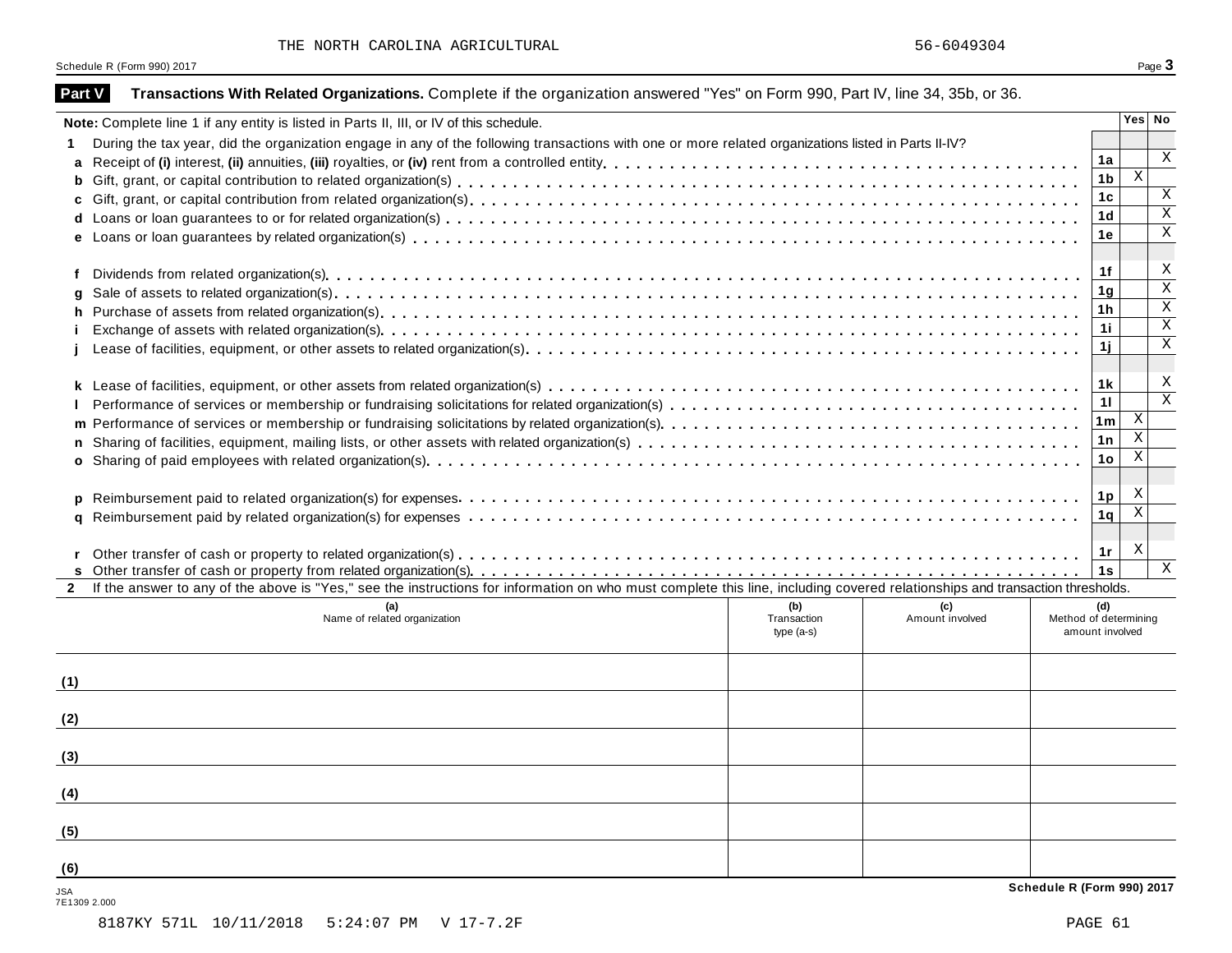### **Part VI Unrelated Organizations Taxable as a Partnership.** Complete if the organization answered "Yes" on Form 990, Part IV, line 37.

Provide the following information for each entity taxed as a partnership through which the organization conducted more than five percent of its activities (measured by total assets or gross revenue) that was not a related organization. See instructions regarding exclusion for certain investment partnerships.

| (a)<br>Name, address, and EIN of entity | 0. gloss referred, that has not a related erganization see motivations regarding explacement contain information partner on per<br>(c)<br>Legal domicile<br>(b)<br>Primary activity<br>(d)<br>(state or foreign<br>country) |  | Predominant<br>income (related,<br>unrelated, excluded<br>from tax under | (e)<br>Are all partners<br>section<br>$501(c)(3)$<br>organizations? |  | (f)<br>Share of<br>total income | (g)<br>Share of<br>end-of-year<br>assets | (h)<br>Disproportionate<br>allocations? |        | $(i)$<br>Code $\vee$ - UBI<br>amount in box 20<br>of Schedule K-1<br>(Form 1065) | (j)<br>General or<br>managing<br>partner? |    | (k)<br>Percentage<br>ownership |
|-----------------------------------------|-----------------------------------------------------------------------------------------------------------------------------------------------------------------------------------------------------------------------------|--|--------------------------------------------------------------------------|---------------------------------------------------------------------|--|---------------------------------|------------------------------------------|-----------------------------------------|--------|----------------------------------------------------------------------------------|-------------------------------------------|----|--------------------------------|
|                                         |                                                                                                                                                                                                                             |  | sections 512-514)                                                        | $Yes \mid No$                                                       |  |                                 |                                          |                                         | Yes No |                                                                                  | Yes                                       | No |                                |
| (1)                                     |                                                                                                                                                                                                                             |  |                                                                          |                                                                     |  |                                 |                                          |                                         |        |                                                                                  |                                           |    |                                |
| (2)                                     |                                                                                                                                                                                                                             |  |                                                                          |                                                                     |  |                                 |                                          |                                         |        |                                                                                  |                                           |    |                                |
| (3)                                     |                                                                                                                                                                                                                             |  |                                                                          |                                                                     |  |                                 |                                          |                                         |        |                                                                                  |                                           |    |                                |
| (4)                                     |                                                                                                                                                                                                                             |  |                                                                          |                                                                     |  |                                 |                                          |                                         |        |                                                                                  |                                           |    |                                |
| (5)                                     |                                                                                                                                                                                                                             |  |                                                                          |                                                                     |  |                                 |                                          |                                         |        |                                                                                  |                                           |    |                                |
| (6)                                     |                                                                                                                                                                                                                             |  |                                                                          |                                                                     |  |                                 |                                          |                                         |        |                                                                                  |                                           |    |                                |
| (7)                                     |                                                                                                                                                                                                                             |  |                                                                          |                                                                     |  |                                 |                                          |                                         |        |                                                                                  |                                           |    |                                |
| (8)                                     |                                                                                                                                                                                                                             |  |                                                                          |                                                                     |  |                                 |                                          |                                         |        |                                                                                  |                                           |    |                                |
| (9)                                     |                                                                                                                                                                                                                             |  |                                                                          |                                                                     |  |                                 |                                          |                                         |        |                                                                                  |                                           |    |                                |
| (10)                                    |                                                                                                                                                                                                                             |  |                                                                          |                                                                     |  |                                 |                                          |                                         |        |                                                                                  |                                           |    |                                |
| (11)                                    |                                                                                                                                                                                                                             |  |                                                                          |                                                                     |  |                                 |                                          |                                         |        |                                                                                  |                                           |    |                                |
| (12)                                    |                                                                                                                                                                                                                             |  |                                                                          |                                                                     |  |                                 |                                          |                                         |        |                                                                                  |                                           |    |                                |
| (13)                                    |                                                                                                                                                                                                                             |  |                                                                          |                                                                     |  |                                 |                                          |                                         |        |                                                                                  |                                           |    |                                |
| (14)                                    |                                                                                                                                                                                                                             |  |                                                                          |                                                                     |  |                                 |                                          |                                         |        |                                                                                  |                                           |    |                                |
| (15)                                    |                                                                                                                                                                                                                             |  |                                                                          |                                                                     |  |                                 |                                          |                                         |        |                                                                                  |                                           |    |                                |
| (16)                                    |                                                                                                                                                                                                                             |  |                                                                          |                                                                     |  |                                 |                                          |                                         |        |                                                                                  |                                           |    |                                |
| <b>JSA</b>                              |                                                                                                                                                                                                                             |  |                                                                          |                                                                     |  |                                 |                                          |                                         |        |                                                                                  |                                           |    | Schedule R (Form 990) 2017     |